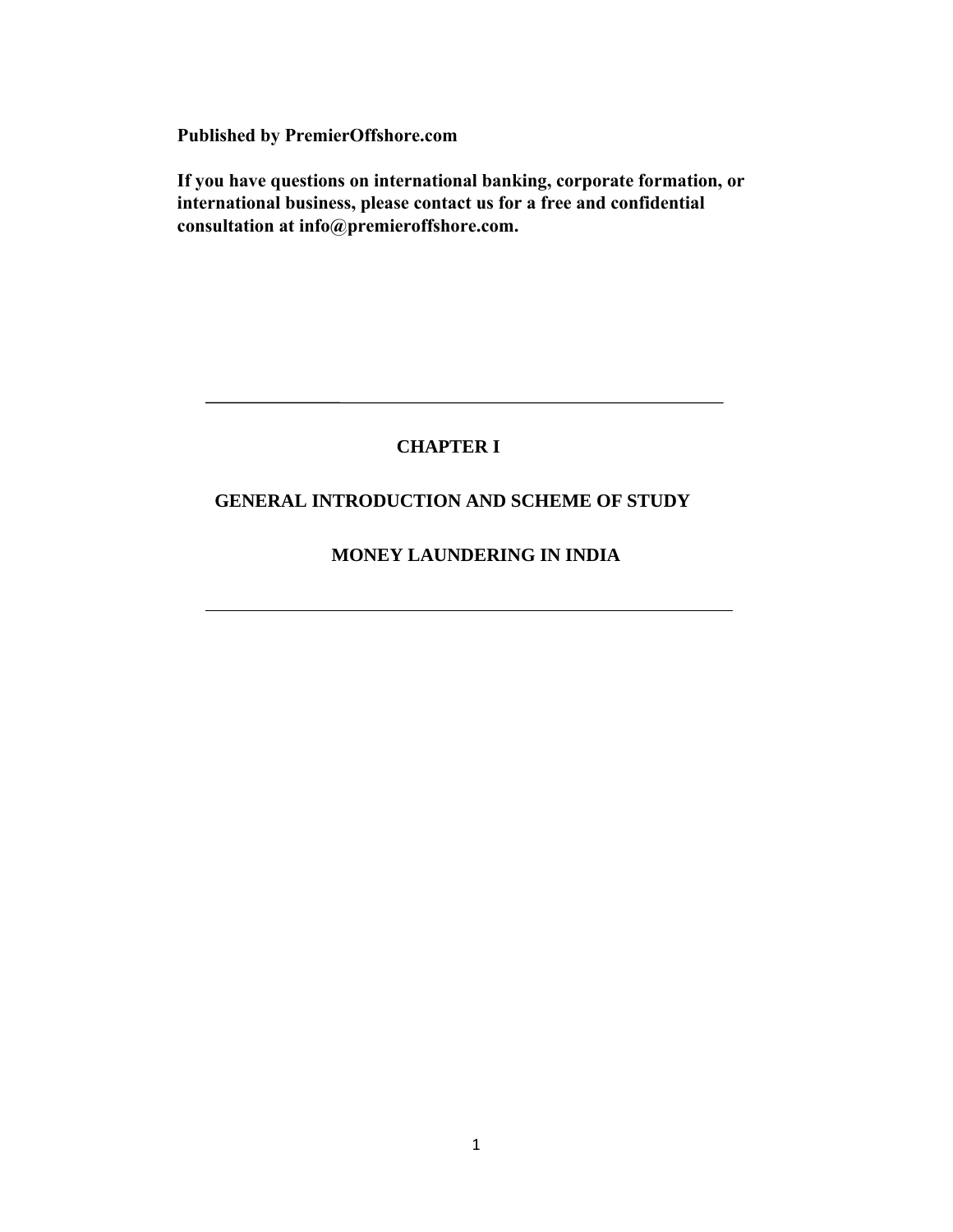## **INTRODUCTION**

Money laundering can be described as a procedure, which is intended at legitimizing the proceeds of crime. Even though criminals have tried to launder their crime proceeds ever since decades but the term 'money laundering' came into existence from the practice of 1920's Chicago Mobsters - Al Capone buying & running local laundries with their betting, rackets & liquor profits $^1$  $^1$ .

Money laundering has been described in a number of different ways: money laundering is the procedure by which one conceals the existence, illegal foundation, or illegal application of earnings, & then disguises that earnings to make it appear legitimate; or Money laundering is the progression of taking the proceeds of criminal activity & making these proceeds legal; or Money laundering is the act of converting money derived from illegal activities into spends able or unpreserved form.

U.S. Customs Service has given this definition of Money laundering: "Money laundering is the procedure whereby proceeds, plausibly believed to have been derived from criminal activity, are transported, transferred, transformed, converted or intermingled with legitimate funds for the purpose of concealing or disguising the exact nature, resource, disposition, movement or possession of those proceeds. The aim of money laundering process is to make funds derived from, or associated with, illicit activity appear legitimate."

The principle of money laundering is to decrease or eliminate the risks of seizure, forfeiture and confiscation so that the fruits of criminal proceeds can be enjoyed without intervention by law enforcement.

#### **OBJECTIVE OF RESEARCH**

 $\overline{a}$ 

<span id="page-1-0"></span><sup>1</sup> The first reported lighting of the term "money laundering" in a legal context was not until 1984 (see United States vs. \$4,255,625.39,et seq., 551 F.Supp. 314,SD Fla 1984)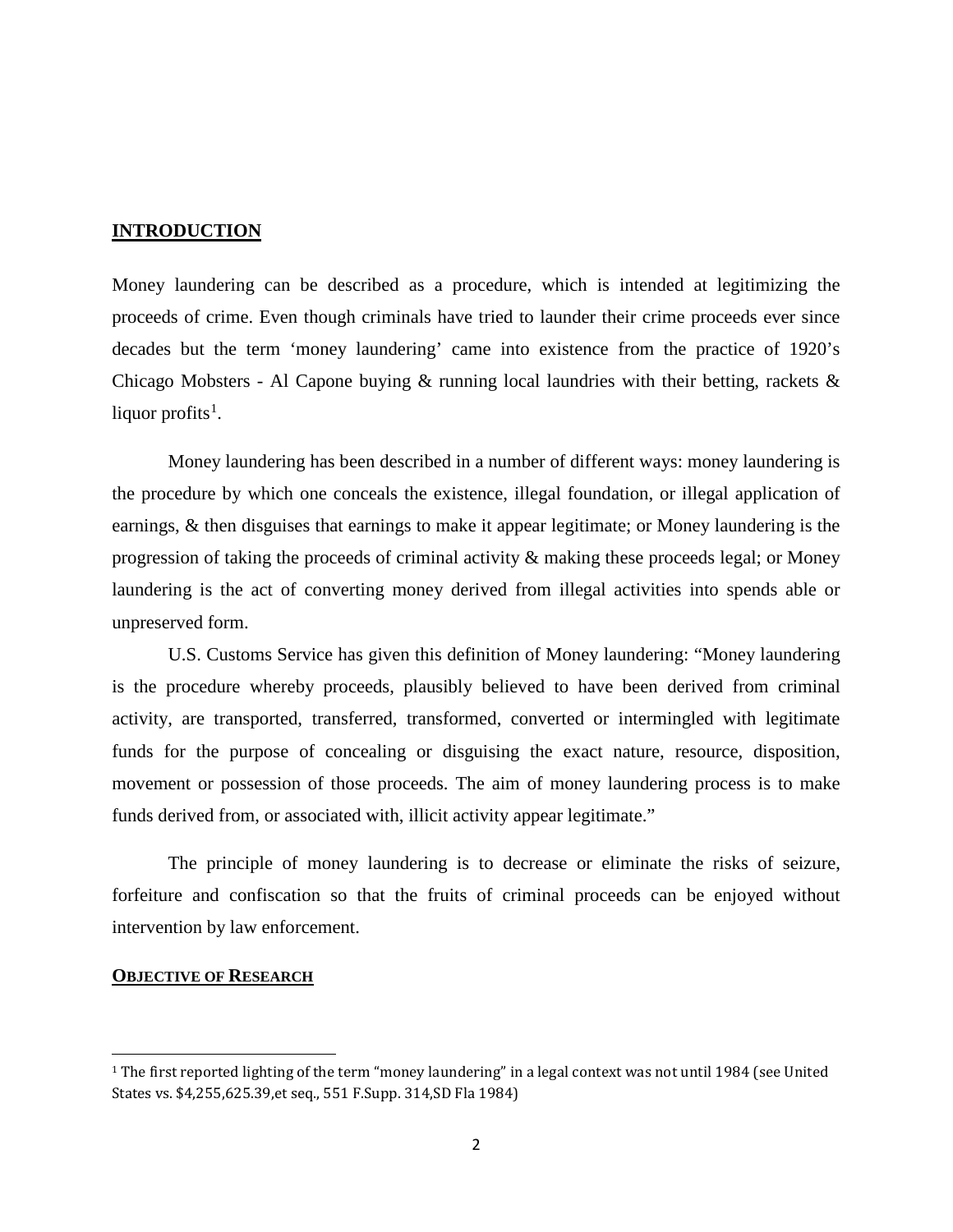The purpose of this paper is to examine the term "Money Laundering," to find the grey areas of the Prevention of Money laundering Act and give suggestions / recommendations to overcome such problems. The major objectives of Money Laundering activities are:

- Revealing the source of illegally obtained money and placement, layering and integration of such funds
- To analyze the effects of this crime on the Economy as well as the Society.
- The legislative measures adopted to fight this crime.
- To identify the grey areas of counter measures and provides suitable solutions.
- To prevent, combat and control money laundering.
- To deal with any other issue related with money laundering.

#### **RESEARCH QUESTIONS**

The present study forwards following set of research question:

Whether the study will lead to suggestions to curb the activities?

Whether the recent Amendment Bill of 2012 is sufficient to fill the gap with 2002 PMLA Act?

Whether curbing of the activities will help the Indian Economy considering the gigantic proposition of the money laundering?

#### **SCOPE OF RESEARCH**

The scope of this research is restricted to various statutes regarding money laundering and its effects on the economy which is a very serious replication on our economy .In furtherance to this it will be evaluated whether these provisions are sufficient enough to give a better and successful result.

## **SIGNIFICANCE OF RESEARCH**

This research is being carried out with a view to help and make public aware about the laws and respective punishments relating to Money laundering in India.To adopt Anti-money laundering standards and also to find out the lacunas which our legal system has and the effect of money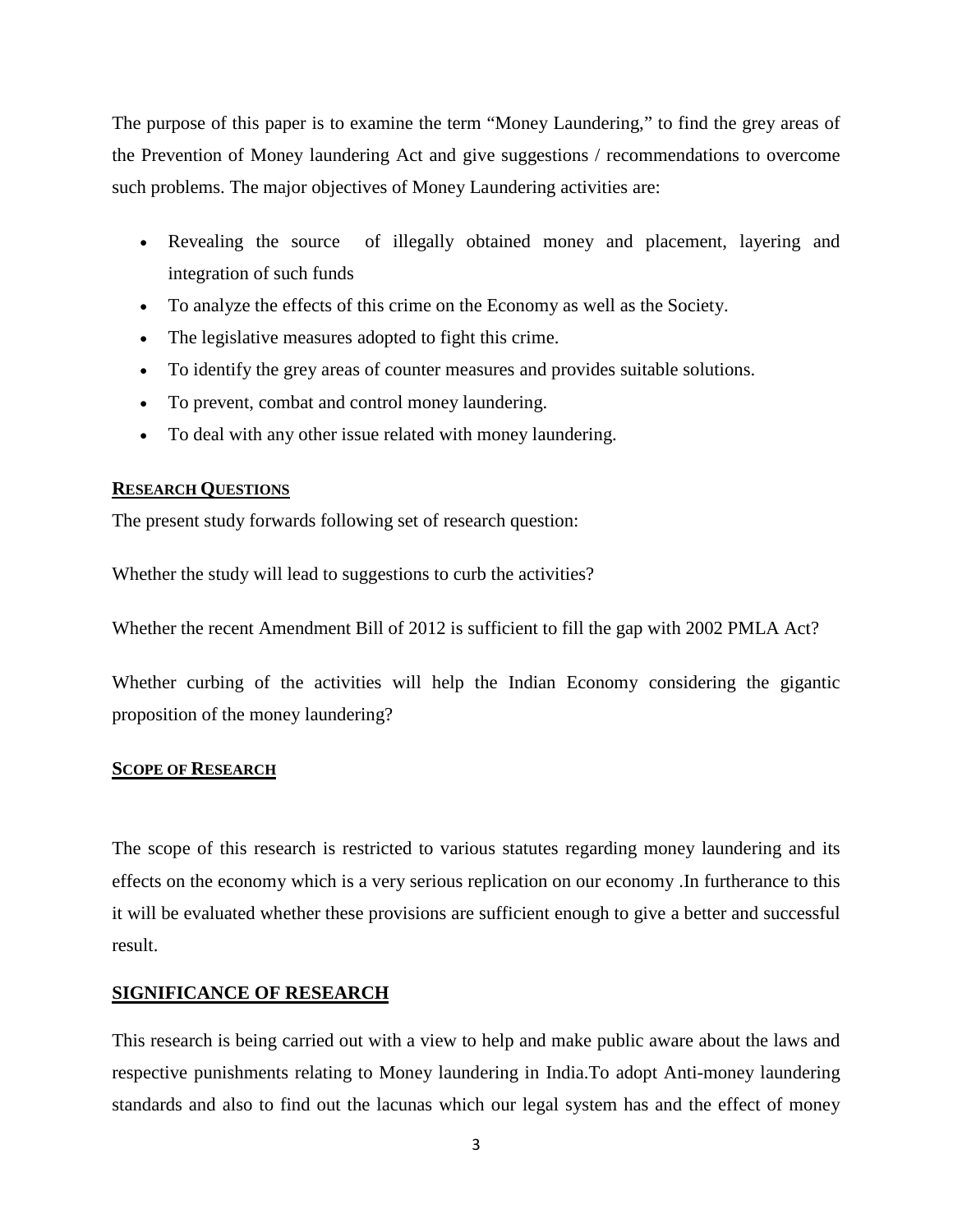laundering on the economic system as well as the effect on the society, and also the efforts of the government, the grey areas taken in view of this problems.

It will let us know why after giving clear cut guidelines relating to money laundering, the budget, and the economy. This research will enable the society in a way to find out the root cause of this problem and to overcome it.

This research is be beneficial for academicians, students, lawyers, student committee, judges and also all those interested to learn about money laundering in India specifically and throughout the world in general. This research will be used as a source of study material for future academicians or researchers.

The improvements and suggestions if any made can be used by the legislatures to fill in the gaps in an enactment in order to make appropriate amendments.

#### **METHODOLOGY**

In the present research the methodology employed is the blend of qualitative and quantitative research.

The qualitative methodology has been taken to get the better understanding of theoretical inputs, tallying them with practical, experiential data and logically building a case for overall systemic research for Prevention of money laundering and its effects on the economy. A two -way data gathering and analysis was the main component of this methodology. These two components were as follows:-

a. Experiential data collected by the various statutes which falls under the ambit of money laundering.

b. Library research focusing mainly on earlier works about prevention of Money laundering Act and relevant issues.

The quantitative approach has been taken to know the view point of the people (if possible) and also general public regarding the same.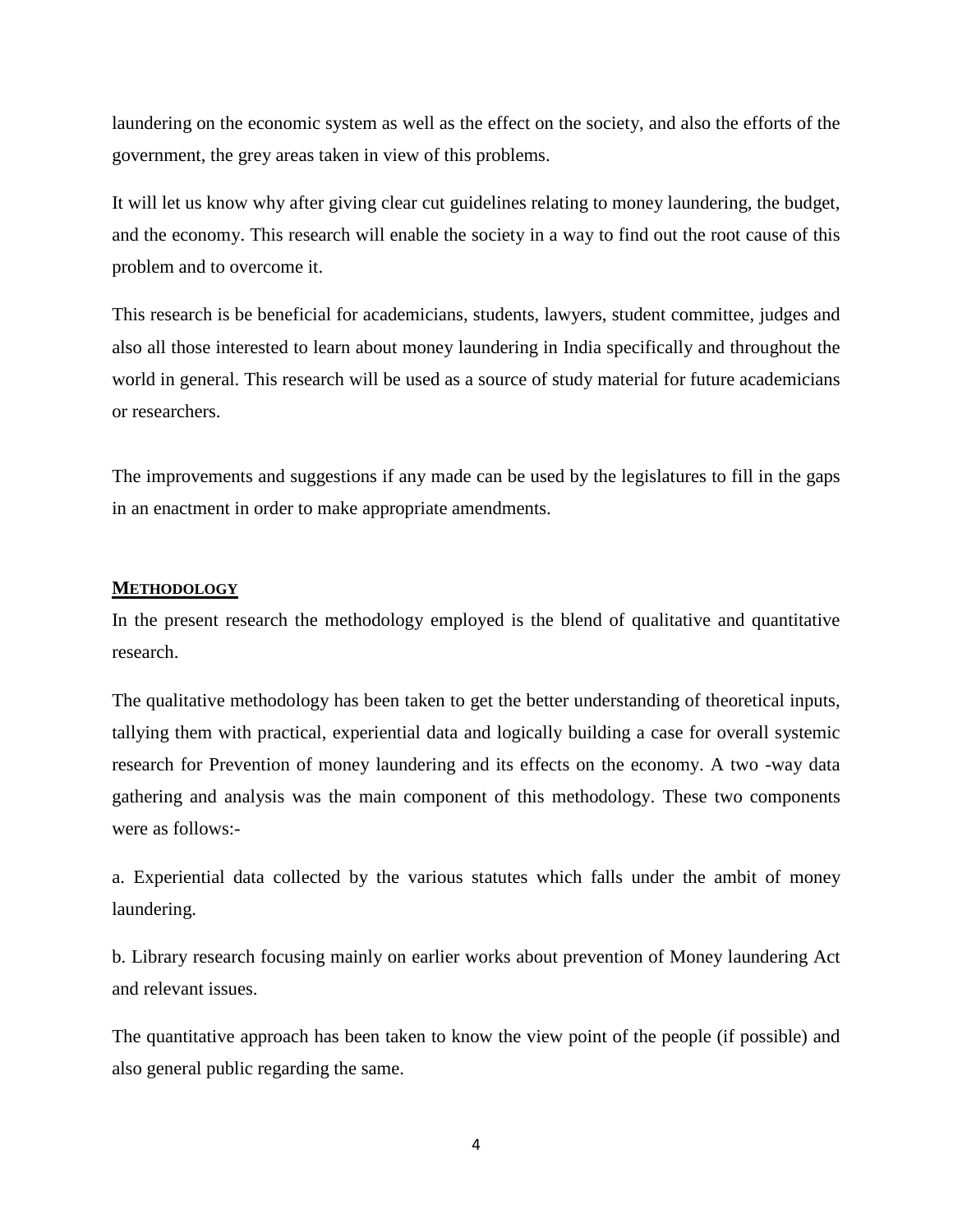## **TOOLS FOR DATA COLLECTION**

## **Survey using Questionnaire:-**

This technique would be actually helpful in collecting data and viewpoint from the society about the severe replication on the economy through money laundering.

## **Interview Technique:-**

This technique would really help the researcher to ask the appropriate questions personally and observing the interviewee personally.

## **Library:-**

By taking this approach the researcher would allow herself to get the in-depth knowledge about the subject through literature review, journals, articles etc.

## **E database:-**

This can be used in particular to find out the present status of the problem in India and away as well as the statistics available.

# **LIMITATION**

The primary limitation in conducting the Research is:

1. There are limitations as to time and money.

2. The study is in relation to money laundering is related to effects on the economy, budget, taxation, banking, insurance, corporate and social sector in India. It will specifically focus on the provisions given in Prevention of Money Laundering Act along with the offences under the IPC.

This research being doctrinal in nature; will limit our resources to the materials in form of books, articles and law journals available in the Symbiosis Law School Library.

## **DELIMITATION OF RESEARCH**

To overcome the limitation of money for carrying out this research the researcher has approached the college to grant some support for conducting the research.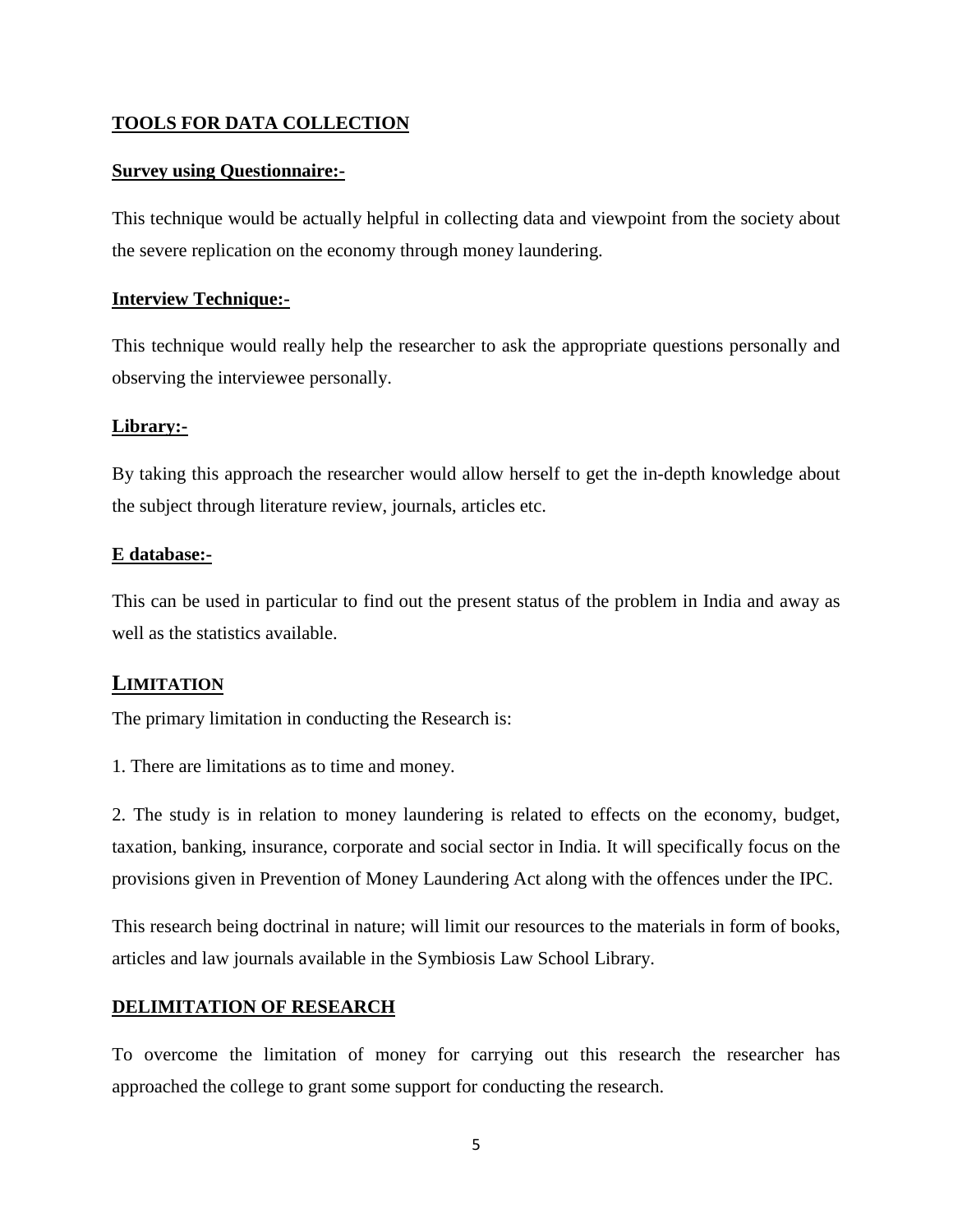To overcome the limitation as to the availability of books in Symbiosis Law College the researcher is planning to visit other libraries if time permits.

To overcome the limitation as to the restrain on time the researcher is planning to take assistance of fellow mates.

## **SCOPE OF FURTHER RESEARCH**

Since the subject of this research has many magnitude and perspectives legally and socially. Thus the scope of the research is very wide for further future researches. The researcher has just focused upon the details on the legal aspects and has touched upon the Social aspects.

## **SCHEME OF STUDY**

The researcher is planning to visit other libraries for getting the answers for the research as well.

- On  $13<sup>th</sup>$  February 2013 the Researcher is submitting the Literature Review.
- On 20<sup>th</sup> February 2013 the Researcher is intended to submit Chapter 1.
- On 28<sup>th</sup> February 2013 the Researcher is intended to submit Chapter 2.
- On 11trh March 2013 the Researcher is intended to submit Chapter 3 & 4.
- On  $15<sup>th</sup>$  April 2013 the Researcher is intended to submit the First Draft.
- On 30<sup>th</sup> April 2013 the Researcher is intended to submit the Final draft.

## **LITERATURE REVIEW**

The researcher has read various books as well as articles based on Money laundering in which she has not found out the answers of the questions so formulated and thus she is conducting this research. The literature review is supposed to meet the two objectives, to have a wider knowledge of the subject and to analyse on the grey areas of the PLM Act and to focus on the literature closely related to the research topics.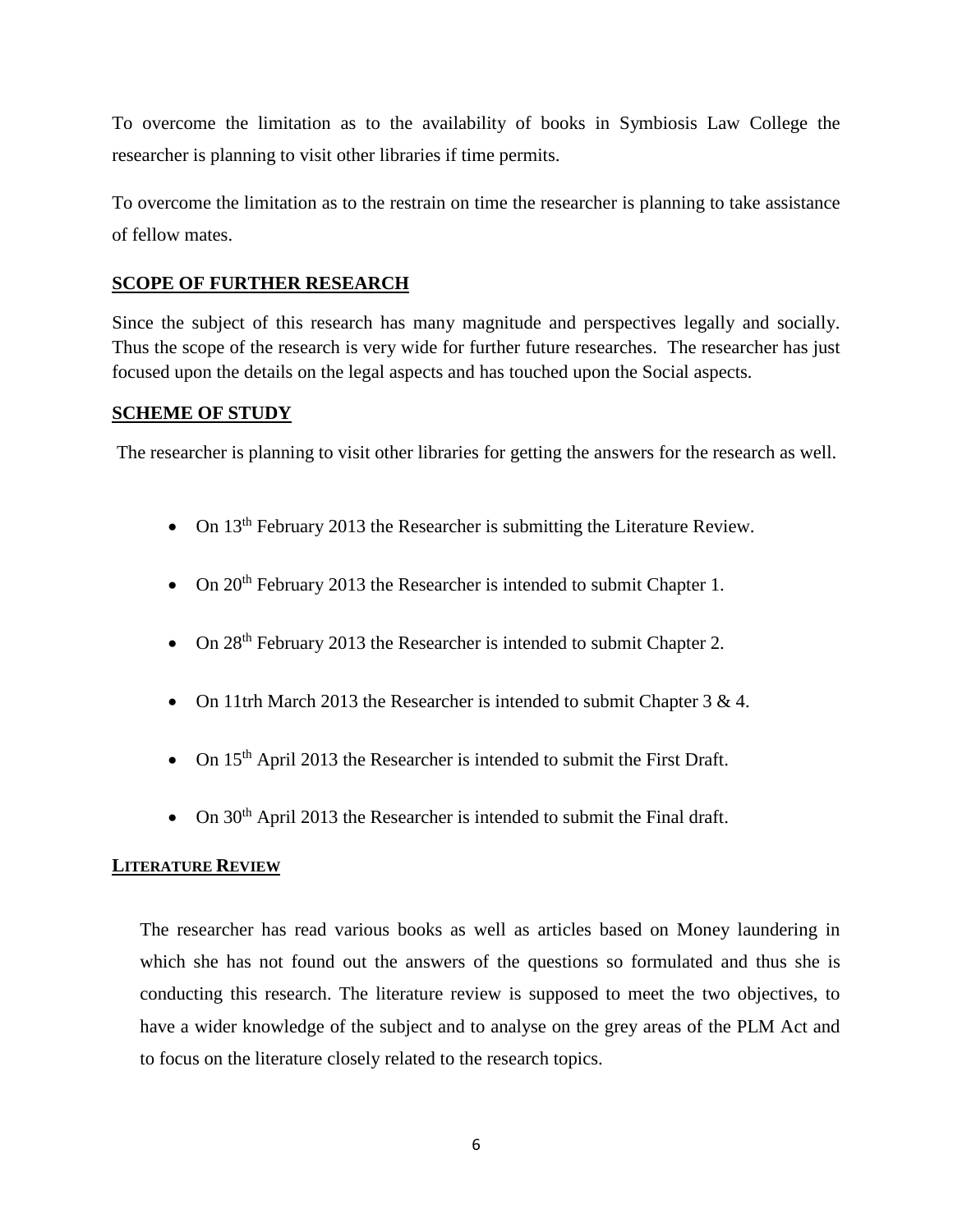- 1. **Chandan Mitra**<sup>2</sup> The Author of the Book *"The Corrupt Society".* Chanda Mitras detailed and incisive learning traces the history of corruption in the subcontinent, from the times of Kautilya to the Mughal era, the East India Company days and post Independence India. Discussing how dissatisfaction has become institutionalised the author delves into detail of the alleged Bofors kickbacks, the fodder and Bank securities scam and 'hawala' Money laundering, connecting these to covert government practices of using corruption as an instrument of State policy. Again describing the proliferation and legitimization of pretty corruption in everyday life, he presents a enthralling account of the blatant 'hafta', 'chai-pani', 'cut' and 'black'system of bribary that are prevalent today.
- 2. **Tim Bennett Tep**<sup>3</sup> the Author of the Book *" A Practioners Guide To Money laundering Compliance"*. Following the preface of the proceeds of Crime Act 2002 & Money Laundering compliance has become a matter of primary importance throughout the financial services industry. A Practioners Guide to Money Laundering Compliance looks initially at the AML framework in the United Kingdom. The guide analyses the practical offences such as failure to disclose (regulated sector) and tipped-off. A range of other topics were also covered like Know Your Customer, Due Diligence, The International Context, the Regime for Asset Recovery & Forfeiture.

2. Chandan Mitras "The Criminalisation Of India From Independence To The 1990s" 1<sup>st</sup> Published By Viking Penguine India P(Ltd) 1998, Printed At Rekha Printers Pvt Ltd New Delhi.

3.Tim Bennett Tep " A Practioners Guide To Money Laundering Compliance" Lexis Nexis Tolley Publication Uk 2004. Pp 43-48.

3. **Rajkumar S. Adukia**<sup>4</sup>  **-** The Author of the Book *"Encyclopedia On Prevention Of Money laundering Act 2002"* dealing with the prevention of money laundering, Indian Initiative in money laundering, Record Keeping and Reporting, Identity of Clients, Notification and Guidelines issued by various authorities, International Organisations involved in the fight against Money Laundering and Anti money laundering Authorities.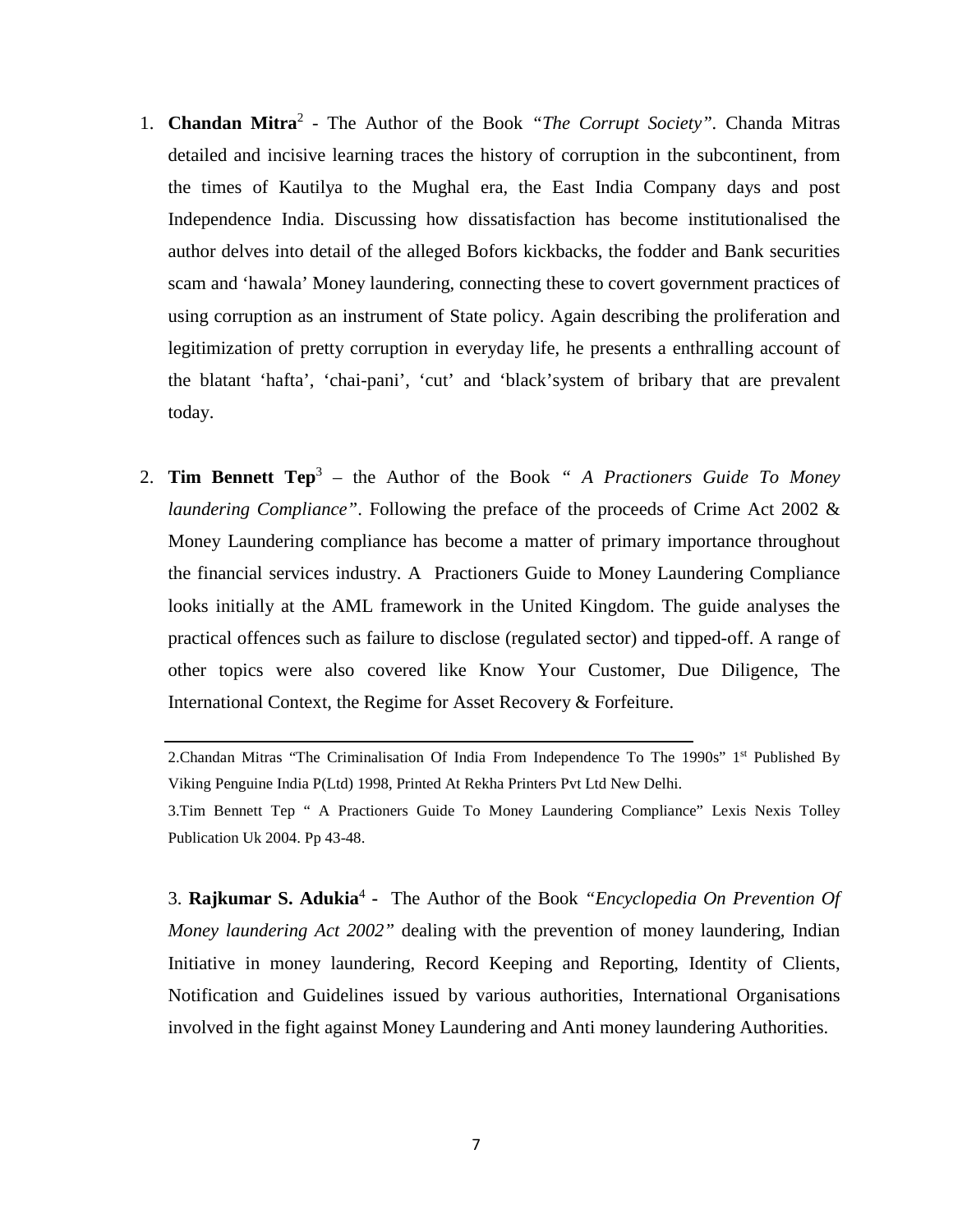4. **M. Michelle Gallant<sup>5</sup>** – The Author of the Book *"Money laundering And The Proceeds Of Crime"* dealing with the upcoming assault on criminal finances, a dramatic transformation is taking place. Increasingly states are choosing to implement their assault through civil proceedings. Rather than rely on traditional criminal legal processes, states are relying on civil proceedings. This revolution fuses crime control policy and civil legal processes. This work critically examines this fusion. Some investigates this transformation from the prospective of criminal law. This work broadens the inquiry.

5. **Raj Kumar Makkad** - The Author of the Article *"Money Laundering In India"*  dealing with the two strands in the dispute on black money generated in the Indian economy. At one level, the dilemma is of weak pursuit of existing laws and, at the other point, where there are vested interests; those have shaped impressive firewalls to block investigation. Another is the exception that the trader class has extracted from the government in the value added tax.

6. **[B. V. Kumar](http://www.emeraldinsight.com/search.htm?ct=all&st1=B.+V.+Kumar&fd1=aut&PHPSESSID=m367oe96lrfqfmpinae0e2tc92)**<sup>6</sup> - (Member, Central Board of Excise & Customs and Additional Secretary to the Government of India (Reted) Author of the Article *"The Prevention of Money Laundering in India"* Outlines legislation in a country which was one of the first in the world to initiate anti-money laundering legislation, a wartime measure in 1939, with in a while foreign exchange control laws up to 1973;

- 4. ADUKIA, '*ENCYCLOPAEDIA ON PREVENTION OF MONEY LAUNDERING ACT, 2002'*, BOOK CORPORATION, 2007, KOLKATA. PP 12-25.
- 5. GALLANT MICHELLE, '*MONEY LAUNDERING AND THE PROCEEDS OF CRIME: ECONOMIC CRIME AND CIVIL REMEDIES,'* EDWARD ELGAR PUBLISHING LIMITED, 2005[ ISBN 1-84376-951-4 UK.] P 109 AND 120.
- 6. B. V. Kumar, (2003) "The prevention of money laundering in India", Journal of Money Laundering Control, Vol. 7 Iss: 2, pp.158 - 169

More current laws include the Foreign Exchange Management Act 1999 and the Prevention of Money Laundering Act 2002. Summarises the provision of these two laws as they cover the offence of money laundering and its punishment; attachment, adjudication and confiscation; composition and powers of the adjudicating authorities; obligations of financial institutions and intermediaries, powers of summons and survey, search and seizure, the appellate tribunal, special courts, officers to assist in inquiry, and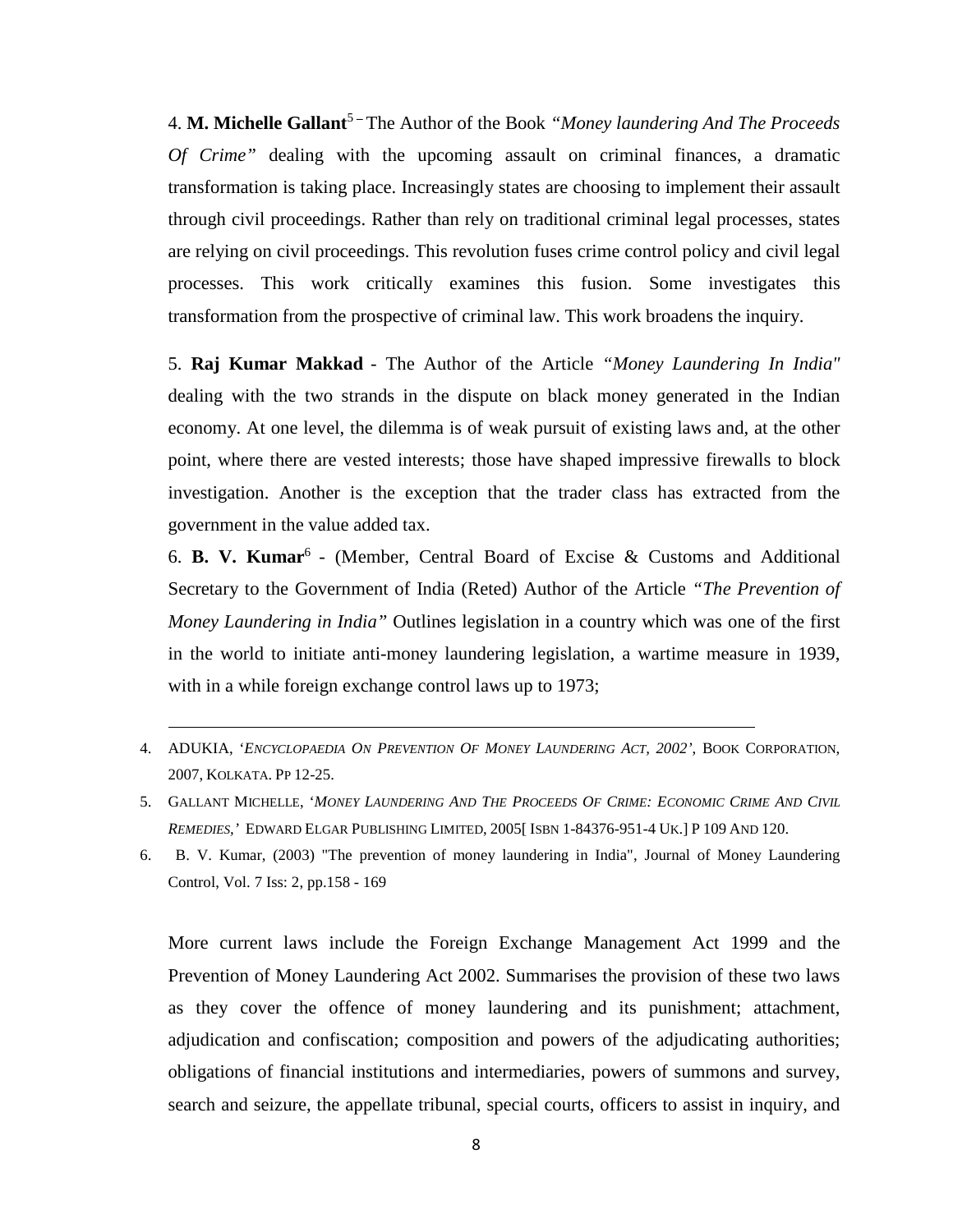mutual assistance between India and other countries over information exchange, investigation, confiscation of illegally acquired property etc.

- 7. **Jyoti Trehan**<sup>7</sup> *"Crime and Money Laundering: The Indian Perspective"* The Author has divided this book in six parts. The first deals with 'big crimes- big money'. How money is laundered is dealt with in the second part. In the third part National Security and economic liberalisation dimensions vis-a-vis crime and money laundering are considered. Some of the important facets and recent developments related to the subject matter are covered in the fourth part. The laws and the role of international organizations in countering money laundering are the subject of the fifth. Part six is an important addition because it contains the select bibliography, other reference and the index.
- 8. Jayasuriya Dayanath<sup>8</sup>- "Terrorism, Drug Trafficking and Corruption"<sup>[2](#page-8-0)</sup> the author is Attorney-at-law, Nawala, Sri Lanka and Vice President, Global Jurist Foundation, New Delhi. The author is focuses on hazardous fusion consisting terrorism, drug trafficking and corruption forming an explosive cock and also reflective of manifestation of wrong doings at global scale.

8. Jayasuriya Dayanath, *'Terrorism Financing Through Money Laundering'- The Role of Capital mArket Regulator'* In terrorism Drug Trafficking And corruption, Ashoka Law House, 2004,[ISBN 81-85902-48-8 New Delhi]. P 92.

<span id="page-8-0"></span>9. **Janet Utph<sup>9</sup>** - L.L.M (Cantab) L.L.M (Harvard) Solicitor, Senior Lecturer in Law at the University of Durhan ; Consultant Editor **Sir Michael Tugendhat** Judge of the High Court (Queens Bench Division) ; Contributed By **James Glister M. A** (Cantab), **M. Jur** (Durham) Lecturer in Law at the University of Durhan;*"Commercial Fraud"-* The author is focused on lack of liberty is no longer considered effective in preventing crime and punishing offenders. The money laundering legislation can be seen as a wider initiative by the Government to eliminate all incentives to commit unlawful activity.

<sup>7.</sup> Jyoit Trehan*, "Crime and Money Laundering; The Indian perspective"* Oxford University Press, New Delhi 2006.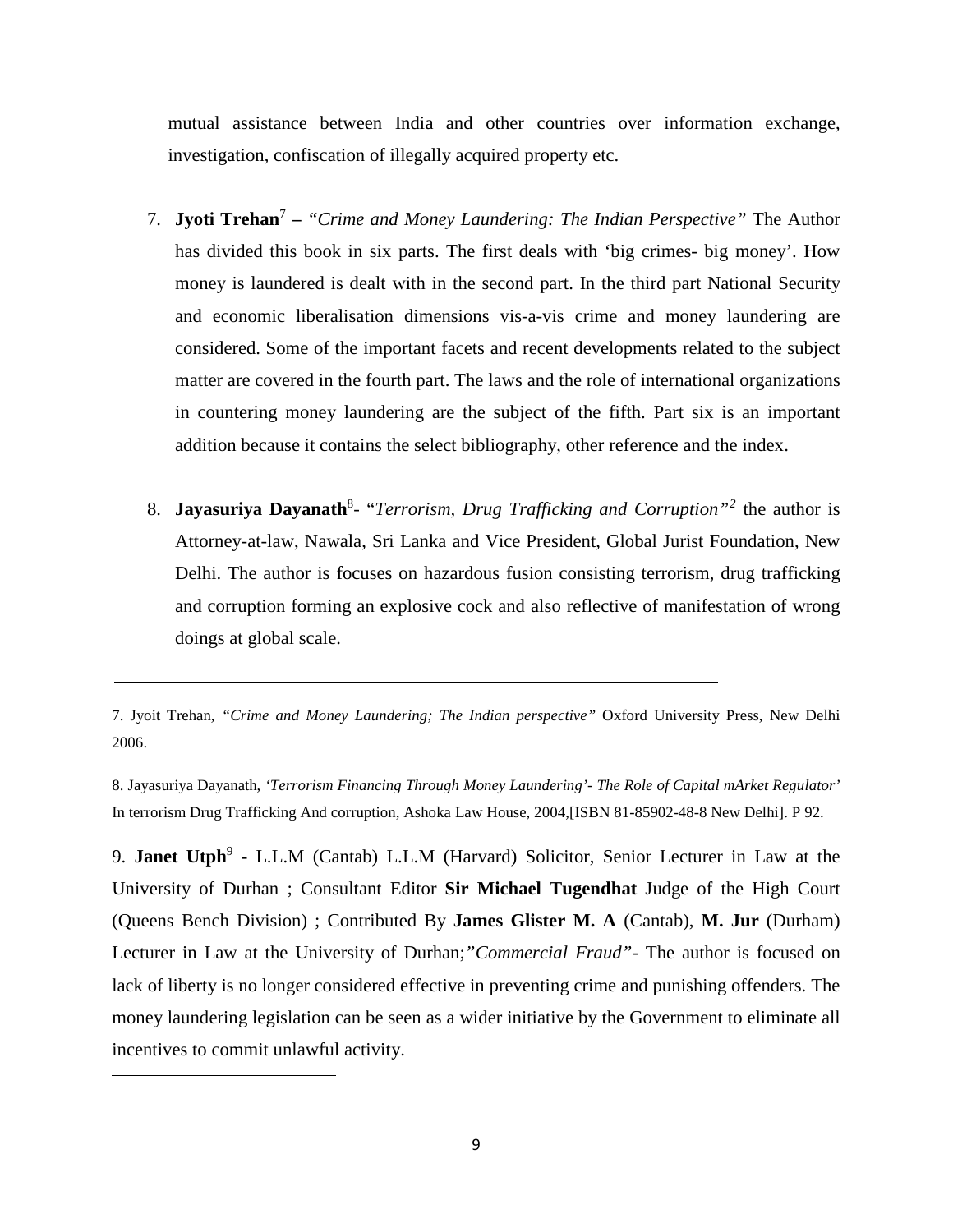10. **Tushar V. Shah**<sup>10</sup> - (Advocate, Solicitor & Notary) *"Commentaries on Prevention of Money Laundering Act, 2002"* [ as Amended by Prevention of Money Laundering (Amendment) Act 2005 (20 0f 2005)]- The Author has mentioned the Case Laws and statute Laws in the book.

11. **Alexander**  $\mathbb{R}^{11}$  **-** is the author of *"Insider Dealing and Money Laundering in the EU: Law and Regulation"[3](#page-9-0)* , further he determined criminal offences of insider dealing.

12. **Guy Stessens**<sup>12</sup> **-** highlights the investigate whether the set of legal rules that have been put in place on an international and domestic level to curb money laundering can indeed make an valuable contribution to the fight against money laundering and, if these rules prove to be inadequate, how deficiencies can be remedied.

13. **Koh Woong Kwang**<sup>13</sup> **"**S*uppressing Terrorist Financing and Money Laundering*" the author analyses the growth of international standards for countering terrorist financing from the perspective of international criminal law. He explained the anti money laundering policy following 9/11 attack and the terrorist financing.

14. **Padhy Prafullah**<sup>14</sup>**-** "*Organised Crime*"*[4](#page-9-1)* the Author elaborated the comprehensive introduction to organised crime. He analyses various types of organised crime and their poor

 $\overline{\phantom{a}}$ 

12. GUY STESSENS, *'MONEY LAUNDERING- A NEW INTERNATIONAL LAW ENFORCEMENT MODEL',* CAMBRIDGE UNIVERSITY PRESS, 2003 [ISBN 0 521 78104 3] PP 3-6

<span id="page-9-1"></span>13. KOH MYONG JAE, '*SUPPRESSING TERRORIST FINANCING AND MONEY LAUNDERING',* SPRINGER, 2006, [ISBN 3-540-32518-2 GERMANY] PP 119,143,152.

15.Julian, Pillai And Sharma, '*Prevention Of Money Laundering –Legal And Financial Issues'* , Indian Law Institute, 2008 , New Delhi. Pp. 4-106

<span id="page-9-0"></span><sup>9.</sup>JANET UTPH, "COMMERCIAL FRAUD" OXFORD UNIVERSITY PRESS 2006 PP 1-230

<sup>10.</sup> Tushar V. Shah - (Advocate, Solicitor & Notary) *"Commentaries on Prevention of Money Laundering Act, 2002"*Current Publications 2006, Mumbai.

<sup>11.</sup>ALEXANDER, '*INSIDER DEALING AND MONEY LAUNDERING IN THE EU: LAW AND REGULATION'* ASHGATE PUBLICATION LIMITED, 2007 [ISBN 0-7546-4926-1UK] PP 1-28.

<sup>14.</sup>Padhy Prafullah , '*Organised Crime',* ISHA Books, 2006 [ISBN 81-8205-348-X New Delhi], P 168, 222

<sup>16.</sup>SHAH TUSHAR, '*COMMENTARIES ON PREVENTION OF MONEY LAUNDERING ACT, 2002',* CURRENT PUBLICATIONS, 2006, MUMBAI. PP121-136.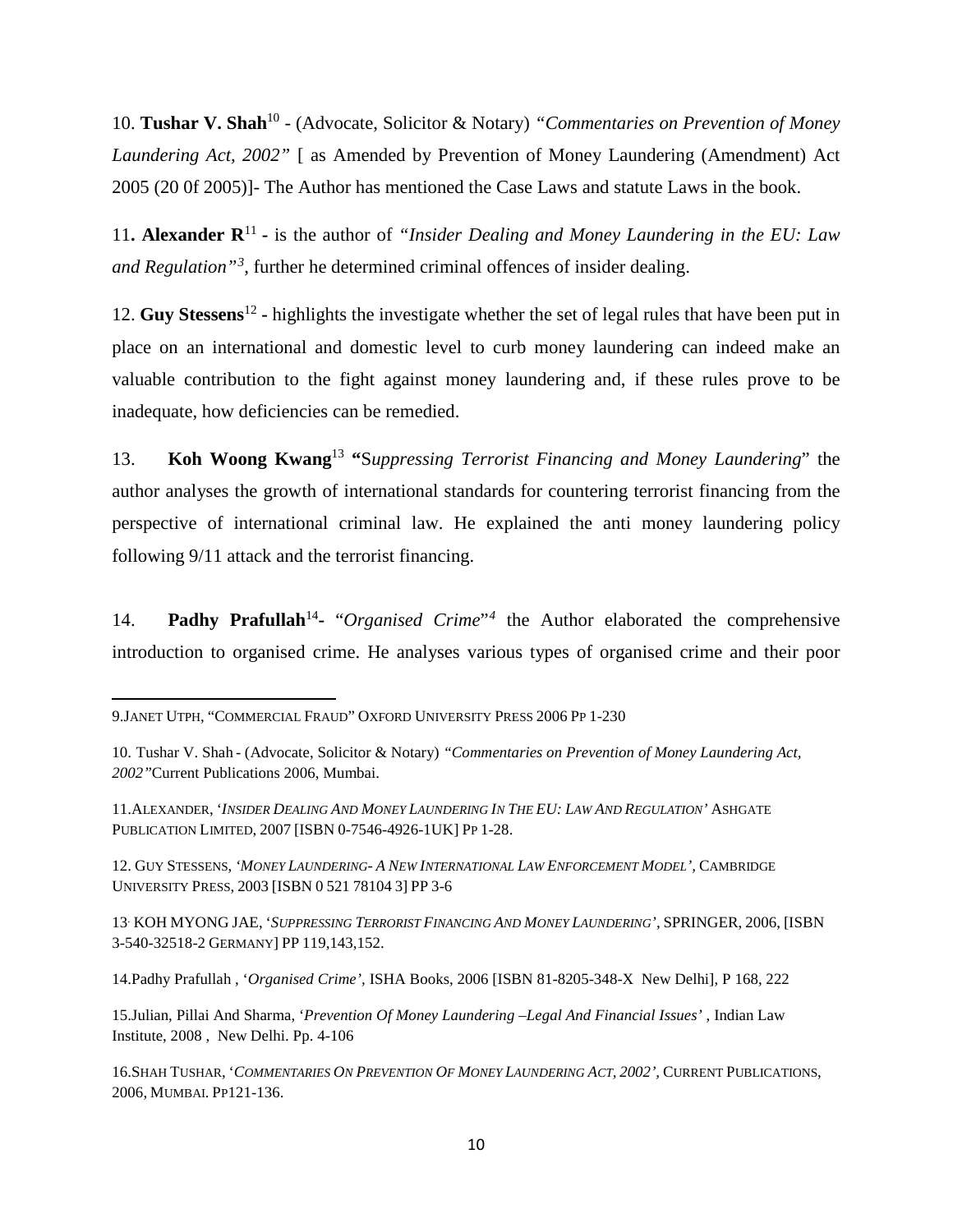impact of the society. The diverse legislative and law enforcement efforts to control organised crime are also discussed.

15. **Prevention of Money Laundering**15- *"Legal and Financial Issues"<sup>9</sup>* is the Journal book published by The Indian Law Institute, New Delhi. In this book the Professors and Legal Practitioners have published the Journal related Money Laundering in global scenario.

16. **Shah Tushar**<sup>16</sup>**-** is the Author of *"Commentaries on PMLA, 2002".* He is a practicing Advocate and Solicitor in Mumbai. In his book he elaborates all the provisions related to PMLA, 2002 and made commentary on the various section of this Act and also mentioned the Amendment of this Act.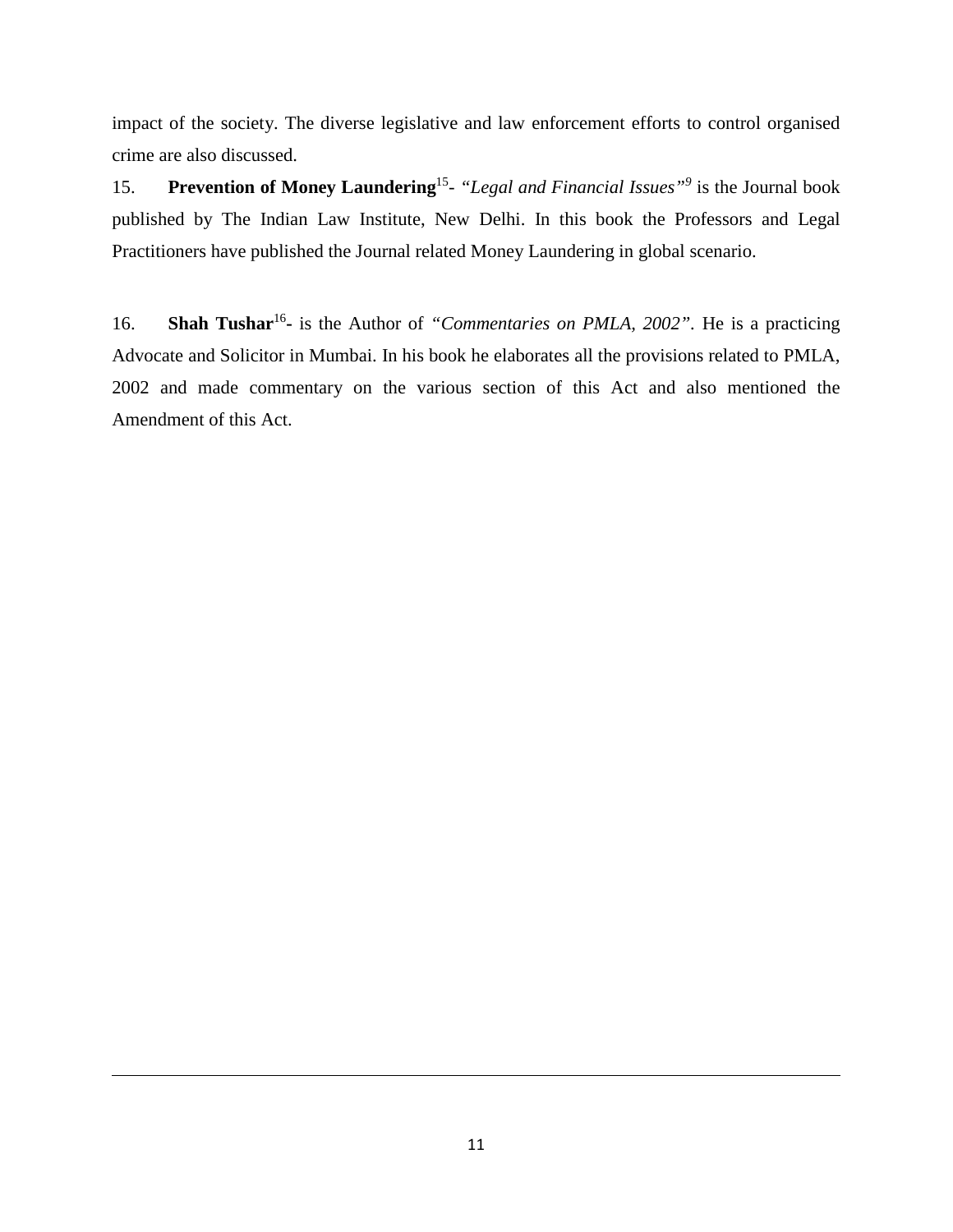## **CHAPTER II**

## **INTRODUCTION AND MEANING OF MONEY LAUNDERING**

**Published by PremierOffshore.com**

**If you have questions on international banking, corporate formation, or international business, please contact us for a free and confidential consultation at info@premieroffshore.com.**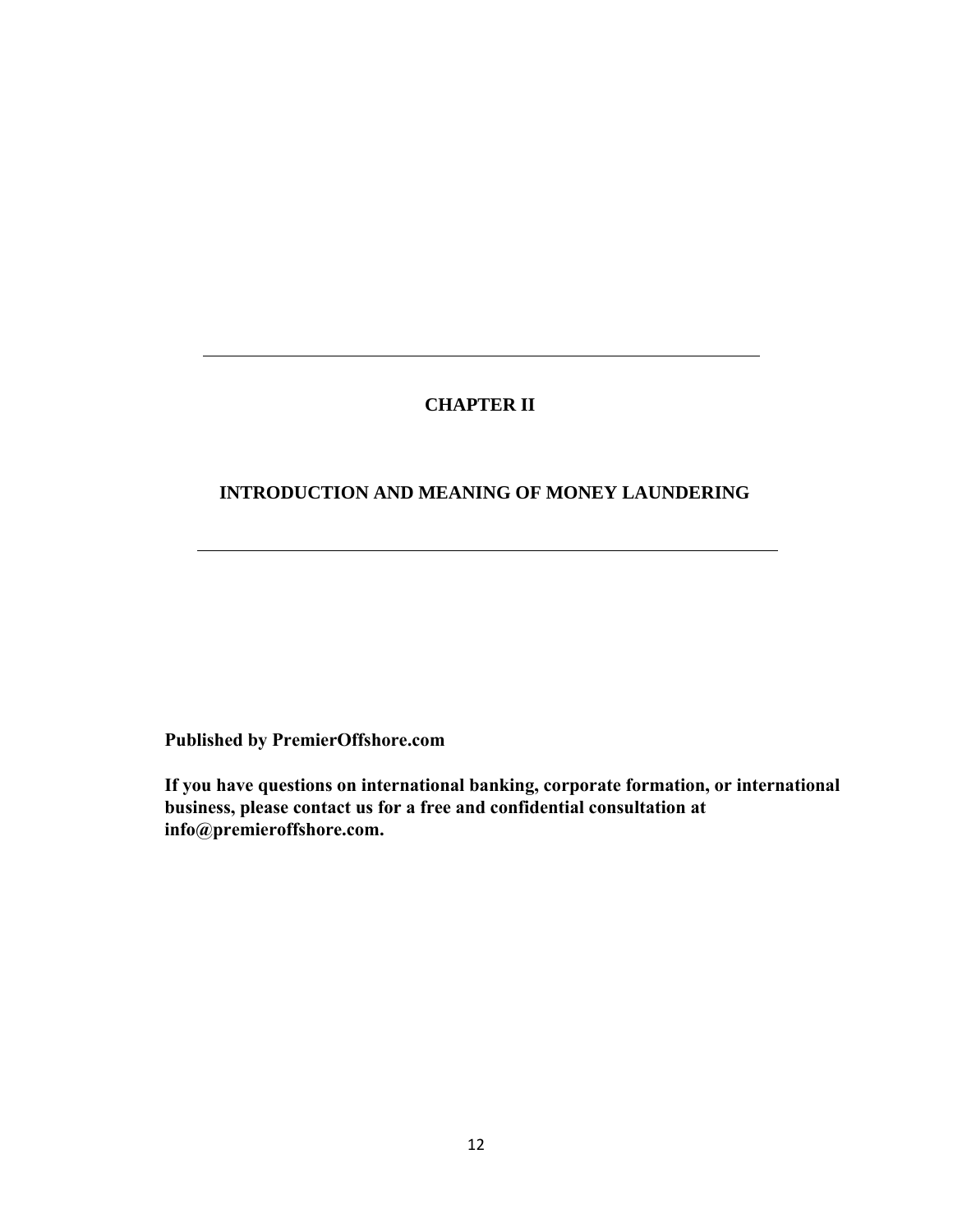#### **INTRODUCTION**

# **" There's no such thing as good money or bad money. There's just money."** - *Charles "Lucky" Luciano*

As an object with cost-effective value, money's fundamental function is to lubricate the cogs and wheels of the economy. Money is neither clean nor dirty *per se*, but becomes contaminated as it moves from the legal economy across the legal-illegal limits established by the law and into the unofficial subversive economy. It is the rationale, the decisions and the measures of the individuals with which money is worn makes the money tainted. Most alarming fact is that money laundering and terrorist financing has become an international threat.<sup>17</sup>

To some, money is devil's child and is responsible for many evils. Some people think that material goods can bring happiness in life but it is not so. Money is the origin cause of many evils like corruption, black marketing, smuggling, drug trafficking, tax evasion, sex tourism and human trafficking.<sup>18</sup>

Impact of globalization together with off-shore financial haven, bank secrecy, informal economy and high speed wire transfer and internet banking<sup>19</sup> is making the job of money launderer quite proactive and easy. Day is not far when people will be able to transfer their crime proceeds across the planet without it being traced. Every new terrorist attack that comes up is a manifestation of ill gotten, bloody money.<sup>20</sup>

19. Available at: [http://www.businessweek.com/stories/2006-11-06/policing-online-money](http://www.businessweek.com/stories/2006-11-06/policing-online-money-launderingbusinessweek-business-news-stock-market-and-financial-advice(last)[launderingbusinessweek-business-news-stock-market-and-financial-advice\(last](http://www.businessweek.com/stories/2006-11-06/policing-online-money-launderingbusinessweek-business-news-stock-market-and-financial-advice(last) visited on 13<sup>th</sup> Feb 2013)

20. Available at: [http://www.academia.edu/319875/Underground\\_Banking\\_-](http://www.academia.edu/319875/Underground_Banking_-_Money_Laundering_over_the_internet(last)

[\\_Money\\_Laundering\\_over\\_the\\_internet\(last](http://www.academia.edu/319875/Underground_Banking_-_Money_Laundering_over_the_internet(last) visited on 16th April 2013)

<sup>17.</sup> Birks, Peter, *Laundering and Tracing*, Claredon Press, Oxford, 1995.

<sup>18.</sup> Bartlett, Brent. L., *Economic Research Report: The Negative Effects of money Laundering on Economic Development*, The Asian Development Bank Regional Technical Assistance Project No.5967- Countering Money Laundering in the Asian and Pacific Region, May 2002.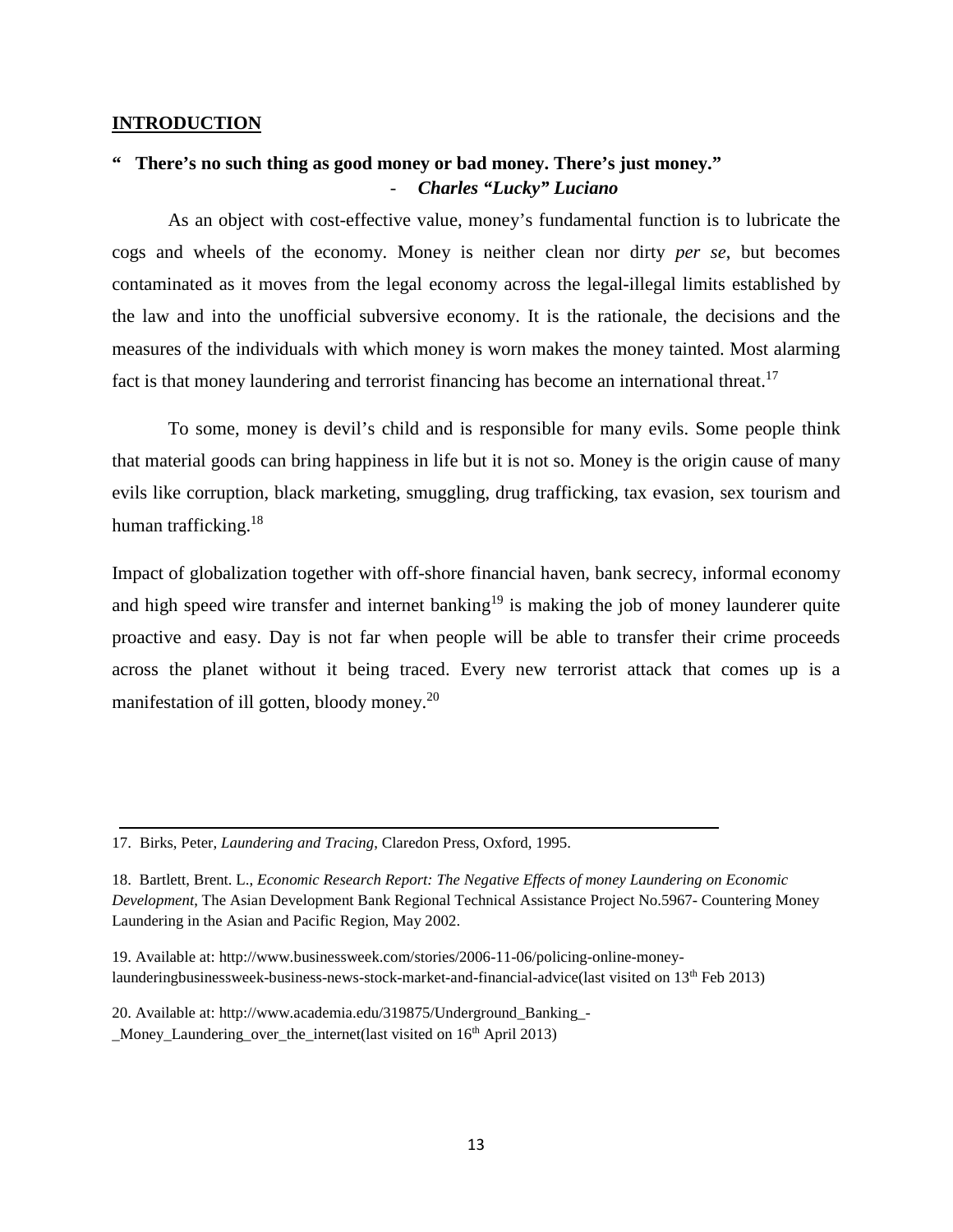#### **MONEY LAUNDERING - THE CONCEPT**

Money Laundering, the metaphorical "cleaning of money" with regard to appearance in law, is the practice of engaging in specific financial transactions in order to conceal the identity, source and/or destination of money and is a main operation of underground economy. Thus money laundering is a process by which large amounts of illegally obtained money (from drug trafficking, terrorist activities or other serious crimes) is given an appearance of having originated from a legitimated source.<sup>21</sup>

In the earlier period, the term "money laundering" was applied only to financial transaction related to organized crime. Today its definition is often explained by government regulators (such as United States office of the Comptroller of the currency) $^{22}$ , to encompass any financial transaction which generates an asset or a value as a result of an illegal act, which may involve actions such as tax evasion or false accounting. As a result the illegal activity of money laundering is now known as potentially practiced by individuals, small and large business, corrupt officials, members of organized crime( such as drug dealers or the mafia) or of cults, or even corrupt states or intelligence agencies, through a complex network of shell companies based in off shore tax havens. $23$ 

## **DEFINITION OF MONEY LAUNDERING**

While there are several definitions for Money laundering, one that is commonly used is the definition by FATF. Given below are the various definitions

- The Financial Action task force on Money laundering (FATF) defines money laundering as "the processing of criminal proceeds to disguise their illegal origin" in order to "legitimize" the "ill-gotten gains of crime."

21. Adukia Rajkumar S. *"Encyclopedia on Prevention Of Money Laundering Act 2002"*6th Edn, Published By K.G Maheshwari-Kolkata. Pg 2

22. The first reported lighting of the term "money laundering" in a legal context was not until 1984 (see United States vs. \$4,255,625.39,et seq., 551 F.

23.Available at: [http://www.unodc.org/unodc/money\\_laundering\\_10\\_laws.html,](http://www.unodc.org/unodc/money_laundering_10_laws.html) as on 16.09.2004(last visited on  $10<sup>th</sup>$  January 2013)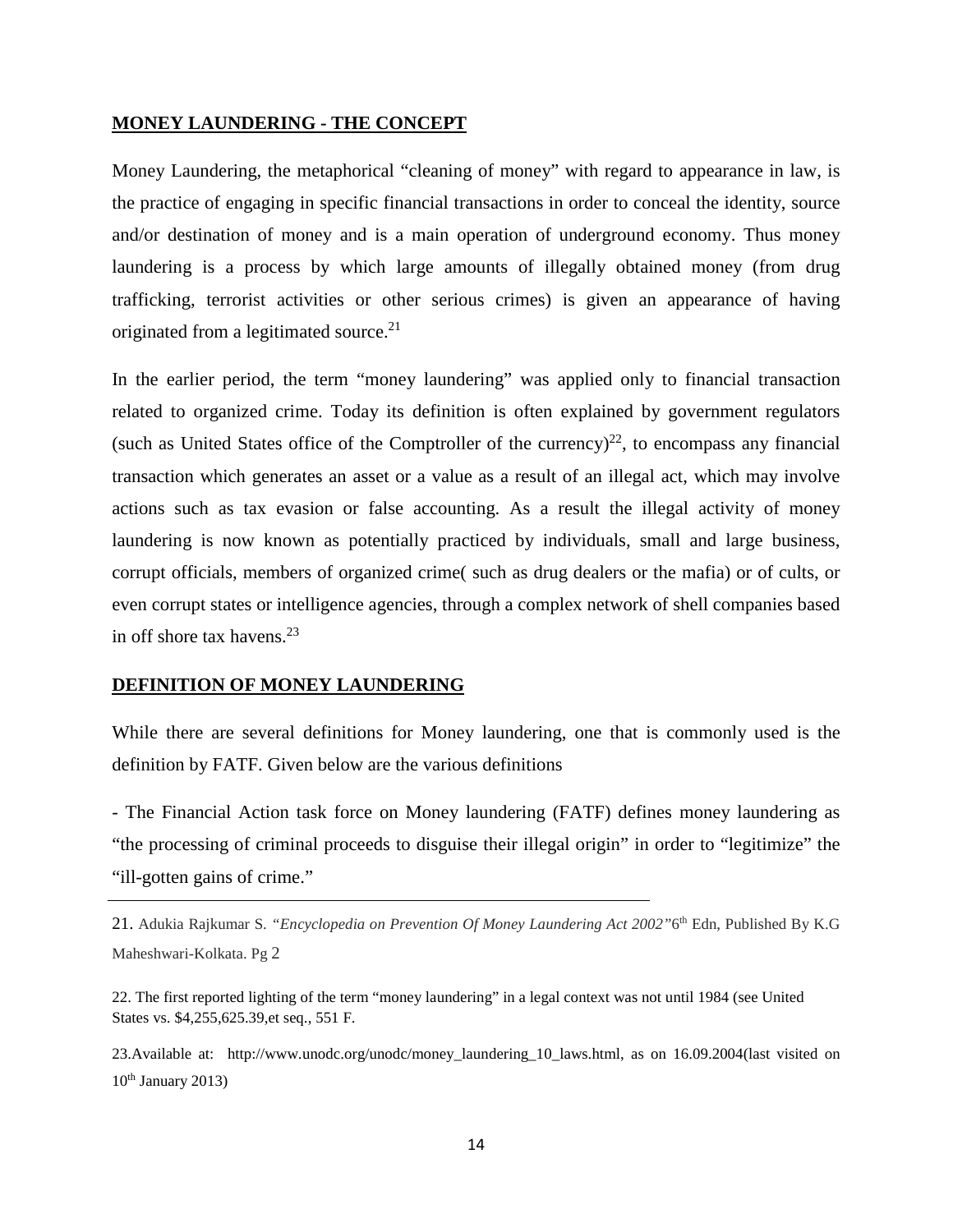- Article 1 of the Draft European Communities (EC) Directive of march 1990 defines it as the conversion or transfer of property knowing that such property is derived from serious crime, for the purpose of concealing or disguising the illicit origin of the property or of the property or of assisting any person who is involved in committing such as offence or offences to evade the legal consequences of his action, and the concealment or disguise of the true nature, source, location, disposition, movement, rights with respect to, or ownership of property, knowing that such property is derived from serious crime.<sup>24</sup>

- The UN defines it as "Money laundering is a process which disguises illegal profits without compromising the criminals who wish to benefit from the proceeds. It is a dynamic three stage process that requires: first, moving the funds from direct association with the crime; second disguising the trail to foil pursuit: and third, making the money available to the criminal once again with the occupational and geographic origins hidden from view".

- In the Indian context, Section 3 of the Prevention of Money Laundering Act, 2002 defines offences of money laundering as under: "whosoever directly or indirectly attempts to indulge or knowingly assists or knowingly is a party or is actually involved in any process or activity connected with the proceeds of crime and projecting it as untained property shall be guilty of offence of money laundering."25

#### **HISTORY OF MONEY LAUNDERING**

The term "money laundering" is often said to have originated from Mafia ownership of Laundromats, at the time of the famous American gangsterism that arose originally out of Prohibition- the banning of alcoholic drinks. Several mechanisms were used to disguise the origins of the large amounts of money generated by the import and sale of alcohol and other "rackets" such as gambling, some of which was illegal. $^{26}$ 

24. Scott, Hal. S. and Philip. A. Wellons, *International Finance: Transaction, Policy and Regulation*, 9<sup>th</sup> Ed., Foundation Press, New York, 2002.

25. Shah, Vinod. K., *Prevention of Money Laundering*, (2002) PL Web Jour 7. also see, [http://www.ebc-](http://www.ebc-india.com/lawyer/articles612_1.htm)[India.com/lawyer/articles612\\_1.htm](http://www.ebc-india.com/lawyer/articles612_1.htm)

26.See Supra note 21. Pg 3-6.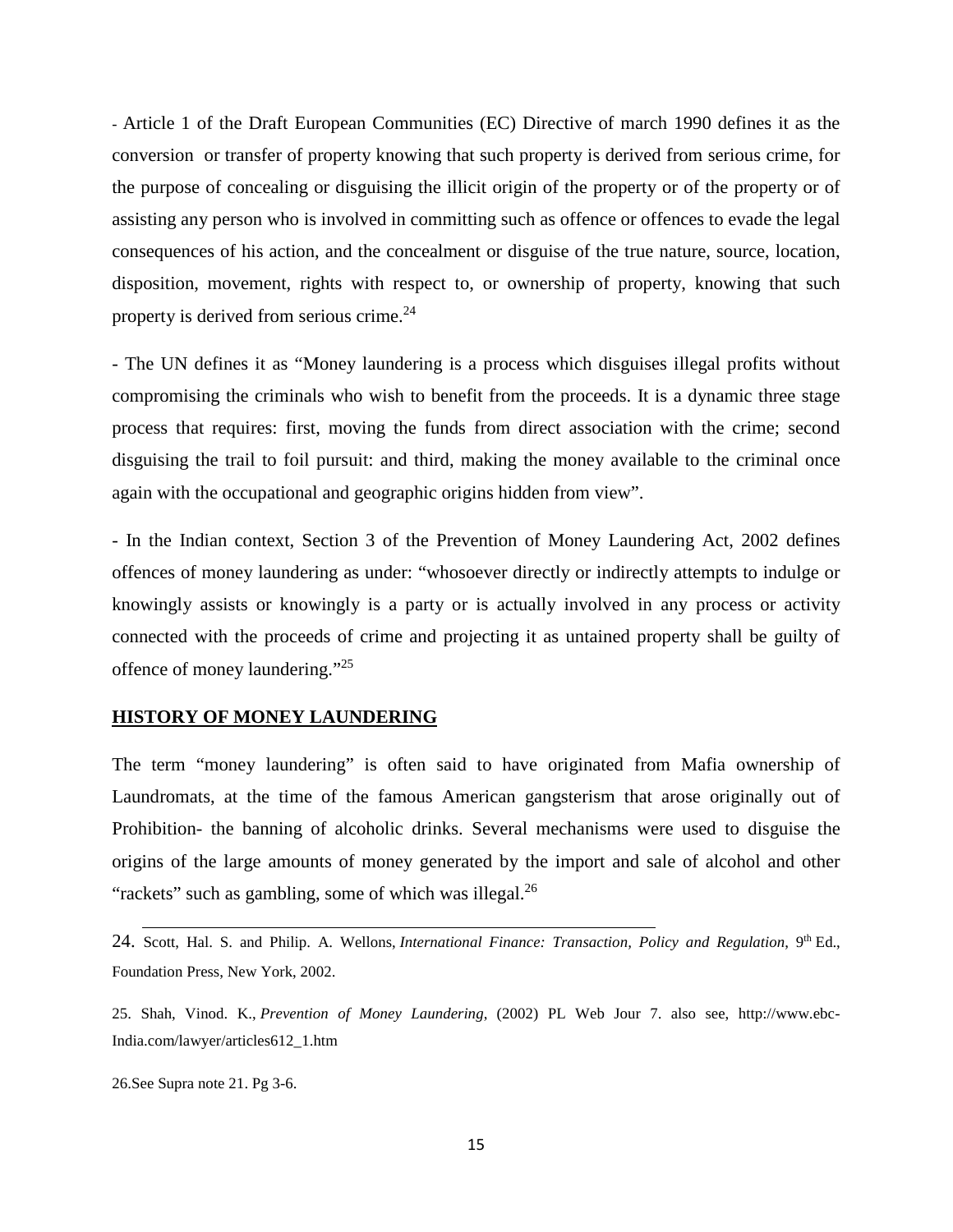Ironically one of the methods of concealing the source of the money was legal gambling. The major headache that the gangsters faced was that the money was in cash, often in small denomination of coins. If the coins were put into the bank questions would be asked. But the storage of large amount of money in low value coins is a storage nightmare. So they created businesses, one of which was slot machines, and another of which was laundries so it is said that the term "Money laundry" was born.

But whilst the term "money laundering" was invented in the  $20<sup>th</sup>$  Century, the principles of money laundering have been around for far longer. Sterling Seagrave in his excellent book "Lords of the Rim" conducts a roundup of the history of the Overseas Chinese. He explains how the abuse of merchants and others by rulers led them to find ways to hide their wealth including ways of moving it around without it being identified and confisticated. Money laundering in this scene was prevalent 4000 years before Christ.<sup>27</sup>

Money Laundering is called what it is because that perfectly describes what takes place – illegal or dirty, money is put through a cycle of transactions, or washed, so that it comes out the other end as legal, or legal, or clean, through a succession of transfers and deals in order-that those same funds can eventually be made to appear as legitimate income.

In 'Money Laundering' as an expression is one of fairly recent origin. The original sighting was in the news papers reporting the Watergate scandal in 1973. The expression first appeared in a judicial or legal context in 1982 in American<sup>28</sup>. Since then the term has been widely accepted as it is popular usage through the world.

<sup>27.</sup> See Supra note 21, pg 4

<sup>28.</sup> In the case "US v. \$4,255,625.39(1982)551 F Supp 314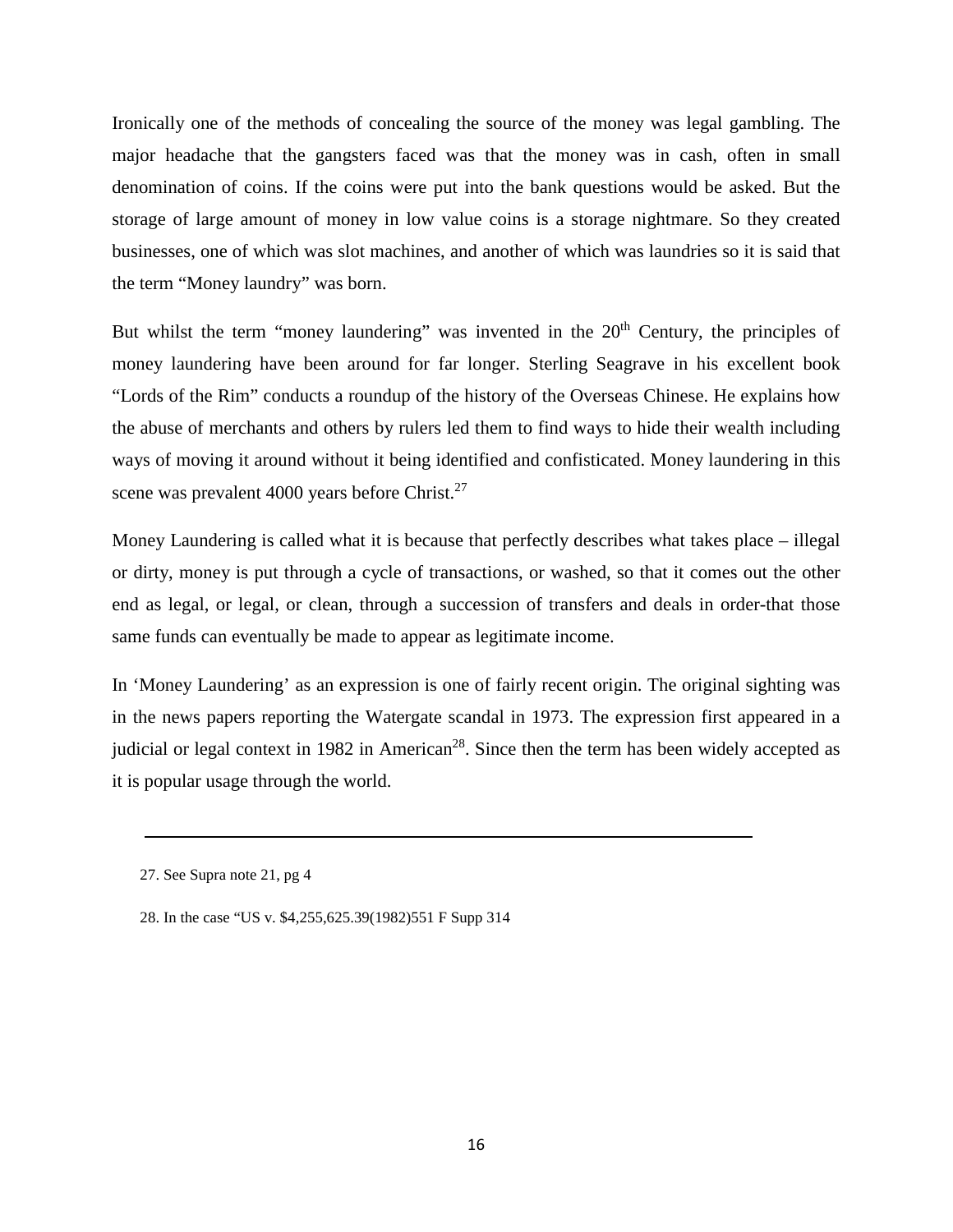Money laundering means different things in different places .This is because only proceeds of crime (or criminal conduct) can be laundered. Also many countries have restricted the classifications of crimes that are regarded as underlying crime for money laundering purposes. So, in some countries any conduct which, if a person were convicted would lead to a sentence of imprisonment will be regarded as a predicate crime, whilst in others only offences described in a list are to be regarded as creating "dirty money" a further twist is that some countries will allow a person to be prosecuted for laundering the proceeds of criminal conduct overseas, provided the conduct would have been criminal conduct in both countries.29

In most countries that have counter money laundering laws, a person can be guilty of the offence of laundering the proceeds of someone else's criminal conduct.<sup>30</sup>

Many countries have laws that mean that laundering is a continuing offence and the date of the predicate crime is irrelevant. $31$ 

Also, many countries have changed the law recently in two important ways the first is to include a provision for a person to be guilty of laundering if there was "reasonable cause for suspicion". That means that a Court can find that the person knew or ought to have known that the money was, or was likely to have been, the proceeds of criminal conduct.<sup>32</sup>

The second is to include a provision that it is an offence to be involved in laundering type transactions where the money is intended by someone else to be used in the preparation for or execution of a crime. $33$ 

29. See Supra note 21. Pg 4.

30. Ali, A.S., "A Gateway for Money Laundering? Financial Liberalisation in Developing and Transnational Economies." Journal of Money Laundering Control, Vol. 1, No. 4. April 1998.

31. International Monetary Fund. Money Laundering and the International Financial System. Working Paper presented by V. Tanzi, May 1996.

32. Jayasuriya, D.C. "Money Laundering: The Role of Legislation in Developing Economies." Journal of Money Laundering Control, Vol.1, No. 3, January 1998.

33. Knetch, Frederick J. "Extraterritorial Jurisdiction and the Federal Money Laundering Offense." Stanford Journal of International Law, Fall 1986; 389-420.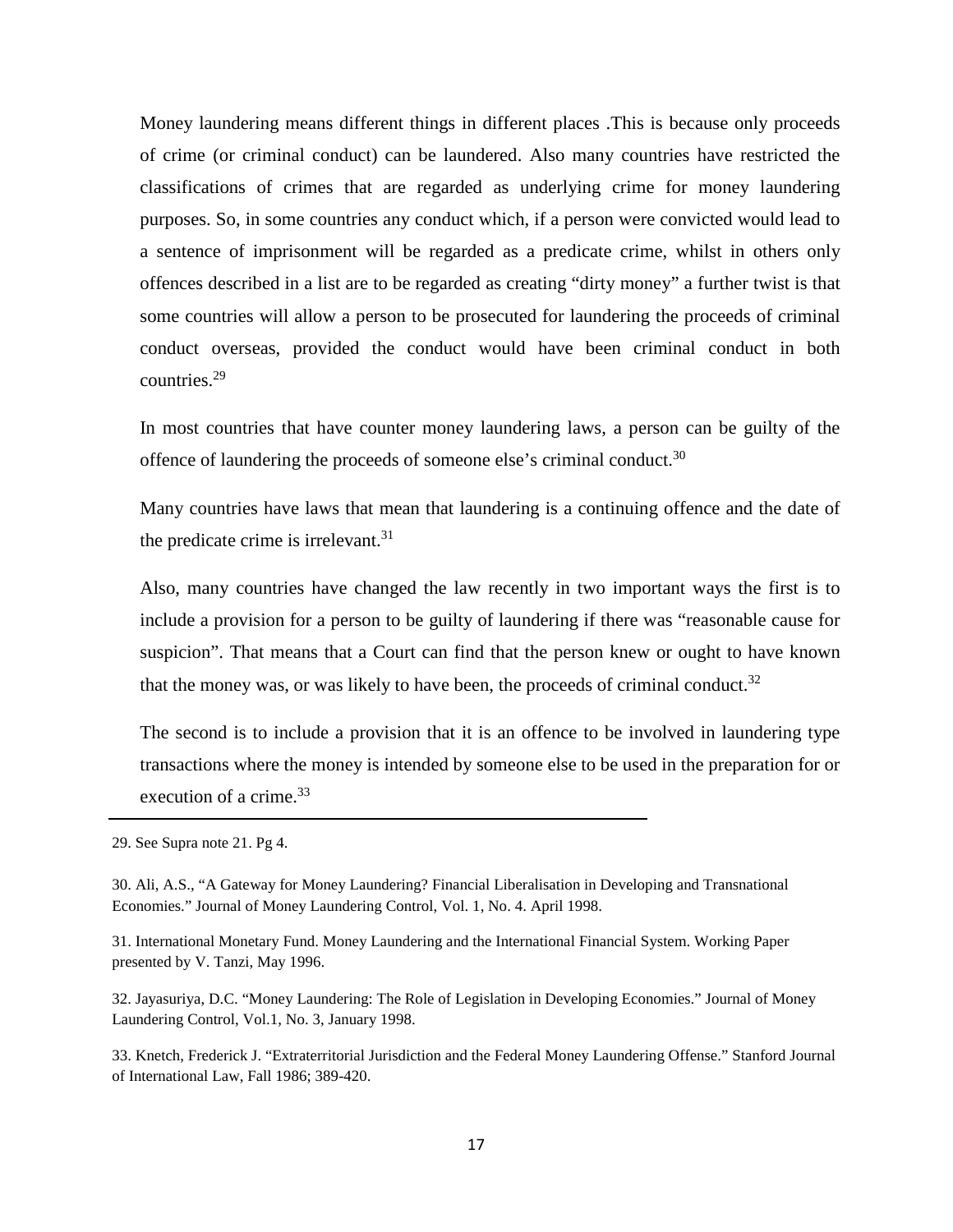## **PROCESS, TECHNIQUES, AND TYPOLOGIES OF MONEY LAUNDERING**

## **MODUS OPERANDI** (process):

The modus operandi followed to launder money is a web of complex transactions to legitimize the proceeds of crime. The money that moves from national jurisdiction to the international circuit may come back to the national jurisdiction. Another tendency is that money that has gone from national jurisdiction to the international circuit need never return to the original national jurisdiction. The money laundering circuit, include the three fundamental stages of money laundering, i.e., placement, layering & integration.

The money laundering circuit can be framed in different ways to suit particular method or typology or circuit or classification of money laundering.

It is very significant for the financial entities that the gate keepers to know how money is laundered. This helps them to train themselves better to handle money launderers and their tricks. Essentially Money laundering is a compound chain of activities whereby vast amount of cash generated from illegitimate activities viz. selling of narcotic drugs, extortion, gambling, illicit liquor trade etc is put all the way through a series process so that it comes out at the other end as clean and legal money.

The modus operandi pursued in money laundering circuit are **placement, layering & integration** has been briefly explained:

## **Stage 1:**

**Placement:** Introduction or placement of illegal money in the money laundering circuit is the most vital & vulnerable step. Placement involves transforming the crime proceeds into a more convenient & less suspicion form, then getting those proceeds into mainstream financial system. It is the most complicated step as the crime proceeds generates profits in the form of cash, cash is bulky,  $\&$  difficult to conceal,  $\&$  in large amounts, very noticeable to the average bank teller, casino employee, etc. Placement requires finding a solution to the problem of how to move the masses of cash generated from the illegal activity into a more convenient form for introduction into the economic stream.34

<sup>34.</sup> See Supra note 21. Pg 5.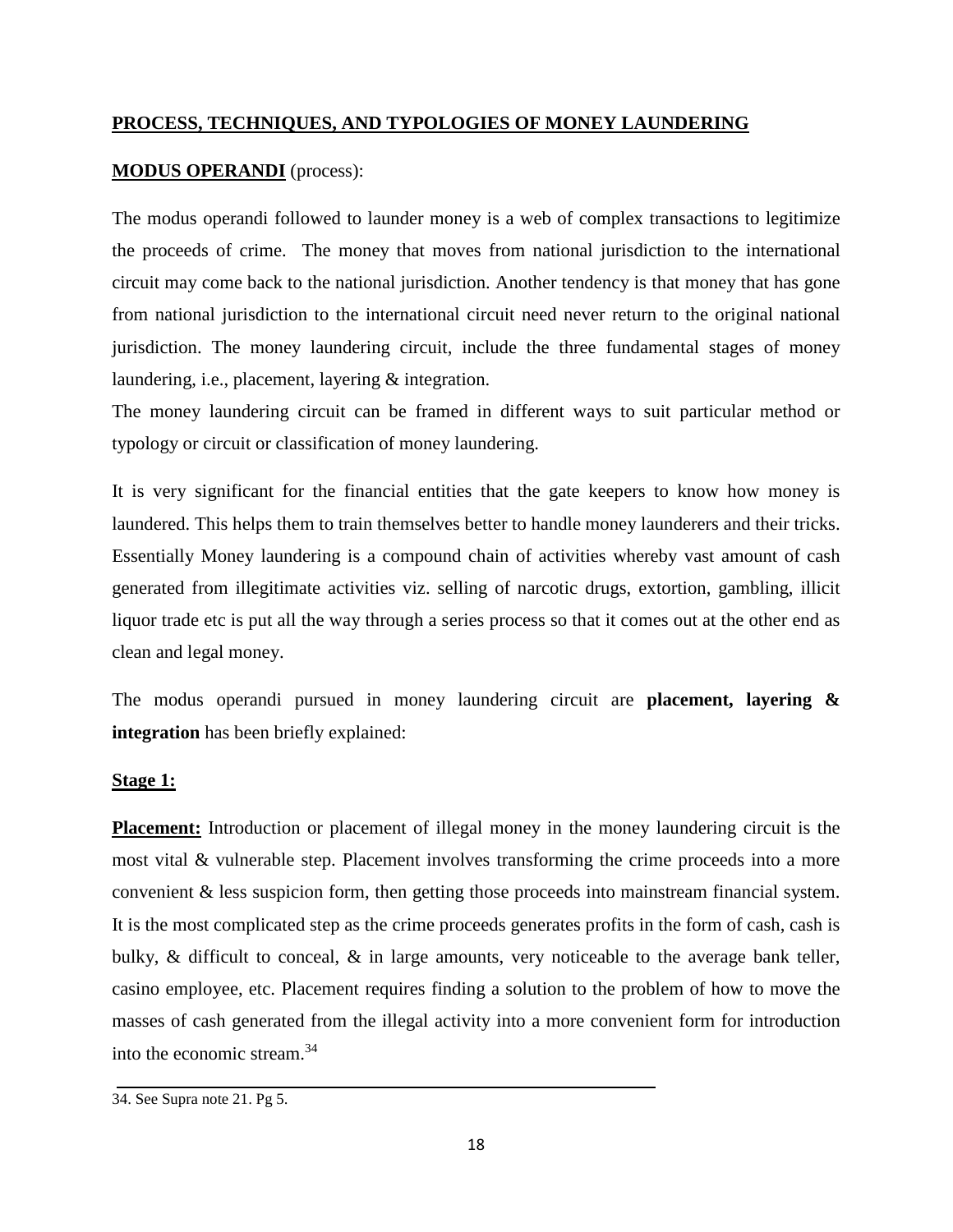## **Stage 2:**

**Layering:** Layering (disguising) involves making a series of financial transactions that in their frequency, complexity, and dimensions often resemble legitimate financial activity. Layering involves the wire transfer or movement of resources into financial or banking system by proper origin. Money is passed through shell companies, shell banks, shell corporations, offshore trusts and offshore jurisdictions. While disguising the money trail, money could also be made to move through legitimate businesses and genuine banks in the financial system. In the layering process, electronic transfer of money is very helpful because it enables movement of money through a variety of entities and several jurisdictions in a matter of hours. Another notable trend is that the money laundered move from unstable financial havens through intermediate financial circuit to safe and sound financial havens.<sup>35</sup>

#### **Stage 3:**

**Integration (legitimization):** The third stage involves the amalgamation of layered crime proceeds into the mainstream financial system. Once the funds are layered, they are then integrated into the financial system by way of investments in legitimate commercial enterprises and financial instruments, (such as letters of credit, bonds, securities, bank notes, bills of lading, cashier's cheque, and guarantees), is made to show legitimate. With these legitimate marketable enterprises, the money can be repatriated to the home country, as legitimate earnings. Money from these legitimate business enterprises in use abroad can also be shown as a advance to the money launderer in the home country; and of course, the money launderer can always default on the loan, and even if he repays it a cycle has been recognized to launder money. In addition, money from the legitimate enterprises or bank accounts abroad need not come back to the home country, and can be further utilized in a foreign country for legal or illegal activities. When integration (legitimization) of crime proceeds fails then the sanctioned repercussion is seizure of account/accounts & confiscation.36

<sup>35.</sup> See Supra note 21. Pg 5

<sup>36.</sup> Ibid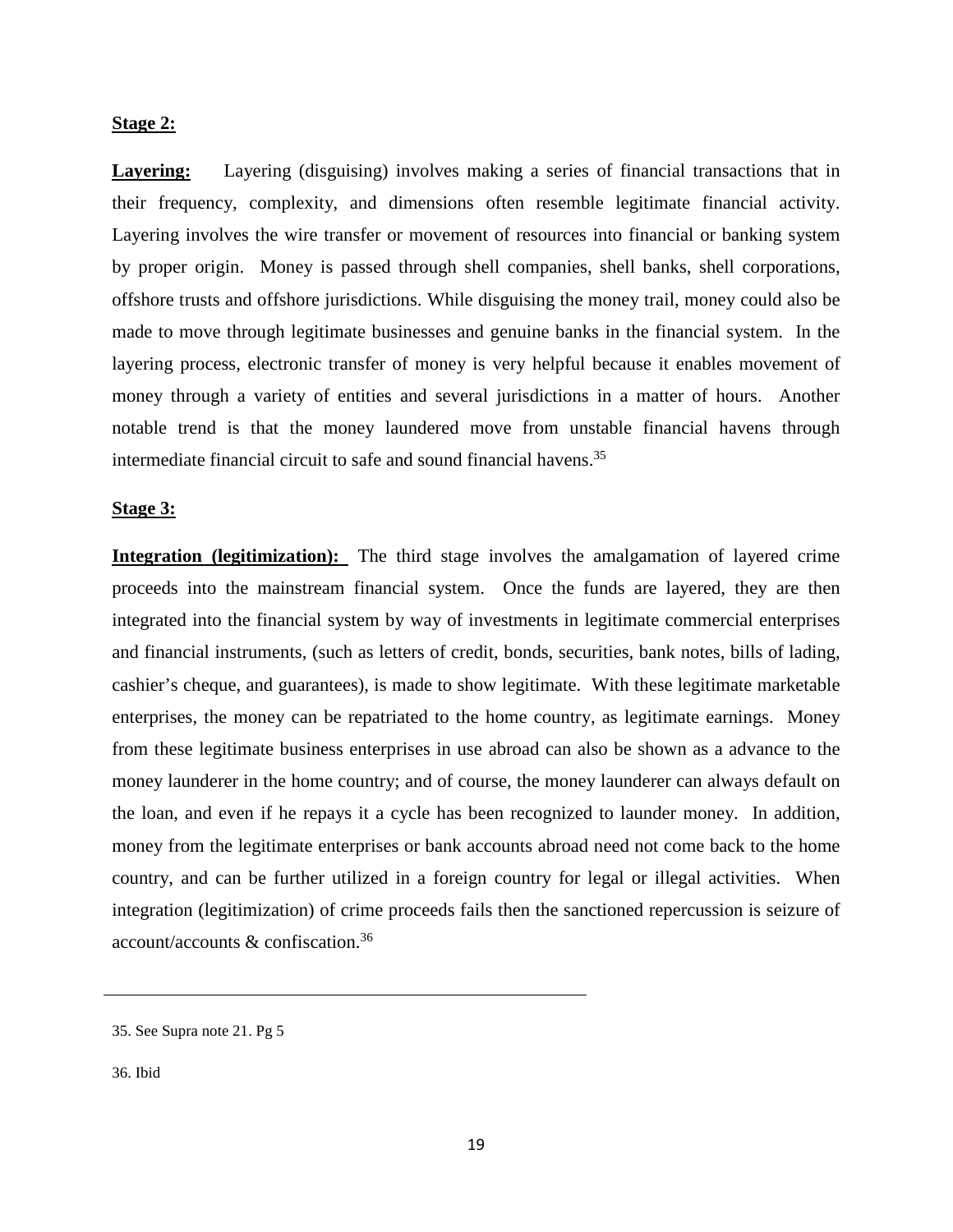#### **METHODS / TYPOLOGIES AND TOOLS**

The various techniques used to launder money are referred as methods/typologies and tools. The methods of money laundering are likely to be different from country to country because of various factors unique to every country, including its economy, complexity of financial markets, AML regime, enforcement effort and international cooperation. In addition to this, the methods of money laundering are dynamic and constantly evolving process.

Money laundering techniques having national orientation has been discussed below:

**(i) Retail business:** In these businesses mere fabricated sales could be exposed in books of accounts. The degree to which the sales are fabricated is the degree to which money can be laundered and eventually shown as legitimate sales proceeds of trade. Retail businesses such as fast food restaurants, fashion designer's outlets, jewelers shop, travel agencies, are another suitable standard for money laundering.

**(ii) Wholesale trade:** Similar to the retail trade, wholesale trade by and large shows invented sales in books of accounts to launder money within national boundaries.

**(iii) Manufacturing units:** A shell-manufacturing unit would have a building and a billboard representing a plant. By projecting sales through such a bogus manufacturing unit, money is laundered to the degree that bogus sales are affected. Authentic manufacturing units can be used to launder money, at an inflated invoices and the extent to which the rate has been inflated is the extent to which money can be laundered.

**(iv) Charity shows:** Organizing charity/entertainment shows are another way to launder money. In this modus operandi, falsified sale of tickets can be resorted to, because a person buying a ticket is not beneath an obligation to be present at the show. The extent to which fake tickets have been sold is the scope to which money can be laundered. However, there is a cost to be paid for this type of money laundering in the form of entertainment tax.

**(v) Lottery tickets**: Lottery tickets are big trade in several countries, especially India. Money launderers buy lottery tickets from authentic winners at a premium with their illegal acquired proceeds. Encashment of lottery tickets results in money being legitimized by these criminals.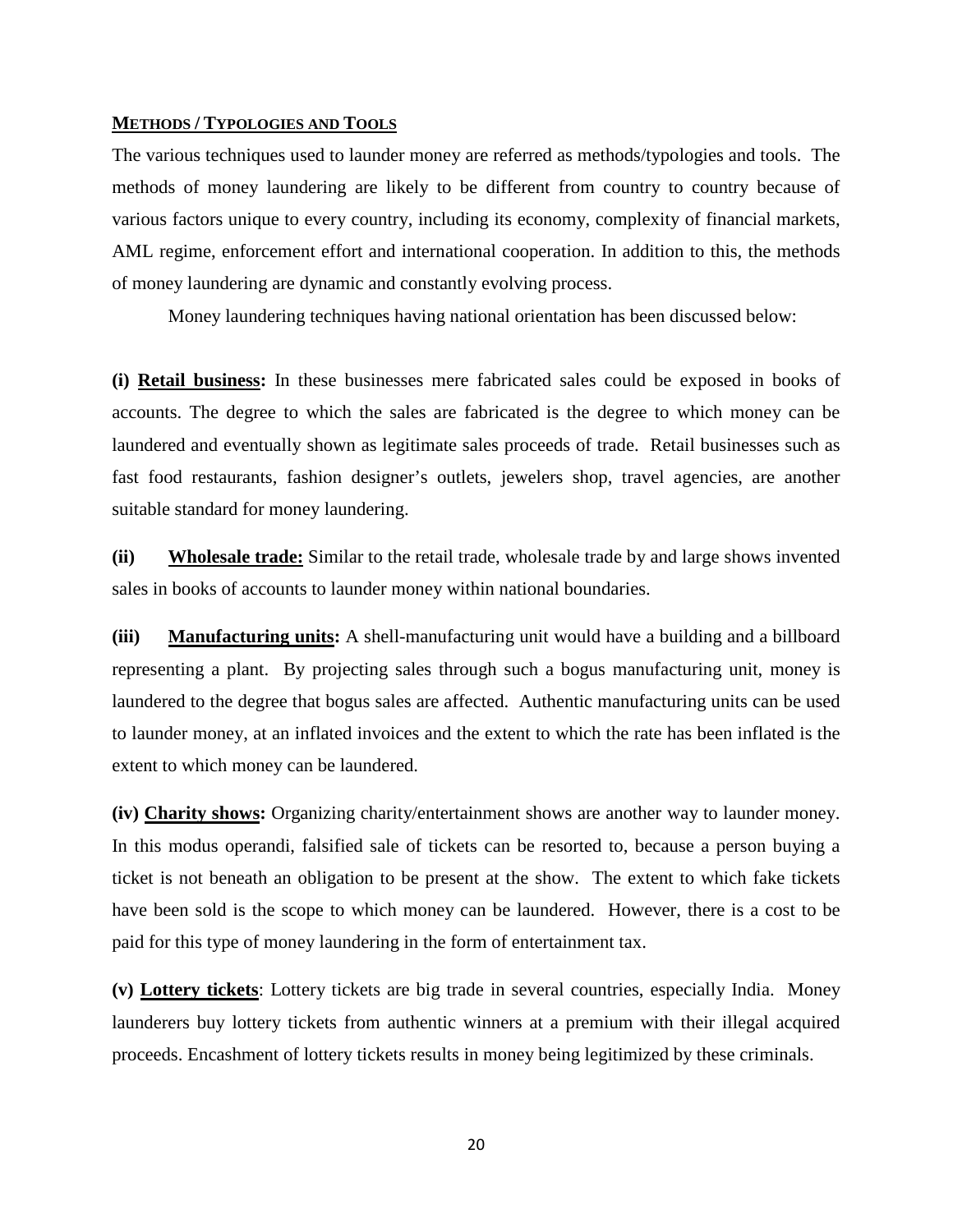**(vi) Racecourses:** Like the buying of lottery tickets, the buying of winning tickets at racecourses is another way to launder money.

**(vii) Casinos:** Casinos are another opportune way to launder money. Money launderers take their proceeds to these casinos, buy a large number of chips and do little or practically no gambling. At the end of the day, the launderer encashes his chips by passing them off as genuine winning. For the money laundering operation to be really effective in casinos, money launderers in the form of cheques drawn on banks do encashment of chips.

**(viii) Large numbers of bank accounts**: A large number of accounts with small sums of money, in an individual's own name or in fictitious names, in bank branches scattered all over, is another way to avoid arousing suspicion as to the origins of illicit money.

**(ix) Property:** In the property business, the sale of worthless houses at highly inflated prices is also resorted to in order to launder money: the extent to which the price has been inflated in these property deals is the extent to which criminal proceeds can be laundered. Of course, there is a price to be paid in this *modus operandi* in the form of higher registration fees for the sale of property. By floating a property finance company and taking a loan from it, the criminal could launder the money to the extent that a loan has been taken. In such a *modus operandi* the property company could be a front and its assets the illicit proceeds of crimes.

**(x) Inheritance laws**: In India the use of inheritance laws pertaining to jewellery is another way to launder money. According to inheritance law, any married women can have Rs. 500,000 worth of jeweler. To this extent each family can launder illegal money. 'Stree Dhan' given to women in India at the time of the marriage. Illegal proceeds can also be passed off as legal, by projecting these as the 'Stree Dhan' which the woman received at the time of her marriage.

**(xi) Commodities market**: Commodities markets, which deal in future contracts in commodities, are also a very useful medium for laundering money. Illegal proceeds can easily be passed off as fabricated or inflated gains on futures trading in commodities.

**(xii) Securities market**: The capitalization of markets, raising capital from the general public or financial institutions is one of the primary ways to mobilize funds for fiscal growth. The markets so capitalized are also known as securities markets or stock exchanges. In the stock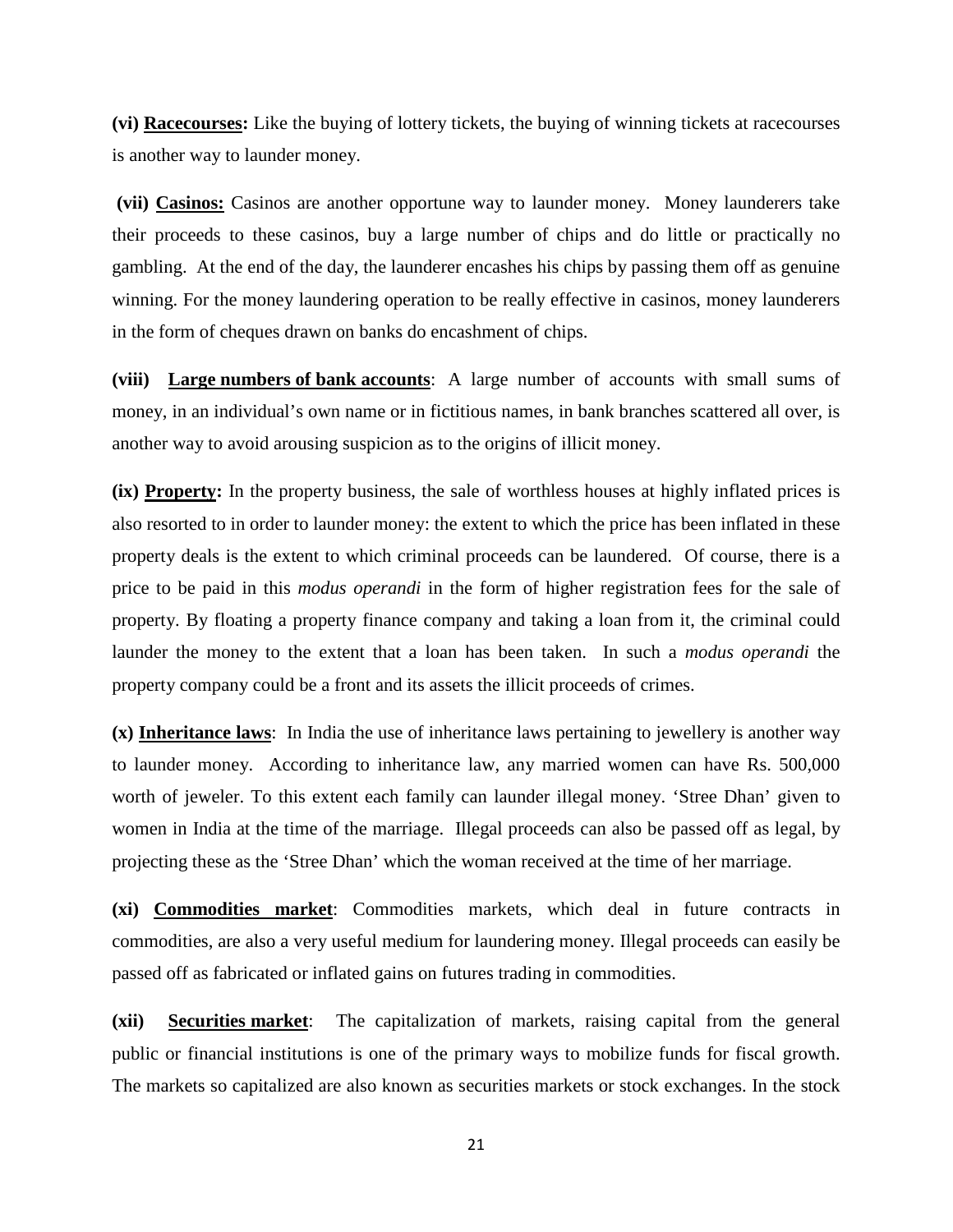market, capital raised is in two forms; one is equity capital, which denotes ownership in the form of company shares; the other from of capital is an interest-bearing bond, which are debt instruments issued to the general public or financial institutions. When the stock market share price index is moving down, the 'Bears' make money, and when it is going up, the 'Bulls' make money. In the securities market, profits can easily be recorded on paper to launder the illegal proceeds. Losses on paper can also be recorded in the securities market to save on income tax. Although quite a few securities markets ask for detection from customers, money launderers are able to get around that by having aliases or false identities.

**(xiii) Insurance sector**: Money launderers to legitimize their proceeds also frequently use Insurance companies. Insurance companies commonly offer life insurance and other forms of general insurance, including health and property insurance. Money launderers generally take out very expensive insurance policies and after paying a few premiums, apply for premature encashment of policies at a discounted rate. The cheques paid out by the insurance companies for premature surrender of policies is generally passed of legitimate money.

**(xiv) Agricultural sector in India**: In India the agricultural sector is exempt from tax in order to give a boost to agriculture and relief to farmers who are engaged in an occupation that is otherwise not very remunerative. Money launderers buy up land in such a situation and show highly inflated gains from agriculture, purportedly through the use of advanced and sophisticated agricultural techniques. Another advantage of laundering money through the agricultural sector is that one also saves on income tax.

Extension services in the agriculture sector, such as dairy farming and poultry, which are also exempt from income tax, are also utilized to launder money.

**(xv) Amnesty schemes**: To Bring black money into the open, governments often introduce amnesty schemes, whereby people can declare their illegally acquired proceeds or black money to government on payment of a certain amount of tax; in these amnesty schemes, no questions are asked about the source of the money and after payment of tax it becomes legitimate money which can be used openly in the economy. These amnesty schemes reward the criminal elements at the expense of honest taxpayers.

22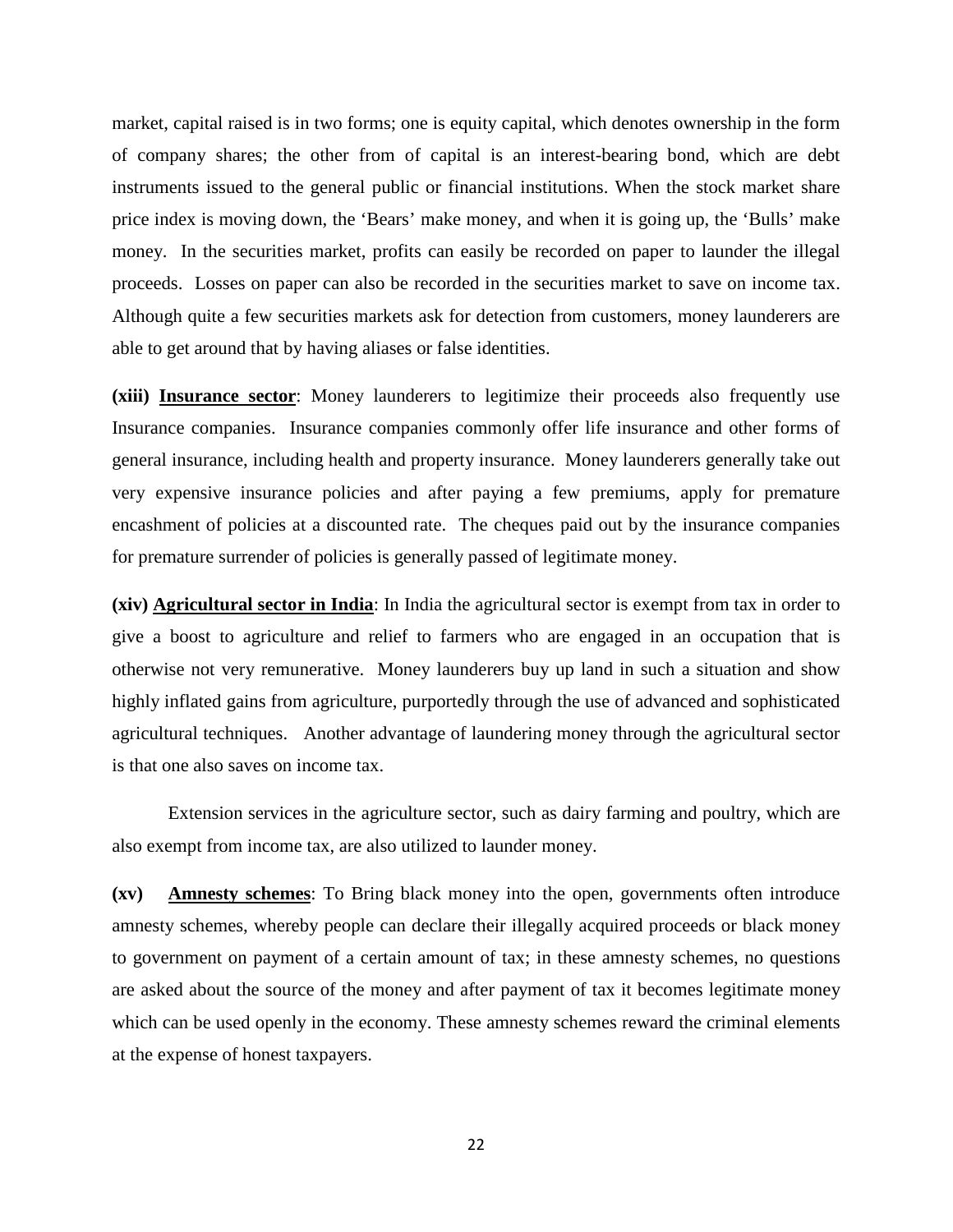**(xvi) Indira Vikas Patras: bearer certificates with no identification requirement**: In order to give legitimacy to the black money, the government introduced bearer certificates, also known as 'Indira Vikas Patras'; anyone could buy any number of bearer certificates of high denomination issued by the post offices without any questions being asked. With these bearer certificates, offering a good rate of interest, one could double one's money in six years. Moreover, these bearer certificates, having no identification, could easily be traded and the holder could encash the same on maturity. A number of criminals and tax evaders invested their money in Indira Vikas Patras and doubled it in six years. Even if half of this black economy component was invested in the Indira Vikas Patras, they substantially illegally proceeds to the extent of INR 3,995.25 billion were being processed through them<sup>37</sup>. The Indira Vikas Patras were remarkable in many respects:

<sup>37.</sup> The Indira Vikas Patras scheme was discontinued three years ago; hence, the GDP and related figure for the year 1998-99 have been indicated.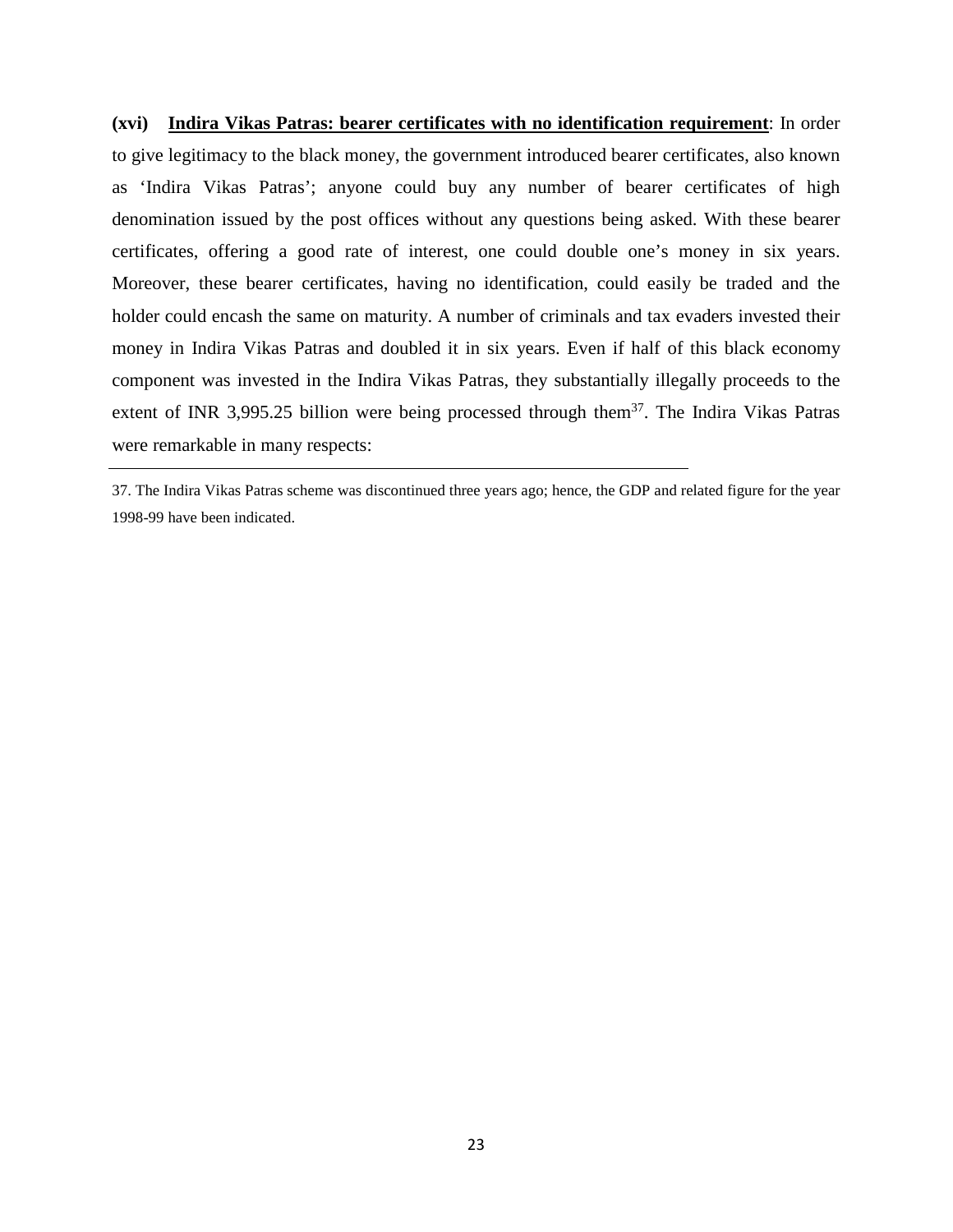- (i) They enabled black money to be channeled through post offices for more productive utilization.
- (ii) They offered a convenient way for criminals to earn handsome returns on their illicit gains.
- (iii) The criminals could also use them to launder their money through various ingenious schemes.

**(xvii) Use of gold/diamonds/precious gems** : Criminals can also buy gold, diamonds and precious gems and use them to launder money. For instance, in India, there is a great demand for gold; India is also the largest center in the world for the cutting and polishing of diamonds. Before the Gold Control Order was abolished, the amount of gold smuggled into the country was established to be in the region of 500-700 tons, worth roughly US\$5-7 billion. The diamond trade today runs to US\$8 billion. With their illicit proceeds, the criminals buy gold and diamonds.

**(xviii) Use of false identities to launder money**: False or stolen identities are also useful for money launderers, who could utilize false and stolen identities in the various operations in the national sphere described above; in such cases the investigation would generally come to a dead end. False or stolen identities are also very useful for introducing money into the international money Laundering circuit and its subsequent legitimization.

**(xix) Role of facilitators**: In the money Laundering exercise in the national sphere, financial experts, accountants and auditors play a very important role in advising the criminals. There is also complicity of various financial institutions such as banks, insurance companies and brokerage houses in the securities and commodities markets in laundering the money. However, money Laundering carried out at the national level is highly vulnerable to investigation and even the most perfect of the schemes can be opened once adequate intelligence is available and the political and bureaucratic will is there to see this Money Laundering investigation through to their logical conclusions.

## **WHY CRIMINALS WANT TO "LAUNDER" PROCEEDS?**

- a) To increase profits
- b) To appear legitimate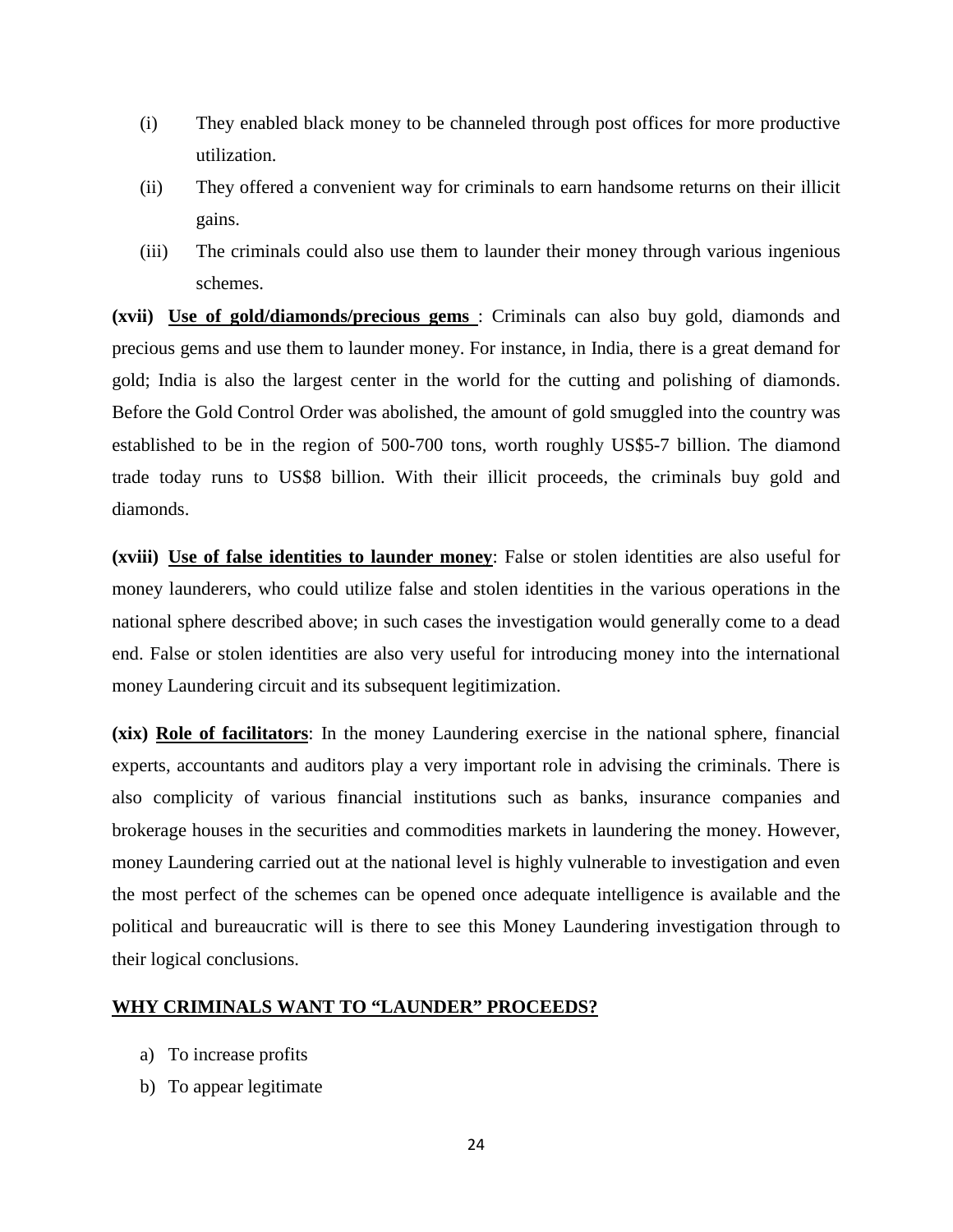- c) To evade taxes
- d) To avoid prosecution
- e) To avoid seizure of accumulate wealth.<sup>38</sup>

## Fig. 1



<sup>38.</sup> See Supra Note 21, pg 5

The principal objective of money laundering is to convert cash into some other form of asset in order to conceal its illegal origins. A criminal group's effort to launder the proceeds from their crimes may come to your attention at any stage of its placement, layering or integration into the financial system.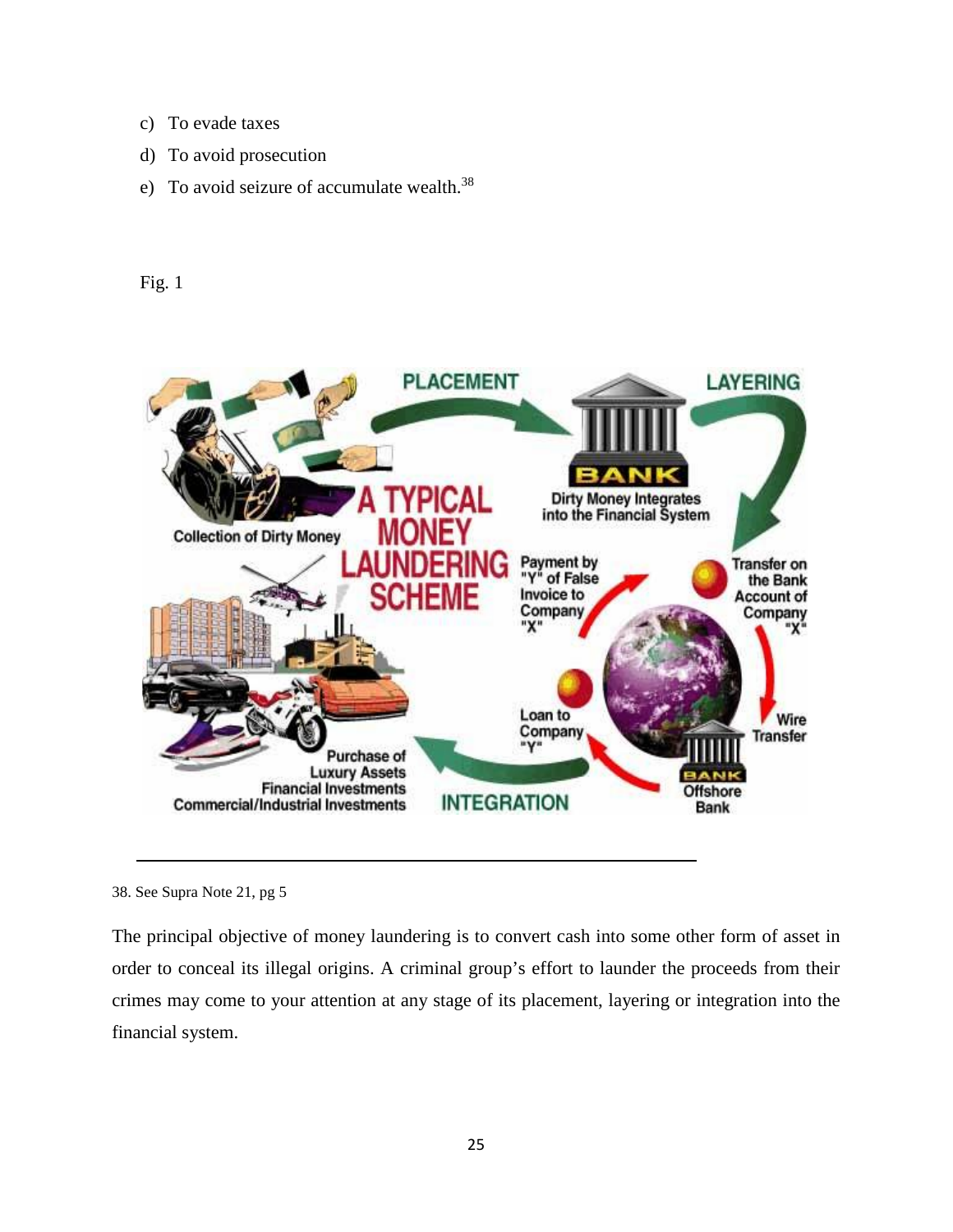## **IMPACT OF MONEY LAUNDERING ON SOCIETY AND ECONOMY**

Money laundering has a corrosive effect on a countries economy, government and social wellbeing. The practice distorts business decisions, increases the risk of bank failures, takes control of economic policy away from the government, harms a countries reputation, and exposes its people to drug trafficking, smuggling, and other criminal activities.<sup>39</sup>

## **THE ECONOMIC EFFECT OF MONEY LAUNDERING**

## **a) Undermining the Legislative private Sector:**

One of the most serious microeconomic effects of money laundering is felt in the private sector. Money laundering often use front companies, which comingle the process of illicit activity with legitimate funds, to hide the ill-gotten gains. In the United States for example organized crime has used pizza parlours to launder proceeds from heroin trafficking.

These front companies have access to substantial illicit funds, allowing them to subsidise front company products and services at levels well below market rates.<sup>40</sup>

In some cases front companies are able to offer products at prices below what is costs the manufacturers to produce. Thus, front companies have a competitive advantage over legitimate firms that draw capital funds from financial markets. This makes it difficult, if not impossible for legitimate business to compete against front companies with subsidized funding, a situation that can result in the crowding out of private sector business by criminal organizations.<sup>41</sup>

Clearly, the management principles of these criminal enterprises are not consistent with traditional free market principles of legitimate business, which results in further negative macroeconomic effects.

<sup>39.</sup> See Supra Note 21. Pg 8

<sup>40.</sup> See Supra Note 21. Pg 9

<sup>41.</sup> Available at: [http://www.slideshare.net/AlexanderDecker/11money-laundering-concept-significance](http://www.slideshare.net/AlexanderDecker/11money-laundering-concept-significance-and-its-impact(last)[and-its-impact\(last](http://www.slideshare.net/AlexanderDecker/11money-laundering-concept-significance-and-its-impact(last) visited on 12th feb 2013)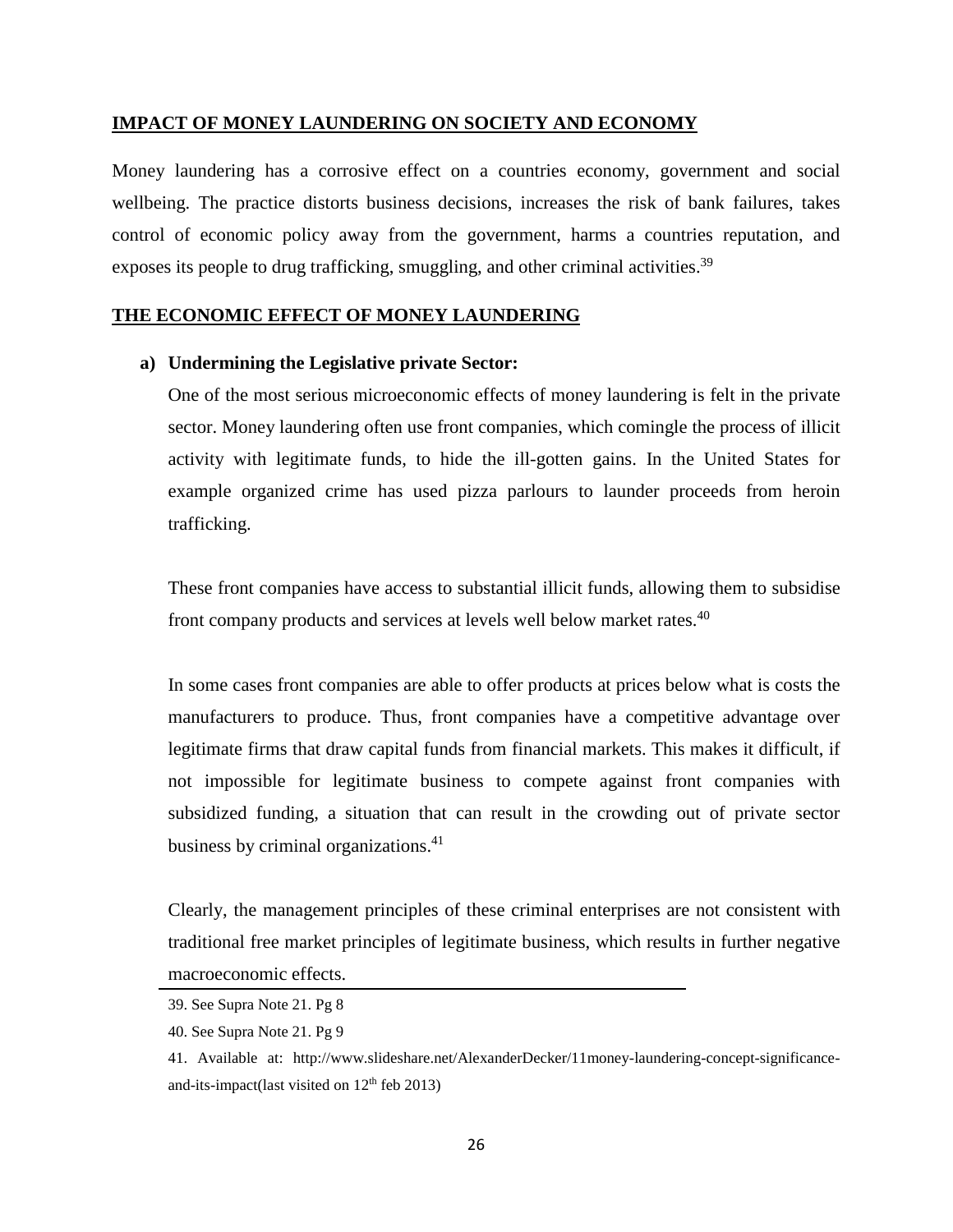#### b) **Undermining the integrity of financial markets:**

Financial institutions that rely on the proceeds of crime have additionally challenged in adequately managing their assets, liabilities and operations. For example large sums of Laundered money may arrive at financial institution but then disappear suddenly, without notice through wire transfers in response to non-market factors, such as law enforcement operations. This can result in liquidity problems and runs at banks.<sup>42</sup>

#### **c) Loss of control of Economic Policy:**

Money laundering has also adversely affect currencies and interests rates as launderers reinvest funds where their schemes are less likely to be detected, rather than where rates of return are higher. And money laundering can increase the threat of monetary instability due to the misallocation of resources from artificial distortions in asset and commodity prices.43

In short money laundering and financial crimes may result in inexplicable changes in money demand and increased vitality of international capital flows, interests and exchange rates. The unpredictable nature of money laundering, coupled with attendant loss of policy control, may make sound economic policy difficult to achieve.<sup>44</sup>

## **d) Economic Distortion and Instability:**

Money Launderers are not as interested in profit generation from their investments as much as in protecting their proceeds. Thus they "invest" their funds in activities that are not necessarily economically beneficial to the country where the funds are located. Furthermore, to the extent that money laundering and financial crime redirect funds from sound investment to low quality investments that hide their proceeds, economic growth can suffer. In some countries, for example, some industries, such as construction and hotels, have been financed not because of actual demand, but because of the short term interest of money launderers. When these industries no longer suit the money launderers, they abandon causing a collapse of these sectors and immense damage to economies that could ill afford this losses.<sup>45</sup>

<sup>42.</sup> See Supra Note 21. Pg 10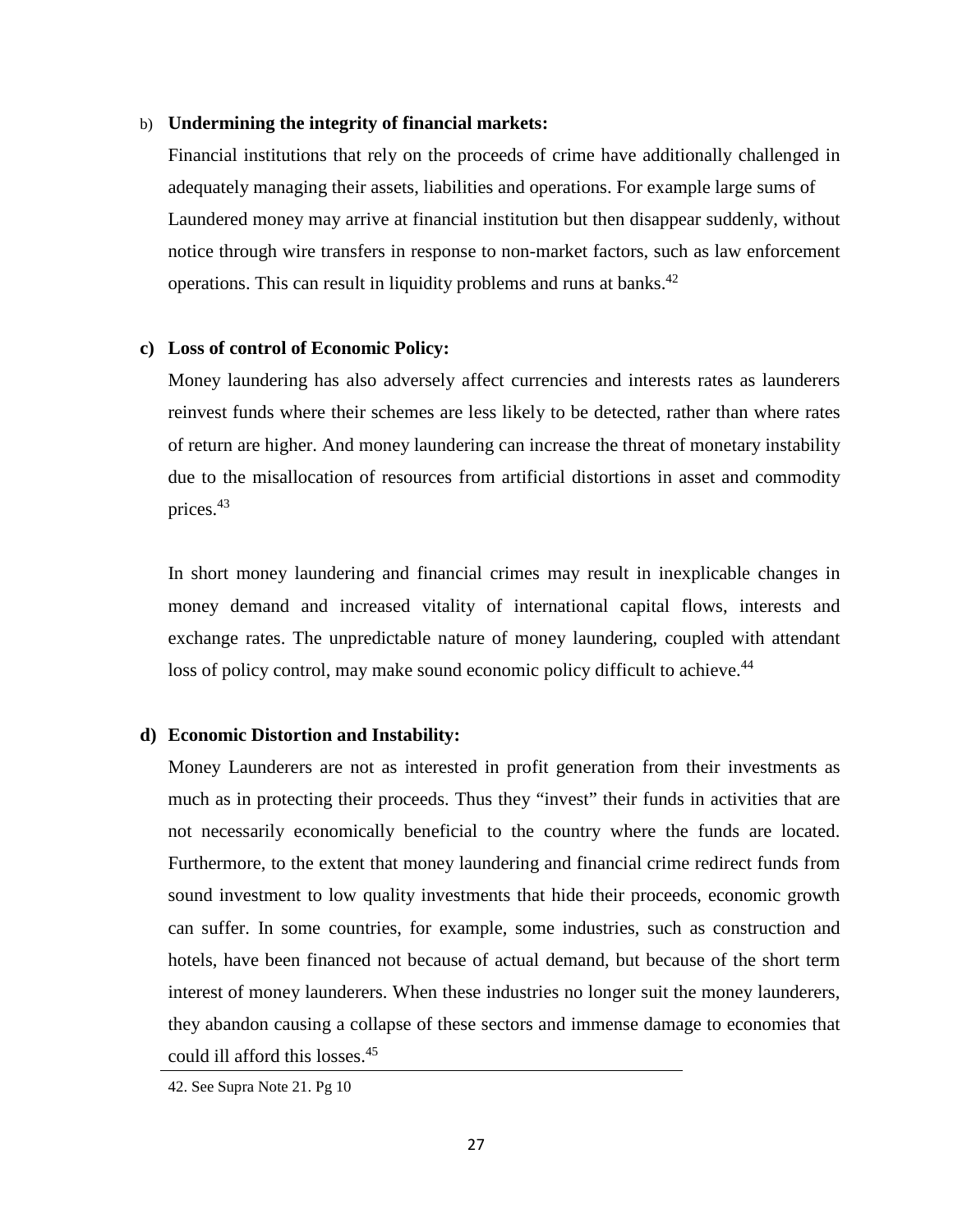43. Ibid

44. Available at: [http://www.unafei.or.jp/english/pdf/RS\\_No67/No67\\_26RC\\_Group2.pdf\(last](http://www.unafei.or.jp/english/pdf/RS_No67/No67_26RC_Group2.pdf(last) visited on 23rd March 2013) 45. Ibid

**e) Loss of Revenue:**

Money laundering diminishes government tax revenues and therefore indirectly harms honest tax payers. It also makes government tax collection more difficult. This loss of revenue generally means higher tax rates than would normally be the case if the untaxed proceeds of crime were legitimate.<sup>46</sup>

#### **f) Risks to Privatisation Efforts:**

Money laundering threatens the efforts of many states to introduce reforms into their economies through privatization. Criminal organizations have the financial wherewithal to outbid legitimate purchasers for formerly state- owned enterprises. Furthermore, while privatization initiatives are often economically beneficial, they can also serve as a vehicle to launder funds. In the past criminals have been able to purchase marinas, resorts, casinos, and banks to hide their illicit proceeds and further their criminal activities.<sup>47</sup>

#### **g) Reputation Risk:**

Nations cannot to affort to have their reputations and financial institutions tarnished by an association with money laundering, especially in today's global economy. Confidence in markets and in the signaling role of profits is eroded by money laundering and financial crimes such as the laundering of criminal proceeds, widespread financial fraud, insider trading of securities , diminishes legitimate global opportunities and sustainable growth while attracting international criminal organizations with undesirable reputations and short terms goals.<sup>48</sup> This can result in diminished development and economic growth. Furthermore, once a country's financial reputation is damaged, reviving it is very difficult and requires significant government resources to rectify a problem that could be prevented with proper anti-money laundering controls.49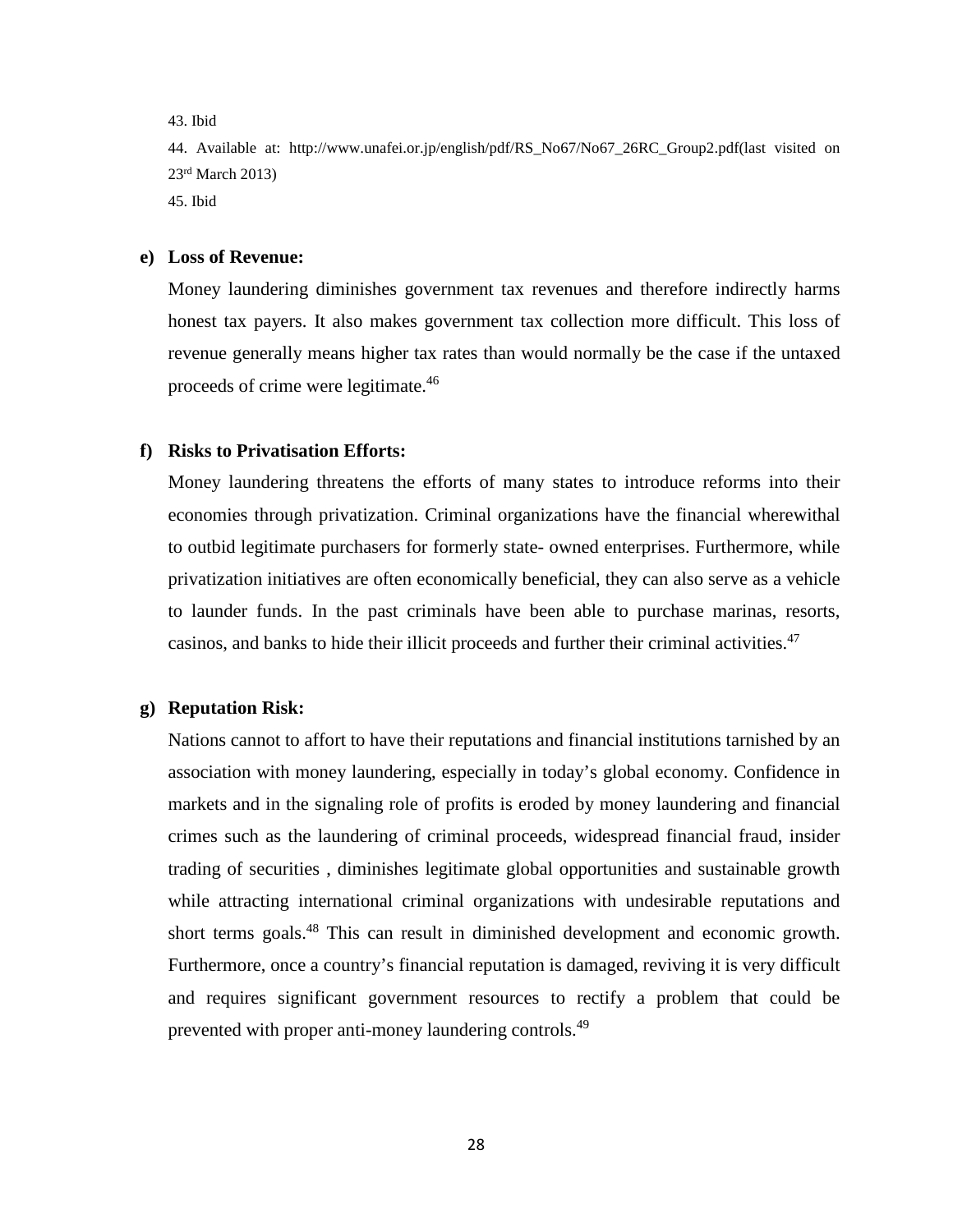46. See Supra Note 21. Pg 11

47. Ibid

48. Ibid

49. Available at: [http://www.streetdirectory.com/etoday/money-laundering-in-india-pouljl.html\(last](http://www.streetdirectory.com/etoday/money-laundering-in-india-pouljl.html(last) visited on 2nd January 2013)

**h) Social Costs:**

There are significant social costs and risks associated with money laundering. Money laundering is a process vital to making crime worthwhile. It allows drug traffickers, smugglers, and other criminals to expand their operations. This drives up the cost of government due to the need of increased law enforcement and health care expenditures (for example, treatment of drug addicts) to combat the serious consequences that result. Among the other negative socio economic effects, money laundering transfers economic power from the market, government and citizens to criminals. In short, it turns the old adage that crime doesn't pay to its head.

Furthermore, the sheer magnitude of the economic power that accrues to criminals from money laundering has a corrupting effect on all element of society. In extreme cases, it can lead to the virtual takeover of legitimate government.<sup>50</sup>

50. See Supra Note, pg 11.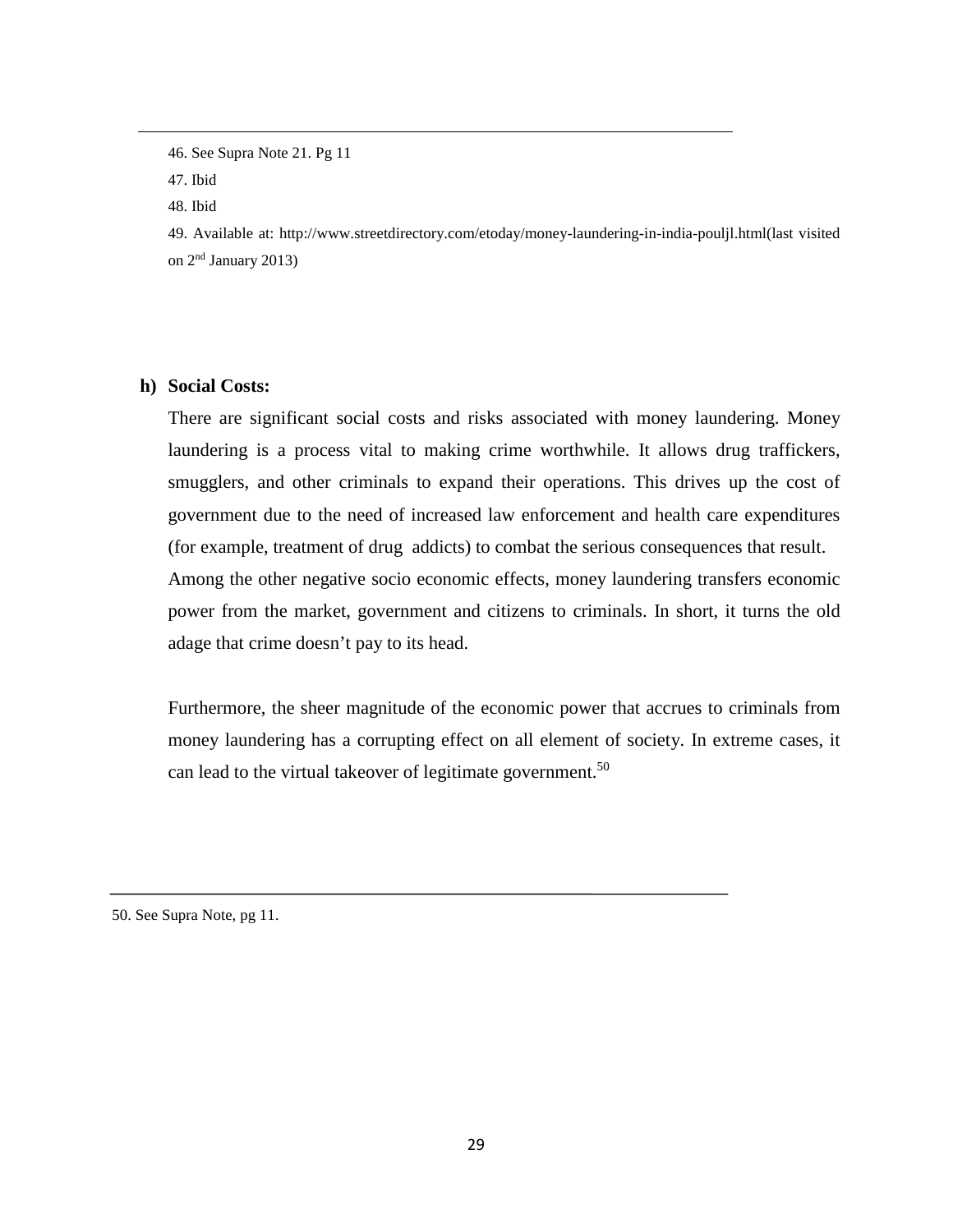# **CHAPTER III**

# **PREVENTION OF MONEY LAUNDERING ACT, 2002 AND PREVENTION OF MONEY LAUNDERING (AMENDMENT) BILL 2011 - A COMPARITIVE STUDY**

**Published by PremierOffshore.com**

**If you have questions on international banking, corporate formation, or international business, please contact us for a free and confidential consultation at info@premieroffshore.com.**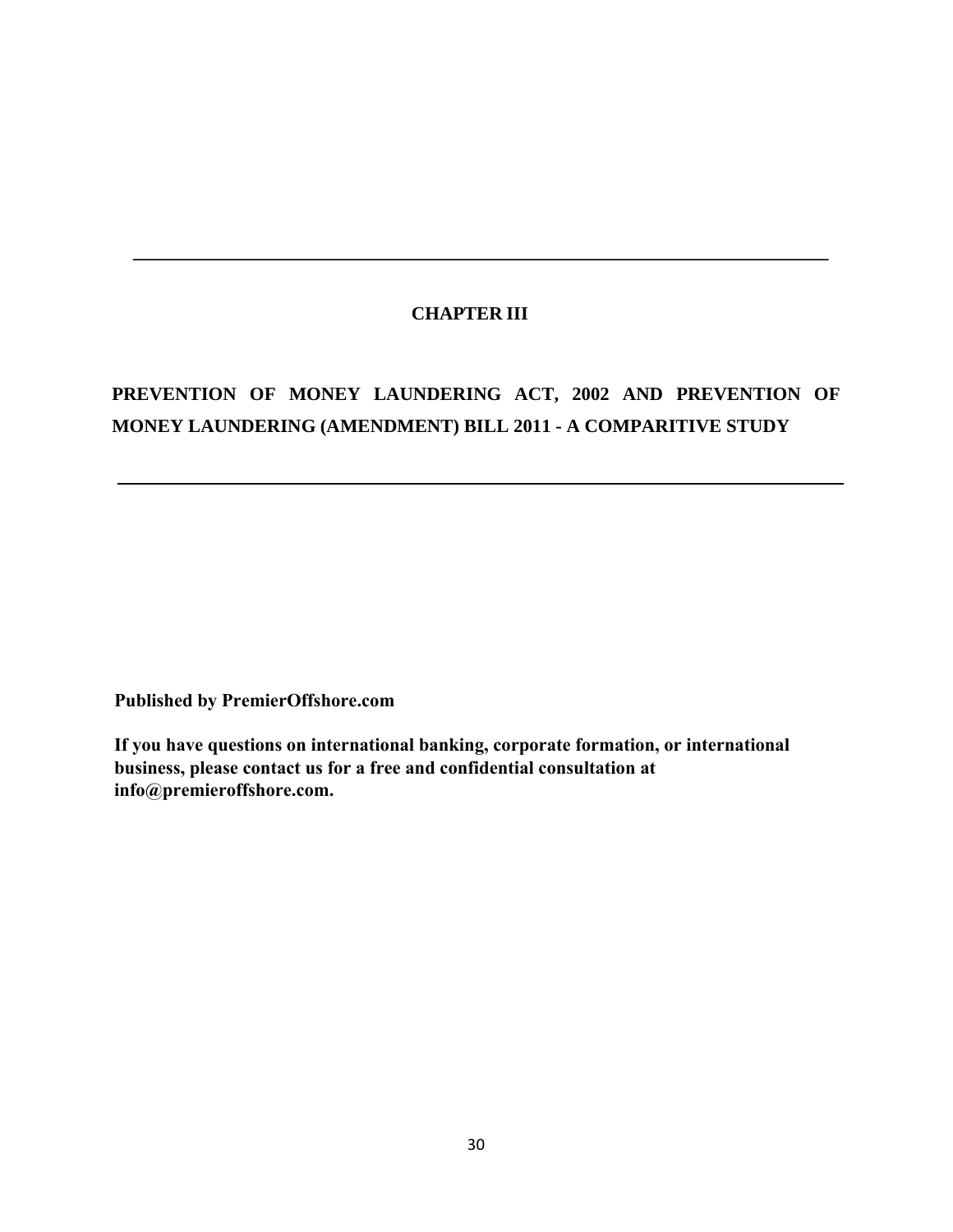#### **PREVENTION OF MONEY LAUNDERING ACT, 2002**

The Parliament has enacted the Prevention of Money Laundering Act, 2002 to give outcome to the formal express of opinion adopted by the General Assembly of the United Nations on the Political Declaration and Global Program of Action in February 1990 which provide the member States to enact money laundering legislation and programmes.<sup>51</sup>

In 1996 Ministry of Finance, Government of India, appointed an Inter-Ministerial Committee to look into all features of money laundering and to recommend appropriate legislation, if necessary. The Committee in its statement recommended enactment of a inclusive legislation to deal with this setback.

Consequently, the Prevention of Money- Laundering Bill, 1998 was introduced in the 12<sup>th</sup> Lok Sabha on the  $4<sup>th</sup>$  August 1998. The Bill was referred by the Hon'ble Speaker to the Department allied Parliamentary Standing Committee of Finance on the 5<sup>th</sup> August 1998 for inspection and statement. The Standing Committee in its report dated the  $28<sup>th</sup>$  January 1999 suggested certain adaptation in the Bill and before the revised Bill could be submitted for contemplation, the 12<sup>th</sup> Lok Sabha was dissolved and the Bill failed.

Thus, a new Bill incorporating the proposal of the Parliamentary Standing Committee was introduced in the  $13<sup>th</sup>$  Lok Sabha on the  $29<sup>th</sup>$  October 1999. After the Bill was conceded by the Lok Sabha on the 2<sup>nd</sup> December 1999, the Bill was referred by the Chairman of the Rajya Sabha to a select committee of the Rajya Sabha on the 8<sup>th</sup> December 1999 for its assessment. The Select Committee presented its report on the  $24<sup>th</sup>$  July 2000 and the present Act came to be enacted to in 2002.

<sup>51.</sup> SHAH TUSHAR, *'COMMENTARIES ON PREVENTION OF MONEY LAUNDERING ACT, 2002',* CURRENT PUBLICATIONS, 2006, MUMBAI. PP121-136.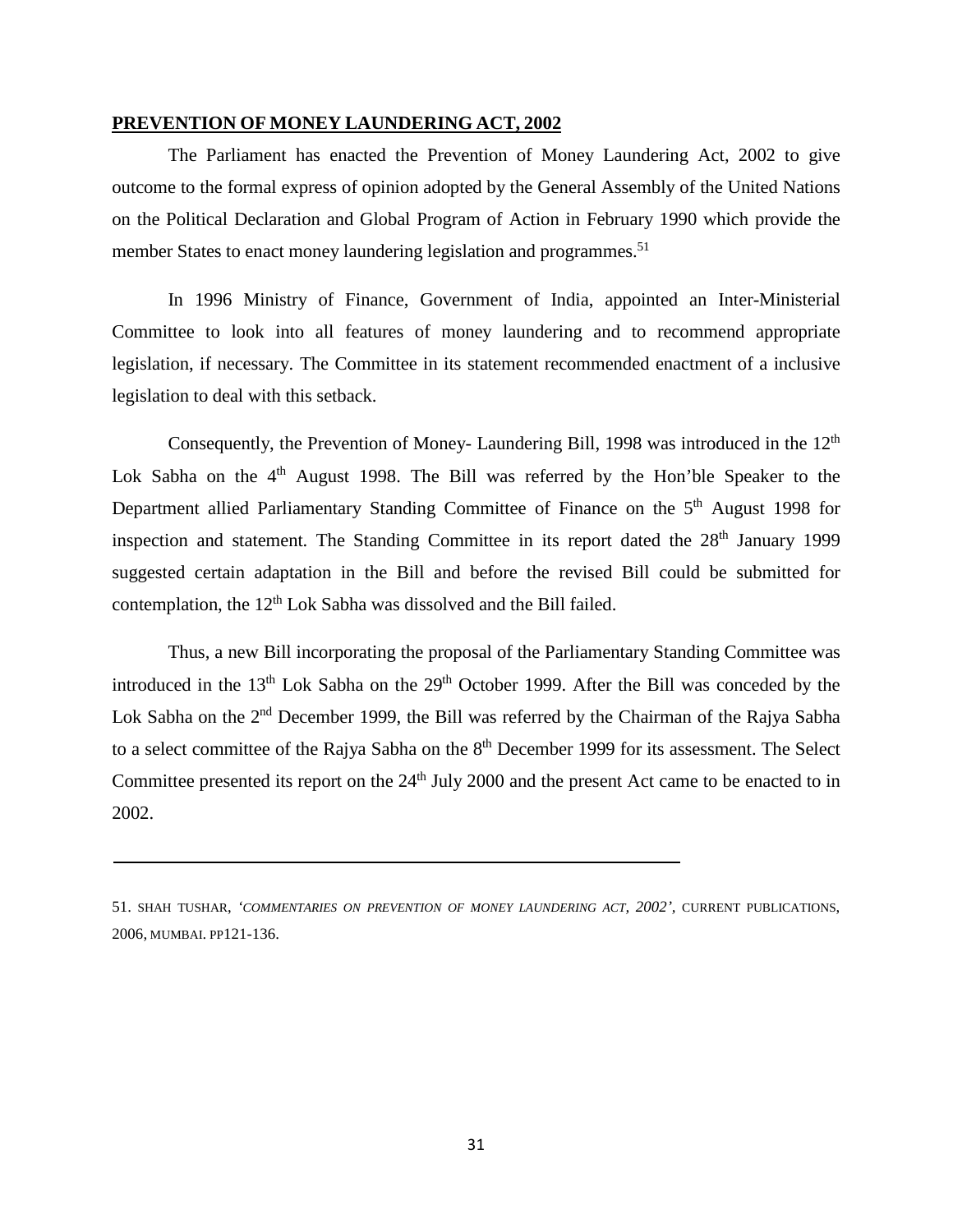#### **SALIENT FEATURES OF THE PMLA ACT 2002**

The salient features of the Act, which came into force on the  $1<sup>st</sup>$  July 2005, are as follows:-

The notion of Money Laundering cannot be cabined in the customary criminal law theory, the Prevention of Money Laundering Act 2002 cannot fit in the structure of an standard status. Till recently money laundering could take consign in our culture without anybody's praying eyes on it. There have been jurisdiction, which did not believe money laundering as something disagreeable. On the divergent, techniques of money laundering used to be referred to as possessions organization structures or tax beneficial operations. They were never measured unusual. Nor did they draw the consideration of the Government as they were treated usual. It is the method of homogenization of laws through a variety of international events that has brought weight on these jurisdictions to match to the standards desired by the international community. It is appealing and imperative to see that the present legislation is the result of suggestions from the  $U.N.<sup>52</sup>$ 

It is to be firm that, Money Laundering harmlessly affects the competent process of markets. It results in absorption of capital in the hands of criminals.<sup>53</sup> It encourages perpetrators of offense to replicate offences so as to make additional capital and impersonate as powerful individuals demeaning the society. It is done with the clandestine motives of pocketing money securely and furtively. The cautious nature of its operations attached with the feeling in some quarters that it is not unlawful makes it a versatile trend to be tackled by a multipronged approach.54

53.Available at: [http://fiuindia.gov.in/pmla2002.htm\(last](http://fiuindia.gov.in/pmla2002.htm(last) visited on 8th April 2013)

 54.["Prevention of Money Laundering Act, 2002".](http://fiuindia.gov.in/downloads/PMLA_2002.pdf) Financial Intelligence Unit (FIU-IND), Ministry of Finance, India. Retrieved 10 October 2012.

<sup>52.</sup>Available at : [http://economictimes.indiatimes.com/articleshow/1156901.cms\(last](http://economictimes.indiatimes.com/articleshow/1156901.cms(last) visited on 13<sup>th</sup> February 2013)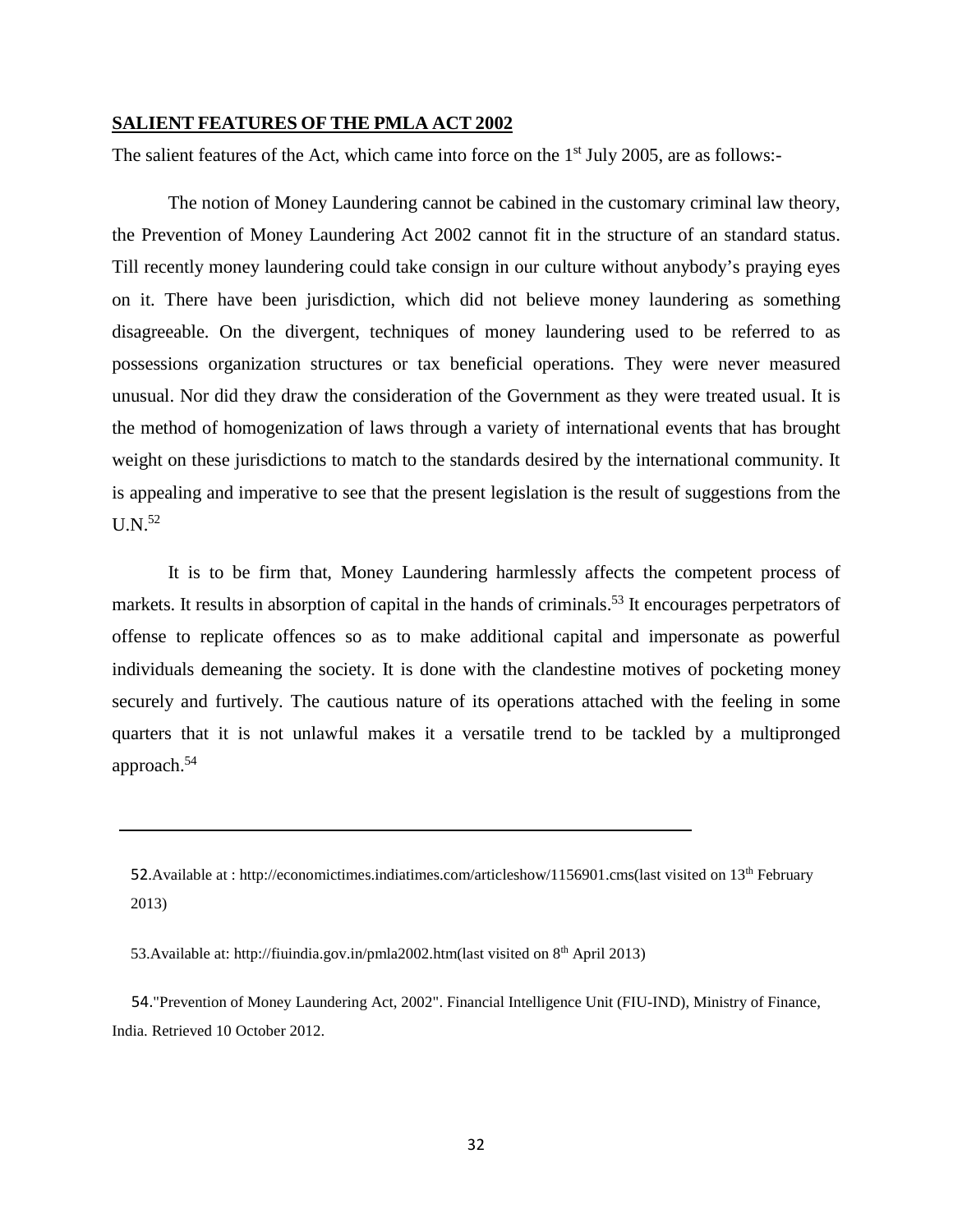The analysis has necessary to be intrusive. Investigative authorities have to be attentive in keeping the balance between communal interest and the individuals' civil liberties. The organization of money laundering with serious offences relating drug trafficking, terrorism etc. with international magnitude and with potential for employing prevention and preventive measures by the enforcement agencies make this crime more composite and difficult in terms of enforcement.<sup>55</sup>

The enforcement agencies have to be vested with managerial and adjudicative powers not like in the case of other criminal statutes. Inquiry may have to be quasi judicial. Logically the need for protecting the rights of accused may have to be taken heed of. This is possible only if appellate authorities have been allotted to oversee investigation. The current enactment rightly incorporates provisions defending the interests mentioned above.

The rule for attaching the proportion firstly and then in case of adverse funding to seize them is to be exercised cautiously. This is subject to appeal to the High Courts, Special courts have also been envisaged to be in place along with the investigative and appellate authorities. Thus the Act presents the portrait of a widespread enactment with multipronged provisions. 56

<sup>55.</sup> Available at [:http://220.227.161.86/19404sm\\_cal\\_finalnew\\_cp21.pdf\(](http://220.227.161.86/19404sm_cal_finalnew_cp21.pdf)last visited on 30th March 2013)

<sup>56.</sup> Available at :http://fiuindia.govt.in/pmla2002.htm(last visited on 10<sup>th</sup> April 2013)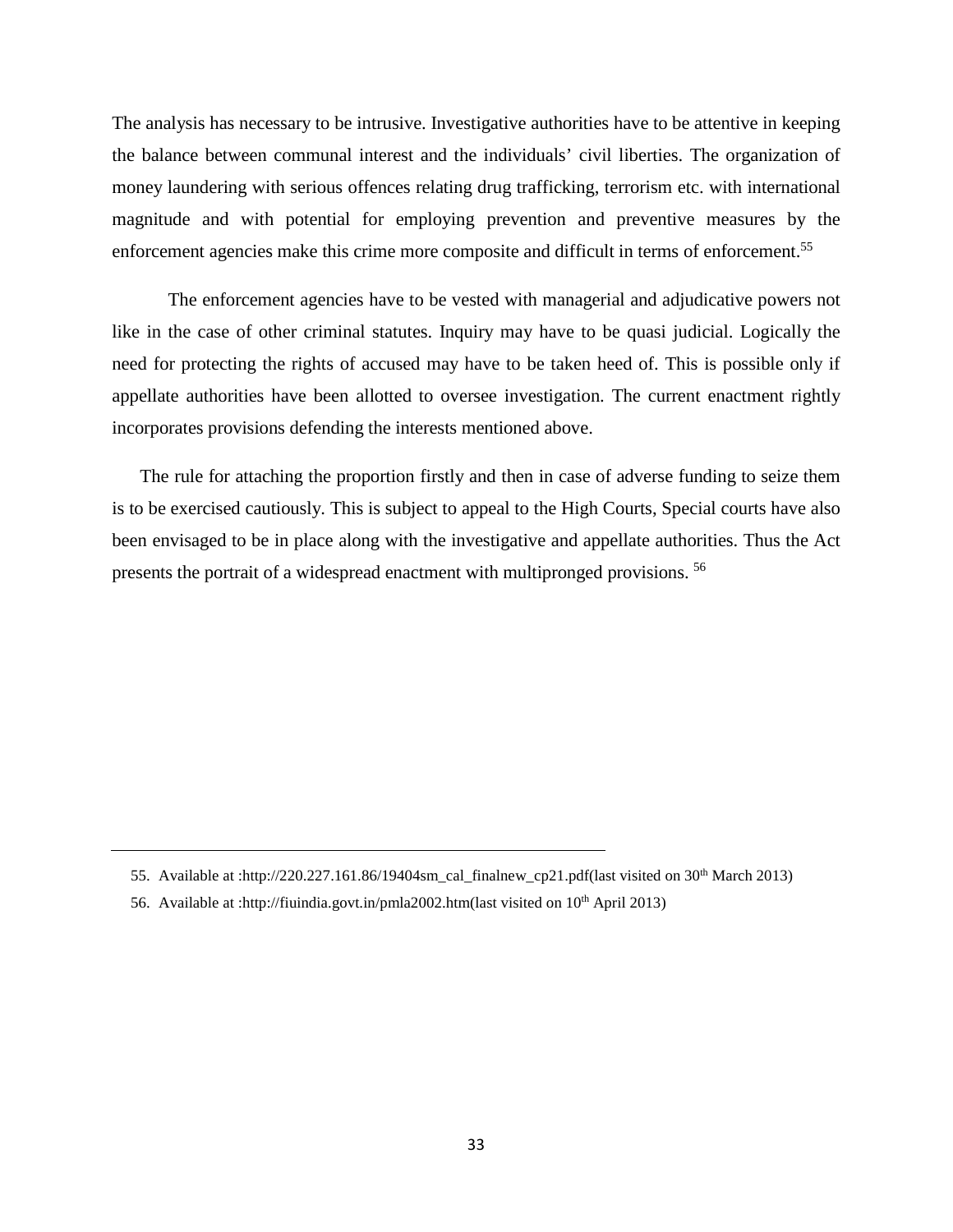# **THE PREVENTION OF MONEY LAUNDERING (AMENDMENT) BILL 2011 INTRODUCTION**

Mr. Yashwant Sinha, the Chairman of the Standing Committee on Finance, have been approved by the Committee, to present the Fifty-sixth Report on the Prevention of Money Laundering (Amendment) Bill, 2011. The Prevention of Money Laundering (Amendment) Bill, 2011 introduced in Lok Sabha on 27 December, 2011, was referred to the Committee on 5 January, 2012 for examination and report thereon, by the Speaker, Lok Sabha under rule 331E of the Rules of Procedure and Conduct of Business in Lok Sabha. 57

The Committee obtained written information on a range of provisions contained in the aforesaid Bill from the Ministry of Finance (Department of Revenue). Written views/memorandum were received from the Indian Banks" Association (IBA), Securities and Exchange Board of India (SEBI), Reserve Bank of India (RBI) and Federation of Indian Chamber of Commerce and Industry (FICCI). The Committee, at their sitting held on 9 April, 2012 took evidence of the representatives of the Ministry of Finance (Department of Revenue). The Committee, at their sitting held on 08 May, 2012 measured and adopted the draft report and sanctioned the Chairman to settle the same and present it to the Parliament.

Both the Houses of the parliament has finally passed the Bill and now it is called as Prevention of Money laundering (Amendment) Bill 2012. It was passed by the Lok Sabha on 29<sup>th</sup> November 2012 and Rajya Sabha 17<sup>th</sup> December 2012

#### **SALIENT FEATURES OF THE AMENDMENT BILL**

1. **Amendments and insertions in the definition:** Certain novel definitions have been proposed to be included in section 2 of the Act, provisions connecting to which have been made in the Bill. They are namely-"beneficial owner", "client", "dealer", "precious metal", "precious stone", and "real estate agent".<sup>58</sup>

58. Ibid

<sup>57.</sup> Available[:http://www.prsindia.org/uploads/media/Money%20Laundering/SCR%20Prevention%20of%20Mo](http://www.prsindia.org/uploads/media/Money%20Laundering/SCR%20Prevention%20of%20Money%20Laundering%20Bill%202011.pdf) [ney%20Laundering%20Bill%202011.pdf](http://www.prsindia.org/uploads/media/Money%20Laundering/SCR%20Prevention%20of%20Money%20Laundering%20Bill%202011.pdf)[\(last](http://indiagovernance.gov.in/news.php?id=1851(last) visited on 16<sup>th</sup> March 2013)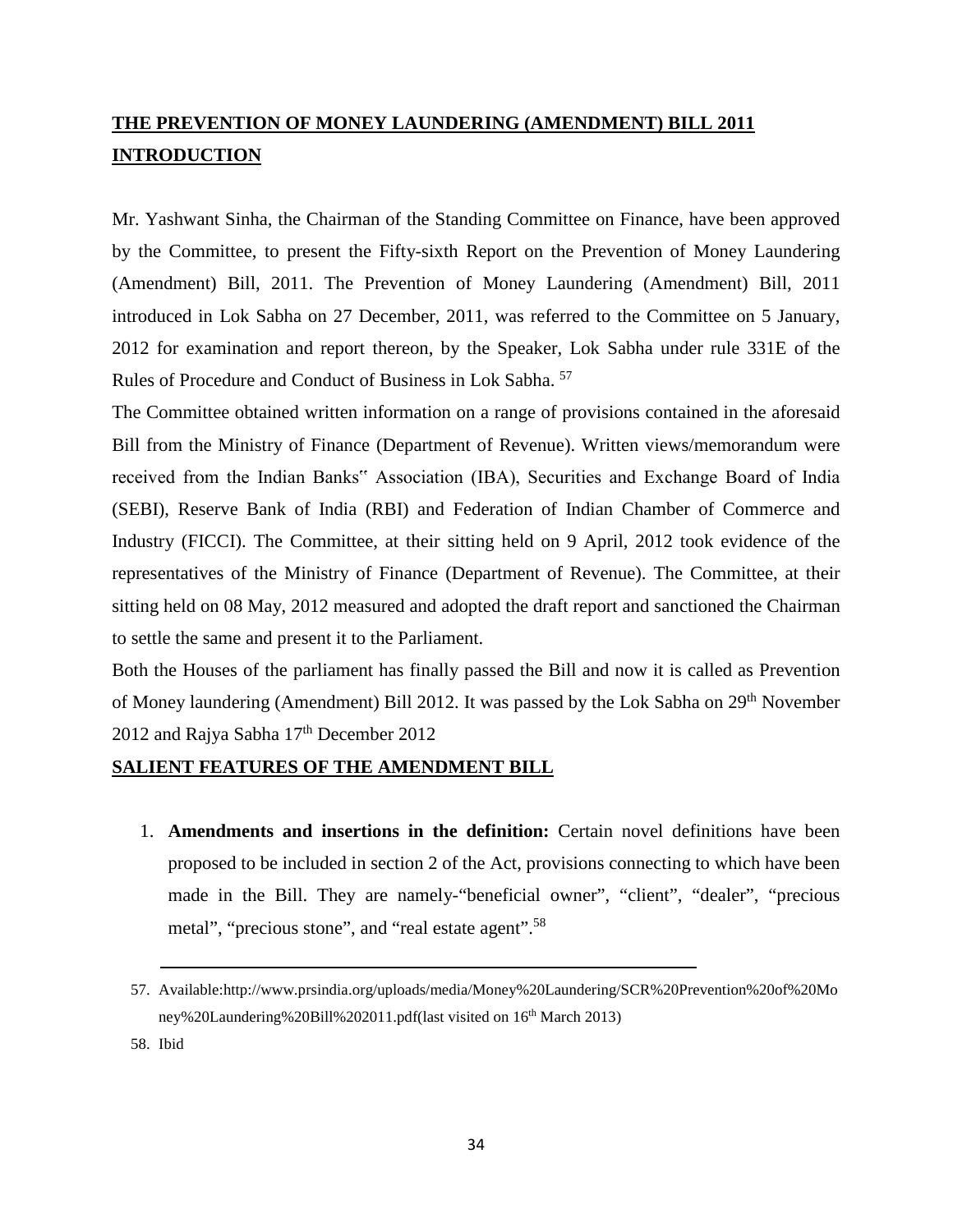- 2. **Changing the definition of offence of money-laundering:** : During Mutual Evaluation of India, it was pointed out by FATF that concealment, possession, acquisition and use of the proceeds of crime are not criminalized by PMLA.<sup>59</sup> Article 6 of Palermo Convention requires that such activities should also to be criminalized. Hence Section 3 of PMLA has been proposed to include these activities under offence of money-laundering. <sup>60</sup>
- 3. **Punishment for money-laundering:** FATF Recommendation requires that "legal persons" also (and not just "natural persons") should be subject to effective, in proportion and dissuasive criminal, civil or administrative sanctions for money laundering. In PMLA the punishment prescribed in section 4 is rigorous imprisonment not less than 3 years but which may extend to 7 years and also fine which may extend to Rs 5 lakh. This amount appears disproportionately low, given the gravity of the offence of money laundering.<sup>61</sup> It has therefore been proposed to amend Section 4 so as to provide for imposition of fine proportionate to the severity of the offence which will be determined by the court. The limit of Rs.5 lakh is therefore proposed to be deleted in total. Further an justification has been inserted in Section 70 that the trial or conviction of any legal juridical person shall not be reliant on the prosecution or conviction of any individual.<sup>62</sup>

#### 4. **Amendment in provisions implemented by FIU:**

Sec 12 prescribes obligation of banks, Financial Institutions and intermediaries for authentication of identity of clients, safeguarding of records of transactions and identity and furnishing STRs, CTRs etc to the Financial Intelligence Unit-India (FIU-IND). The proposed legislation includes the following latest reporting entities: Department of Posts, Commodity Exchanges and brokers, Stock Exchanges, Entities registered with PFRDA, entities who can be included when notified by the Government Real estate agents, sub-registrars (registering property), dealers in valuable metals/stones, high value goods and safe and sound deposit keepers.<sup>63</sup>

<sup>59.</sup>See Supra Note 57.

<sup>60.</sup>Availabkle at: [http://socialissuesindia.wordpress.com/2011/09/08/anti-money-laundering-framework\(last](http://socialissuesindia.wordpress.com/2011/09/08/anti-money-laundering-framework(last) visited on  $6<sup>th</sup>$  March 2013)

<sup>61.</sup>Ibid

<sup>62.</sup> Available at: [http://www.halfmantr.com/persons-and-places-in-news/1171-amendments-in-money-laundering](http://www.halfmantr.com/persons-and-places-in-news/1171-amendments-in-money-laundering-act)[act\(](http://www.halfmantr.com/persons-and-places-in-news/1171-amendments-in-money-laundering-act)last visited om 13th April 2013)

<sup>63.</sup>Ibid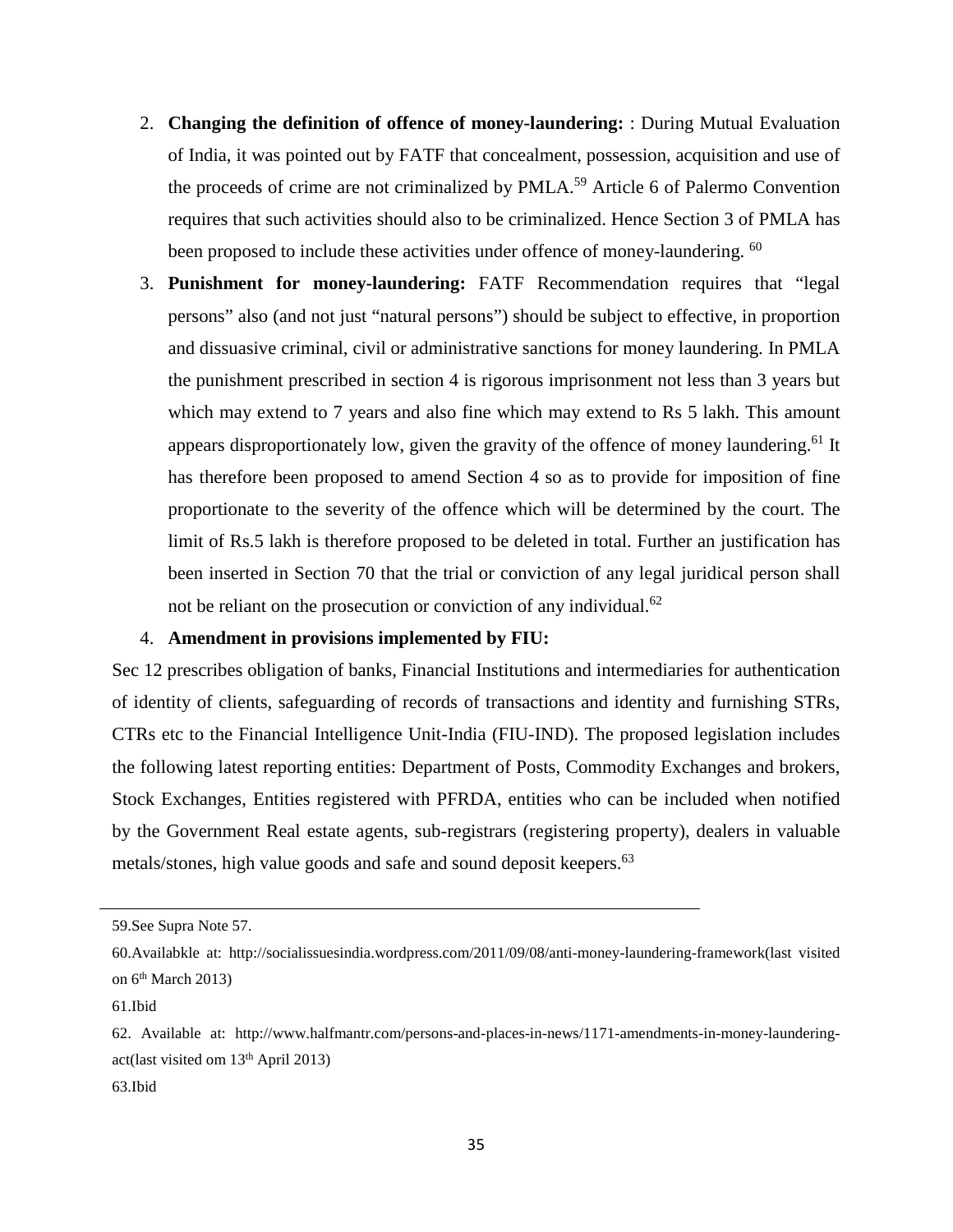Director, FIU-IND is proposed to be empowered by inclusion of a new Section 12A in the PMLA so that he may call for records of transactions or any added information that may be required for the purposes of the PMLA and also the power to make investigation for non-compliance of reporting entities to the obligations cast upon them. Strengthening of KYC and reporting obligation: <sup>64</sup>

• Know Your Customer (KYC) obligations – In the proposed legislation the reporting entity has to recognize "beneficial owner" during KYC. <sup>65</sup>

• Reporting obligations- It is proposed in the legislation that reporting entity has to report even an attempted transaction.<sup>66</sup>

• Reference to "integrally connected transactions" is deleted

The proposed changes will be reflected in the amended Section 12 (1).

**Record keeping obligation:** KYC documents to be maintained for 10 years after "the business relationship has ended" [proposed sec 12(4)] instead of "after cessation of transactions", as at present. "Account files and business correspondence" also needs to be retained for 10 years [proposed sec 12(3)], information about "attempted transactions" reported to FIU also needs to be retained.<sup>67</sup>

An exemption clause has also been proposed to exempt any class of reporting entities from any of the obligations to categorize clients, maintain records and send reports to FIU.<sup>68</sup>

66Available at:[.http://rbi.org.in/scripts/BS\\_ViewMasCirculardetails.aspx?id=7361\(](http://rbi.org.in/scripts/BS_ViewMasCirculardetails.aspx?id=7361)last visited on 16th April 2013)

67. See Supra Note: 57

<sup>64.</sup> See Supra Note: 57

<sup>65.</sup>Available at[:http://fiuindia.gov.in/identity-knowcustomer.htm\(](http://fiuindia.gov.in/identity-knowcustomer.htm)last visited on 13th April 2013)

<sup>68.</sup> See Supra Note: 57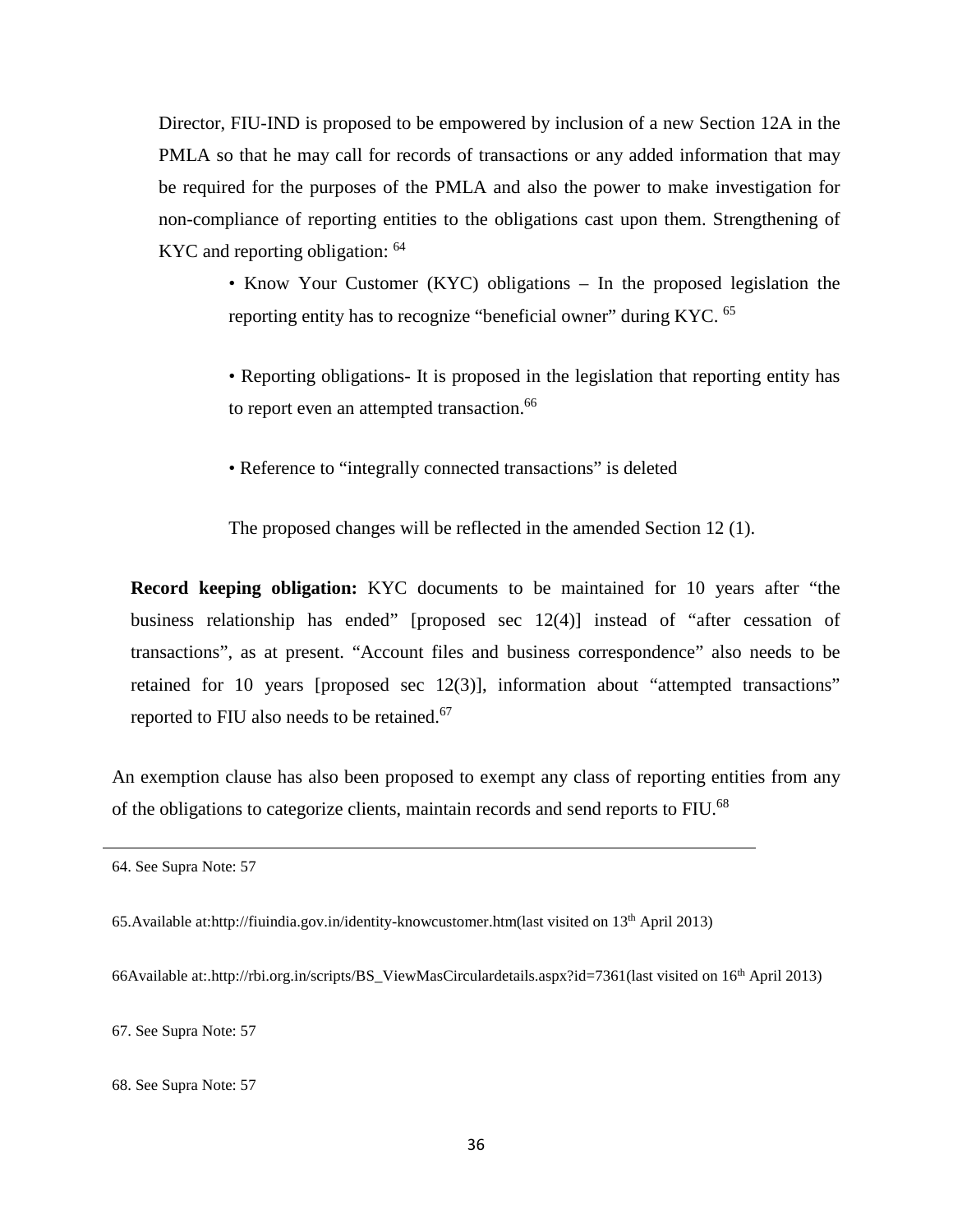### **Measures for effective compliance:**

(a) In the proposed legislation Director, FIU-IND can refer special audit of a reporting entity with regard to their obligations [sec 13(1A)]. Operating expense of such audit can be improved from the reporting entity [sec 13(1B)].

(b) Graded penalty is proposed for failures. Such as written warning, directions to comply, directions to send reports and finally, fine [sec 13(2)]

(c) Penalty can also be imposed on "designated director on the Board" and "employees" of reporting entities, in place of only "officers" at present.<sup>69</sup>

# **5. Amendment in provisions implemented by Enforcement Directorate:**

(i) **Attachment of property**: The present Act in Sec 5 stipulates that the person from whom property is attached must "have been charged of having committed a scheduled offence". It is proposed to be deleted as property may come to rest with someone, who has nothing to do with the listed offence or even the money-laundering offence. Method for attachment is at present done as provided in the Second Schedule to the Income Tax Act, 196. Now it is proposed in section 5(1) that the process will be prescribed separately. Time for Adjudicating Authority to confirm attachment of property by ED has been projected to be augmented from 150 days to 180 days. 70

(ii) **Freezing of property**: At present PMLA provides for attachment of property after charge sheet u/s 173 CrPC has been filed in scheduled offence case and seizure of property after FIR u/s 157 CrPC has been filed in scheduled 11 offence case. However, in a variety of situations it may not be practicable to seize a record or property. In such cases, there has to be a provision for freezing such property, so that it can be seized or attached and confiscated later.

<sup>69.</sup> See Supra Note 57.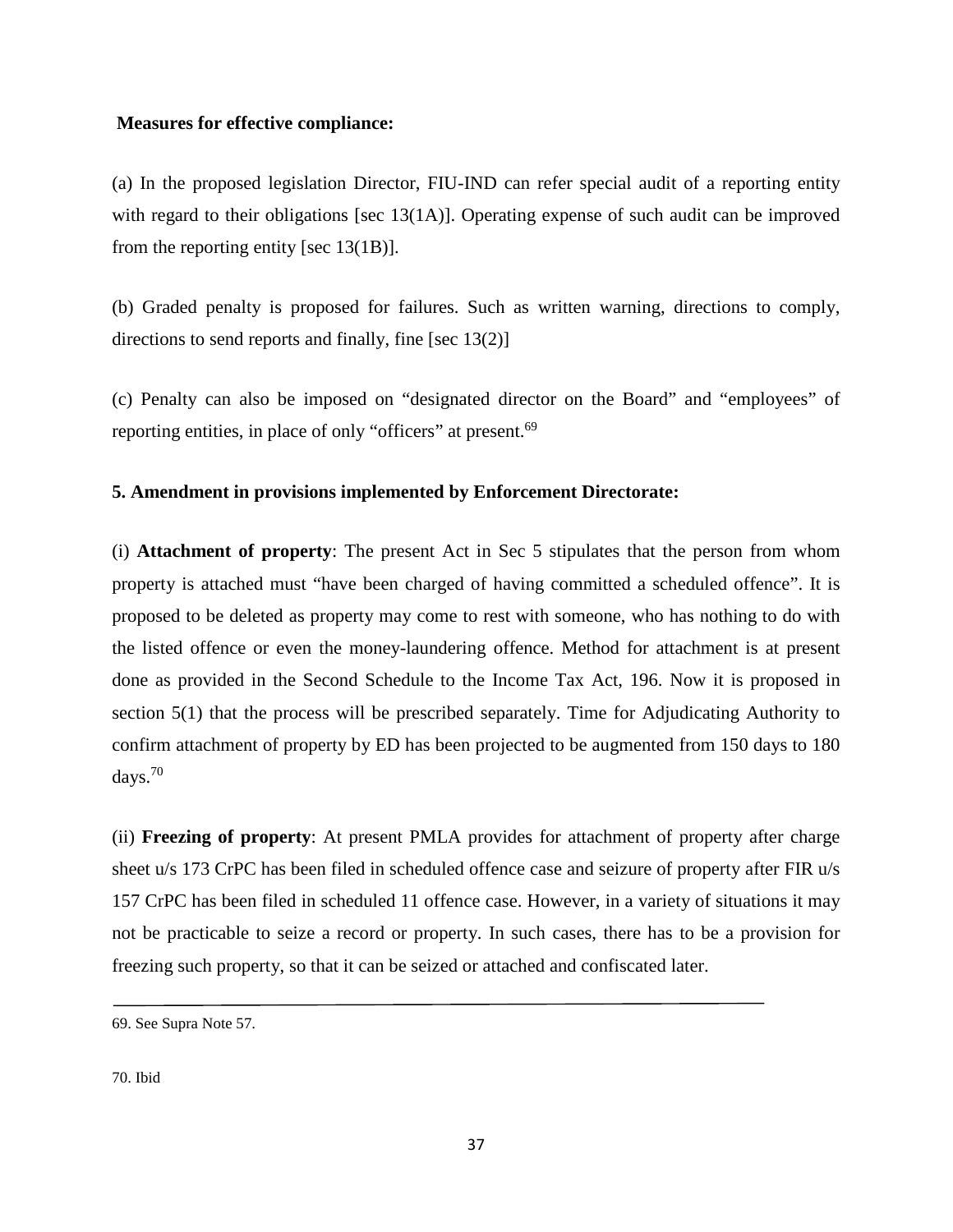The new **sub-section 17(1A)** is proposed to be added for this purpose. Consequential changes are also proposed in a number of places in the Act, where "seizure" under section 17 or 18 is referred to. At present under PMLA search & seizure can be done only after FIR u/s 157 CrPC has been forwarded to a Magistrate (in scheduled offence cases where FIRs are required). However, in cases where FIR is not required (e.g. Forest Act violation, Copyrights Act violation), search & seizure can take place only after charge sheet is filed. This may happen after a extended gap and chances of fading of proceeds of crime cannot be ruled out. To prevent this problem it is now proposed in the proviso to section  $17(1)$  to undertake search  $\&$  seizure in such cases (where there is no requirement to file FIR) after the investigating officer files a report (similar to FIR) to a superior officer.  $71$ 

(iii) **Making confiscation independent of conviction:** At present attachment of property becomes final under section 8(3) "after the guilt of the person is proved in the trial court and order of such trial court becomes final". Tribulations are faced in such cases where moneylaundering has been done by a person who has not committed the scheduled offence or where property has come to take a break with someone who has not committed any offence. Therefore it is proposed to amend sec 8(5) to provide for attachment and confiscation of the proceeds of the crime, even if there is no assurance as long as it proved that predicate offence and money laundering offence has taken place and the property in question (i.e proceeds of crime) is concerned in money laundering.<sup>72</sup>

(iv)**Amendment relating to the procedure of confiscation**: PMLA provides for confiscation of attached property to be ordered by Adjudicating Authority, after conviction in the scheduled offence case. Appeals to such orders lie with Appellate Authority, then High Court and Supreme Court, which implies that there can be an additional set of appeals after confiscation. <sup>73</sup>

72. Ibid

<sup>71.</sup> See Supra Note 57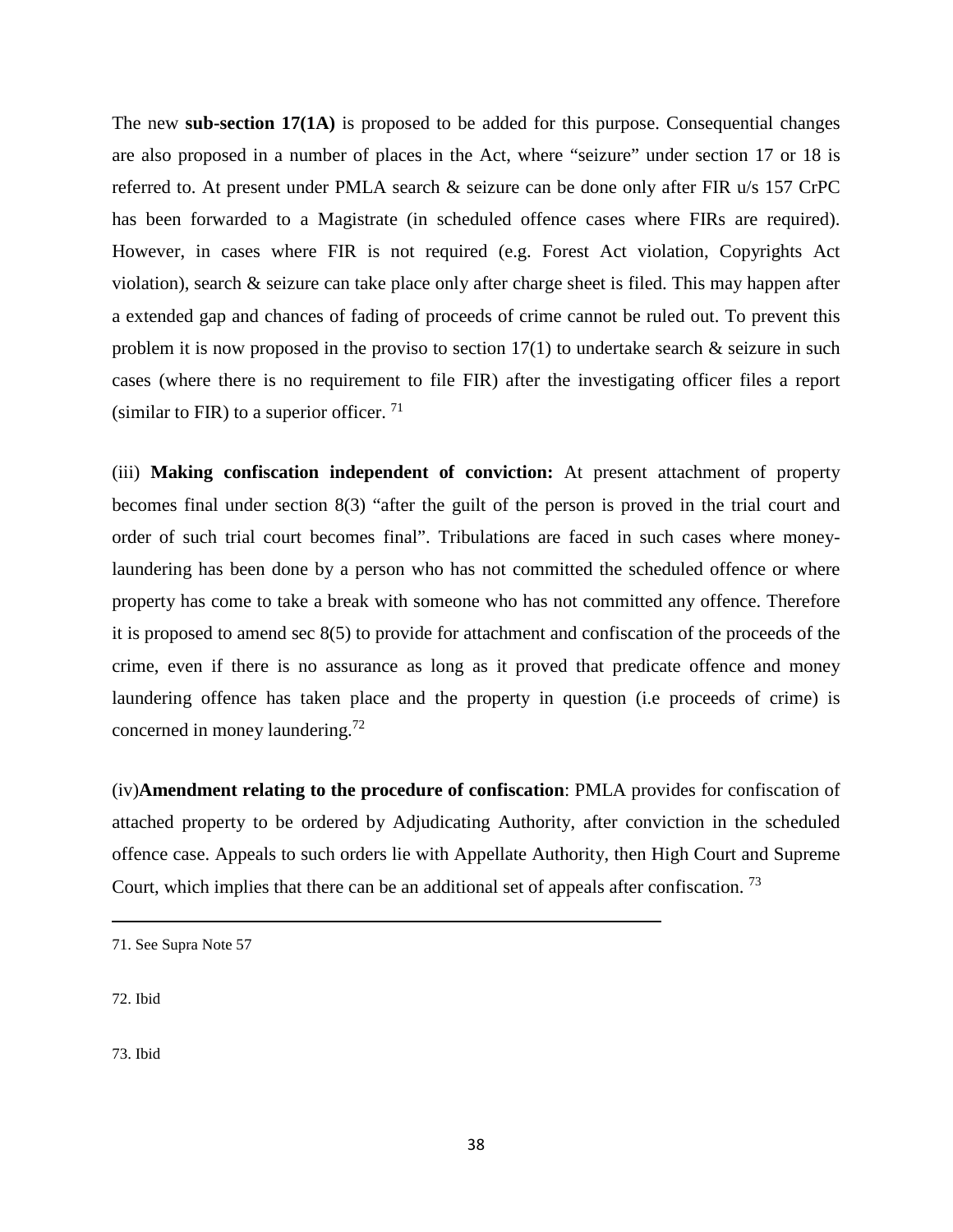To restructure the process power to confiscate attached property is proposed to be given to the Special Court, who shall pass the order to confiscating or let go the attached property, along with judgment in the predicate offence/money-laundering case new sub section 7 is proposed to be inserted in section 8 to address confiscation or release of property by the Special Court when a trial cannot take place in a case on account of death or accused being stated proclaimed offender or for any other reason. A new sub-section  $60 \text{ (2A)}$  has been added to address the issue when trial takes place outside India or the case initiated abroad is closed and the property is to be confiscated.

**Retention and presumption provisions:** In the existing Act, section 20 relates to retention of "property" and section 21 to "records". It is now proposed to combine these 2 sections to cover up retention of both property and records. Further the time limit for retention is proposed to be increased from 3 months to 6 months, that is, 180 days in line with the extension of time limit for attachment.74

**Presumption that records or property** (sec 22) found in possession of person who is searched or surveyed that it belongs to the person, contents are factual, signature is right, etc. is proposed to be extended when such record or property is produced by a person before an investigating officer, or has been resumed or seized from the custody of a person by LEA in course of investigation in the predicate offence under the provisions of any other Act.<sup>75</sup>

**6. Burden of Proof:** The existing provision in section 24 reads as-"When a person is accused of having committed the offence under Section 3, the burden of proving that proceeds of crime are untainted property shall be on the accused". There can be situations where the accused may cleverly pass off the property to someone to evade confiscation. To take care of these eventualities section 24 is proposed to be amended as below-

**Section 24:** In any proceedings relating to proceeds of crime under this Act, unless the contrary is proved, it shall be assumed that such proceeds of crime is drawn in money-laundering.  $^{76}$ 

<sup>74.</sup> See Supra Note 57.

<sup>75.</sup> Ibid

<sup>76.</sup> Ibid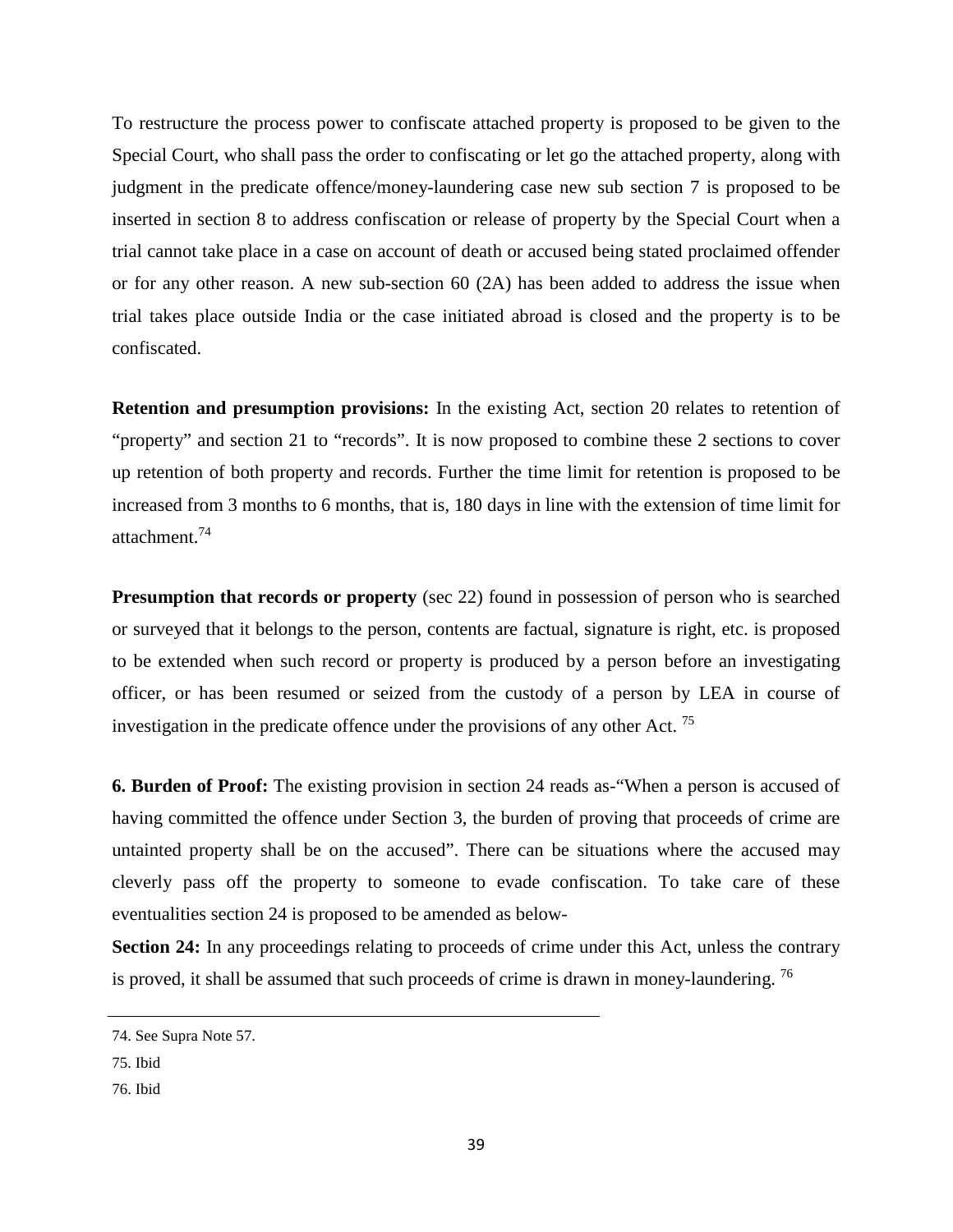**7. Committing of cases to Special Court:** Presently PMLA requires under sec 43(1) & 44(1) that trial for both the predicate offence and the money-laundering offence to take place in the Special Court (Sessions court). When ED files a charge sheet under money-laundering case, the court where the scheduled offence trial is taking place has to commit that case to the Special Court and to obviate any problem it is particularly mentioned that the Special Court shall, on receipt of such case proceed to deal with it from the stage at which it is committed.<sup>77</sup>

**8. Officers empowered and required to assist:** New officers are being added to sec 54, who are empowered and required to assist authorities in enforcement of the Act.<sup>78</sup>

**9. Appeal against the order of Appellate Tribunal to lie in the Supreme Court:** Under the existing provision in section 42, an appeal against the order of the Appellate Tribunal lies before High Court within the jurisdiction of which the aggrieved party resides or carries on its commerce. Since the attached properties may be situated in different parts of the country in a particular case, the appeals can be filed in various High Courts in the country in the same case. Hence, such provision is likely to guide a situation where order of Money Laundering Tribunal might be overturned by one High Court and upheld by another High Court. In order to prevent this difficulty, it is proposed in section 42 that the appeal may lie before the Supreme Court. At the same time as it is also proposed in section 28 to raise the status of the Appellate Tribunal on the lines of the Appellate Tribunals under the SEBI Act.  $^{79}$ 

<sup>77.</sup> See Supra note 57

<sup>78.</sup> Ibid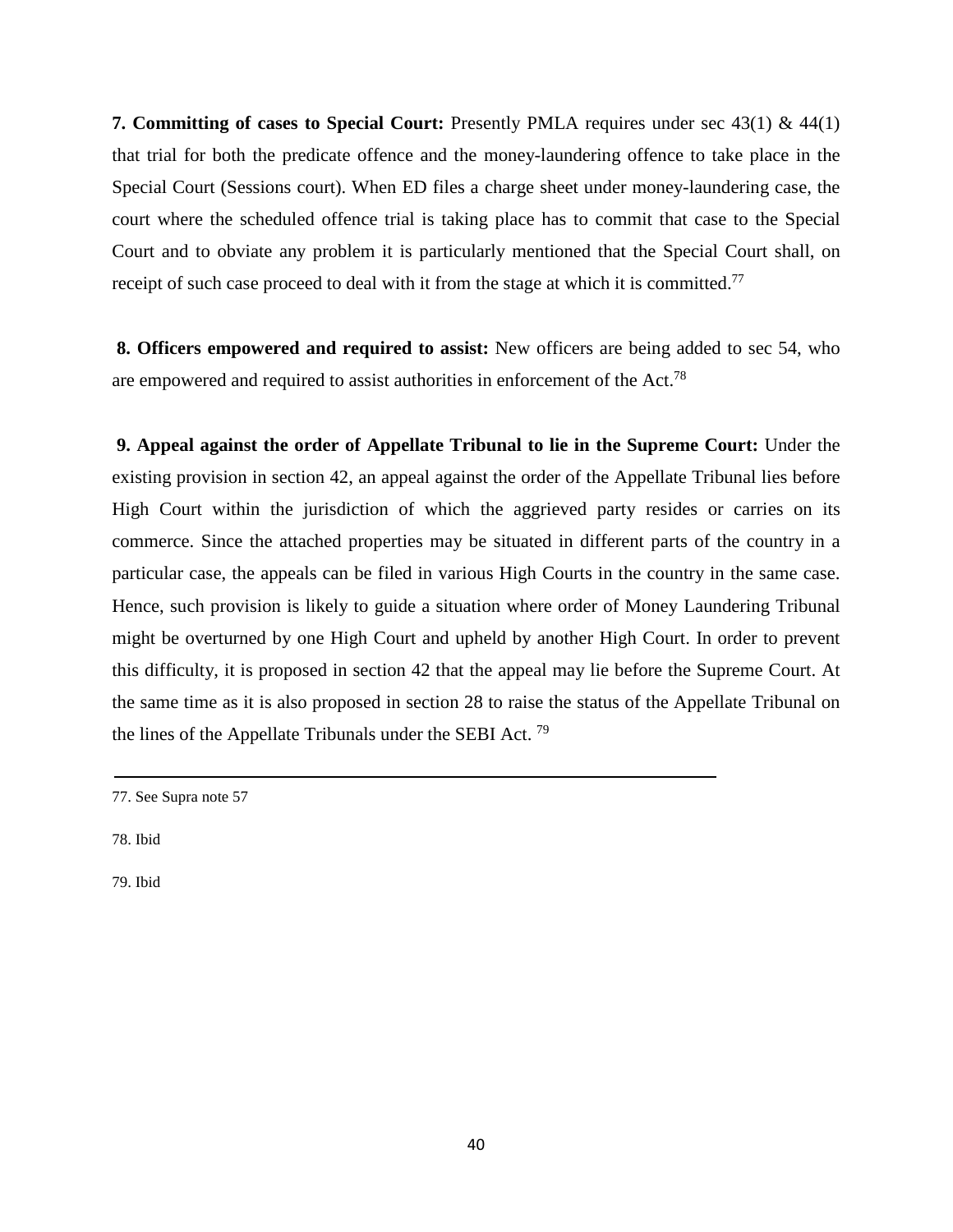**10. Removing monetary threshold for investigating the offence of money laundering:** Under the current provisions the offences specified in Part A of the Schedule do not prescribe any monetary verge. However the offences specified in Part B of the Schedule are considered Offence of Money laundering only if the total value involved in such offences is thirty lakhs rupees or more. The FATF standards do not envisage monetary threshold for investigating the offence of money laundering. To conform to the FATF standards it has been proposed to move the offences listed in Part B of the Schedule to Part A.<sup>80</sup>

### **ISSUES RELATING TO AMENDMENT BILL**

A number of relatable issues relating to the Amendment Bill were raised by the Committee and discussed with the representatives of Ministry of Finance (Department of Revenue). These included recommendations received from organizations / institutions such as IBA, RBI, SEBI and FICCI. Written information / replies were also obtained from the Ministry.<sup>81</sup>

#### **TRAILING THE FLOW OF MONEY**

#### **(a) Multi-layered transactions and round-tripping**

During the verbal evidence tendered by the representatives of the Department of Revenue, the Committee preferred to know whether there was a way the layering transactions across several countries be narrowed so that it was easier to trail the flow of money and whether the FATF could be sensitized of the several layers through which transactions were routed so that a standard in this view could be formulated by it. $82$ 

81. Ibid

<sup>80.</sup> See Supra note 57.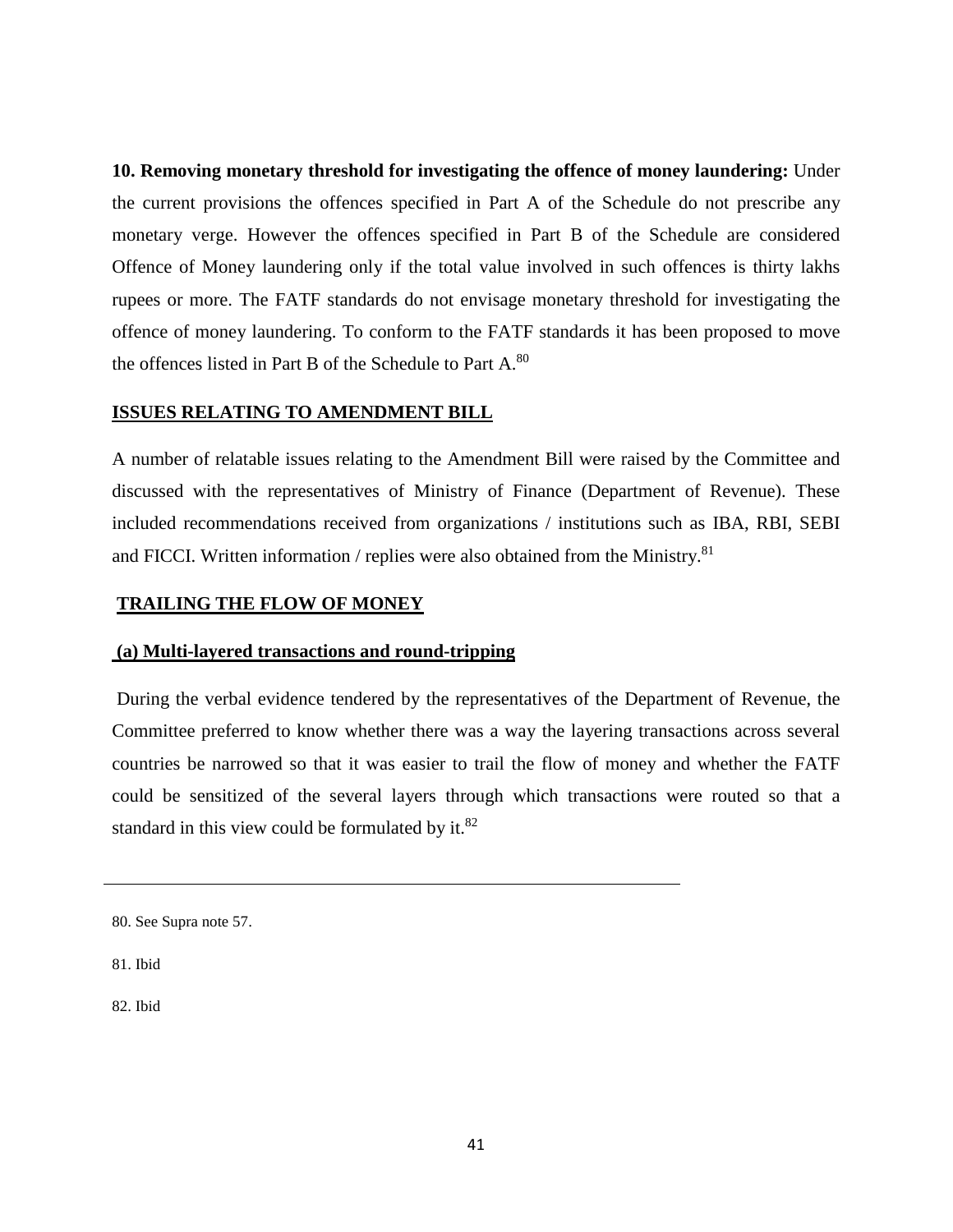The Ministry has inter-alia submit in this regard that the FATF has issued suggestions that takes into relation the risk posed by such multi-jurisdictional entities and have recommended measures to mitigate the risk in their revised recommendations issued in Feb.2012. The Committee further preferred to know about the method to detect the round tripping of black money from India through the Foreign Investment and whether the new Amendment would help in that regard?

The Ministry enclose replied as below: "As per the scheme of the PMLA, the Directorate of Enforcement initiates investigations on registration of FIR for a scheduled offence by the apprehensive law enforcement agency. However, evasion of income tax, which leads to generation of black money, is not a scheduled offence under PMLA. It may be mentioned that in certain cases where charge sheets have been filed by CBI concerning scheduled offences under IPC and Prevention of Corruption Act, the Directorate of Enforcement is performing investigations under PMLA".

The Committee, while expressing their grave concern over multi-layering of transactions across countries including the round-tripping of unaccounted money to generate from India, would recommend that the Government should take solid steps to mitigate the risks posed by such multi-jurisdictional entities and their dealings. The enforcement mechanism require to be sensitized for this purpose. In this context, the Committee note that Clause 58 A of the Bill provides that where on termination of trial in a criminal court outside India under the corresponding law of any other country, such court find that the offence of money-laundering has not taken place or the property in India is not involved in money-laundering, the designated Special Court shall on an application moved by the concerned official, order release of such property. It has been pointed out that the above provision is drafted in such a mode as to make it obligatory on the part of the Special Court to release the property, in case the person is acquit by the corresponding law of any other country. This amounts to abridgement of powers of local court. The Committee would recommend that Clause 58A may be suitably re-drafted so as to reinstate the power of the local court in India to decide matters on its virtues, even when the person is acquitted by an overseas court. <sup>83</sup>

<sup>83.</sup> See Supra note 57.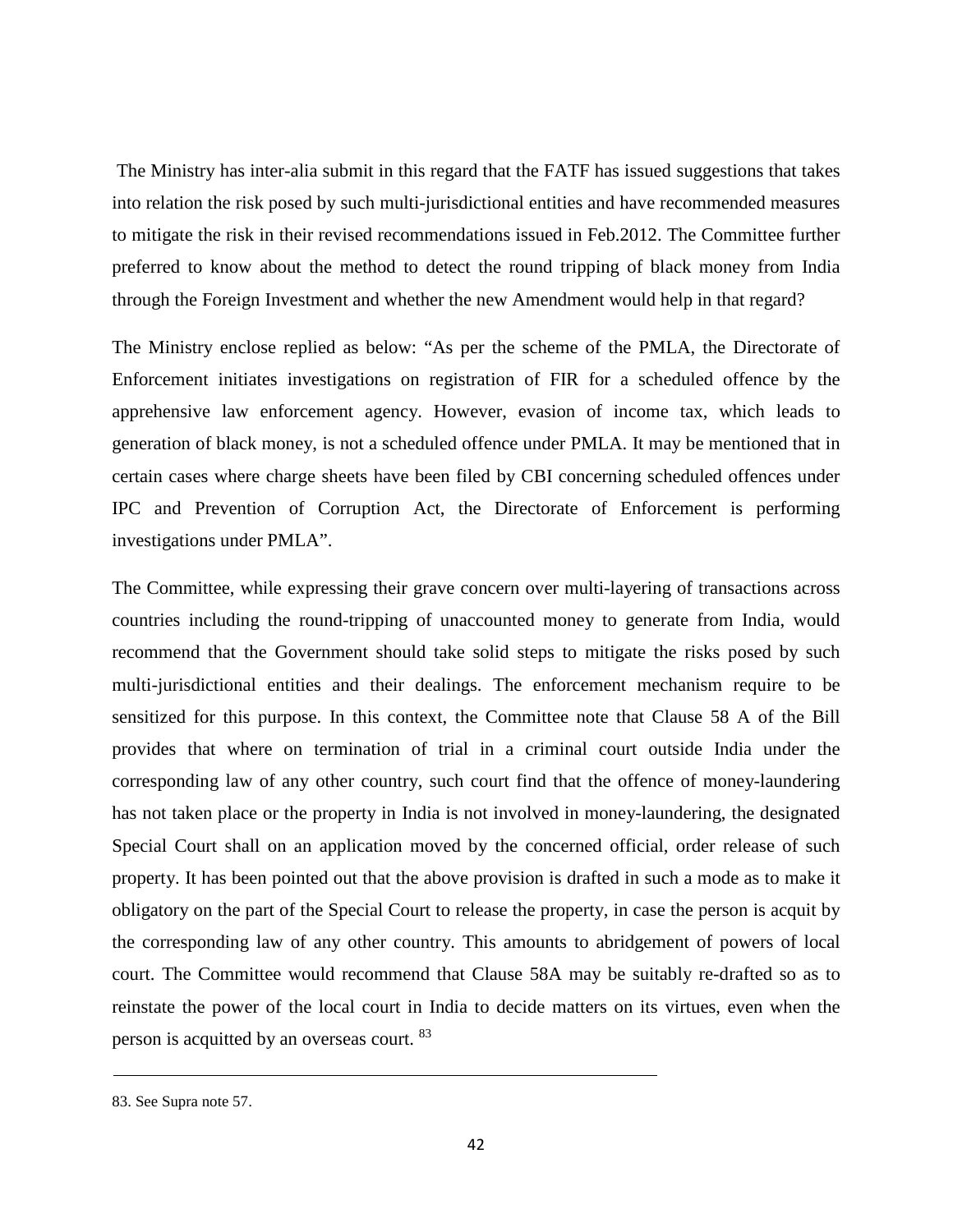**(b) Participatory Notes and Stock Markets: Role of SEBI** The Committee during the oral proof also enquired as to what steps SEBI was taking to stop production of Black Money through Participatory Notes. The Ministry in their post-evidence reply have been elaborated.<sup>84</sup>

The Committee has been informed that the Participatory Notes (PNs) being issued by FIIs are being regulated by SEBI and that the PNs can be issued to regulate entities only. However, the Committee is surprised to learn that other reserves in the stock market together with foreign currency flows by both individual and institutional investors are not being monitored by SEBI. The Committee would like the SEBI to set up a harmonization mechanism in this regard with RBI so that funds flow into the domestic stock / securities markets is appropriately monitored. <sup>85</sup>

In the Committee's view, analysis of fund flows into the markets cannot be left to individual banks, as tainted money flowing into markets remains a separate possibility. Suitable amendments may thus be made in the Bill to monitor and curtail possible money laundering taking place through stock / securities markets. All the regulatory and intelligence agencies including the RBI, SEBI, FIU (IND), the Enforcement Directorate, the Directorate of Revenue Intelligence and Investigation Wing of Income Tax Department ought to set up a monitoring / coordination mechanism for this purpose, while remaining aware to such financial flows.<sup>86</sup>

## **TRADE-BASED MONEY-LAUNDERING**

The Committee required to know as to how many cases were registered connecting Trade Based Money Laundering (TBML) and as to how PMLA would compact with trade-based money laundering. In their post-evidence submission, the Ministry stated as mentioned <sup>87</sup>

<sup>84.</sup> See ANNEXURE "A", Pg 90

<sup>85.</sup> See Supra note 57

<sup>86.</sup> Ibid

<sup>87.</sup> See ANNEXURE "B", Pg 91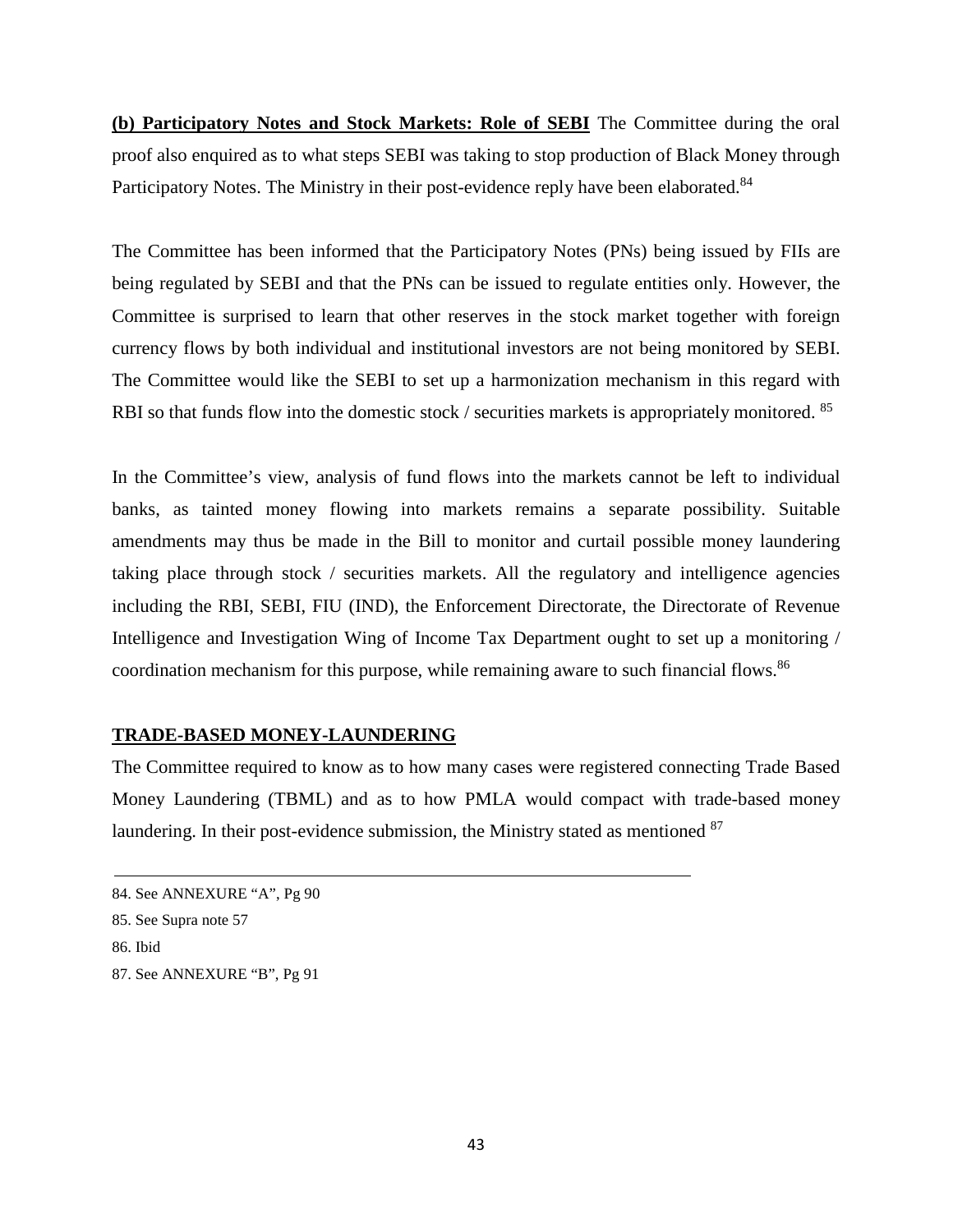The Committee would like the Department of Revenue to take into calculation and incorporate occurrence of trade-based money laundering, which has not been notable so far as a moneylaundering offence. The Department also requires to keep a comprehensive data-base in this regard, which will allow them to tap trade-based offences. <sup>88</sup>

# **ONUS OF PROOF-DISTINCTION BETWEEN BONAFIDE AND MALAFIDE TRANSACTION**

The Committee expressed their anxiety that the onus of proof that the property is not proceeds of crime being on the accused was rather rigid. The Ministry clarified their position. <sup>89</sup>

In this context, the Committee desired a definite clarification as to whether this Act can distinguish between bonafide and malafide transactions of property so that innocent persons, who end up with any property, are not penalized. The Ministry have sought to clarify that: "Section 8 of PMLA adequately safeguards the interests of persons who are not found to be involved in the offence of money laundering**".** The Committee recommends that the prescribed onus of proof that the property in question is not out of proceeds of money-laundering crime, being not only on the accused but also on anyone who is in possession of the proceeds of crime, be supposed to be subject to adequate safeguards to protect the naive. <sup>90</sup>

**BENEFICIAL OWNERSHIP Clause 2 (i)(fa) reads as :** "Beneficial Owner" means an individual who eventually owns or controls a client of a reporting entity or the person on whose behalf a operation is being conducted and includes a person who exercises crucial effective control over a juridical person. The proposed amendment contemplates that recognition of the beneficial owners is to be done by the reporting entity in respect of such clients as may be prescribed.<sup>91</sup>

<sup>88.</sup> See Supra Note 57

<sup>89.</sup> See ANNEXURE "C" Pg 92

<sup>90.</sup> See Supra Note 57

<sup>91.</sup> Ibid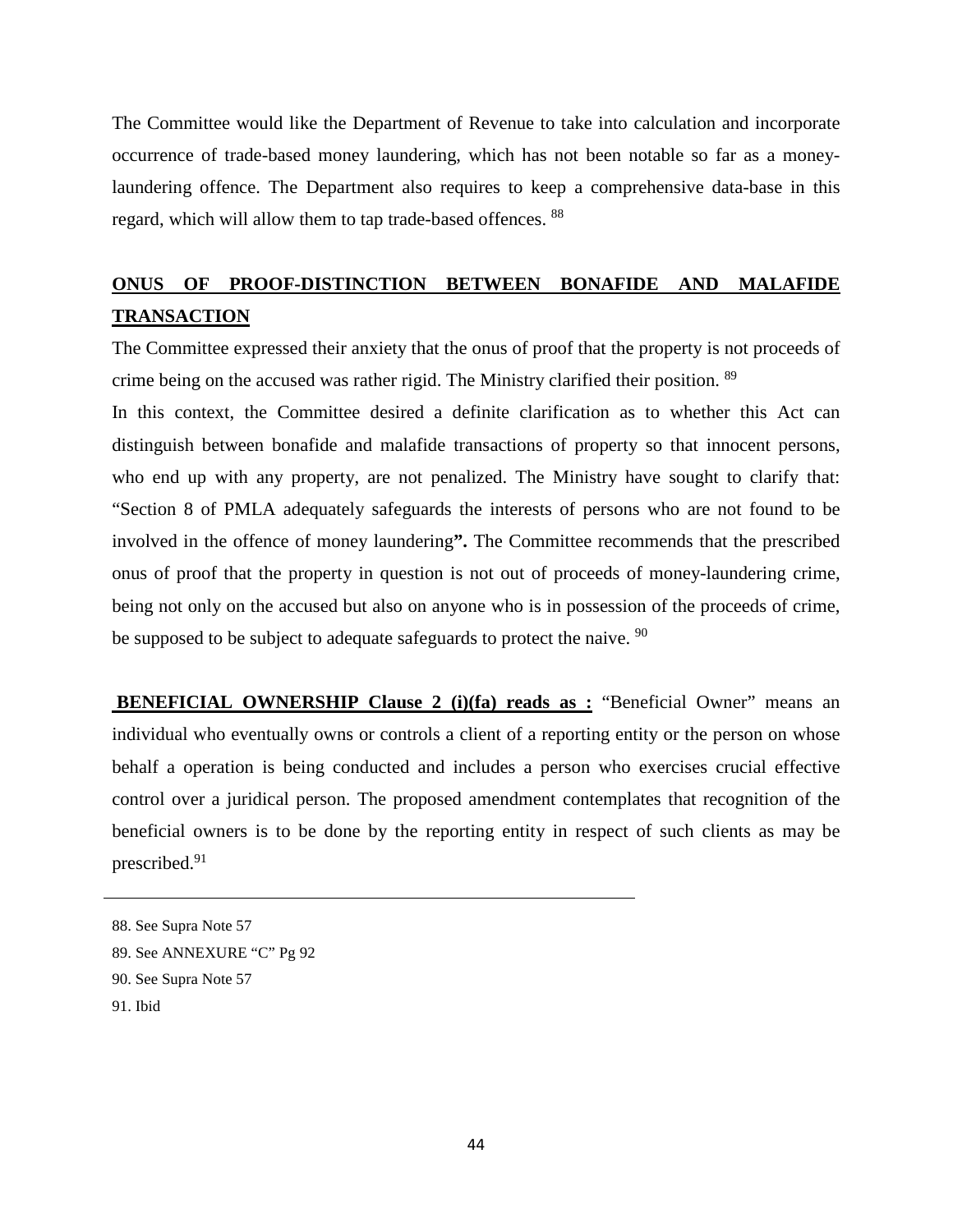The Central Government will state the categories of customers in respect of whom banks will be required to confirm the beneficial owner. It has been pointed out that even if such condition may be limited to certain specified clients, ascertaining beneficial owners will be extremely complicated task for the banks. On this issue, the Ministry has stated their position as below: "PMLA in present form imposes obligation on the reporting entities and does not impose commitment on clients. This is in compliance with the FATF standards which do not enforce any direct obligation on clients to assert beneficial ownership while undertaking transaction with the bank". 92

#### **PERSONS CARRYING ON DESIGNATED BUSINESS OR PROFESSION Clause 2**

**(ii)(ha) reads as :** "Client" means a person who is engaged in a monetary transaction or activity with a reporting entity and includes a person on whose behalf the person who engaged in the transaction or activity, is acting. It has been recommended that in the definition of "reporting entities", travel agents, vehicle sellers who deal in large value cash transactions, may also be integrated. The Ministry have however submitted that the Government does not agree with the suggestion. The Committee would recommend that the definition of "reporting entities" may be widened so as to comprise categories such as travel agents, vehicle sellers / dealers etc., who deal in large value money transactions. 93

### **IMPOSITION OF FINE Clause 4 reads as:**

"In section 4 of the principal Act, the words "which may extend to five lakh rupees" shall be omitted". It has been suggested that there may be an upper limit for the fine. Moreover, a percentage of the amount of money laundered may be measured as the fine. It has also been suggested that as the proposed amendment to impose fine on the entity does not make any difference between Directors who are in charge of and liable to the company for the conduct of its business and other Directors like Independent Directors, Nominee Directors, etc., it would be pleasing to limit the ambit of the clause only to Directors and employees entrusted with the dayto-day conduct of business. The Ministry has submitted their comments as mentioned <sup>94</sup>

<sup>92.</sup> See Supra Note 57.

<sup>93.</sup> Ibid94.

<sup>94.</sup> See ANNEXURE "D," pg 93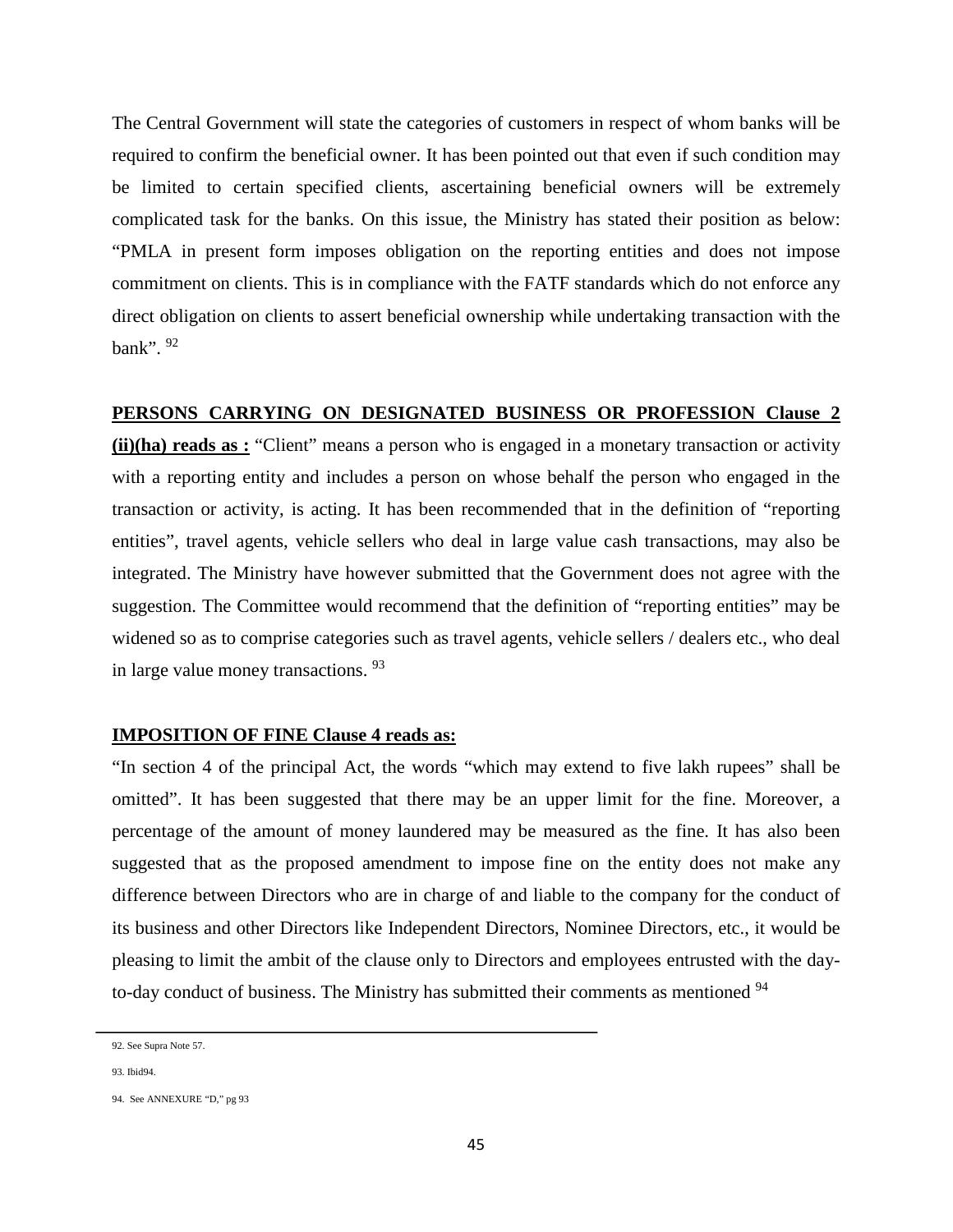The proposed amendments look for to authorize the authorities to give directions / warnings and impose fines on the directors and employees of the reporting entities. The Committee, however, find that this does not make any peculiarity between Directors who are in charge of and responsible to the company for the conduct of its business and other Directors (Independent Directors, Nominee Directors etc.) It would thus be desirable to limit the ambit to Directors and employees who are responsible and entrusted with the conduct of the day-to-day business of the reporting entity and who are entrusted with the duty of complying with the provisions of  $PMLA.<sup>95</sup>$ 

## **MAINTENANCE OF RECORDS Clause 9 (sub-clause 3 and 4) reads as**

"(*3*) The records referred to in clause (*a*) of sub-section (*1*) shall be maintained for a period of ten years from the date of transaction between a client and the reporting entity. (*4*) The records referred to in clause (*e*) of sub-section (*1*) shall be maintained for a period of ten years after the business relationship between a client and the reporting entity has ended or the account has been closed, whichever is later". <sup>96</sup>

It has been pointed out that from the proposed amendments it appears that even credentials related to transactions would have to be maintained till ten years from the date of termination of business relationship or the closing of the account, whichever is later. This imply that if the customer in case of banking account does not close his account, such documents will become permanent documents and have to be maintained forever. The Ministry's submission on this issue<sup>97</sup>

97. See ANNEXURE "E", Pg 94

<sup>95.</sup> See Supra Note 57

<sup>96.</sup> Ibid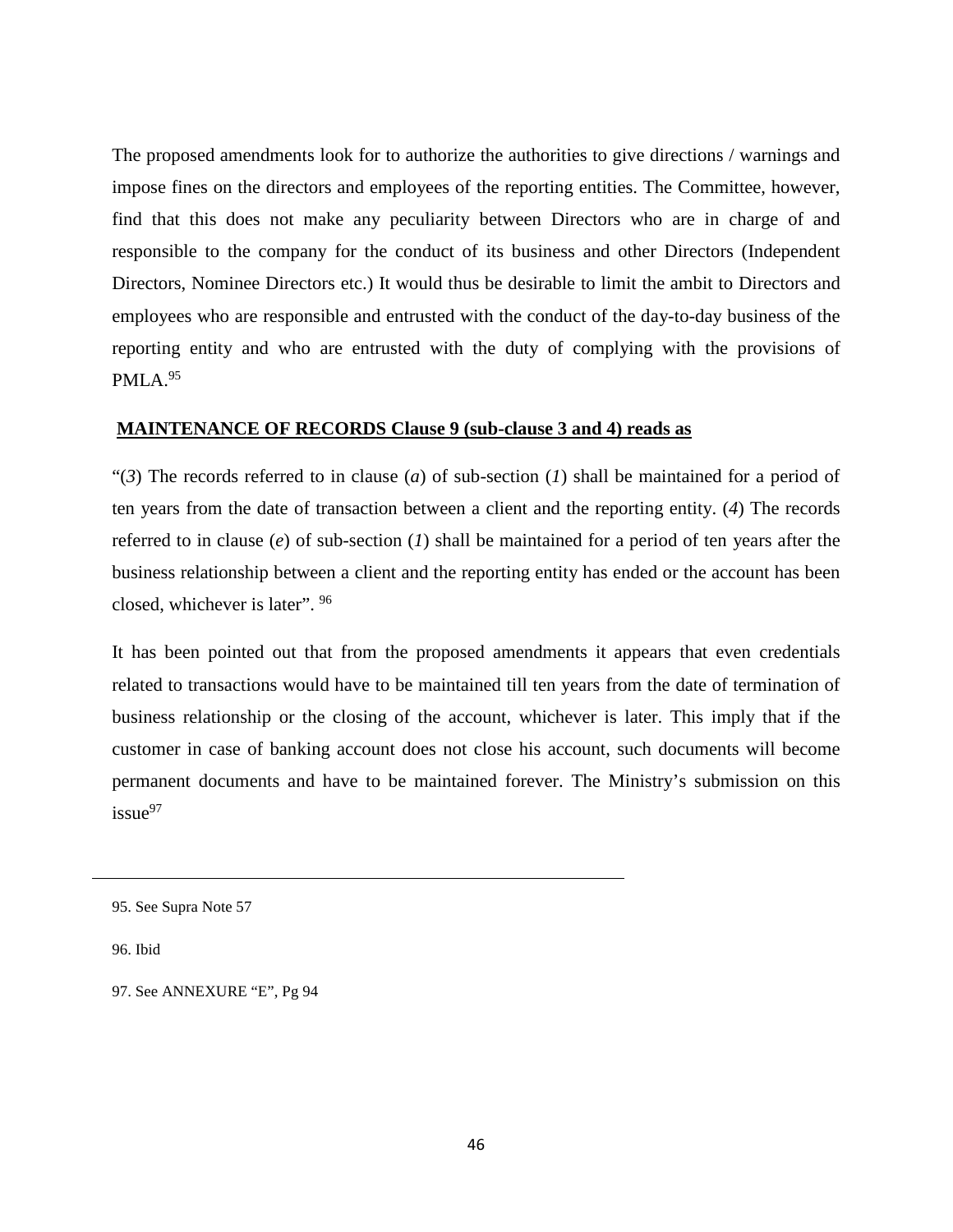The Committee wishes that it may not be necessary to maintain all kinds of records for a period of ten years from the date of transaction between a client and the reporting entity. If the business rapport between a client and the reporting entity has finished or the account has been closed, the period for maintenance of records may be reduced to five years. Clause 9 may be clarified / modified accordingly.98

## **ELECTRONIC VERIFICATION OF IDENTITY**

It has been recommended that inclusion of Electronic verification of identity would offer suppleness for the banks and financial institutions in ensuring KYC compliance, which may otherwise become more and more time-consuming. The Ministry has submitted that: "The procedure and manner of verification and list of officially valid documents is specified in the PML Rules and circulars of the regulators. This suggestion can be examined and considered while amending the PML Rules. The Government, therefore, does not consider that any amendment in PMLA will be required for this purpose. The proposed section  $12(1)(c)$  already uses words, "as may be prescribed". The Committee would recommend that provision for electronic verification of identity may be made in the Rules, as it would help the banks and financial institutions in ensuring KYC compliance. $99$ 

### **ADEQUACY OF MANPOWER AND TRAINING REQUIREMENTS**

The Committee during the oral evidence articulated their concern as to whether the Law Enforcement Agencies and banks are properly prepared with manpower and requisite information technology to handle the additional tasks brought about by the amending PMLA. The Ministry in their post-evidence reply stated $100$ 

<sup>98.</sup> See Supra Note 57

<sup>100.</sup> See ANNEXURE "F", pg 95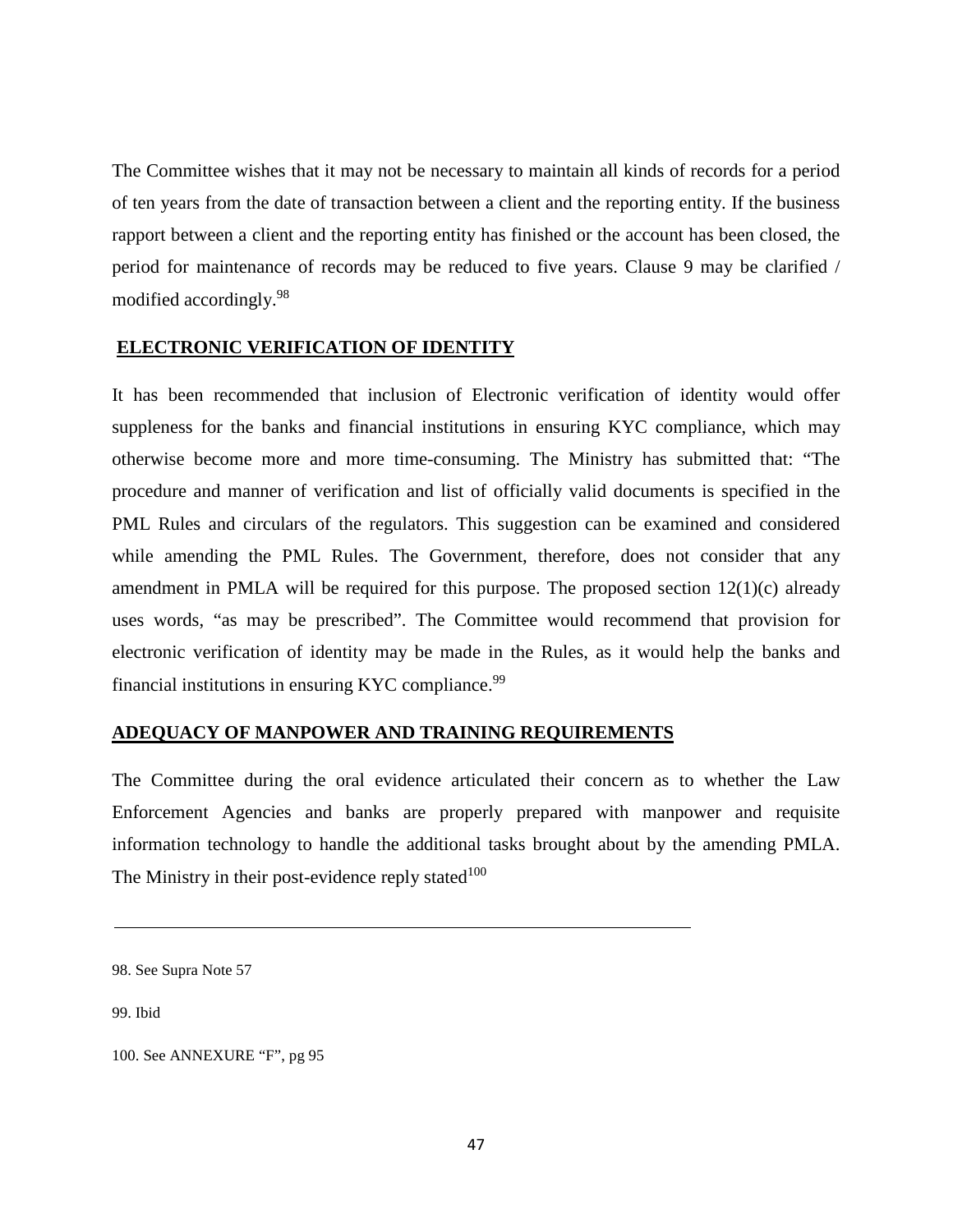On being enquired as to whether there were enough personnel in the Enforcement Directorate to effectively implement the PMLA. The Ministry in a written note has submitted that the sanctioned strength of the officers and staff at several levels in the Directorate of Enforcement has been recently increased from 745 to 2064 in order to enhance its operational effectiveness having regard to the enhance in work relating to PMLA. <sup>101</sup>

Recruitment has been undertaken in three phases. The Committee desired to know the Ministers view on the desirability of large training budget for the organizations for training of their personnel in overseas crime enforcement agencies. The Ministry have expressed their view as under: "The suggestion of the Committee is well taken. While the officers at various levels are already being sent on training to other countries for upgrading of their skills in fiscal crimes, capacity building in investigating money laundering offences etc., the Dept. will take further steps to augment training in related areas".<sup>102</sup>

The Committee finds although the sanctioned power of the nodal enforcement agency under the PMLA, namely the Enforcement Directorate has been considerably improved; their effective strength still remains insufficient. The Committee are therefore of the view that all the agencies entrusted with key responsibilities under PMLA, especially the FIU-IND and the Enforcement Directorate should be adequately staffed with requisite skills to meet their operational necessities. They should also be provided professional training in line with international standards. The Committee would like to highlight that the operational effectiveness of enforcement agencies should not suffer for want of staff and training. <sup>103</sup>

## **MANAGEABILITY OF FINANCIAL DATA**

On the issue of manageability, the Committee specifically enquired about decrease in the capacity of financial data received under the PMLA reporting framework so that attention is focused on larger cases The Ministry's reply in this regard is re-produced<sup>104</sup>

102. Ibid

<sup>101.</sup> See Supra Note 57

<sup>104.</sup> See ANNEXURE "G", pg 96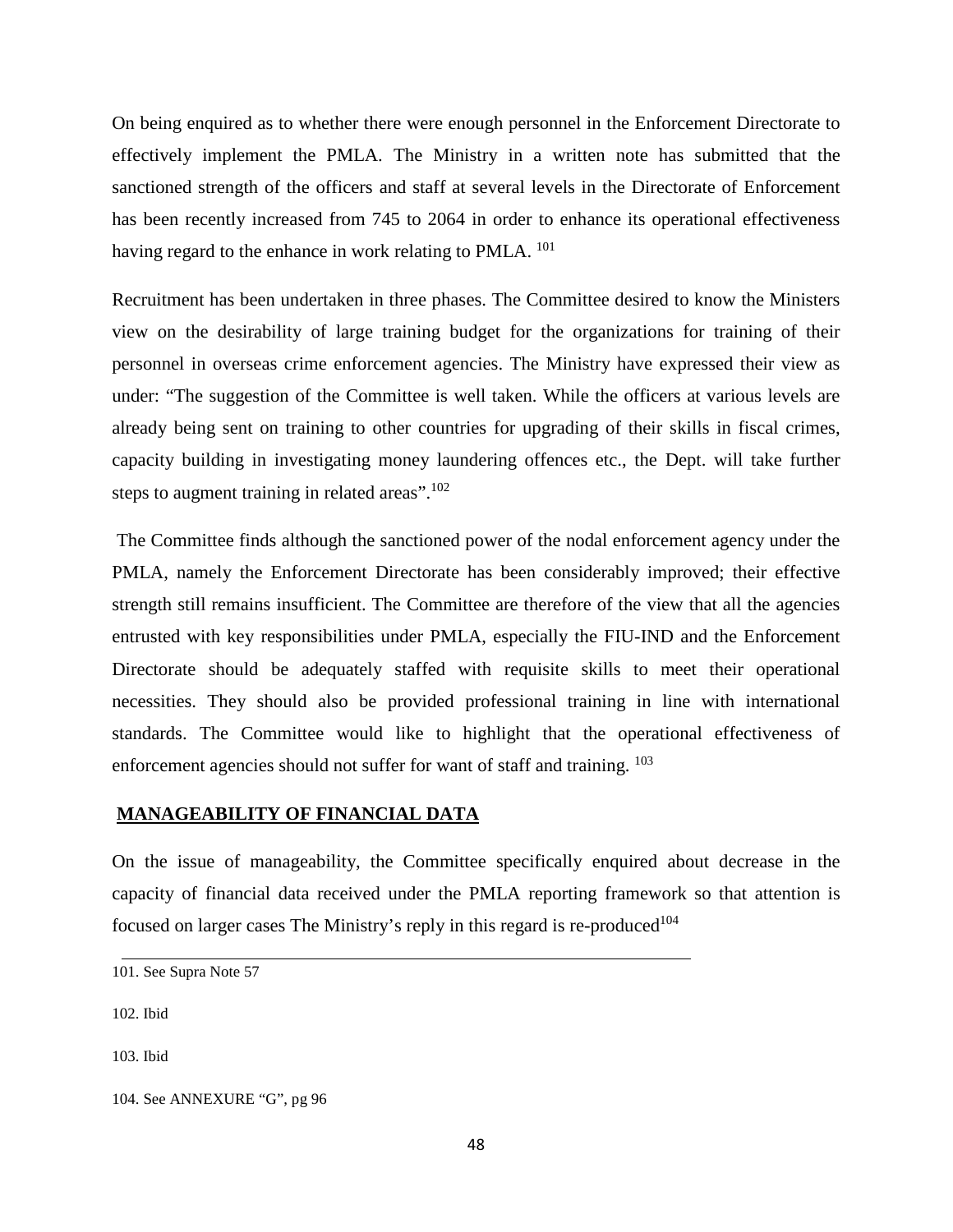The Committee considers that the volume of financial data required under PMLA may become very cumbersome and hence unmanageable. It would also require large number of staff which Government may not be able to supply. The Committee would, therefore, propose that certain parameters / thresholds may be predetermined so that all kinds of data are not processed. The proposed framework should thus focus on larger cases and laundering-prone categories / sectors. In this context, the Committee would advocate that a comprehensive data-base would be useful to analyze the complex inter-relationship among the transactions and entities and their style and outline over time**.** <sup>105</sup>

## **FAST-TRACKING OF CASES**

On the issue of expediting the cases, the Committee desired to know whether this law bring about fast-tracking of cases and speed in investigation. The Ministry have explained that: "With the sanction of additional manpower to the Directorate of Enforcement, the investigations under PMLA are expected to be conducted expeditiously. Secrecy in concerned matters is being maintained. Further, section 43 of PMLA provides for designating Courts of Session as Special Courts for trial of the offence of money laundering punishable under section 4".<sup>106</sup>

The Committee would not like the enquiries under PMLA to become open-ended without any real outcomes. It is, consequently, necessary that time-lines are prescribed for completing the investigative process. If productive action has to be taken against money-laundering, it is important that cases are fast-tracked, the culprits punished and the proceeds confiscated without any delay. 107

105. See Supra Note 57

106. Ibid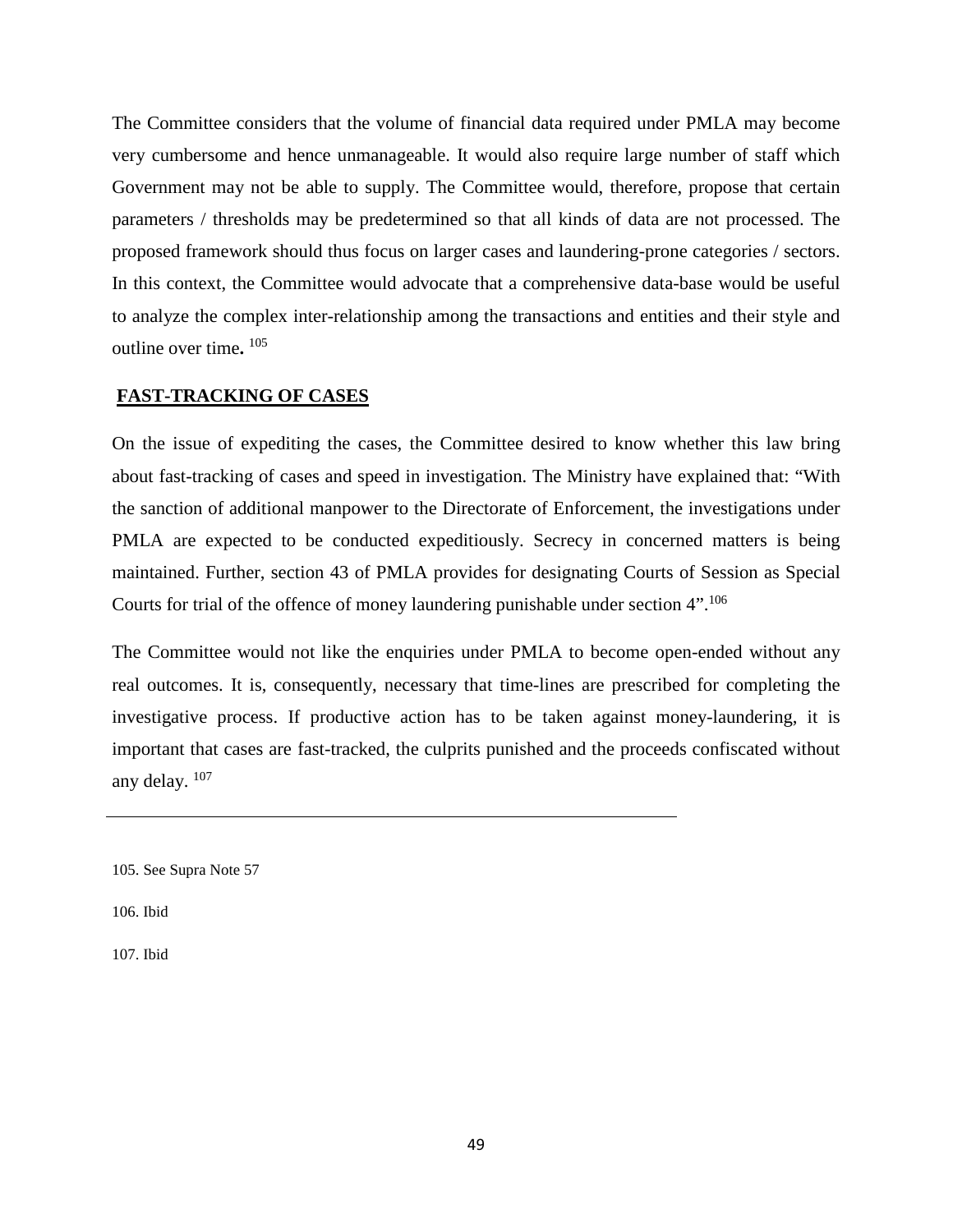Special courts, being set up to decide cases of money-laundering should be geared up to help achieve this objective without any hindrance. With the modifications and amendments suggested by the Committee, it is expected that the PMLA would substantially conform to the global standards and help in amplification and coordinate efforts of both national and international intelligence, investigation and enforcement agencies in fighting money laundering and terrorfinancing. In this context, the Committee would like to once again call attention to, that the antimoney laundering law should seek to tighten any laxity in the existing enforcement mechanism and secure speedier convictions in a stipulated time-frame.<sup>108</sup>

<sup>108.</sup> See Supra Note 57.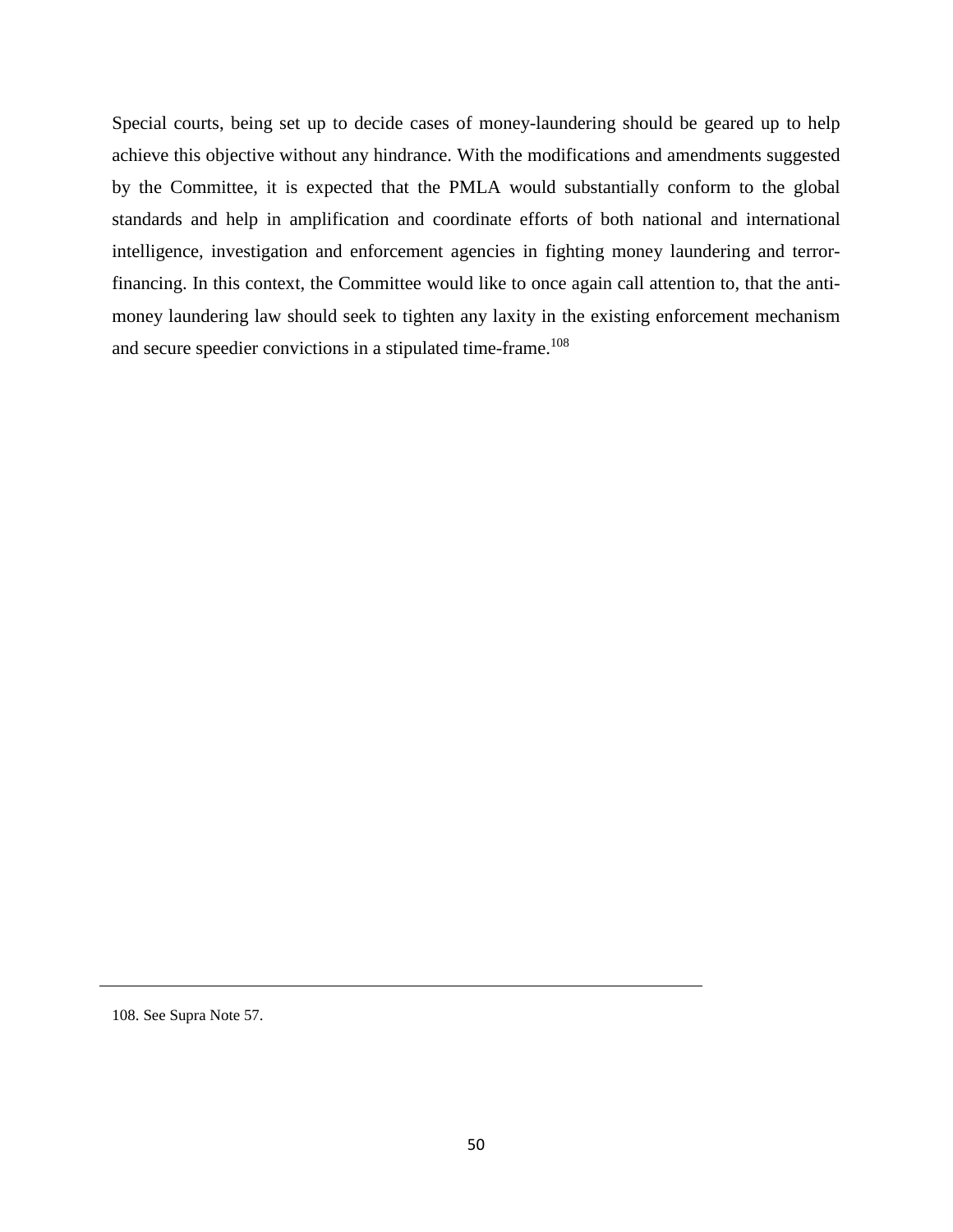# **CHAPTER IV**

# **INTERNATIONAL STANDARD SETTERS**

**Published by PremierOffshore.com**

**If you have questions on international banking, corporate formation, or international business, please contact us for a free and confidential consultation at info@premieroffshore.com.**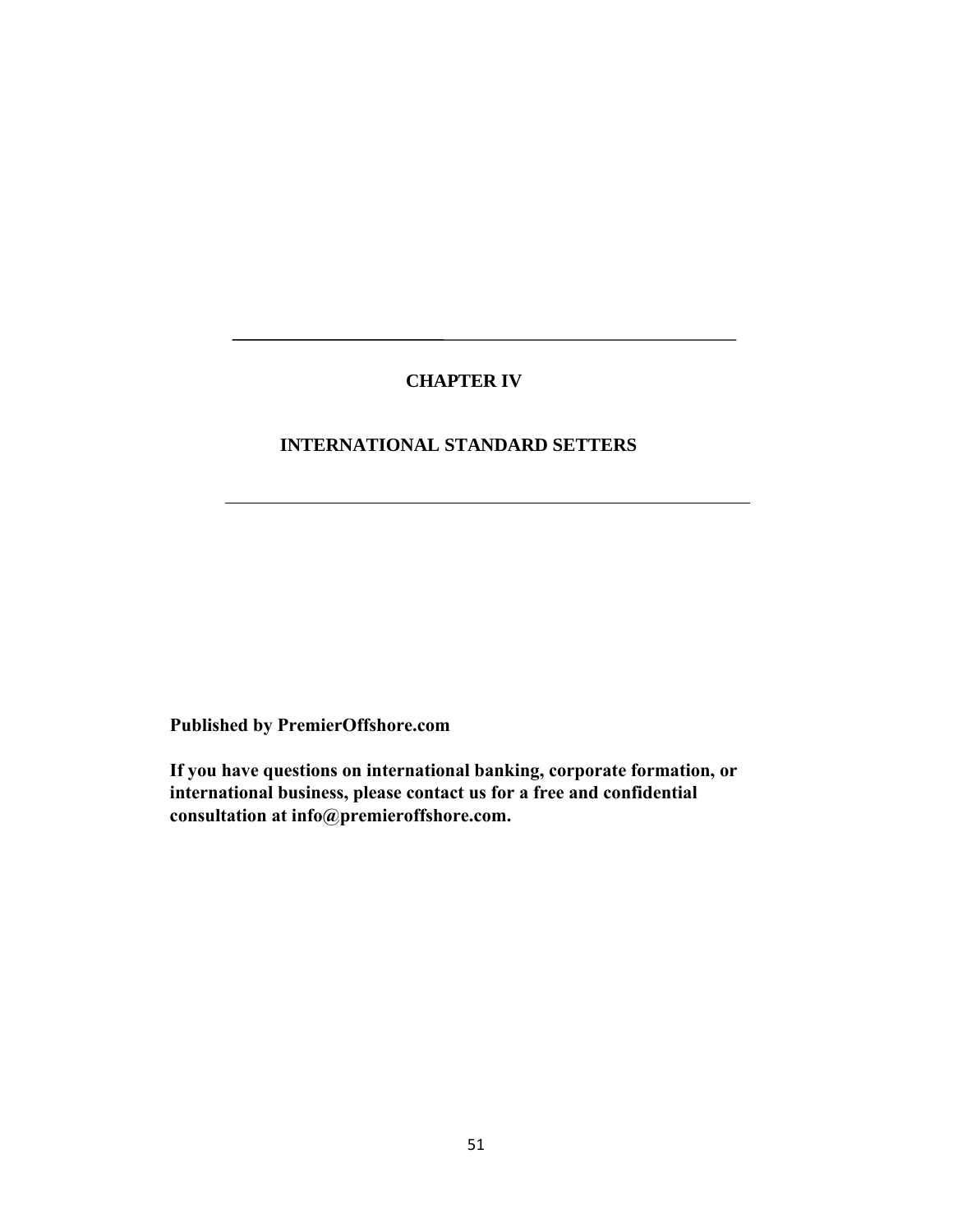#### **INTRODUCTION**

Money laundering is a justly global phenomenon. The rising integration of the world's financial system, as technology has enhanced and barriers to the free movement of resources have been reduced, has meant that money launderers can make use of this scheme to hide their ill-gotten gains<sup>109</sup>. They are capable to quickly move their criminally derived cash proceeds between national jurisdictions, complicating the job of tracing and confiscating these assets. The International dimension of money laundering was apparent in a study of Canadian money laundering police files. They revealed that over 80 percent of all laundering schemes had an international aspect. The various international organizations viewed as the international standard setters are discussed below. Additional describes the documents and instrumentalities that have been developed for anti-money laundering (AML) and combating the financing of terrorism (CFT) purposes.

**The United Nations**: The United Nations (UN) was the first international organization to embark on considerable action to fight money laundering on a truly worldwide basis. <sup>110</sup> The UN is important in this regard for various reasons. First, it is the international organization with the broadest variety of membership. Founded in October of 1945, there are currently 191 member states of the UN throughout the world. Second, the UN actively operates a program to fight money laundering; the Global Programmee against Money Laundering (GPML), which is headquartered in Vienna, Austria, is part of the UN Office of Drugs and Crime (ODC). Third, and possibly most importantly,

<sup>109.</sup> Dr. Agarwal J.D "International Money Laundering in Banking Sector"<http://www.iif.edu/>visited on 16th December 2012.

<sup>110.</sup> There were other international efforts, e.g, " Measures Against the Transfer and Safekeeping of Funds of Criminal Origin, " adopted by the Committee of the Council of Europe on June 27, 1980. It is beyond the purpose of this Reference Guide, however, to discuss in detail the history of the international effort to fight money laundering.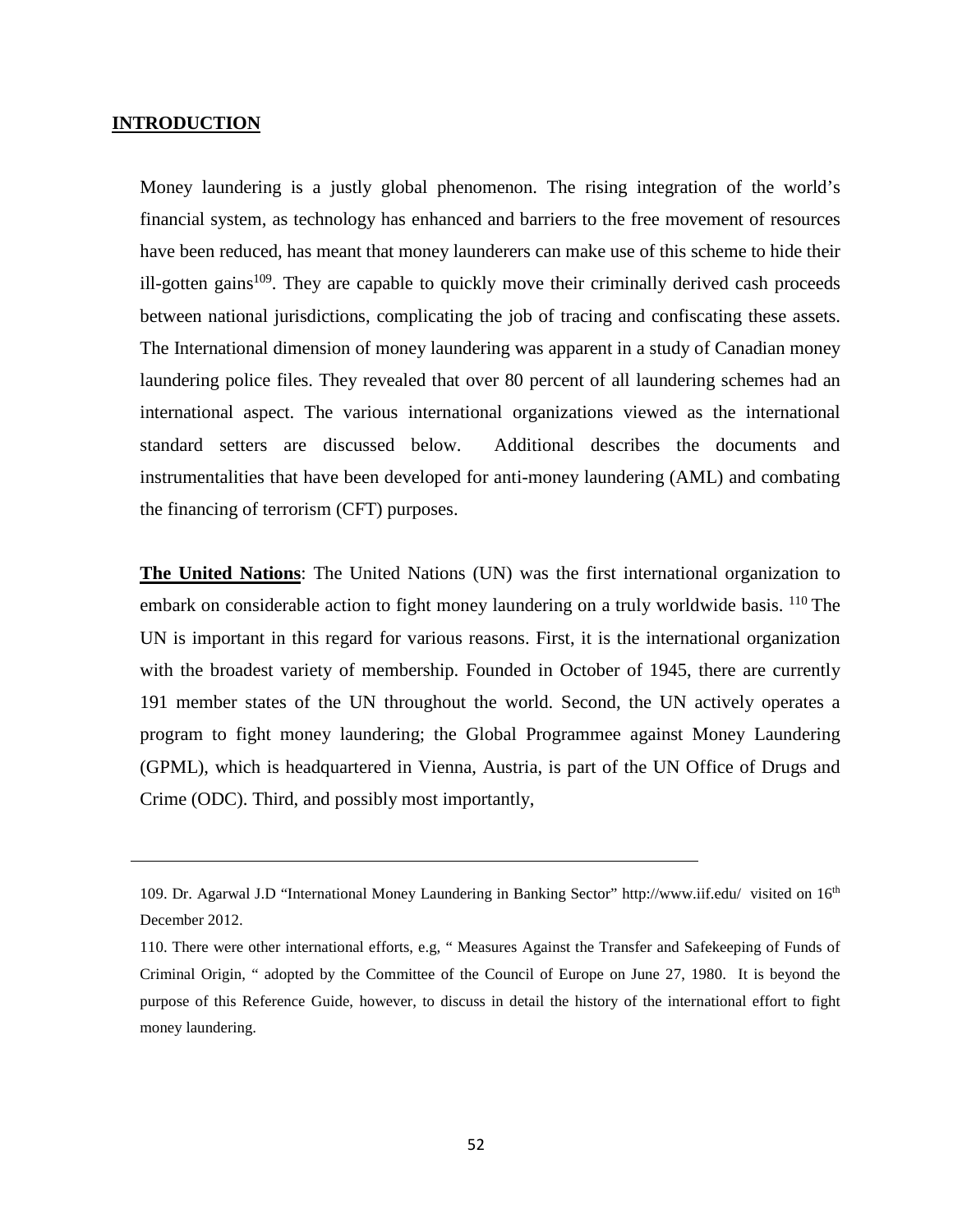the UN has the ability to adopt international treaties or conventions that have the result of law in a country once that country has signed, ratified and implemented the convention, depending upon the country's constitution and legal framework. In certain cases, the UN Security Council has the power to bind all member countries through a Security Council Resolution, in spite of of other action on the part of an individual country.

# **CONVENTIONS AND DIRECTIVES TO COUNTER MONEY LAUNDERING:**

**United Nations Convention against Transnational Organized Crime**: The United Nations Convention against Organized Crime, adopted by the General Assembly in 2000, also recognizes money laundering as one of the most serious trans-national crimes. It defines money laundering as;

(i) The conversion of transfer of property, knowing that such property is the proceeds of crime, for the purpose of concealing or disguising the illicit origin of the property or of helping any person who is involved in the commission of the predicate offence to evade the legal consequences of his or her action; $^{111}$ 

(ii) The concealment or disguise of the true nature, source, location, disposition, movement or ownership of or rights with respect to property, knowing that such property is the proceeds of crime. 112

Subject to the basic concepts of its legal system:

(i) The acquisition, possession or use of property, knowing at the instance of receipt, that such property is the proceeds of crime;

(ii) Participation in, relationship with or conspiracy to commit and aiding, abetting, facilitating and counseling the commission of any of the offences established in accordance with the convention. $113$ 

<sup>111. &</sup>quot;List of Member States," [www.un.org/Overview/unmember.html.](http://www.un.org/Overview/unmember.html)

<sup>112.</sup> Se[e http://www.imolin.org/imoli/gpml.html.\(last](http://www.imolin.org/imoli/gpml.html.(last) visited on  $10<sup>th</sup>$  April 2013)

<sup>113.</sup> The UNDCP was renamed the Office of Drug Control and Crime Prevention (ODCCP) in 1997, and renamed the Office of Drugs and Crime (ODC) in October of 2002.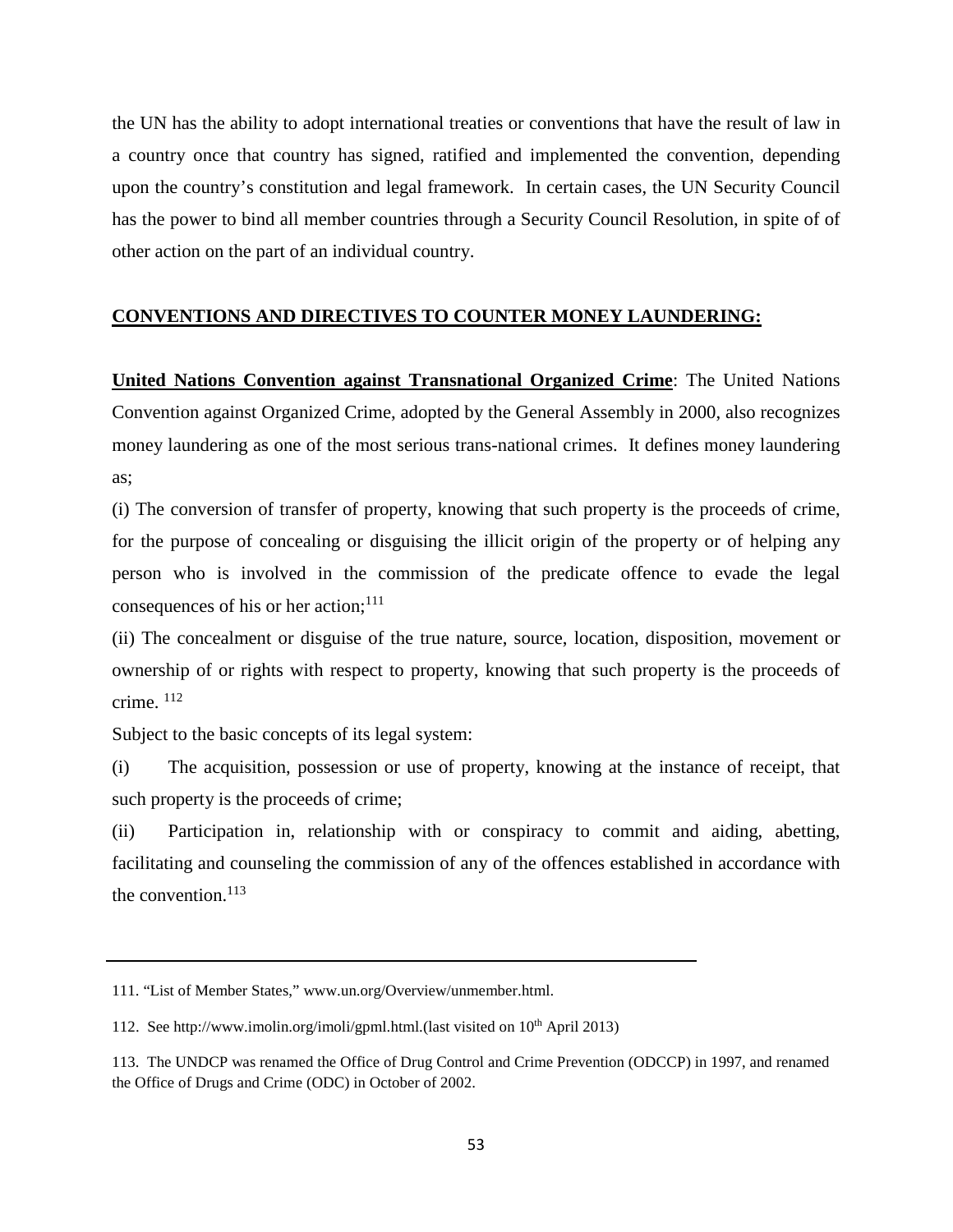Among the measures to combat money laundering are;

 (a) A regulatory and supervisory regime for banks and financial institutions, which entails customer identification, record keeping and reporting of suspicious transactions;

(b) Co-operation and exchange of information amongst administrative, regulatory, law enforcement and other authorities dedicated to money laundering both at the national and international level;

(c) Monitoring of cash and other negotiable instruments across border; and

(d) Global, regional, sub-regional and bilateral co-operation.

#### **European Council directives and other initiatives on money laundering.**

The Council of Europe issued a directive in June 1991 on the 'prevention of use of financial systems for the purpose of money laundering'. This directive was further amended in 1999 to cover 'proceeds of crime and money laundering offences'. The Council of Europe has also taken the initiative regarding the 'identification, tracing, freezing, seizing and confiscation of instrumentalities and the proceeds from crime' and improving mutual assistance in criminal matters, in particular, in the area of 'combating organized crime, laundering of the proceeds from crime and financial crime'.

## **The Financial Action Task Force on Money Laundering:**

Formed in 1989 by the G-7 countries, the Financial Action Task Force on Money Laundering (FATF) is an intergovernmental body whose purpose is to develop and promote an international response to combat money laundering.<sup>114</sup>. In October of 2001, FATF<sup>115</sup> expanded its mission to include combating the financing of terrorism.

<sup>114.</sup> See http://www.un.org/sc/ctc. The G-7 countries are Canada, France, Germany, Italy, Japan, United Kingdom, and United States.(last visited on 13th March 2013)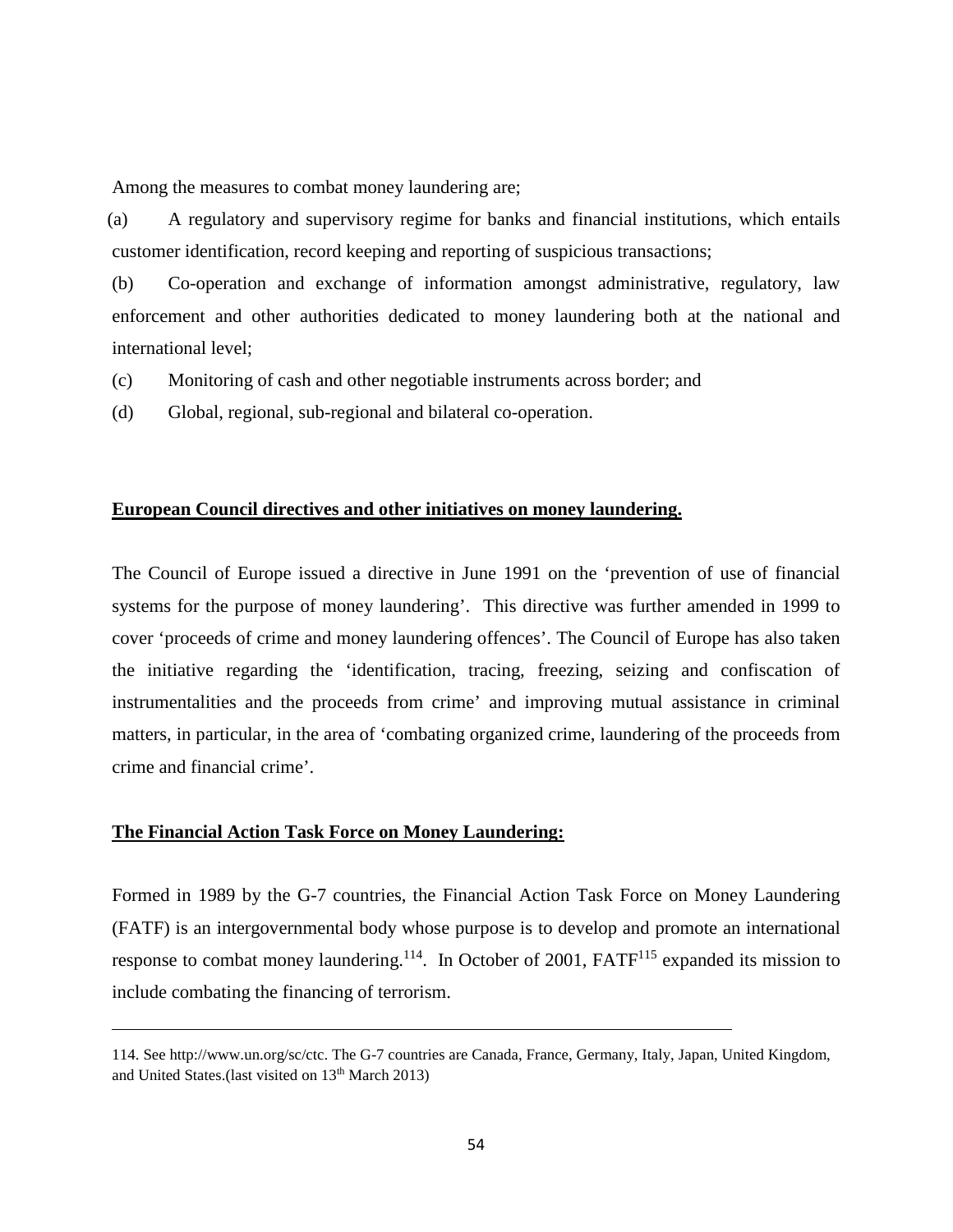115. About FATF, and Terrorist Financing at<http://www.fatf-gafi.org/> at Terrorist Financing.(last visited on 12<sup>th</sup> February 2013)

FATF is a policy-making body, which brings together legal, financial and law enforcement experts to achieve national legislation and regulatory AML and CFT reforms. FATF's three primary functions with regard to money laundering are;

1. Monitoring members' progress in implementing anti-money laundering measures;

2. Reviewing and reporting on laundering trends, techniques and countermeasures; and

3. Promoting the adoption and implementation of FATF anti-money laundering standards globally.

# **The Basel Committee on Banking Supervision:**

The Basel Committee on Banking Supervision (Basel Committee) was formed in 1974<sup>116</sup> by the central bank governors of the Group of 10 countries.  $117$  It formulates broad supervisory standards and guidelines and recommends statements of best practices on a wide range of bank supervisory issues.

# **Statement of Principles on Money Laundering:**

In 1988, the Basel Committee issued its Statement on Prevention of Criminal Use of the Banking System for the Purpose of Money Laundering. (Statement on Prevention).<sup>118</sup> There are essentially four principles contained in the Statement on Prevention:

- Proper customer identification;
- High ethical standards and compliance with laws;
- Cooperation with law enforcement authorities; and
- Policies and procedures to adhere to the statement.

<sup>116.</sup> Available at:http://www.bis.org/index.html.(last visited on 13<sup>th</sup> April 2013)

<sup>117.</sup> The Group of 10 countries is a misnomer, since there are actually 13 member countries. The Basel Committee members, (as well as the Group of 10) are: Belgium, Canada, France, Germany, Italy, Japan, Luxemburg, the Netherlands, Spain, Sweden, Switzerland, United Kingdom and United States.

<sup>118.</sup> Available at: [http://www.bis.org/publ/bcbsc137.pdf.\(last](http://www.bis.org/publ/bcbsc137.pdf.(last) visited on 16th March 2013)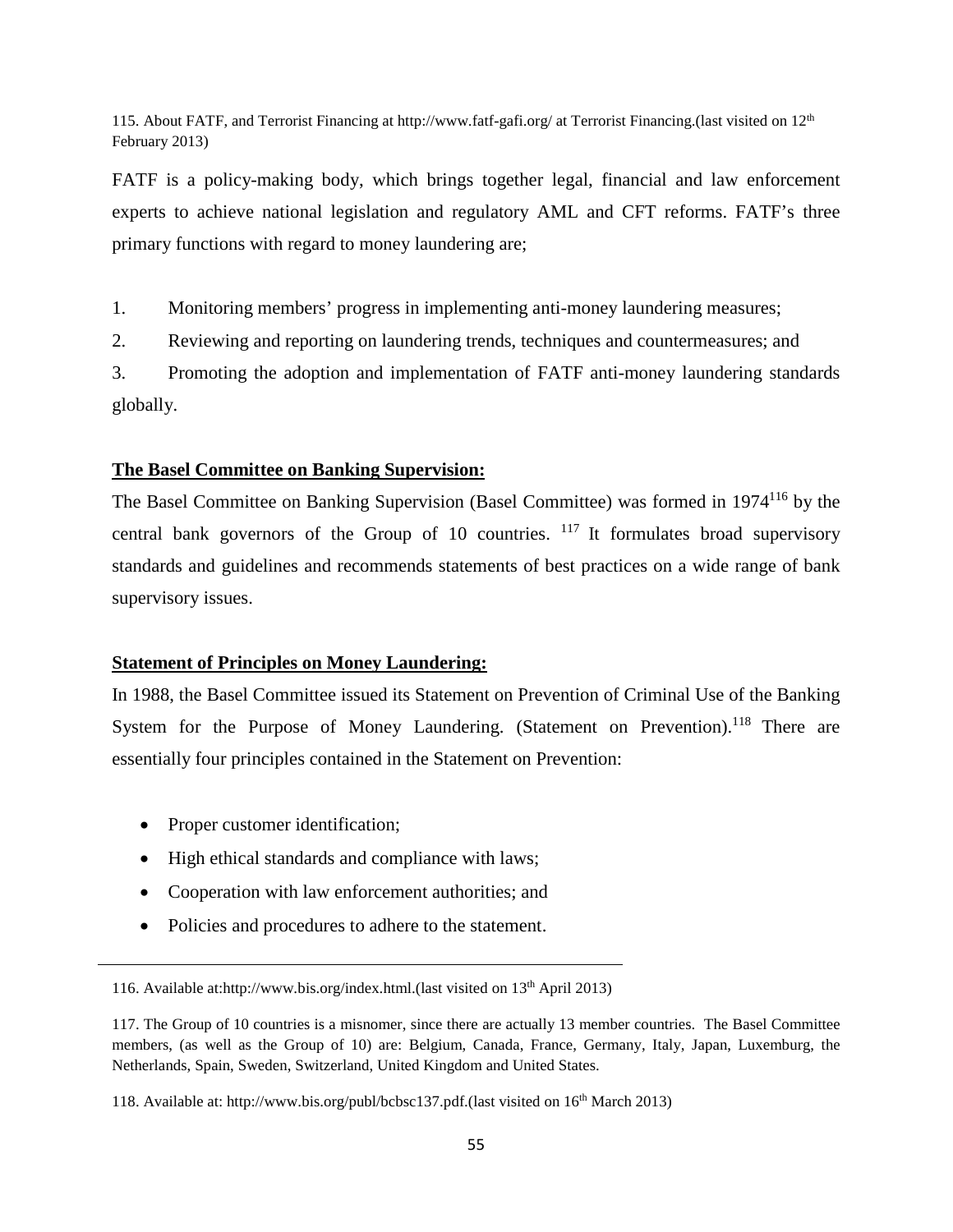## **International Association of Insurance Supervisors:**

The International Association of Insurance Supervisors (IAIS), established in 1994, is an organization of insurance supervisors from more than 100 different countries and jurisdictions.<sup>119</sup> Its primary objectives are to:

- Promote cooperation among insurance regulators,
- Set international standards for insurance supervision,
- Provide training to members, and
- Coordinate work with regulators in the other financial sectors and international financial institutions.

The AML Guidance Note contains four principles for insurance entities:

- Comply with anti-money laundering laws,
- Have" know your customer" procedures,
- Cooperate with all law enforcement authorities, and
- Have internal AML policies, procedures and training programs for employees.

## **International Organization of Securities Commissioners:**

The International Organization of Securities Commissioners (IOSCO)<sup>120</sup> is an organization of securities commissioners and administrators that have day-to-day responsibilities for securities regulation and the administration of securities laws in their respective countries.

IOSCO has three core objectives for securities regulation:

- The protection of investors;
- Ensuring that markets are fair, efficient and transparent; and
- The reduction of systematic risk.  $^{121}$

119. For a list of member countries and jurisdictions, see members at http;//www.iaisweb.org/132\_176\_ENU\_HTML.asp. The listing of members contains hyperlinks to individual member websites.

120. IAIS, at Home page.

121. Available at:http://www.iosco.org/iosco.html.(last visited on 27th March 2013)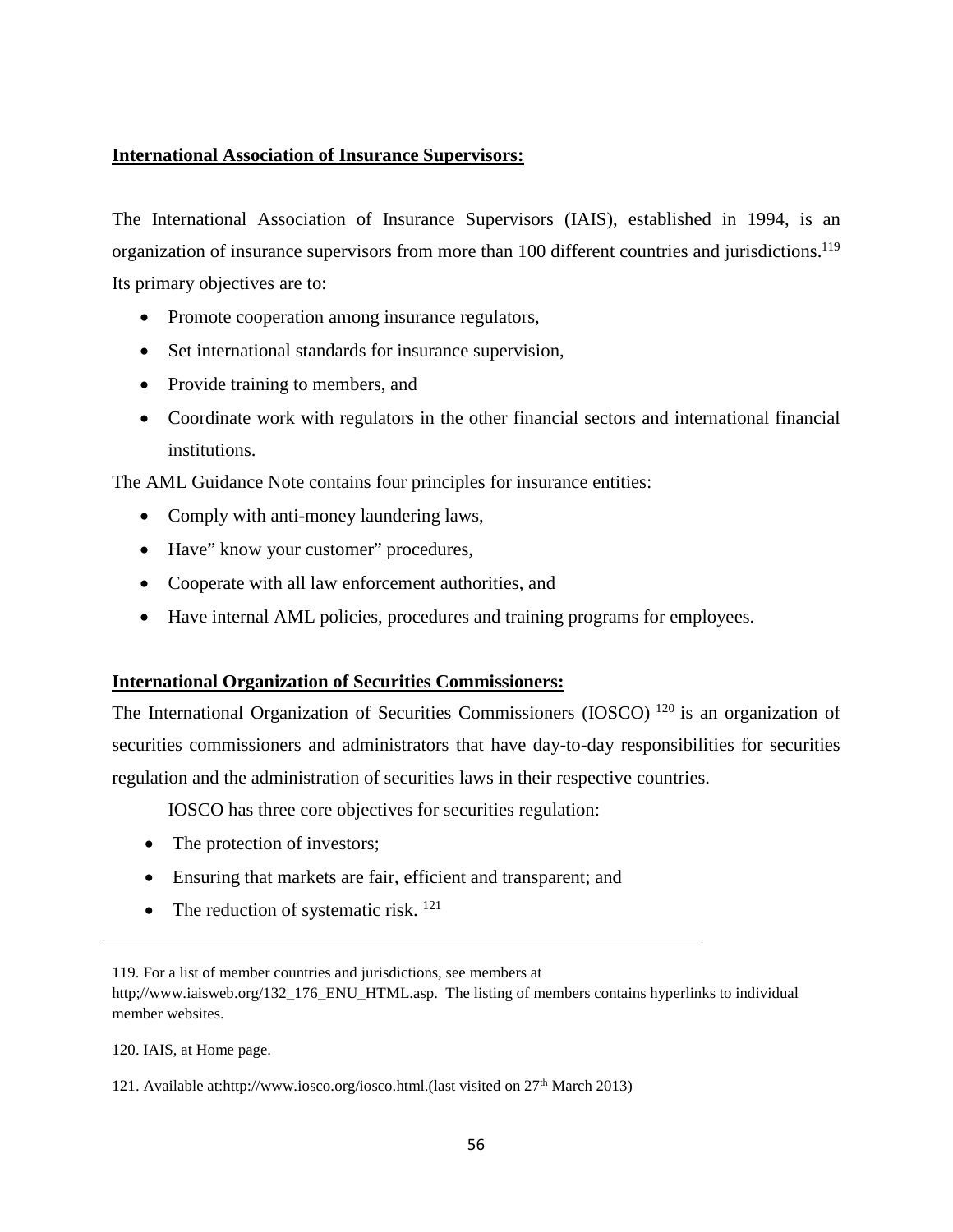## **The Egmont Group of Financial Intelligence Units:**

To fight money laundering, governments have created agencies to analyze information submitted by covered entities and persons pursuant to money laundering reporting requirements. Such agencies are commonly referred to as financial intelligence units (FIUs). These units serve as the focal point for national AML programs, because they provide for the exchange of information between financial institutions and law enforcement.<sup>122</sup>

### **Asia- Pacific Group on Money Laundering(APG)**

The Asia / Pacific Group on Money Laundering (APG) is an international organization consisting of 38 member countries / jurisdictions and a number of inter regional observers including the United Nations, IMF and World Bank. The APG is closely affiliated with the FATF based in the OECD Headquarter at Paris, France. All APG members commit to effectively the FATF's international standards for anti-money laundering and combating financing of terrorism referred to the  $40 + 9$  Recommendation. <sup>123</sup>

Part of this commitment includes implementing measures against terrorist listed by the United Nations in the 1267 Consolidated List functions of APG is to assess APG members compliance with the global AML / CFT standards through mutual evaluations, Coordinate technical assistance and training with donor agencies and APG jurisdictions to improve compliance with the AML /CFT standards, CO-operate with the international AML / CFT network, conduct research into money laundering and terrorist financing methods, trends, risks and vulnerabilities, contributes to the global AML / CFT policy development by active Association Membership of FATF. <sup>124</sup>

<sup>122.</sup>Available at: [http://www.egmontgroup.org/\(last](http://www.egmontgroup.org/(last) visited on 25<sup>th</sup> April 2013)

<sup>123.</sup>Available at: [http://www.apgml.org/\(last](http://www.apgml.org/(last) visited on 16th March 2013)

<sup>124.</sup> Available at: [http://www.apgml.org/about/history.aspx\(](http://www.apgml.org/about/history.aspx)last visited on 10<sup>th</sup> April 2013)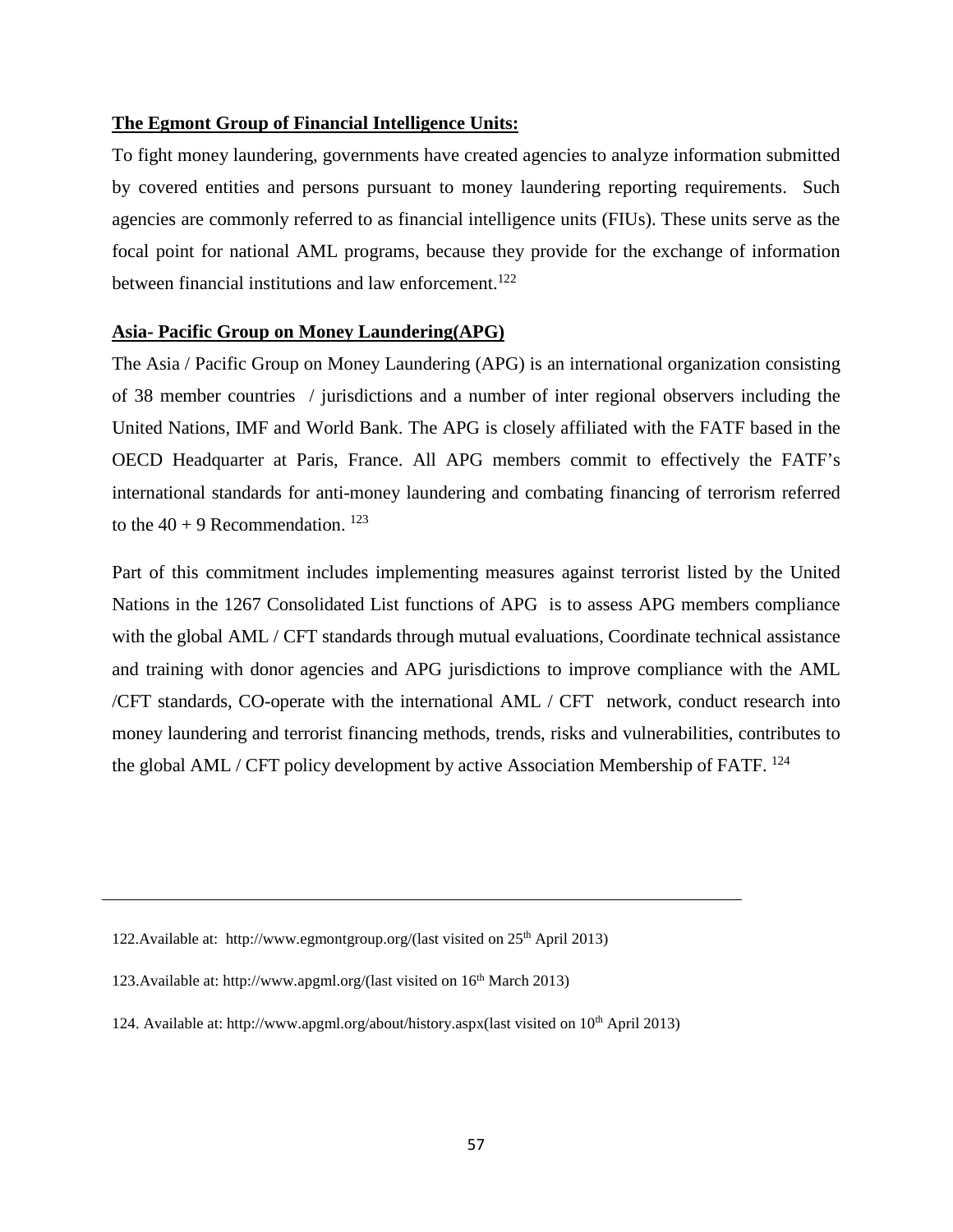Thus one can see the complete and impressive arrangement of efforts taken by the international community to fight the menace of money laundering. As the financial systems of the world grow increasingly interconnected, international cooperation has been, and must continues to be, fundamental in curtailing the growing influence on national economics of drug trafficking, financial fraud, other serious transnational organized crime, and the laundering of proceeds of such crimes.<sup>125</sup>

The international efforts to develop and implement effective anti-money laundering controls has been marked by the persistent, ever present need to balance, on the one hand the interests of government in access to financial records and even affirmative disclosure of suspicious activity, against, on the other hand, the interests of financial institutions in being free unduly burdensome regulation, along with the interests o their customers in maintaining an appropriate degree of financial privacy.126

Further the international community is responding, trans-governmental groups made up of financial, regularity and judiciary specialist are working in a variety of ways to share information and expertise to fight money laundering, and the fight against it, are both relatively recent phenomenon, and work remains to be done.<sup>127</sup>

126. Available at: [http://en.wikipedia.org/wiki/Asia/Pacific\\_Group\\_on\\_Money\\_Laundering\(last](http://en.wikipedia.org/wiki/Asia/Pacific_Group_on_Money_Laundering(last) visited on 16th April 2013)

<sup>125.</sup> Available at: [http://www.apgml.org/apg-members/\(last](http://www.apgml.org/apg-members/(last) visited on 27th February 2013)

<sup>127.</sup> Available at: [http://www.eurasiangroup.org/apg.php\(last](http://www.eurasiangroup.org/apg.php(last) visited on 1st March 2013)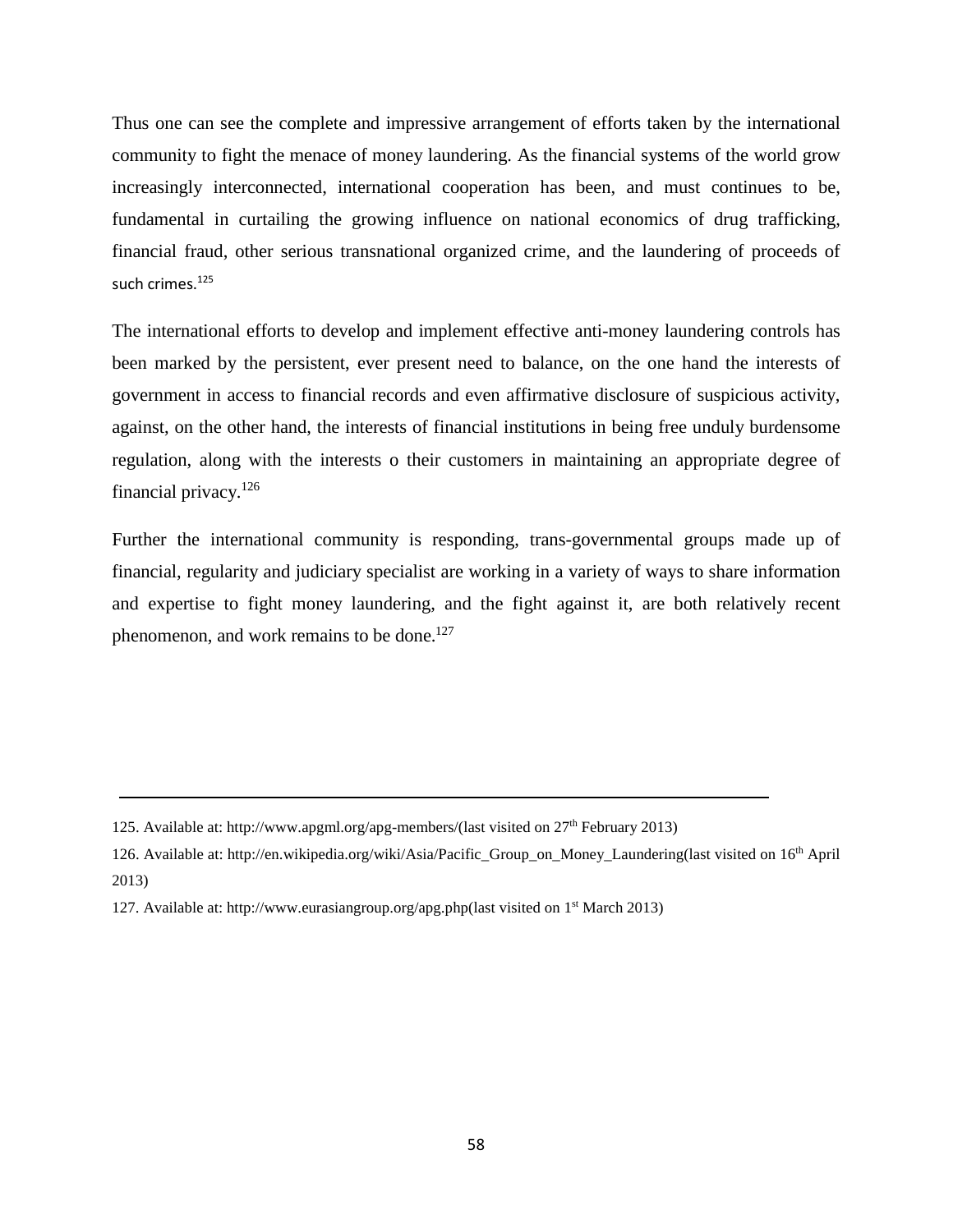# **CHAPTER V**

**CRITICAL APPRAISAL OF CASES RELATED TO MONEY LAUNDERING ACT AND COMPARISON WITH FOREIGN MONEY LAUNDERING LEGISLATIONS**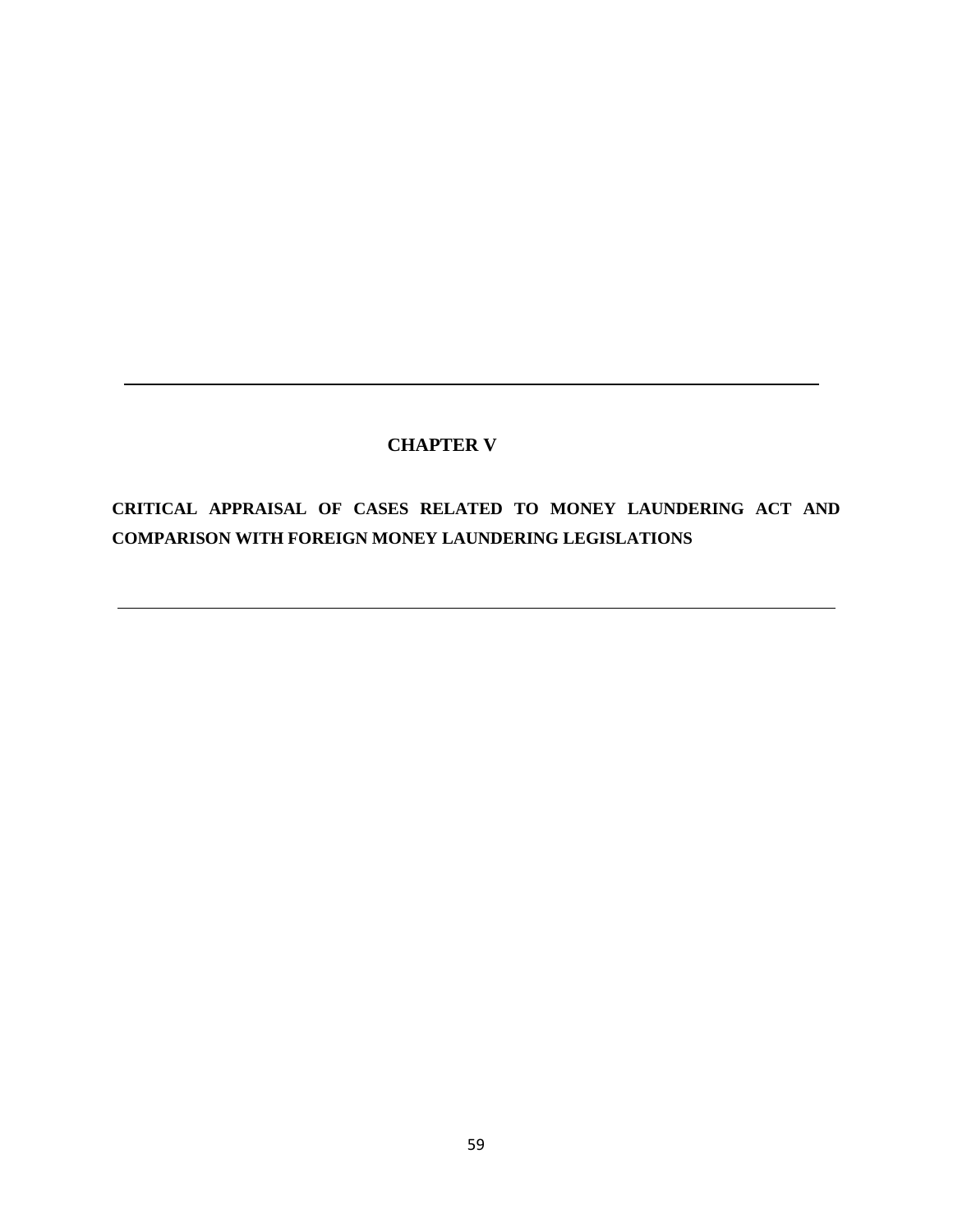## **INTRODUCTION**

In the following two case studies it has been shown how the judgment of each case would have differed if the Amendment Bill of PML 2012 had been passed earlier. Both the cases have been decided upon the Prevention of Money laundering Act 2002.

### **CASE 1:**

**Pareena Swarup……Petitioner(s)**

**Versus**

**Union Of India……Respondent(s)**

**30 September, 2008**

# **Bench: K.G. Balakrishnan, Lokeshwar Singh Panta, P. Sathasivam**<sup>128</sup>

Ms. Pareena Swarup, member of the Bar, has filed a writ petition under Art. 32 of the Constitution of India by means of Public Interest Litigation in quest of to declare various sections of the Prevention of Money Laundering Act,  $2002^{129}$  as ultra vires of Arts. 14, 19 (1) (g), 21, 50, 323B of the Constitution of India. It is also pleaded that these provisions are in breach of scheme of the Constitutional provisions and power of judiciary.

129. See ANNEXURE "H", Pg 97

<sup>128.</sup> Available at: [http://www.indiankanoon.org/doc/132042/\(last](http://www.indiankanoon.org/doc/132042/(last) visited on 13th April 2013)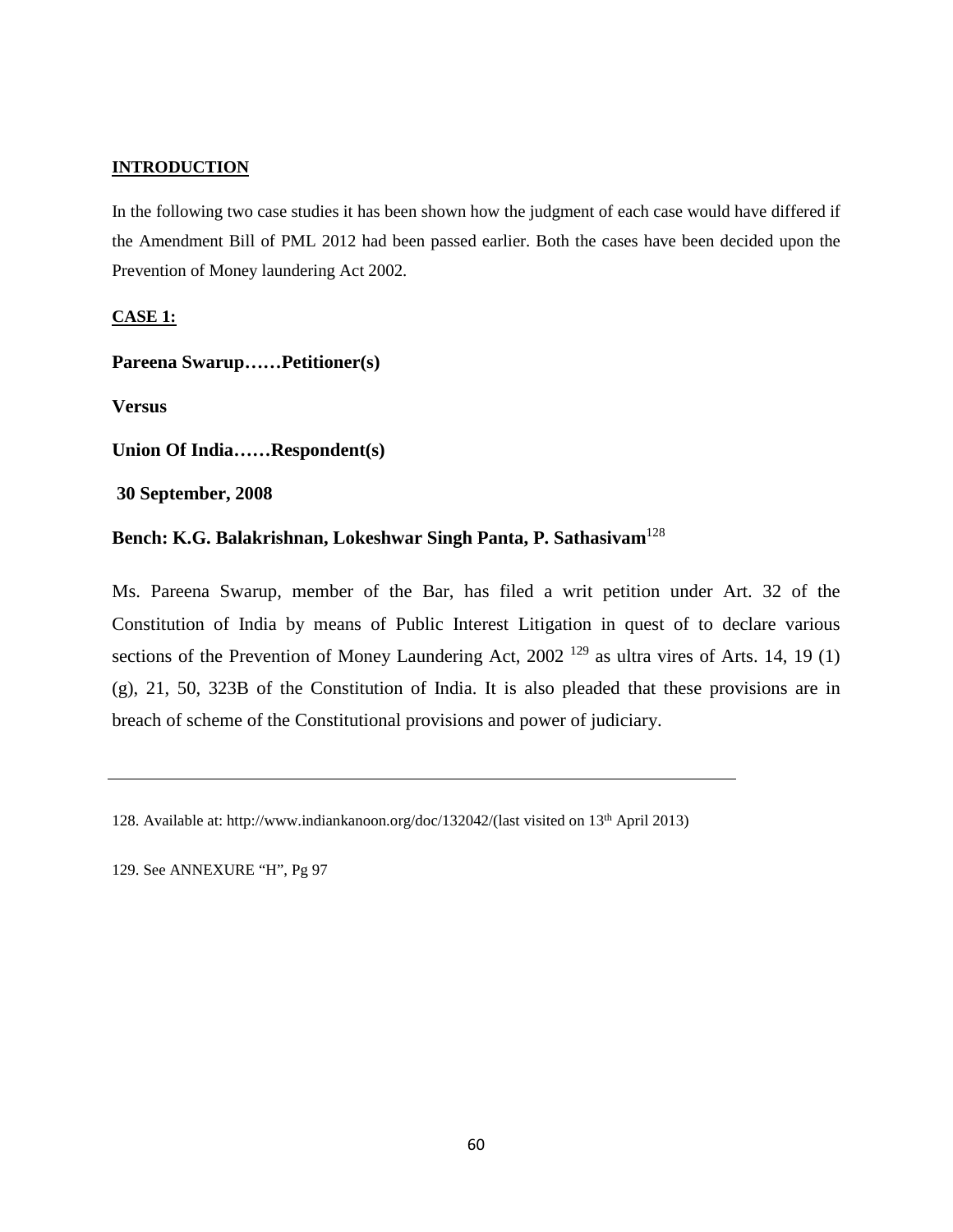#### **The Facts Are:**

The Prevention of Money Laundering Act, 2002 came into force for providing penalty for offence of Money Laundering. The Act as well as provides measures of prevention of money laundering. The purpose sought to be achieved is by provisional attachment of the proceeds of crime, which are likely to be concealed, transferred or dealt with in any mode which may result in provoking any proceedings relating to confiscation of such proceeds under the Act. The Act also casts obligations on banking companies, financial institutions and intermediaries to maintain record of the transactions and to furnish information of such transactions within the given time. $130$ 

In exercise of powers conferred by clause (s) of sub-section (2) of Section 73 read with Section 30 of the Prevention of Money Laundering Act, 2002 (15 of 2003), the Central Government framed rules regulating the appointment and conditions of service of persons appointed as Chairperson and Members of the Appellate Tribunal. These rules are the Prevention of Money-Laundering (Appointment and Conditions of Service of Chairperson and Members of Appellate Tribunal) Rules, 2007. The Central Government has also framed rules called the Prevention of Money Laundering (Appointment and Conditions of Service of Chairperson and Members of Adjudicating Authorities) Rules, 2007.<sup>131</sup>

It is highlighted that the provisions of the Act are so provided that there may not be independent judiciary to decide the cases under the Act, but the Members and the Chairperson are to be selected by the Selection Committee headed by the Revenue Secretary. It is further pointed out that the Constitutional guarantee of a free and independent judiciary and the constitutional scheme of separation of powers can be simply and acutely diluted, if the legislatures were to divest the regular Courts of their jurisdiction in all matters, entrust the same to the newly created Tribunals.<sup>132</sup>

<sup>130.</sup> See Supra Note 128

<sup>131.</sup> Ibid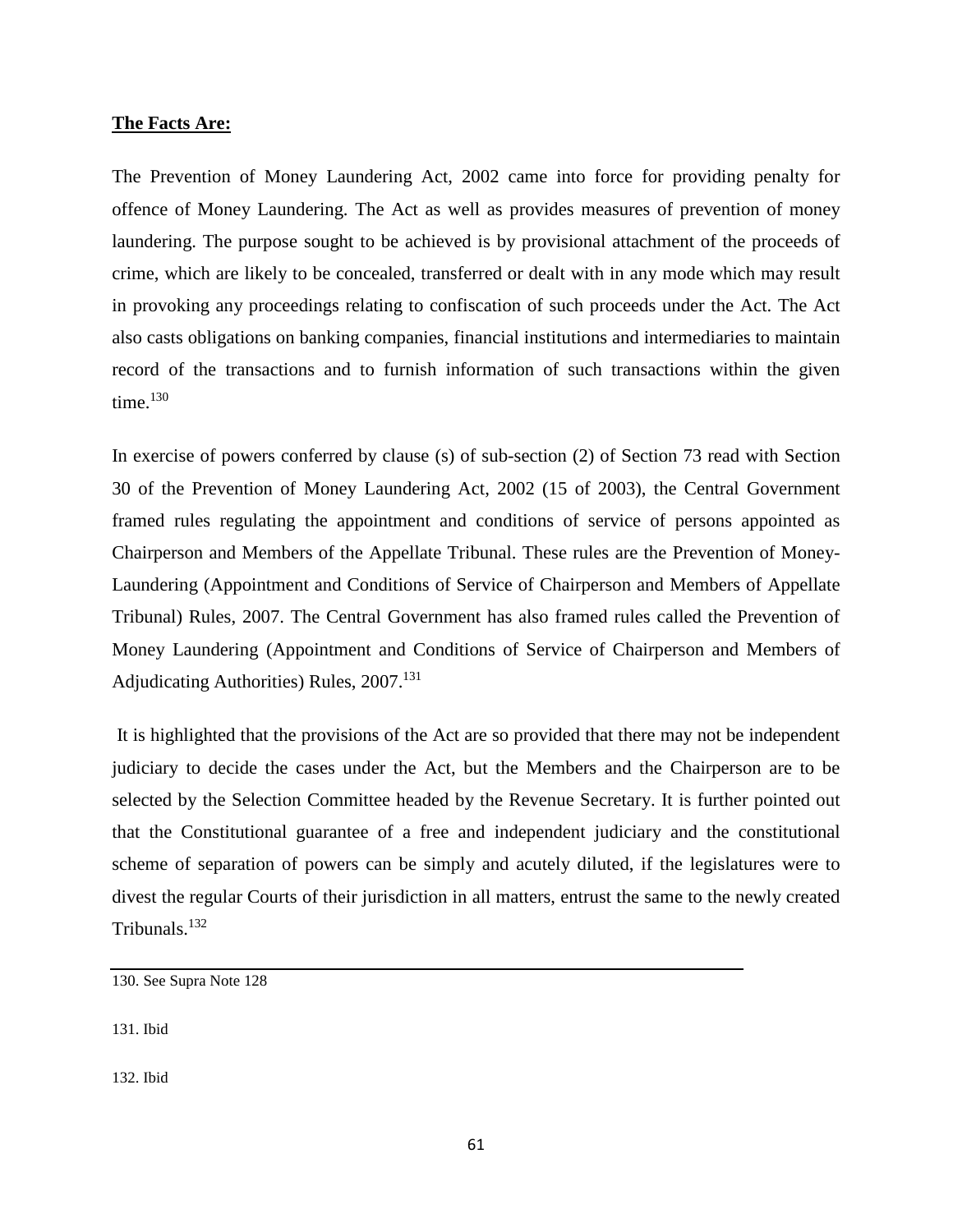According to the petitioner, the Act and Rules, relating to constitution of Adjudicating Authority and Appellate Tribunal are violative of basic constitutional guarantee of free and independent judiciary, thus, beyond the legislative capability of the Parliament. The freedom from control and possible domination of the executive are essential pre-conditions for the independence. With these and several other grounds, the petitioner has filed this public interest litigation seeking to issue a writ of certiorari for quashing the above said provisions which are inconsistent with the separation of power and interference with the judicial functioning of the Tribunal as ultra virus of the Constitution of India.<sup>133</sup>

The respondent-Union of India has filed a counter affidavit repudiating the claim of the petitioner. The Department highlighted that the impugned Act has not ousted the jurisdiction of any courts and sufficient safeguards are provided in the appointment of officers of the Adjudicating Authorities, Members and Chairperson of the Appellate Tribunal.<sup>134</sup>

The petitioner has highlighted the following defects in the PMLA Act 2002:-

1. Rule 32(2) of PMLA which provides for removal of Chairperson/Members of Tribunal under PMLA does not provide adequate safety to the tenure of the Chairperson/Members of the Tribunal.

2. Section 28(1) of PMLA, which allows a person who under The Prevention of Money Laundering Act 2002, is qualified to be a judge of the High Court under the said Act to be the Chairperson of the Tribunal, should be either deleted or the Rules may be amended to provide that the Chief Justice of India shall nominate a person for appointment as Chairperson of Appellate Tribunal under PMLA & who is or has been a Judge of the Supreme Court or a High Court  $\&$  failing which a person who  $\&$  the PLMA Act qualified to be a judge of the High Court. $^{135}$ 

134. Ibid

<sup>133.</sup> See Supra note 128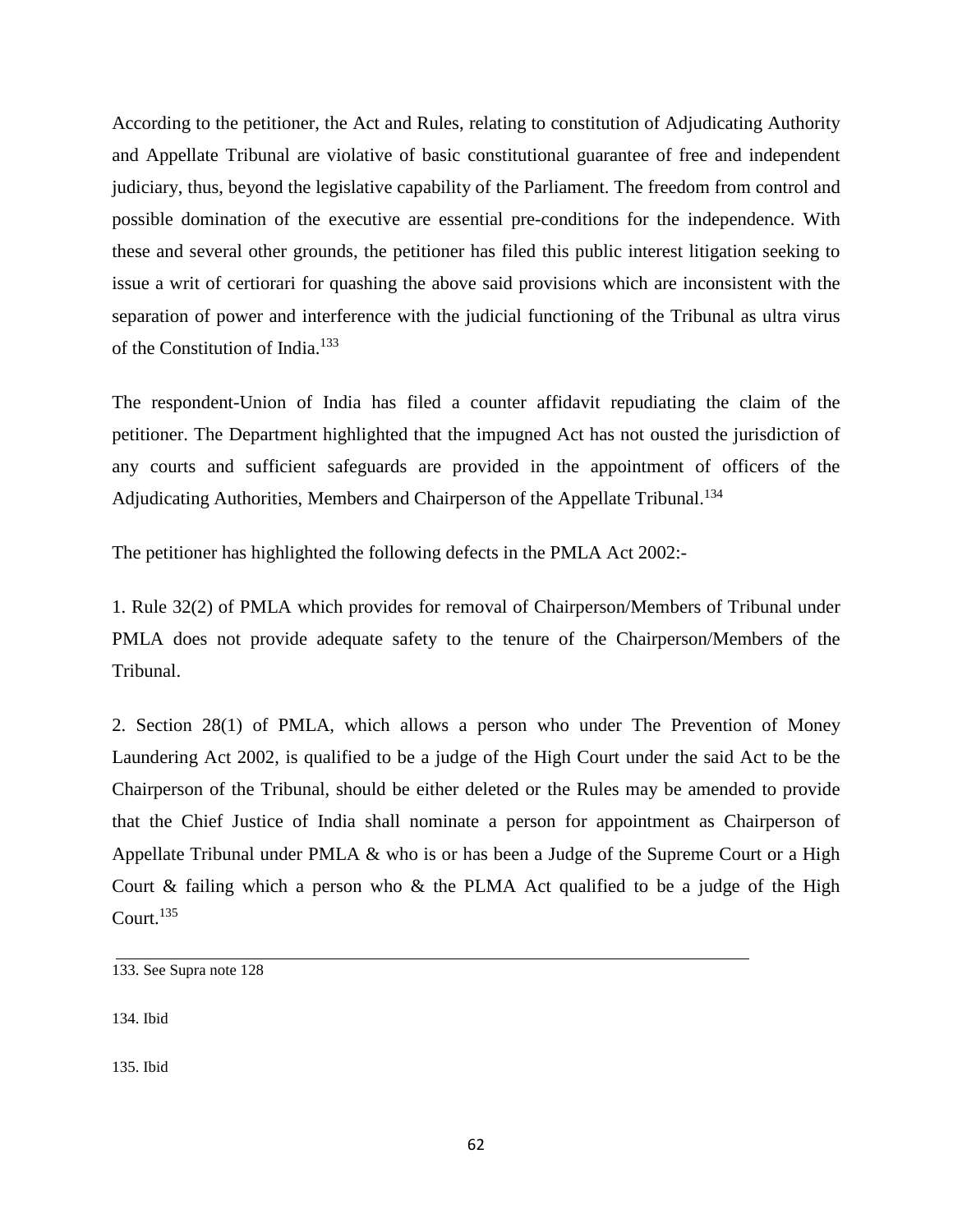3. The qualifications for Legal Member of the Adjudicating Authority should exclude those who are qualified to be a District Judge and only serving or retired District Judges should be appointed. The Chairperson of the Adjudicating Authority should be the Legal member.<sup>136</sup>

As regards the above defects in the rules, as observed earlier, on the request of this Court, Mr. K.K. Venugopal, learned senior counsel, Mr. Gopal Subramaniam, learned ASG as well as Ms. Pareena Swarup who has filed this PIL suggested certain amendments in the line of the constitutional provisions. 137

It is essential that the Court may draw a line which the executive may not cross in their imprudent desire to take over bit by bit and judicial functions and powers of the State exercised by the duly constituted Courts. While creating new avenue of judicial forums, it is the responsibility of the Government to see that they are not in breach of basic constitutional scheme of separation of powers and independence of the judicial function. The provisions of Prevention of the Money Laundering Act are so provided that there may not be independent judiciary to decide the cases under the Act but the Members and the Chairperson to be selected by the Selection Committee headed by Revenue Secretary.<sup>138</sup>

137. Ibid

<sup>136.</sup> See Supra Note 128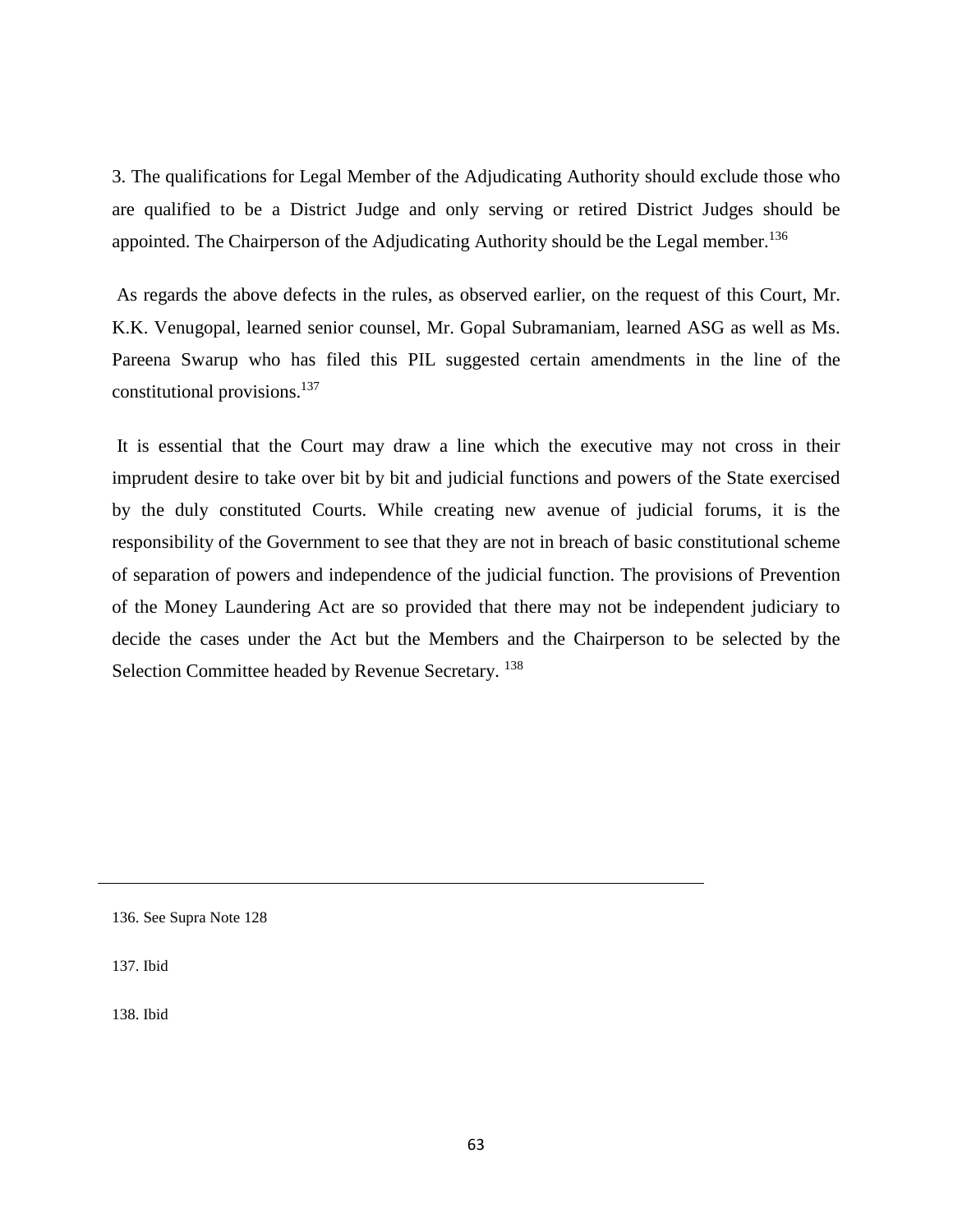PMLA is a specialized and new Act and District Judges may not be available with experience in related issues whereas Advocates or officers of Indian Legal Service, who are eligible to be District Judges, may often have wider knowledge of its provisions and functioning.<sup>139</sup>

Inasmuch as the amended/proposed provisions, are in refrain with the scheme of the Constitution as well as the principles laid down by this Court, the Petitoner approve the same and direct the respondent-Union of India to implement the above provisions, if not so far amended as recommended, as expeditiously as possible but not later than six months from the date of receipt of copy of the judgment. $140$ 

### **Critical Appraisal of the case:**

In the above case Prevention of Money Laundering Act, 2002 Section 6, 25, 27, 28, 32 and 40 have been declared ultra-vires. The independence of Judiciary and the Separation of Powers of has been challenged in this case and hence it has been declared unconstitutional. The Prevention of Money Laundering (Bill) 2011 has been passed in the year 2012 and certain amendments have been made in the said bill after the judgment of this case. Would it have been passed earlier certain areas of judgment would have differed like as under:

In the said case Section 28(1) of PMLA 2002 reads as follows: "A person shall not be qualified for appointment as Chairperson unless he is or has been a Judge of the Supreme Court or of a [High Court or is qualified to be a Judge of the High Court]."

Allows a person who is qualified to be a judge of the High Court under the said Act to be the Chairperson of the Tribunal, should be either deleted or the Rules may be amended to provide that the Chief Justice of India shall nominate a person for appointment as Chairperson of Appellate Tribunal under PMLA & who is or has been a Judge of the Supreme Court or a High Court & failing which a person who & the PLMA Act qualified to be a judge of the High Court.

<sup>139.</sup> See Supra Note 128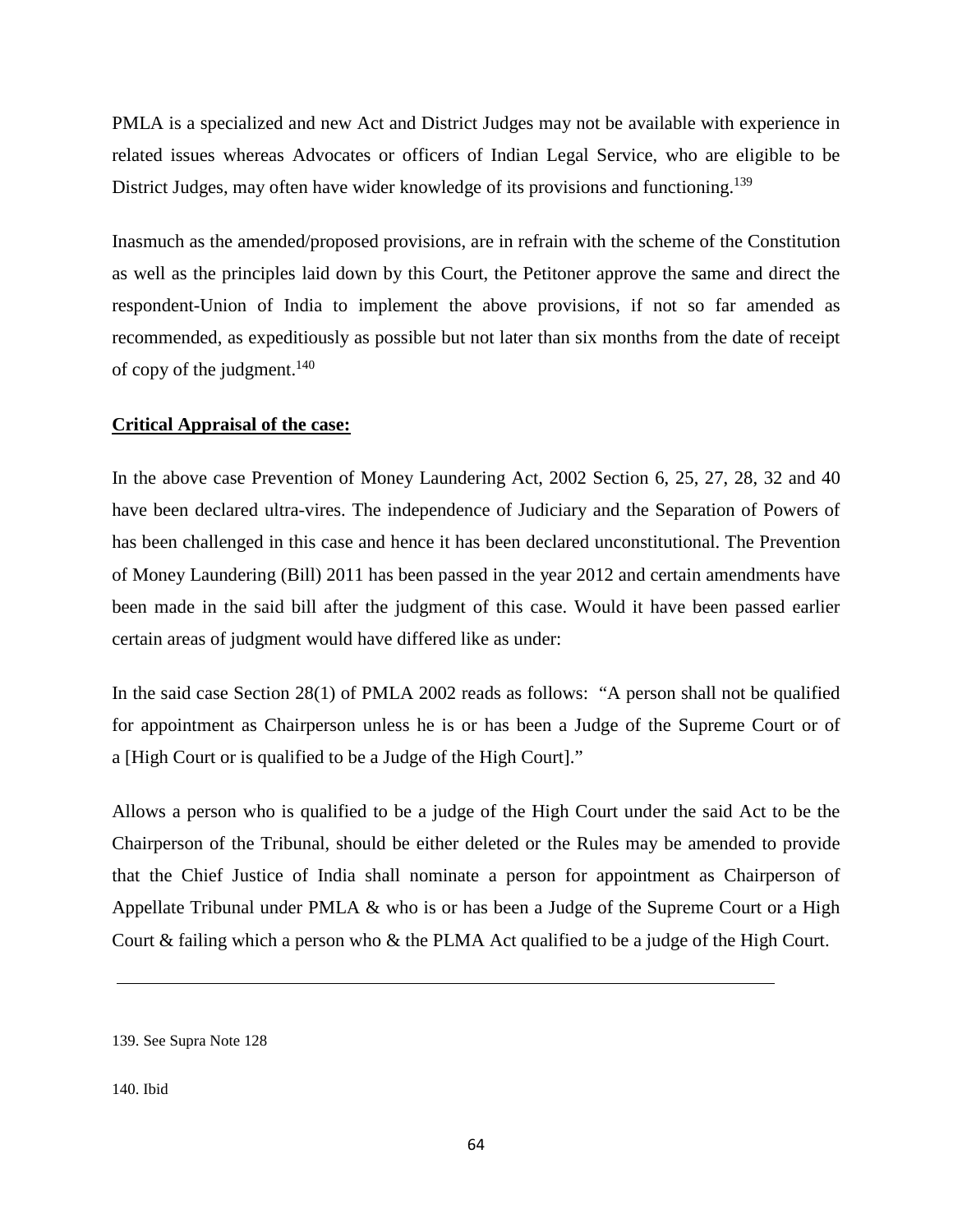#### Amendment Bill of 2011 of PMLA

**Appeal against the order of Appellate Tribunal to lie in the Supreme Court:** Under the existing provision in section 42, an appeal against the order of the Appellate Tribunal lies before High Court within the jurisdiction of which the aggrieved party resides or carries on its business. Since the attached properties may be located in different parts of the country in a particular case, the appeals can be filed in various High Courts in the country in the same case. Hence, such provision is likely to lead a situation where order of Money Laundering Tribunal might be reversed by one High Court and upheld by another High Court. In order to obviate this difficulty, it is proposed in section 42 that the appeal may lie before the Supreme Court. Concurrently it is also proposed in section 28 to raise the status of the Appellate Tribunal on the lines of the Appellate Tribunals under the SEBI Act. Hence, the PMLA bill 2011 proposed to raise the status of the Appellate tribunal. <sup>141</sup>

Section 28 talks only about the qualification for appointment of the Appellate Tribunal. In the above PIL it has been pleaded that this rule should either be deleted or amended and the Chief Justice of India shall nominate a person for appointment as Chairperson of Appellate Tribunal under PMLA & who is or has been a Judge of the Supreme Court or a High Court & failing which a person who & the PLMA Act qualified to be a judge of the High Court. This pleading has not been amended whereas, in the proposed bill of 2011 PMLA it has been said in Sec 42 that an appeal of the Appellate Tribunal lie before the Supreme Court. If a judge of the Supreme Court is appointed as the Chairperson of Appellate Tribunal then it is not possible to take an appeal of the Appellate Tribunal to the Supreme Court. So the concept of "appeal" would not be there which would result as a big lacuna to the tribunal.

<sup>141.</sup> As mention in chapter III, Pg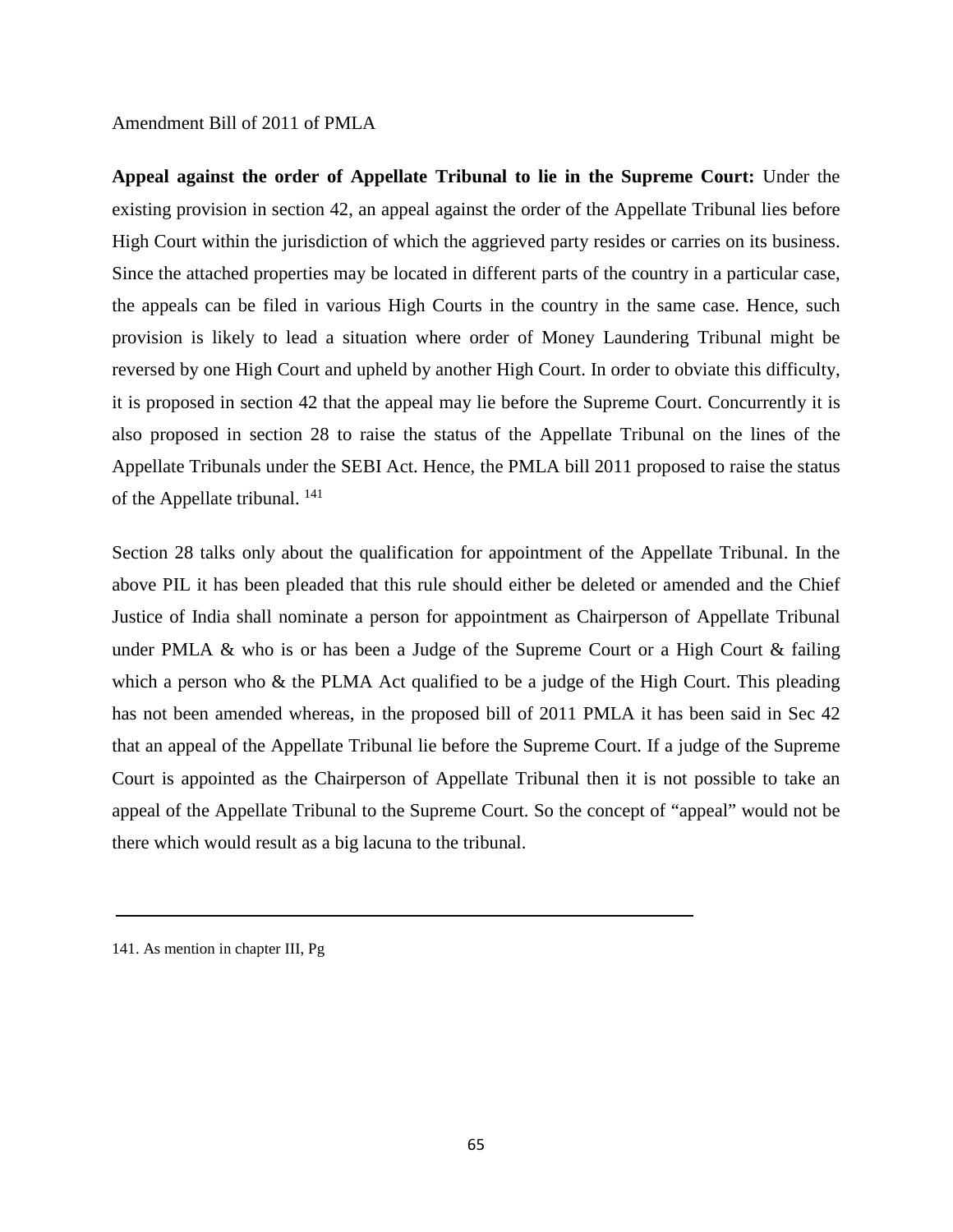Moreover another grey area of Money laundering Act which could be identified from the above case is that powers in the hands of the Executive should be restricted only to identifying the crimes. Judiciary is that branch of government that interprets laws, punishes their breach and thereby protects individual's liberties and rights against violation by fellow individuals and by state officials and organs. The Judiciary should be the only body responsible for interpretation of the law.

# **CASE 2:**

# IN THE HIGH COURT OF JHARKHAND AT RANCHI

# **Anos Ekka ......Petitioner in both cases**

**Versus**

**The State of Jhrkhand .....Opposite Party in both the cases**<sup>142</sup>

4<sup>TH</sup> February 2011.

# **Brief facts of the Case:**

Earlier petition of Bail of the petitioner was rejected on 18.11.2009. The petitioner appealed to the Hon'ble Supreme Court, but the said Special Leave to Appeal was also dismissed on 4.12.2009.

This bail application arose out of the Enforcement Case Information Report being alleging offences under section 3 read with section 4 of the Prevention of Money Laundering Act, 2002.

Both the bail applications filed by the petitioner were heard together by the High Court and the Supreme Court and were rejected/dismissed by common order.<sup>143</sup>

<sup>142.</sup> Available at: [http://www.indiankanoon.org/doc/156276885/\(last](http://www.indiankanoon.org/doc/156276885/(last) visited on 17<sup>th</sup> April 2013)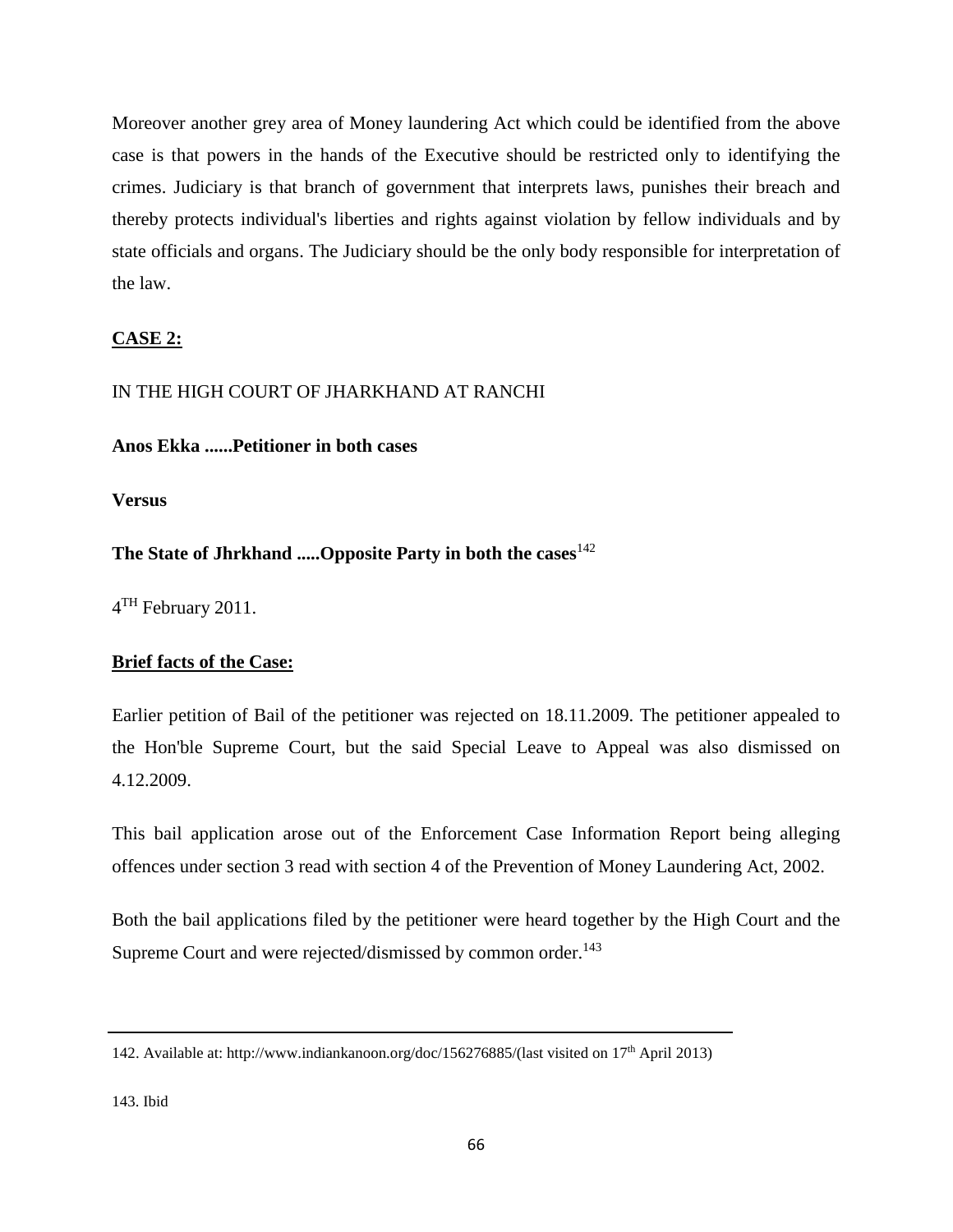Mr. Kanhaiya Prasad Singh, learned senior counsel appearing for the petitioner in both the cases made common submissions as follows:

The prayer for bail of the petitioner was rejected by the Supreme Court on 4.12.2009 when the petitioner remained in custody only for 3 and  $\frac{1}{2}$  months, and when the investigation was ongoing, but then he remained in jail for more than 17 months. The main purpose of bail is to make sure that petitioner returns for trial and that the reason is not to punish him by keeping behind bars. 144

The petitioner has roots in the society and he is still a M.L.A. and there is no risk of his not attending trial. He relied on the judgments reported in Hussainara Khatoon & Others Vs. Home, Secretary, State of Bihar, Patna<sup>145</sup> and Bhagirathsinh Judega Vs. State of Gujrat.<sup>146</sup>

Mr. A.K. Das, learned counsel appearing for the Directorate of Enforcement and Mr. Mokhtar Khan, learned counsel appearing for the C.B.I. referring to the records and their respective counter affidavits opposed the prayer for bail and submitted as follows:

In the year 2005, at the time of contesting election the petitioner declared his assets along with his wife to the tune of Rs.10.50 lacs and earned about Rs.15.40 lacs by way of salary as M.L.A./Minister during March, 2005 to June, 2008.

After he became Minister, he had a construction Company-"Ekka Construction" in the name of his wife and other relatives and got the same registered in the Department, in which he was Minister. He also got the work orders awarded from several Departments in favour of the said Company by virtue of his authority. The value of the inconsistent assets was assessed at about Rs.6.88 crores and it is still increasing.<sup>147</sup>

- 145. AIR 1979 S.C. 1360
- 146. AIR 1984 SC 372
- 147. See Supra Note 142

<sup>144.</sup> See Supra Note 142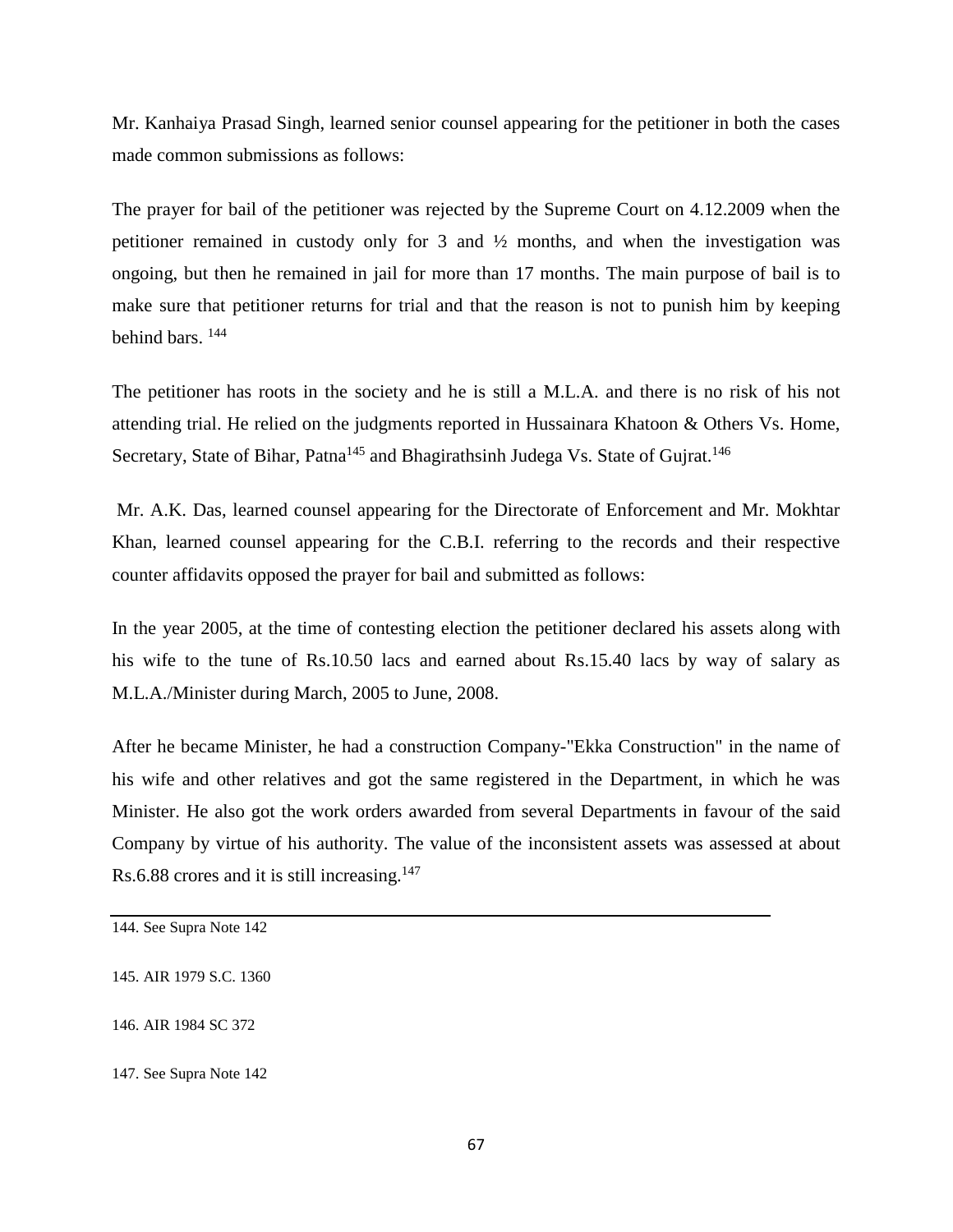The petitioner tampered with the evidence even when he was in judicial custody by getting 11 affidavits dated 17.2.2009 filed alongside with his earlier bail petition alleged to have been sworn by different vendors to show that petitioner's wife had bought certain lands from them and the petitioner after institution of an FIR, never contacted them, or there was any kind of threat by the petitioner; whereas during inquiry the said vendors have said otherwise that it is the petitioner who gave the money and purchased the land in his name and in the name of his wife and other relatives. He is so authoritative and influential that he won M.L.A. election even while he was in prison. 148

At the given address it was found there was no existence of any Company like "Ekka Construction". There are around 108 sale deeds, under which huge properties have been acquired by the petitioner in his name and in the name of his wife and relatives and also in the name of the said Company.<sup>149</sup>

Referring to the order-sheet of ECIR Case, it was submitted that at his sweet will, the petitioner fell ill and within a short time, he prayed for allowing him to take oath as an M.L.A./or for participating in election for Rajya Sabha.<sup>150</sup>

Under the Money Laundering Act, a complaint Case which is like a charge sheet has been filed. Under section 24 of the said Act, the burden of proof is on the petitioner to prove that proceeds of crime are untainted property, and as per section 45, bail can be granted only if the Court believes that there are reasonable grounds for believing that petitioner is not guilty and that is not likely to commit offence while on bail.<sup>151</sup>

149. Ibid

150. Ibid

<sup>148.</sup> See Supra Note 142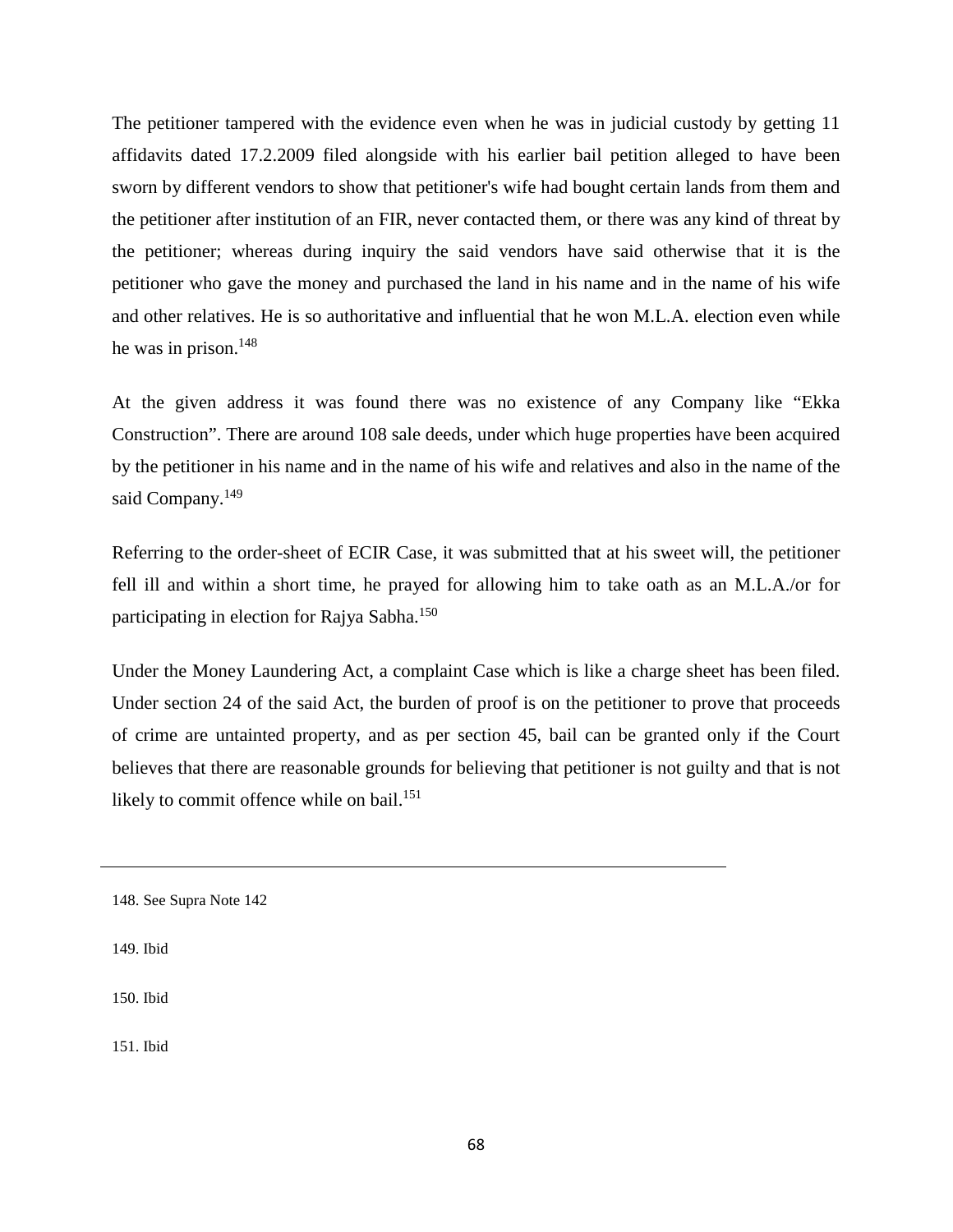The petitioner did not allow the trial in Money Laundering Case to proceed as he realized that his guilt would be proven. He adopted several measures in order to avoid the receipt of prosecution documents, for about 5 months. Ultimately, it was received on 28th October, 2010, only when this delaying tactics was mentioned in the counter affidavit filed in 2010.  $^{152}$ 

The case was fixed for charge, but adjournments were being taken on behalf of the petitioner; on insubstantial grounds. Thus, the petitioner had been obstructing the progress of the cases. He should not complain of delay in conclusion of trial as he himself is solely responsible for the same. He managed to stay for a substantial period at the hospitals i.e. about four months out of his judicial custody of 17 months; and avoided his appearance in the court, on flimsy grounds. It was also submitted that physical possession of the attached properties could not be taken till date. $153$ 

Petitioner's prayer for bail in both the cases were earlier rejected by this Court on 18.11.2009 after considering the submissions made by the parties in detail. They were then rejected by the Hon'ble Supreme Court on 4.12.2009. It is true that petitioner has remained in judicial custody for about 17 months ( including about 4 months in Hospitals) but the allegations are very serious.<sup>154</sup>

In vigilance case, charge sheet was submitted against the petitioner. However, under the orders of this Court CBI has taken over further investigation recently in August, 2010. Such investigation is to be made in different parts of this Country and other countries also.<sup>155</sup>

153. Ibid

154. Ibid

<sup>152.</sup> See Supra Note 142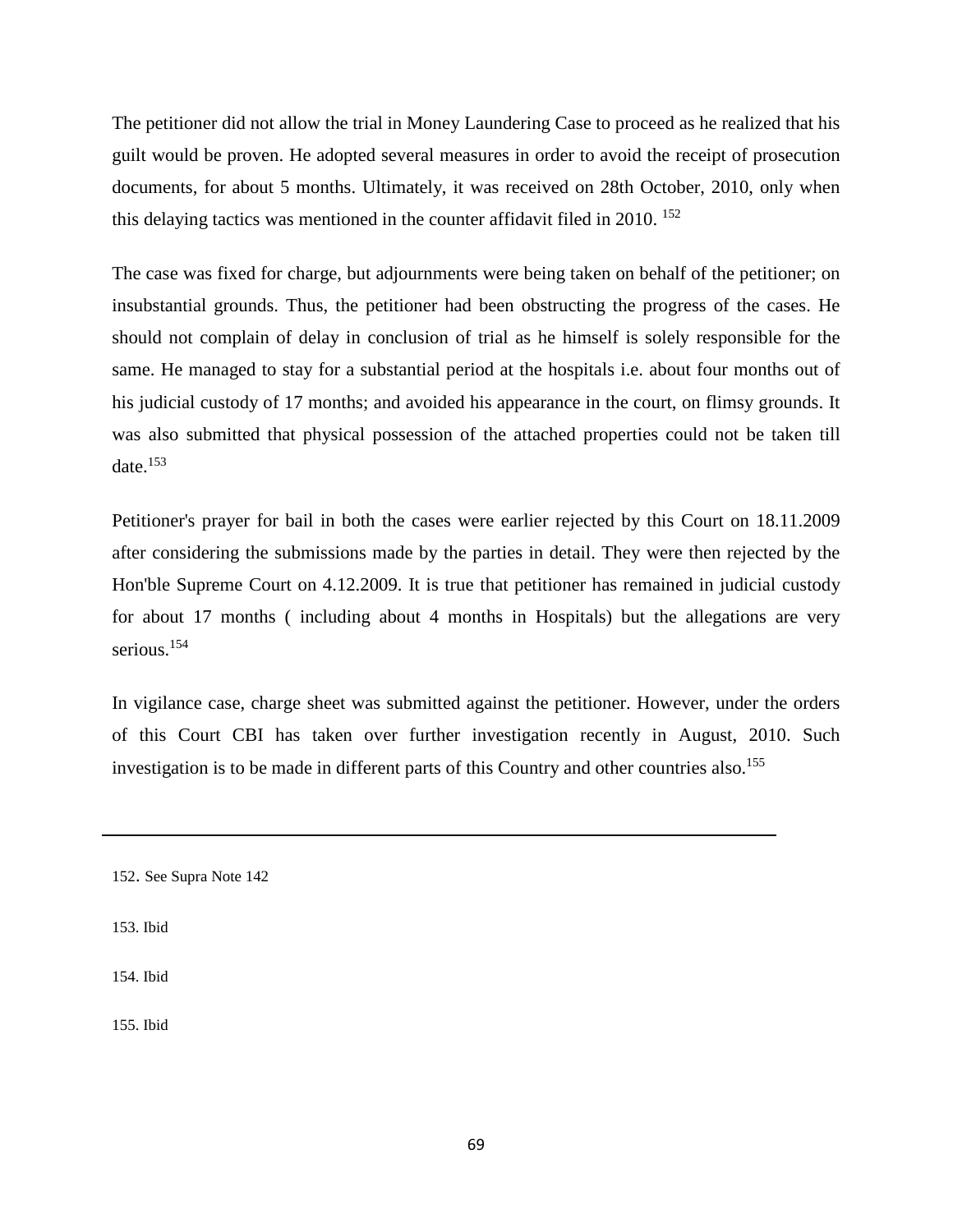In Money Laundering Case, Complaint (charge sheet) has been filed against the petitioner. Provisions of Sections 24 and 45 of this Act are severe. The burden was on the petitioner to prove that he was not guilty, and while considering the prayer for bail, the Court is required to be satisfied that there are reasonable grounds for believing that accused is not guilty, and he is not likely to commit offence of Money Laundering while on bail.<sup>156</sup>

Prima facie there are sufficient materials against the petitioner in both the cases. It has come on record that the petitioner purchased 108 huge properties in his name and in the name of others connected with him. The rate of disproportionate assets, is still going higher during investigation. It has also come on the record that petitioner has tried to tamper with and influence witnesses, even while he was in prison.<sup>157</sup>

Prima facie, it is a case of loot and laundering of huge public money, by the petitioner who claims himself to be a people's representative. The petitioner has also abused the process of law and making mockery of justice delivery system, as noticed above. After hearing the parties in detail and considering the entire matter carefully, the petitioner does not deserve bail in these cases. Accordingly, these bail applications were rejected.158

156. See Supra Note 142

157. Ibid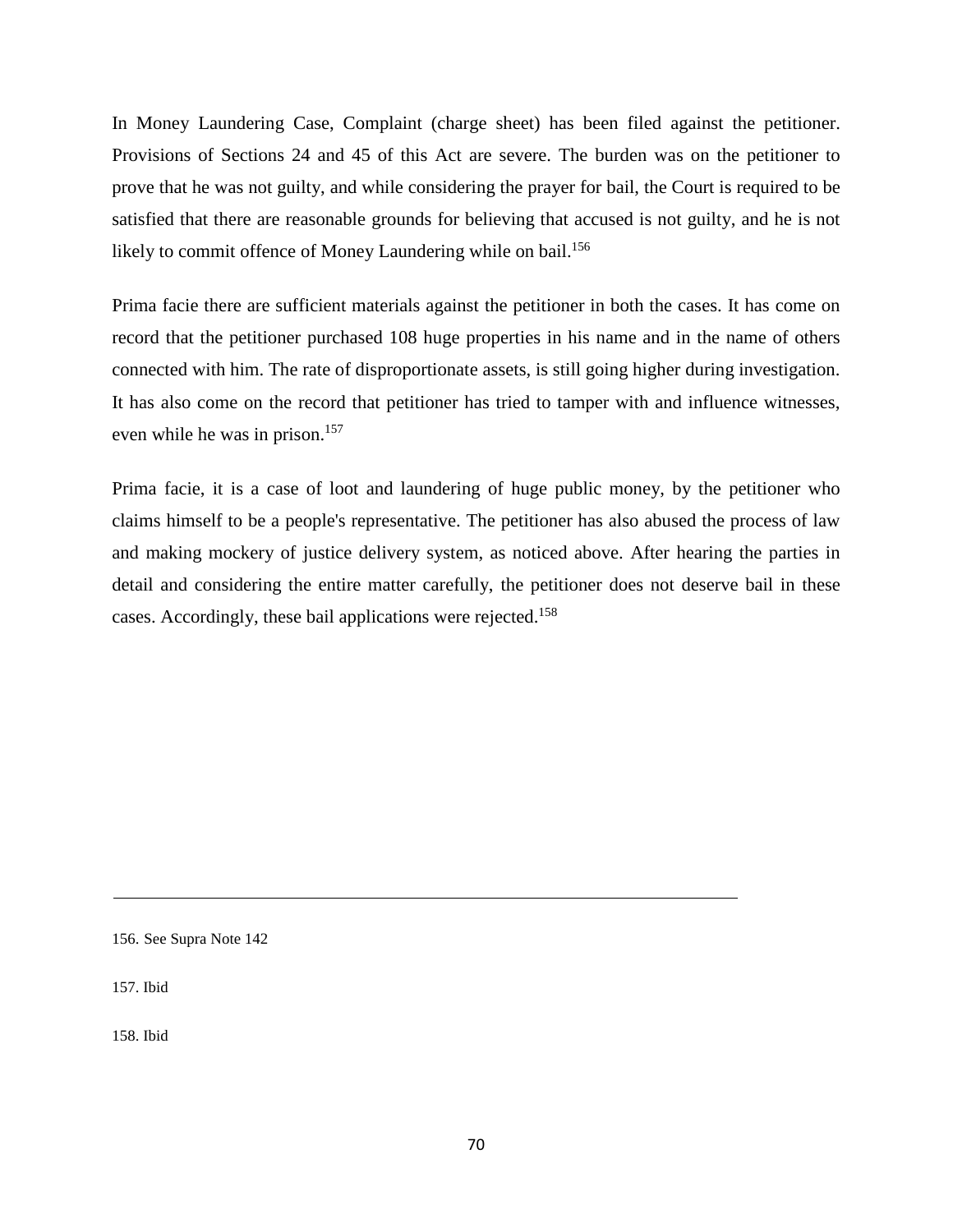# **Critical Analysis of the Case:**

The delay in the trial of the above mentioned case would not have taken place if the amended Bill has passed earlier. It is presumed that such proceeds of crime are involved in Money Laundering under section 24.

## THE PREVENTION OF MONEY-LAUNDERING (AMENDMENT) BILL, 2012

# (AS PASSED BY THE HOUSES OF PARLIAMENT)

For section 24 of the principal Act, the following section shall be substituted, namely:—

" In any proceeding relating to proceeds of crime under this Act,—

(a) In the case of a person charged with the offence of money-laundering under section 3, the Authority or Court shall, unless the contrary is proved, presume that such proceeds of crime are involved in money-laundering; and

(b) In the case of any other person the Authority or Court, may presume that such proceeds of crime are involved in money-laundering.".

Earlier in the PMLA 2002, under section 24 the burden of proving the proceeds of crime of untained property shall be on the accused.

Though the Bail application in both the Courts were rejected, but the undue delay could have been avoided and the petitioner would have been directly been accused of Money Laundering crime without burden of proving.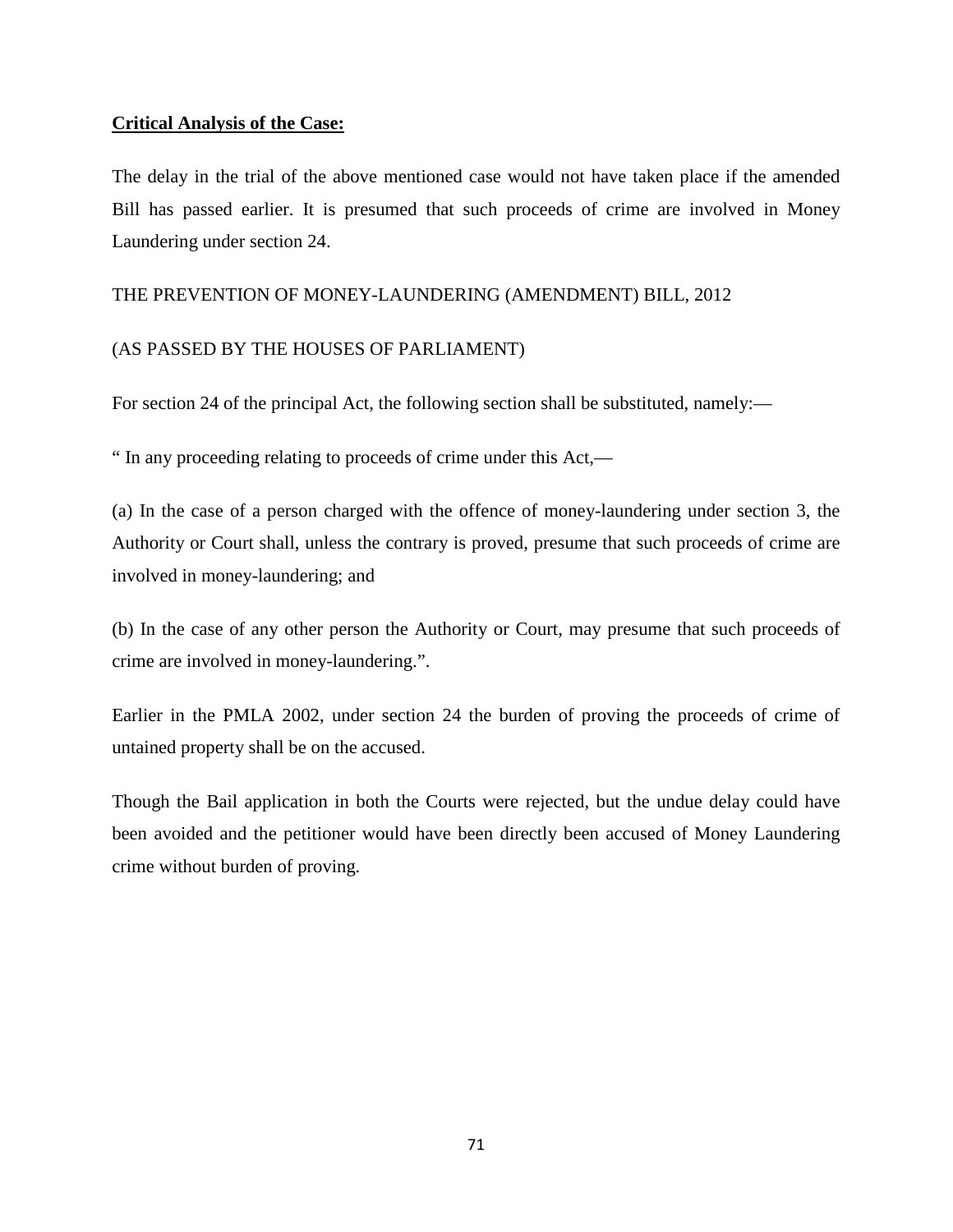# **COMPARISON WITH FOREIGN MONEY LAUNDERING LEGISLATIONS:**

## **COMPARISON WITH UK 'THE PROCEEDS OF CRIME ACT 2002'**

In India, the Anti-Money laundering provisions apply only to drug offences and specified series offences and the new Bill does not extend the remit of the provisions to encompass all crimes, as is presently the case in UK. The proceeds of Crime Act 2002(POCA) is the principal anti-money laundering legislation in the UK along with the Money Laundering regulations 2007. The regulations impose additional anti-money laundering administrative requirements on organizations undertaking specified regulated activities. The statutory criminal law is obtained within part 7 of the POCA and the money laundering provisions apply to all crimes committed on or after  $24<sup>th</sup>$  February 2003, not simply drug trafficking, terrorism and serious crime.<sup>159</sup>

While the new Indian Bill does expand the definition of money laundering offences to include activities like concealment, acquisition, possession and use of proceeds of crime, it must still be proved that an accused has knowledge that property represents 'criminal property'. The scope of the UK principal money laundering offence remains comparatively broad; mere suspicion that property represents 'criminal property' would suffice.160

Furthermore, the Bill does not introduce offences for failing to report a knowledge or suspicion of money laundering or offences of "tipping off", namely making a disclosure likely to prejudice a money laundering investigation. In the UK , section 330, 331 and 332 of POCA 2002 create offences of failure to disclose possible money laundering activities. The maximum penalty on conviction for such offence is 5 years imprisonment and/or a fine and the prosecution need only prove that the accused has 'reasonable grounds' for suspicion.<sup>161</sup>

160. Ibid

<sup>159.</sup> Lex Witness: Vol IV; Issue 8; March 2013, pg 13-15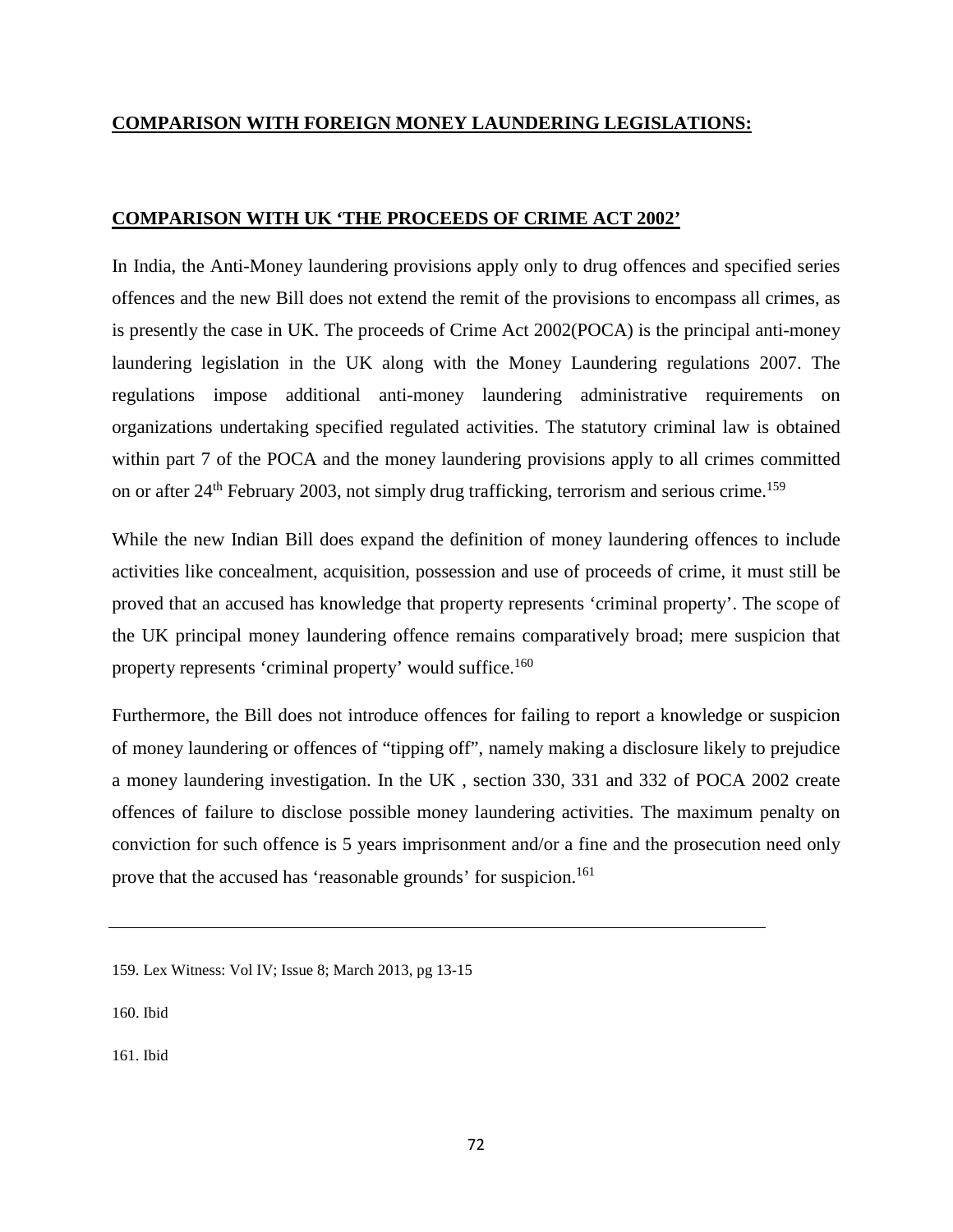In terms of requirements to put in place appropriate anti-money laundering controls, the Bill broadens the definition of reporting entity to include banks, financial institutions, intermediaries or a professional, including persons engaged in real estate business and/or jewellery business. The Bill also increase the power of directors to call for records and conduct inquiries and direct audits in cases of non compliance of obligations. However it does not propose to introduce offences for failure to comply with these requirements. The UK takes a far more draconian approach and failure to comply with its Money Laundering regulations can amount to a criminal offence, which can be prosecuted by the Crown Prosecution Service or the FSA, with a maximum penalty of two years imprisonment and/or a fine.<sup>162</sup>

In terms of punishment, the Indian Bill removes the upper limit fine of INR 5 lakh. However the maximum period of imprisonment remains 7 years (10 years for specified offences). The maximum period of imprisonment in the UK, for example is more severe, namely 14 years.<sup>163</sup>

The Indian Bill proposes to provide for attachment and confiscation of the proceeds of crime, even if there is no confiscation, provided that the property in question (i.e. the proceeds of crime) is involved in money laundering. This appears to go further than the UK, for example, where confiscation orders can only be made following the confiscation or absolute discharge of an accused, who can be shown to have benefitted from criminal conduct(Sec 92 POCA 2002).<sup>164</sup>

However, pursuant to Sec 41 of POCA 2002, the UK courts can make restraints order to prohibit dealing with property obtained through unlawful conduct. A restraint order has the effect of freezing property that may be liable to confiscation order. The new Indian Bill does not make any mention of similar restraint order provisions. However a new presumption has been introduced by the Bill so that in the proceedings relating to money laundering, the funds shall be presumed to be involved in the offence, unless proven otherwise.<sup>165</sup>

- 163. Ibid
- 164. Ibid
- 165. Ibid

<sup>162.</sup> See Supra Note 159.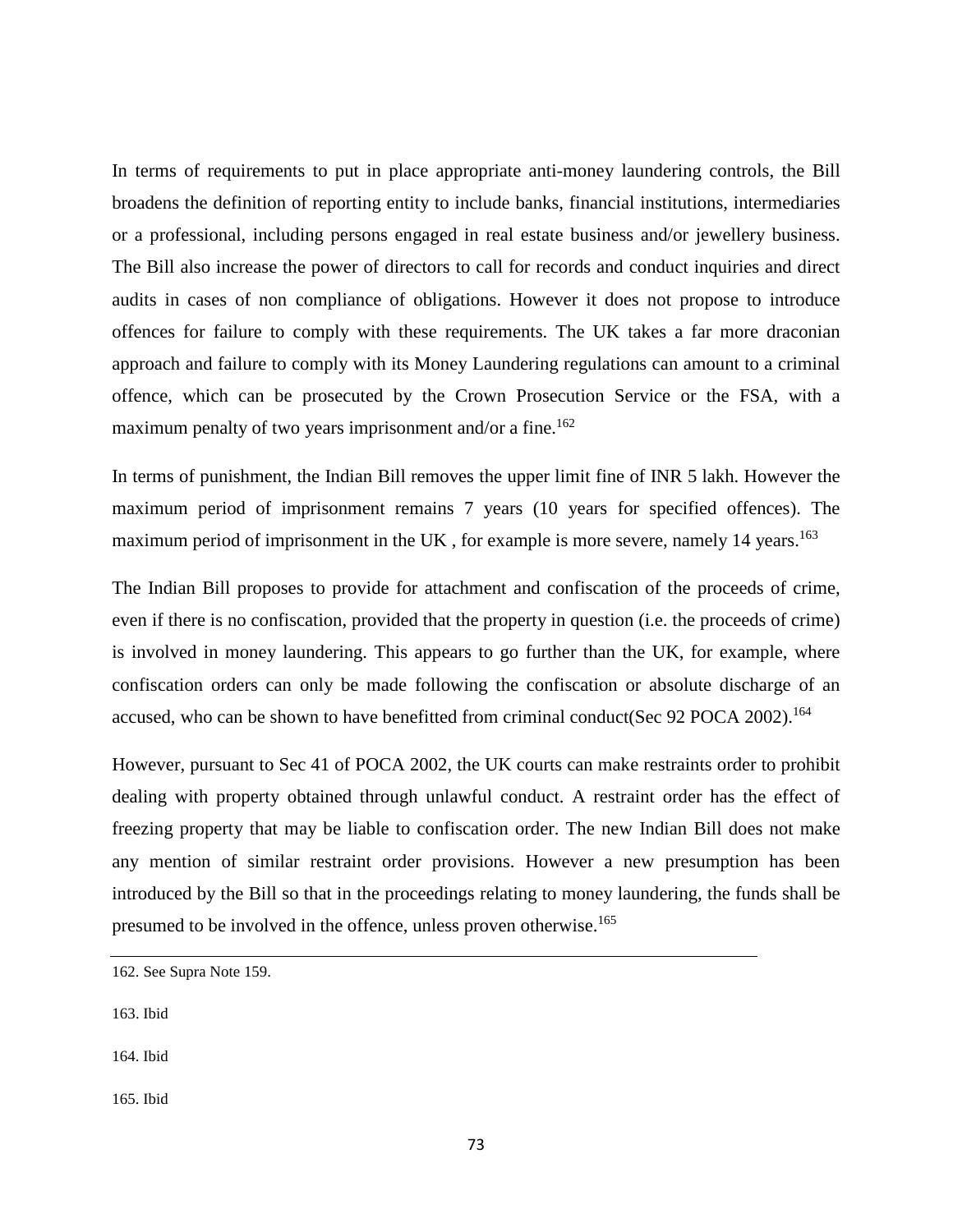The Bill also adds multiple persons/entities including members of ICAI, ICWAI, ICSI to assist the authorities in the enforcement of the Act. Similarly, in the UK, the Money Laundering Regulations establish supervisory authorities to monitor and ensure compliance with the regulations.166

# **COMPARISON WITH GERMAN'S 'STRAFGESETBUCH-STGB' AND 'GELDWASCHEGESETZ-GWG:**

In Germany, money laundering is codified in the Criminal Code (Strafgesetbuch-StGB') as well as in money laundering Act ( Geldwaschegesetz-GwG). Money laundering is punishable by 3 months to 5 years in prison, if acting with criminal intend. Additionally, Section 261 (5) of the criminal Code expands the scope of application. Hereafter, acting recklessly unaware that an asset is derived from an unlawful act can be punished by upto 2 years in prison or a fine.<sup>167</sup>

Besides the Criminal Code, the Money laundering Act requires particular attention. Due to efforts to prevent money laundering, the financing of terrorism and organized crime, the European Union constantly intensified the requirements of money laundering regulations in the member states over the last 20 years.<sup>168</sup>

While in the past money laundering Act was mainly directed at the financial sector. Now it covers others professions e.g. the insurance sector, the legal profession, real estate brokers and commercial traders. As one fundamental principle to compat money laundering is to identify the persons background of a business relationship. Section 11 of the Money Laundering Act lays down an obligation to immediately report suspicious transactions to the law enforcement authorities and the Federal Criminal police Office ('Bundeskrimanalamt'), where a Financial Intelligence Unit (FIU) has been established.<sup>169</sup>

<sup>166.</sup> See Supra Note 159

<sup>167.</sup> Ibid

<sup>168.</sup> Ibid

<sup>169.</sup> Ibid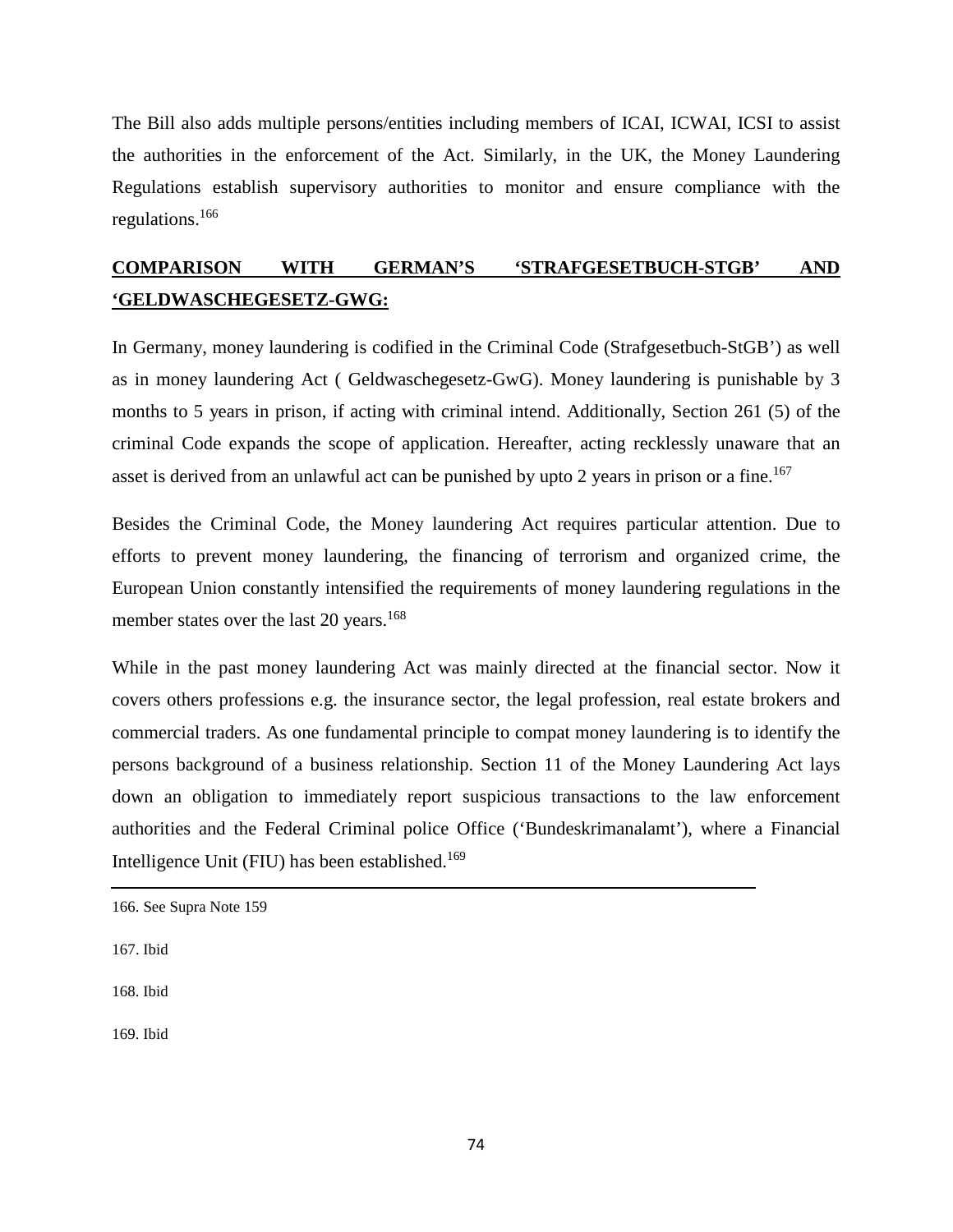A violition of this rule can be filed by upto EUR 100,000,00 (Rs.72 lakh). Contrary to Section 261 of the Criminal Code, neither criminal intent nor thoughtless non-recognition is needed, pure suspicion is sufficient. Further in order to ensure transparency in business relationships and financial transactions, the Money Laundering Act states certain obligations to prevent money laundering offences, especially the 'know your customer'- principle. As a result of this legislation the awareness of the importance of anti-money laundering compliance has increased significantly in Germany.<sup>170</sup>

Compared to the German anti-money laundering regulations, the prevention of Money laundering (Amendment) Bill of 2011 demonstrates considerable deficits. It is one step in the right direction though, but in times of an inter-dependent global economy a stricter legislation is indispensible.171

The Prevention of Money laundering (Amendment) Bill of 2011 is most definitely a step in the right direction, but should not be the only step taken by the legislature to strengthen the antimoney laundering framework in the country. As is evidence from the comparison drawn above, the law still has sufficient lacunae and is yet to really drive home the point hard.<sup>172</sup>

171. Ibid

172. Ibid

<sup>170.</sup> See Supra Note 159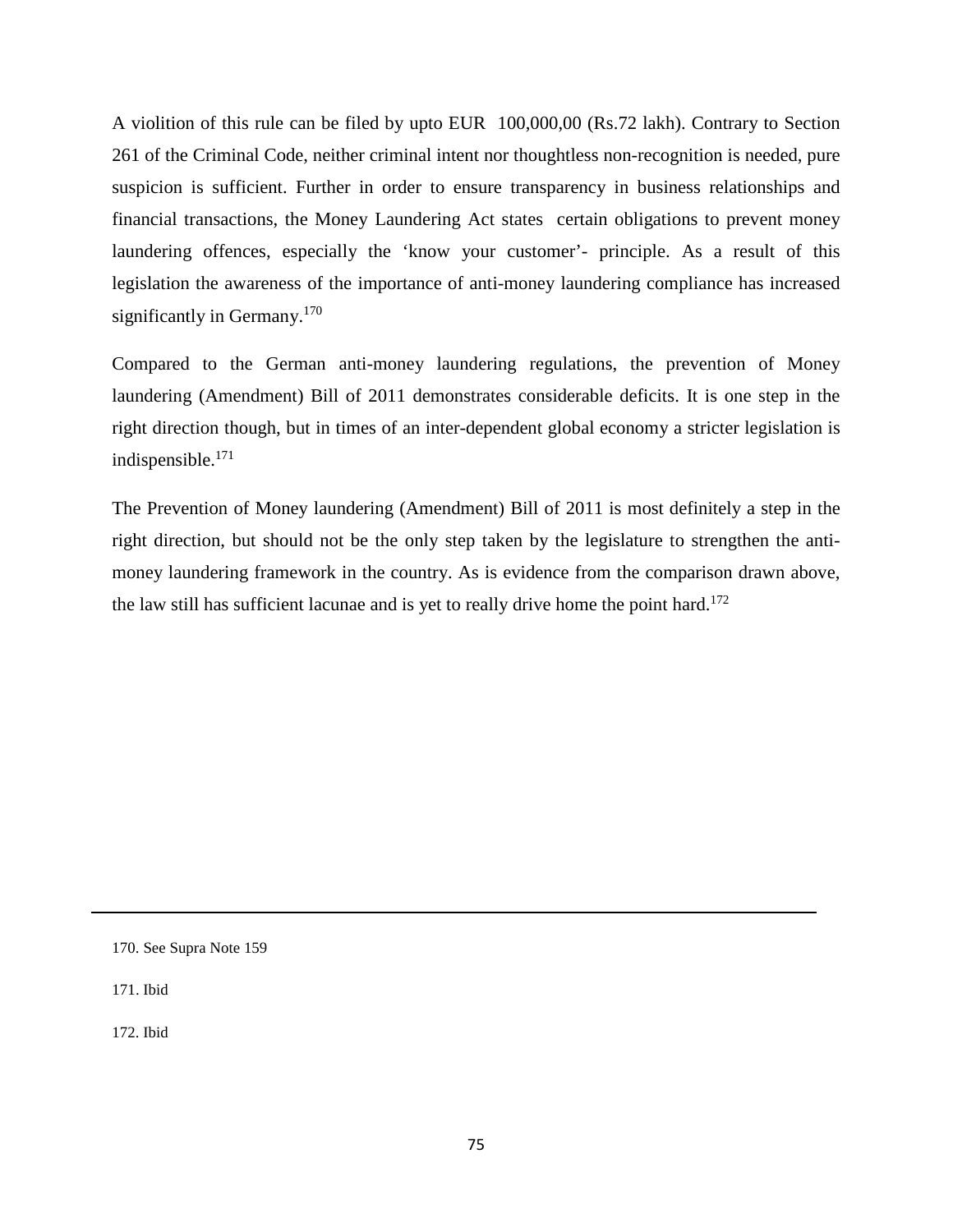## **CHAPTER VI**

## **CONCLUSION AND RECOMMENDATION**

**Published by PremierOffshore.com**

**If you have questions on international banking, corporate formation, or international business, please contact us for a free and confidential consultation at info@premieroffshore.com.**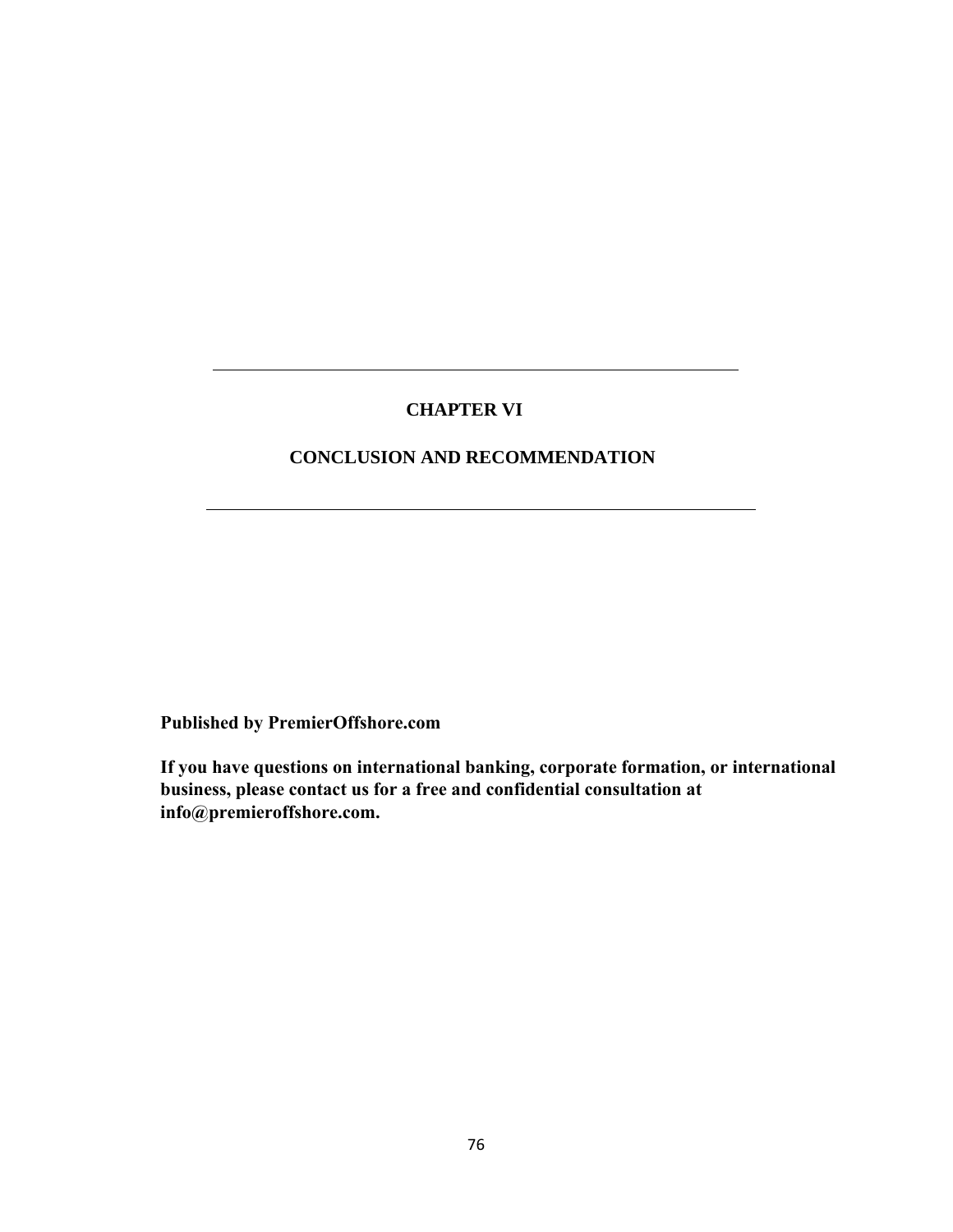## **CONCLUSION AND RECOMMENDATIONS**

.

From the above analysis the Researcher has come to the following conclusion:

Money Laundering laws enacted by various countries can be a very effective tool to counter it if these laws are properly conceived and enacted in the first instance. Often it has been the experience that since money laundering is carried on in connection with other crimes, some substantive laws need to be enacted with regard to more serious crimes in order to deal with them effectively and thereby stem the flow of funds from these serious crimes continues unabated, the substantive law so enacted to deal with them should be linked to the money laundering statutes. For instance, substantive laws to deal with organized crime, drug trafficking, terrorism, corruption, economic scams, etc.., could be incorporated in the schedule of offence of the Indian Law on money laundering. By bringing these offences into the schedule of offences, money laundering provisions automatically becomes part of these crimes.

In the  $1<sup>st</sup>$  Chapter the researcher mentioned about the research questions and have finally satisfactorily drawn the answers of those objectives.<sup>1</sup> Hereafter various suggestions will be given to curb the activities of money laundering. In chapter three of this research paper it has been mentioned how the recent Amendment Bill has filled the gap of the 2002 PMLA Act. Curbing of the activities and following the Anti-money Laundering provisions will automatically help improve the Indian economy. Various Literature's have been review in this research paper. The literature review is supposed to meet the two objectives, to have a wider knowledge of the subject and the understanding of the main issues under debate and to focus on the literature closely related to the research topics.

In the 2<sup>nd</sup> Chapter the researcher mentioned about what is money laundering, the historical background, the proceeds, techniques and typologies of money laundering. This gave a wide picture of in depth study and meaning of money laundering and how the proceeds of crime is actually rooted and used. The researcher has also mentioned about the effects on the Indian economy due to money laundering.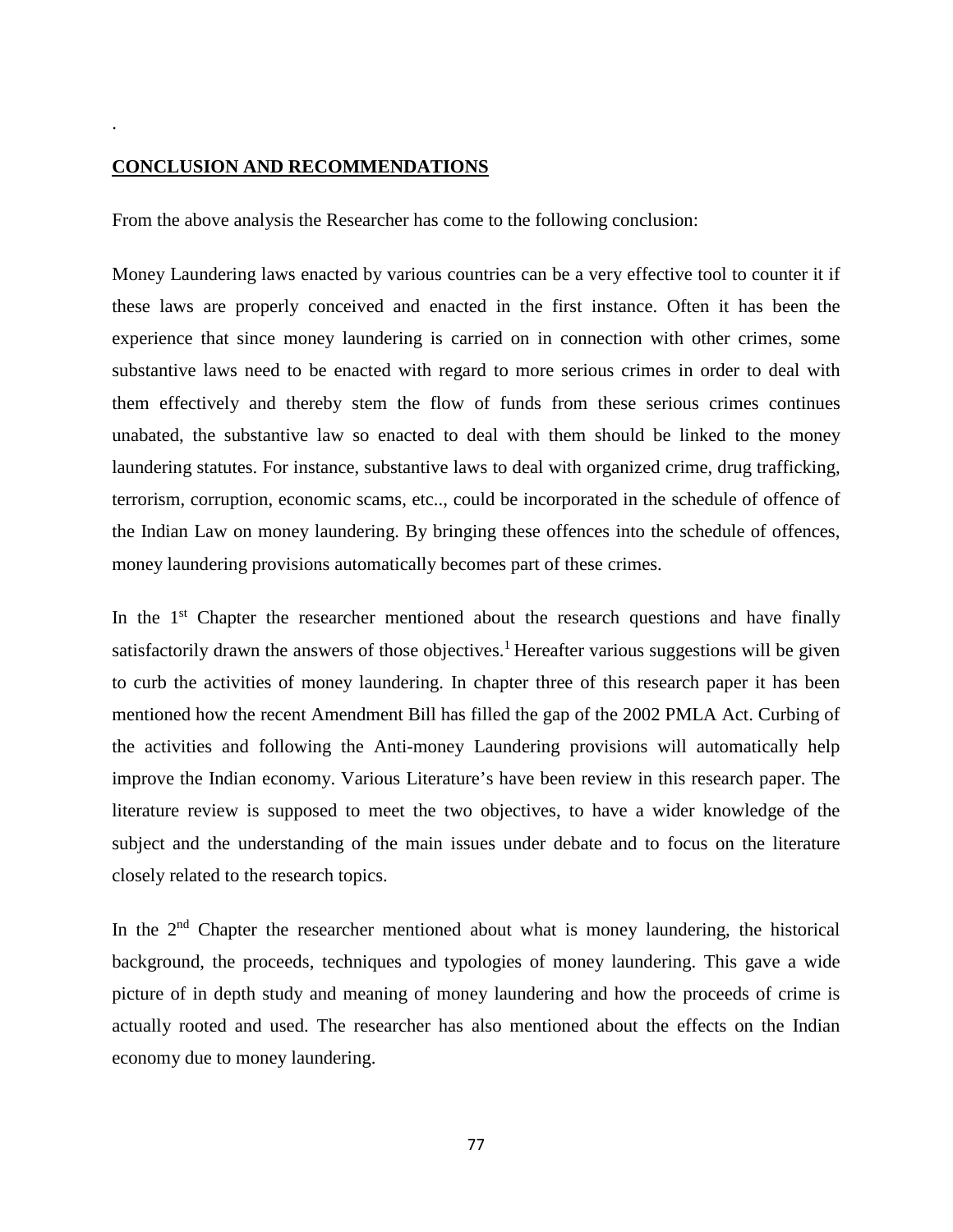In the  $3<sup>rd</sup>$  Chapter the researcher has conducted a comparative study between the Prevention of Money Laundering Act 2002 and the Amendment Bill of Money Laundering 2012. <sup>2</sup> The lacunas of the PMLA 2002 has been described and how the new Bill brings about various changes in prevention of money laundering has also been mentioned. Various amendments made in the Bill which has been now passed by the House of the Parliament in the year 2012, is going to be very useful to counter the measures of combating money laundering.

In the 4<sup>th</sup> Chapter the regulations of money laundering, the International prospective has been mentioned.

In the 5<sup>th</sup> Chapter the researcher has done a case study on two Supreme Court cases dealing with money laundering. The researcher through these cases brought about the loop holes of the PMLA Act 2002. It has also been mentioned in this chapter how if the new Bill would have been amended earlier then there would have been difference in the judgment. Again a comparative analysis with foreign money laundering legislation has been made in this chapter. It has been clearly shown how UK and Germany have adopted various means to counter the problem of money laundering in their countries which could be advised or recommended in India as well.

Finally, through this research paper, the researcher has tried to analyze the facilitating factors of money laundering & various tools used in the illegal process. Using the facilitating factors  $\&$ various tools of money laundering, the illicit crime proceeds are pumped into mainstream financial system making the whole economy sick.

According to Interpol Intelligence sources," the size of the 'hawala' in India could be nearly 40% of India's Gross Domestic Product. The researcher has thrown some light on both sides of money laundering but stresses on curbing the menace of money laundering as it multiplies criminal organizations, promotes social disintegration through terrorism  $\&$  corruption  $\&$  adds to social evil.

The research paper shows that under the new technology, full prove statute protection and justice delivery system becomes extremely important & our other implementing agencies should keep up the same speed as new technology development  $\&$  the inexhaustible, creative schemes available to criminals and money launderers.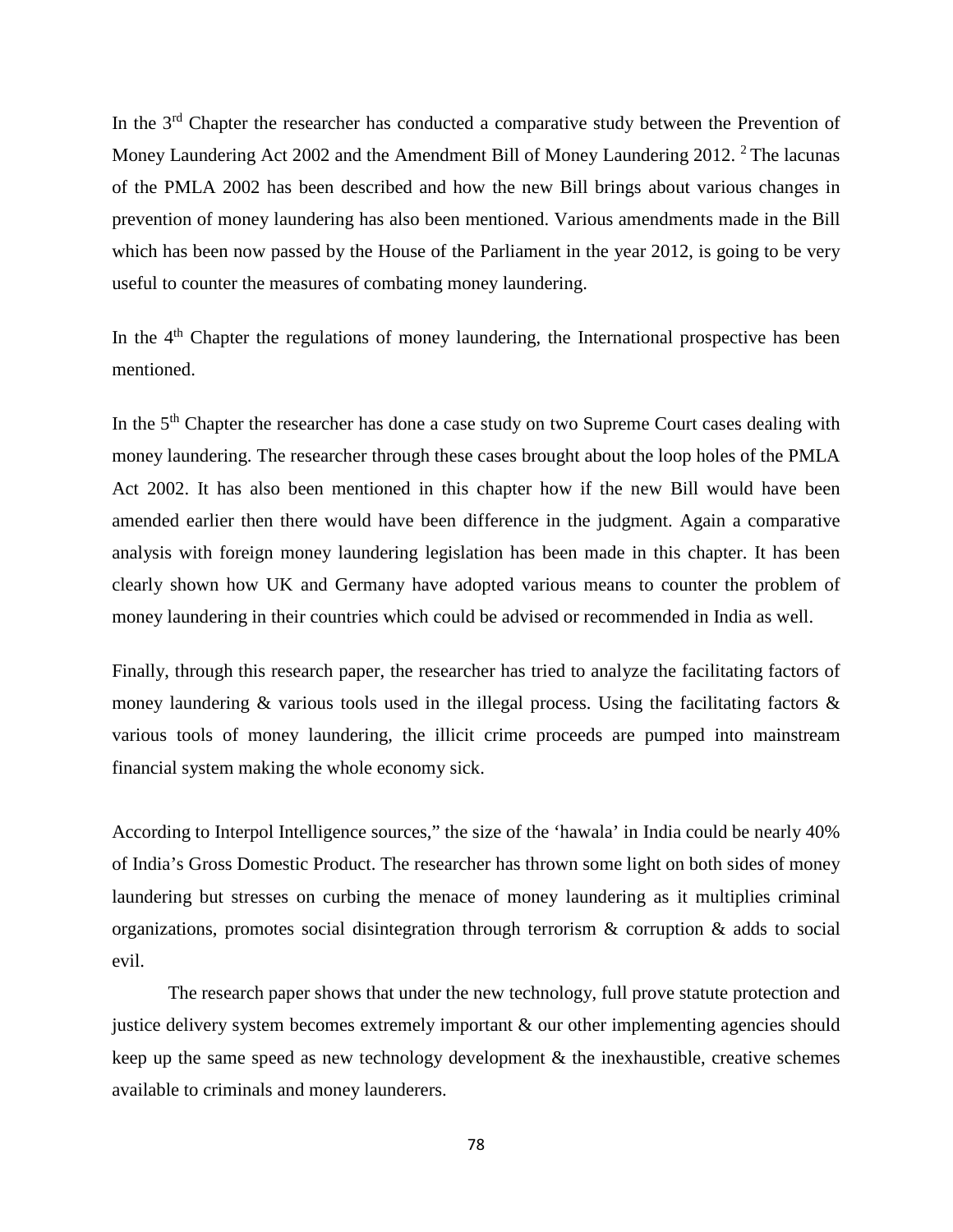Hence, to counter the virus of money laundering in an era of automated banking with virtual banks, the deterrent has to be strict laws with effective enforcement agencies.

The researcher feels the following changes will improve the Prevention of Money Laundering in India:

### **RECOMMENDATIONS:**

1. The Prevention of Money laundering Bill 2012 does not extend the remit of the provisions to encompass all crimes. In India the Anti- Money laundering provisions apply only to drug offences, terrorism and specific series of offences. Hence, it is recommended that it should be applied to all crimes committed to cover a wider prospective of money laundering. $173$ 

For e.g Income-tax offences could come under its anti-money laundering law, which would make prosecution, rigorous imprisonment, fines and shifting onus on the accused to prove he is not guilty a lot more easier. The offences will include concealment of income, failure to deposit tax deducted at source and false evidence. Recommendations could be placed before Parliament and changes could be made to the Prevention of Money Laundering (Amendment) Bill, 2012. Many countries have incorporated these offences in their Money Laundering laws. If the changes take place, the trial in these cases will be faster as offences under PMLA are tried in special courts and the onus to prove innocence lies on the accused.<sup>174</sup>

2. The scope of the principal of Money laundering offence should remain comparatively broad. The new Bill does not expand the definition of Money laundering offence to include activities like concealment, acquisition, possession and use of proceeds of crime, it must still be proved that an accused has knowledge that property represents 'criminal property'.<sup>175</sup>

175. See Supra Note 173.

<sup>173.</sup> As Mentioned in Chapter V, under the heading "COMPARISON WITH FOREIGN MONEY LAUNDERING LEGISLATIONS"

<sup>174.</sup> Available at[:http://jayakathju.blogspot.in/2012/05/tax-crimes-under-money-laundering-law.html](http://jayakathju.blogspot.in/2012/05/tax-crimes-under-money-laundering-law.html) (last visited on  $27<sup>th</sup>$  April 2013)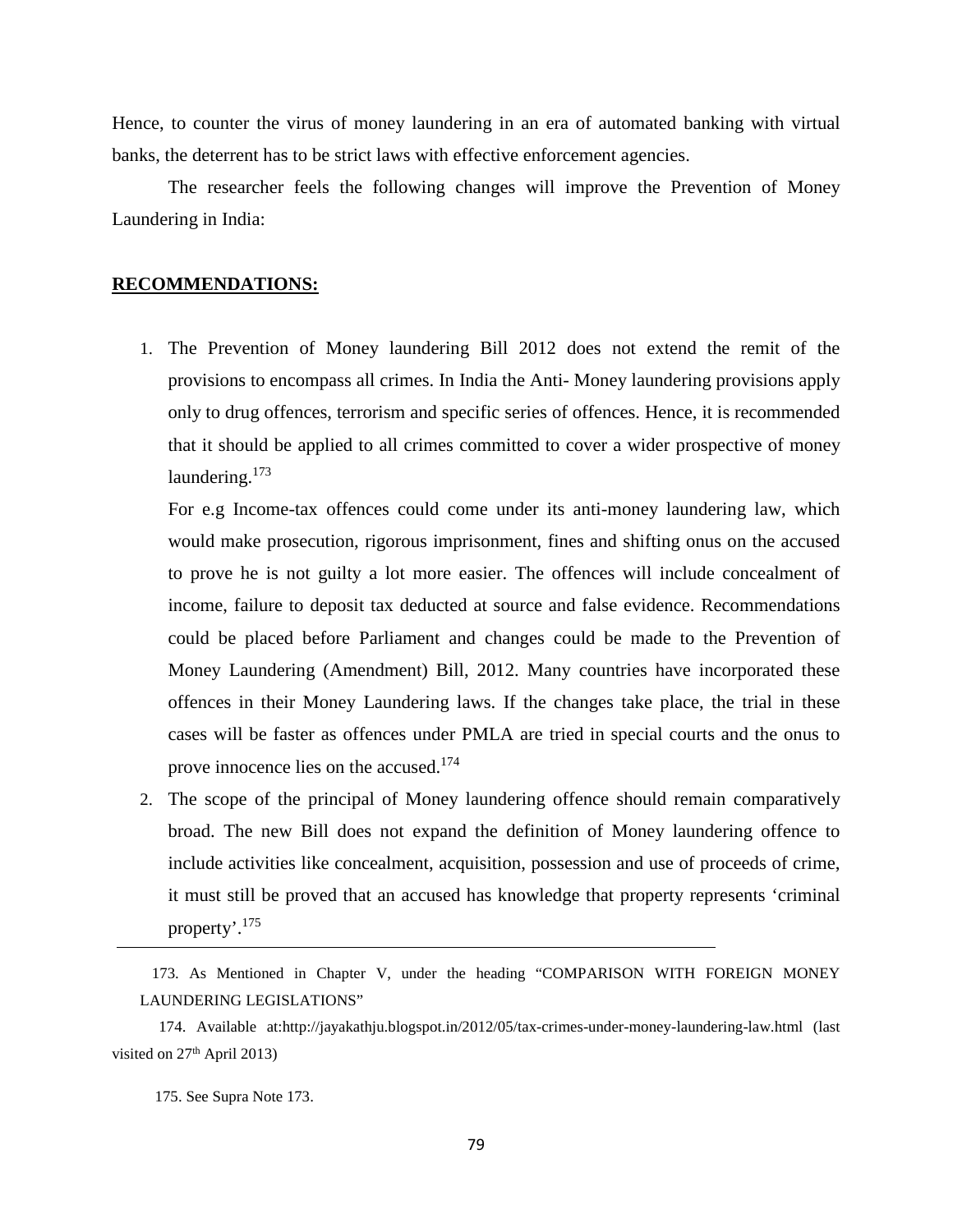- 3. In terms of requirements to put in place appropriate anti-money laundering controls, the Bill broadens the definition of reporting entity to include banks, financial institutions, intermediaries or a professional, including persons engaged in real estate business and/or jewellery business. The Bill also increase the power of directors to call for records and conduct inquiries and direct audits in cases of non compliance of obligations. However it does not propose to introduce offences for failure to comply with these requirements. Hence, it is recommended to introduce such offences.<sup>176</sup>
- 4. In terms of punishment, the Indian Bill removes the upper limit fine of INR 5 lakh. However the maximum period of imprisonment remains 7 years (10 years for specified offences). Whereas in UK the maximum period of imprisonment is 14 years. And also under section 121 of IPC whosoever wagers war against the Government of India or attempts to wage such war, or abets the waging of such war, shall be punished with death, or imprisonment for life and shall also be liable to fine. Hence, it is recommended to increase the upper limit of fine of offences under Money Laundering and also the maximum period of imprisonment.<sup>177</sup>
- 5. In India offences related to Jewellery and Real estate is punishable with fine of Rs.10,000 whereas such offences are of great damage and hence the rate of punishment should go higher and even to imprisonment. Hence, recommended.<sup>178</sup>

176. See Supra Note 173 177. Ibid 178. Ibid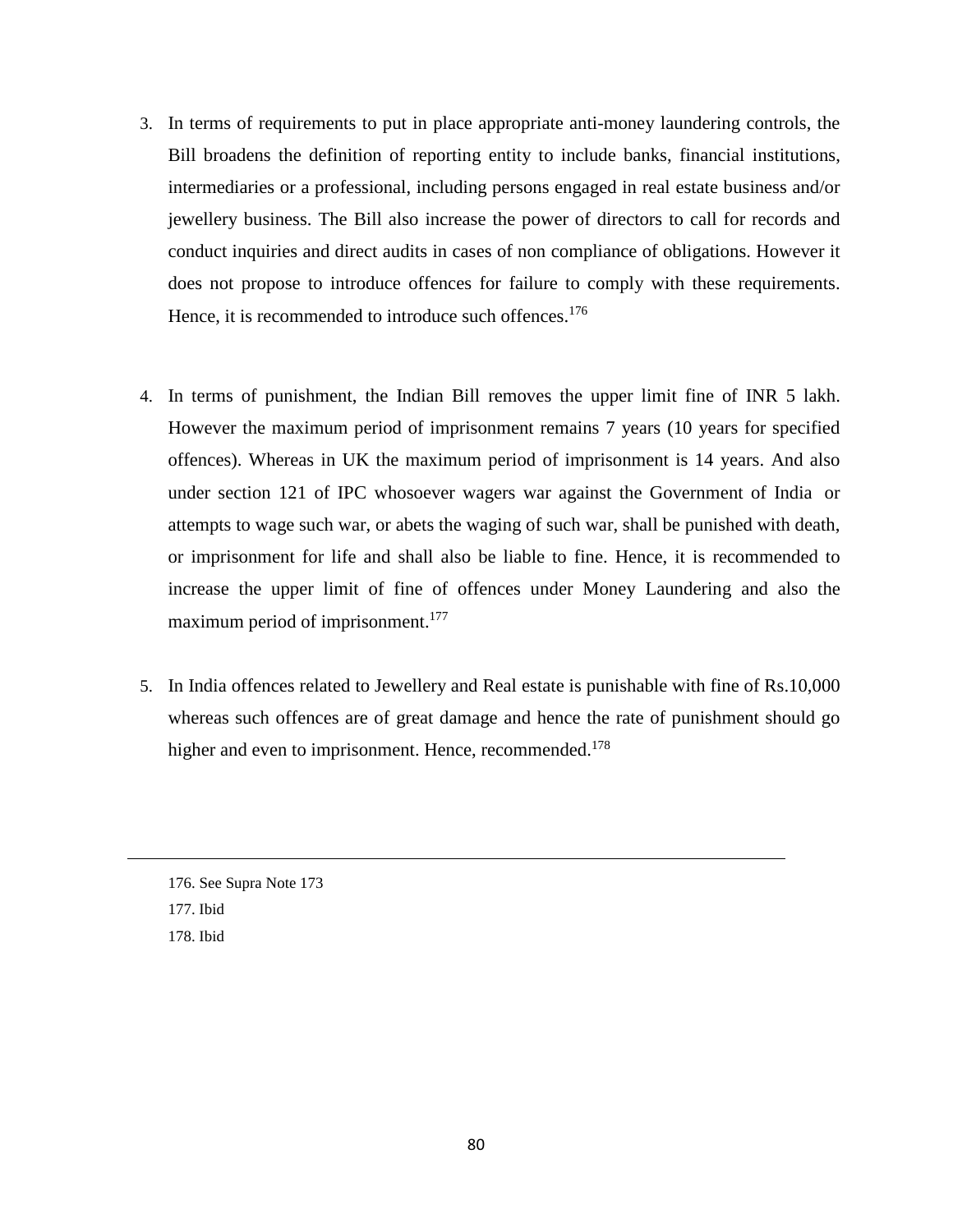- 6. It is recommended to make restraints order to prohibit dealing with property obtained through unlawful conduct. A restraint order has the effect of freezing property that may be liable to confiscation order. The new Bill does not make any mention of similar restraint order provisions. However a new presumption has been introduced by the Bill so that in the proceeds relating to money laundering, the funds shall be presumed to be involved in the offence, unless proven otherwise.<sup>179</sup> The liability should be extended, under CPC there is a provision of Attachment before Judgment, similar provision the court should be empowered to attach such property with suspicion and such property should be immediately confisticated.
- 7. It is recommended to cover Money laundering provisions to other professions for e.g. the insurance sector, the legal profession, real estate brokers and commercial traders.
- 8. Disclosure of integrity standards for financial and Non-financial Institutions is also recommended to be included under the prevention of Money Laundering Act.
- 9. Even with the passage of the PMLA amendments, observers and law enforcement professionals express concern about effective implementation of the current laws. As of December 2012, the GOI had not successfully won any court cases involving money laundering or confiscations. Law enforcement agencies typically open substantive criminal investigations proactively and seldom initiate proactive analysis and long term investigations.180

<sup>179.</sup> See Supra Note 173

<sup>180.</sup> Available at [:http://www.knowyourcountry.com/india1111.html\(](http://www.knowyourcountry.com/india1111.html)last visited on 27th April 2013)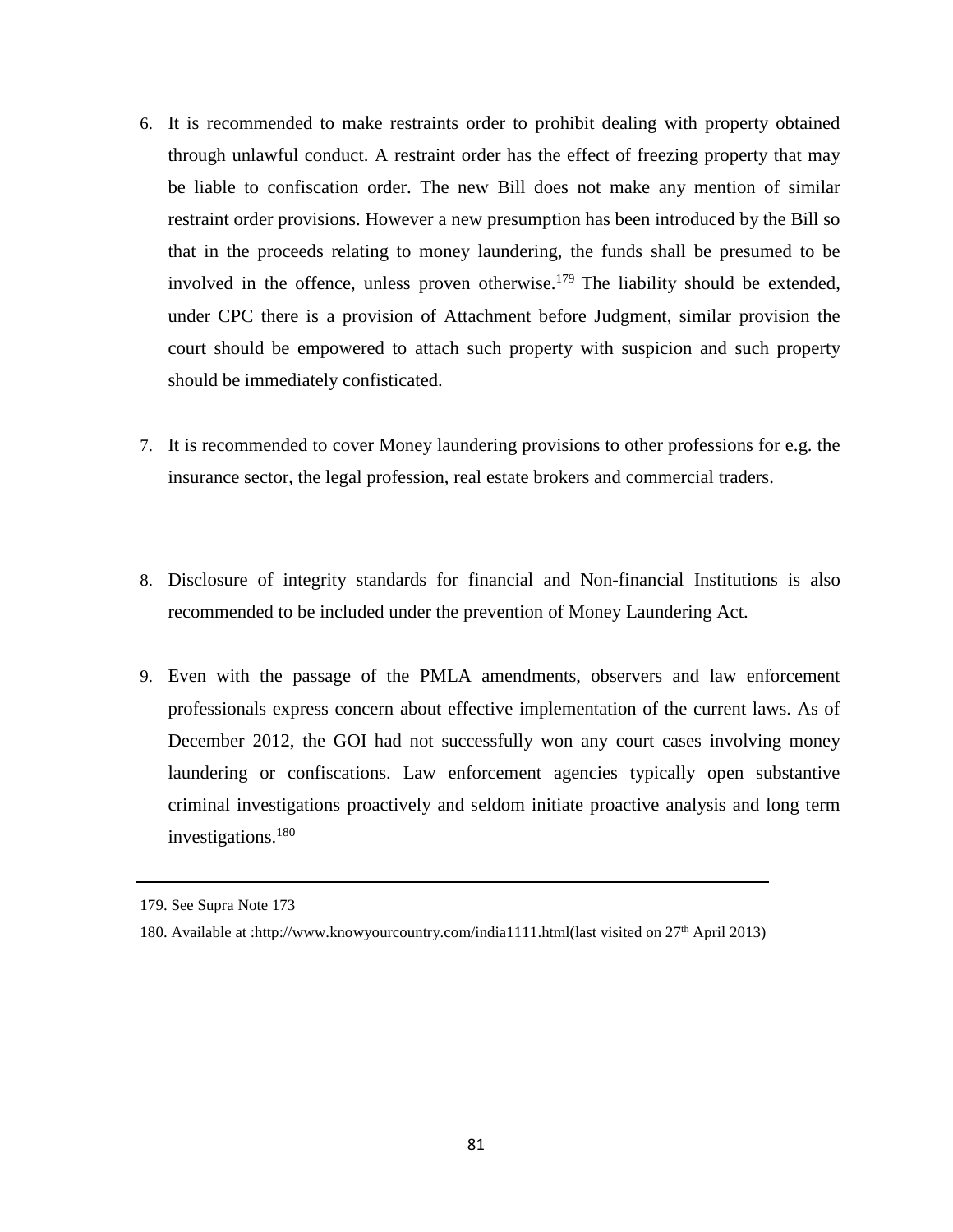- 10. The GOI is taking steps to increase financial inclusion through "small [banking] accounts", but should consider further facilitating the development and expansion of alternative money transfer services in the financial sector, including mobile banking, domestic fund transfer, and foreign remittance. Such an increase in lawful, accessible services would allow broader financial inclusion of legitimate individuals and entitles and reduce overall AML/CFT vulnerabilities by shrinking the informal network, particularly in the rural sector. India's current safe harbor provision is too limited and only protects principal officers/compliance officers of institutions who file STRs in good faith. The GOI should extend its safe harbor provision to all the employees across the board. <sup>181</sup> India does not have a law to protect whistleblowers. There have been multiple instances of threatening, harassment and even murder of various whistleblowers. Hence the whistle blower Act should be passed.<sup>182</sup>
- 11. It is recommended that the special unit dealing with money laundering activities should be formed on the line of Economic Intelligence Council (EIC) exclusively dealing with research and devolvement of AML. This Special unit should have access and it should be able to share and exchange information about these types of offences with INTERPOL and other international organizations dealing with AML.

<sup>181.</sup> See Supra note 180.

<sup>182.</sup> Available at: http://en.wikipedia.org/wiki/Whistleblower protection in India(last visited on  $27<sup>th</sup>$ April 2013)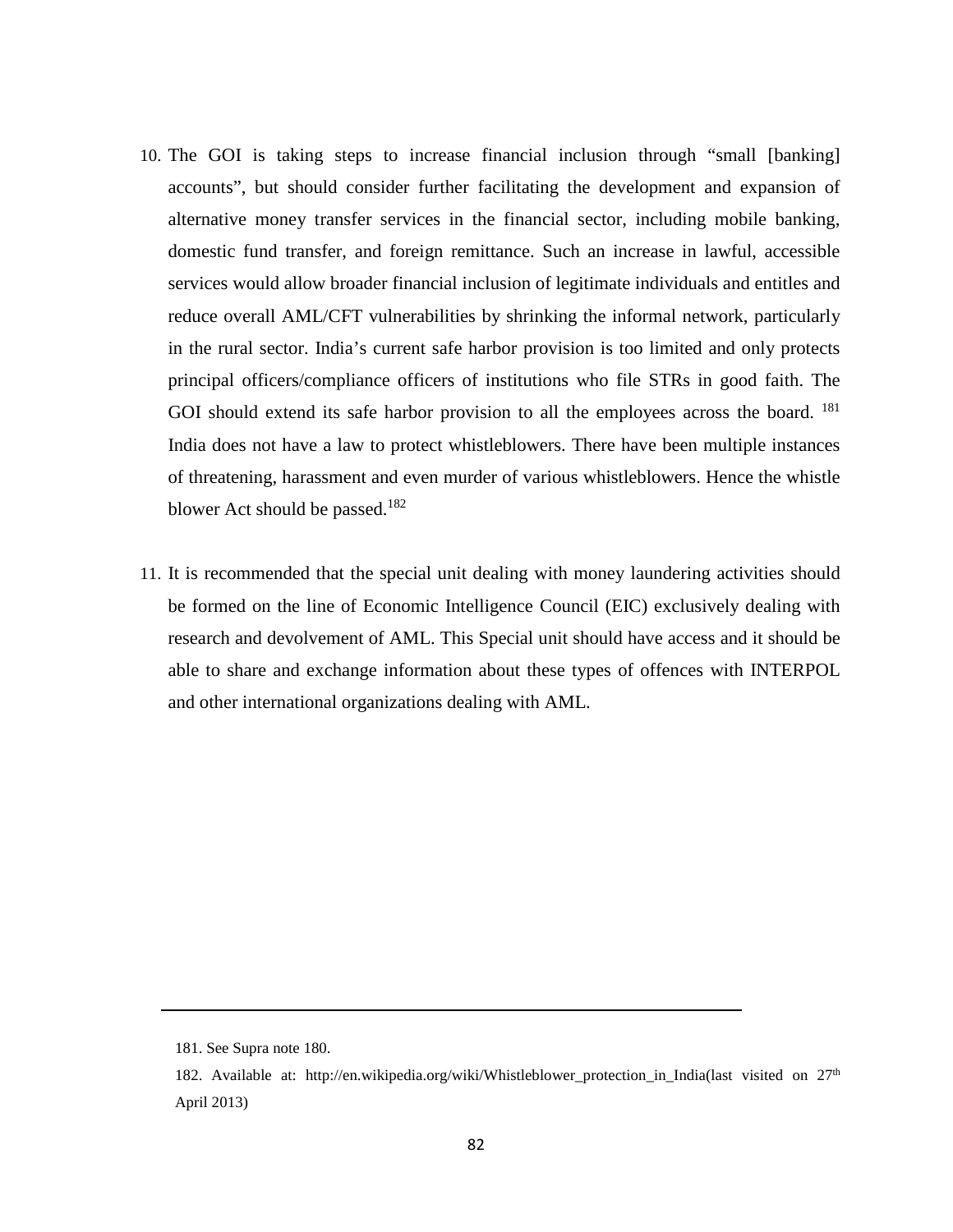12. Money-laundering seems to be a victimless crime to most of the persons, however, in view of the harmful effects of the crime discussed in the earlier part of the discussion is need of the day to educate people about such crime and inculcate a sense of vigilance towards the instances of money laundering. Once the problem is visible to the eyes of people, it would contribute towards better law enforcement as it would be subject to the public examination.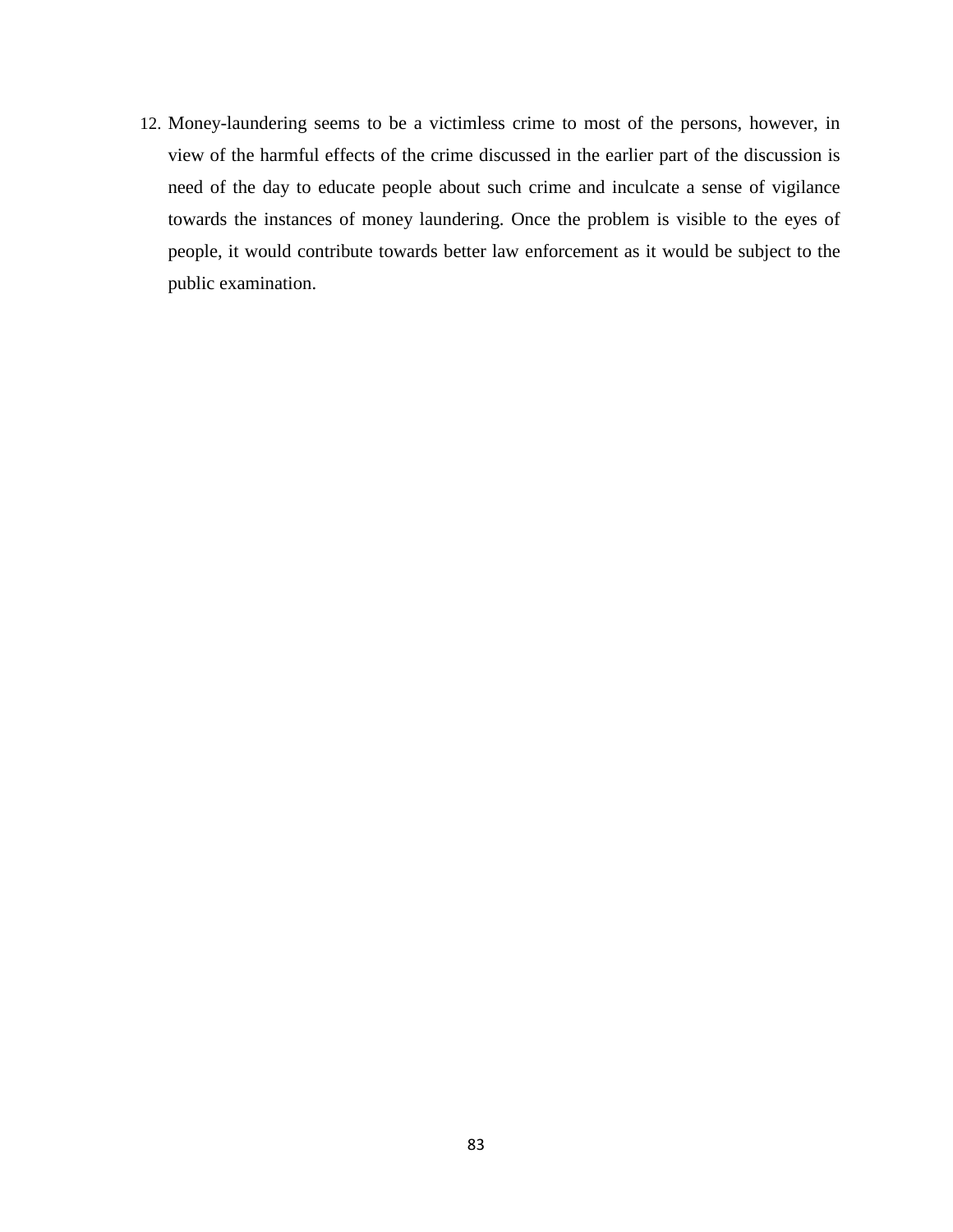## **SCOPE OF FURTHER RESEARCH**

This research is doctrinal which relied more on books, journals, reports and material available on internet. The findings of this study may be revisited and rechecked by empirical data through non doctrinal research. Money laundering stems from various origins. It takes place through diverse methods and is related to almost transnational and organized criminal activities. Various countermeasures such as criminalization, reforms in financial (banking institutions), improvement in technology and international cooperation are to be employed simultaneously to fight the problem. One could go into considerable details do further research.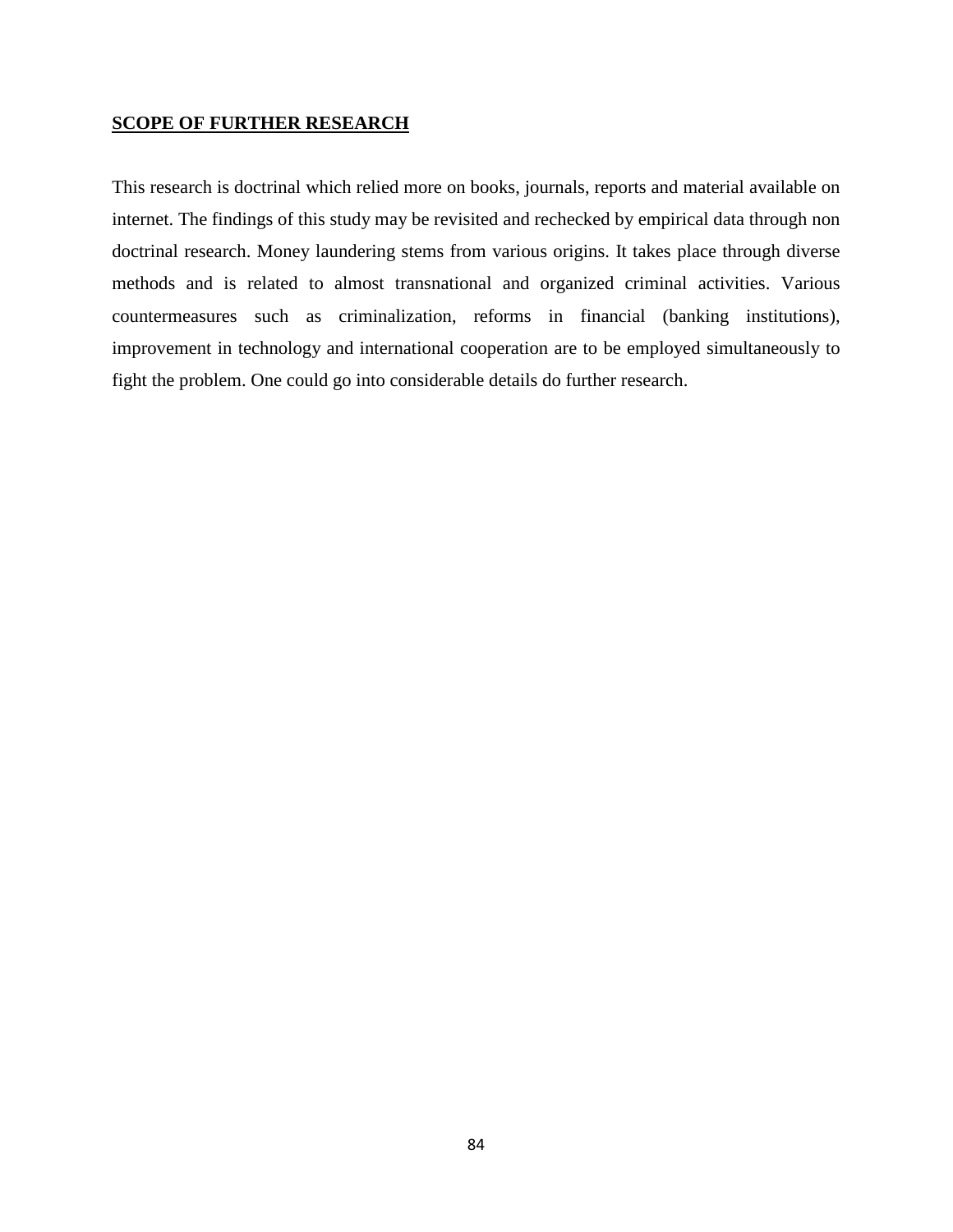### **BIBLIOGRAPHY**

- 1. ADUKIA RAJKUMAR, 'ENCYCLOPEDIA ON PREVENTION OF MONEY LAUNDERING ACT, 2002*'*, BOOK CORPORATION, 2007, KOLKATA. PP 12-25.
- 2. ALI, S. A. "JAMAICA: COMBATING MONEY LAUNDERING A REVIEW OF THE MONEY LAUNDERING ACT." JOURNAL OF MONEY LAUNDERING CONTROL, 1998, VOL.1, NO.3, JANUARY.
- 3. ALEXANDER, 'INSIDER DEALING AND MONEY LAUNDERING IN THE EU: LAW AND REGULATION' ASHGATE PUBLICATION LIMITED, 2007 [ISBN 0-7546-4926-1UK] PP 1-28.
- 4. BENNETT 'A PRACTITIONER'S GUIDE TO MONEY LAUNDERING COMPLIANCE' LEXISNEXIS, 2004 [ISBN 0-406-97147-1 UK.] PP 43-48.
- 5. Jayasuriya Dayanath, 'Terrorism Financing Through Money Laundering The Role Of Capital Market Regulators' In Terrorism Drug Trafficking And Corruption, Ashoka Law House, 2004, [ISBN 81-85902-48-8 New Delhi], P 92.
- 6. KUMAR, B. V. "INDIA: THE MISUSE AND ABUSE OF LEGAL PROVISIONS IN MONEY LAUNDERING."JOURNAL OF MONEY LAUNDERING CONTROL, 1997, VOL.1, NO.2, **OCTOBER**
- 7. GALLANT MICHELLE, 'MONEY LAUNDERING AND THE PROCEEDS OF CRIME: ECONOMIC CRIME AND CIVIL REMEDIES,' EDWARD ELGAR PUBLISHING LIMITED, 2005[ISBN 1- 84376-951-4 UK.] P 109, 120.
- 8. GUY STESSENS, 'MONEY LAUNDERING- A NEW INTERNATIONAL LAW ENFORCEMENT MODEL', CAMBRIDGE UNIVERSITY PRESS, 2003 [ISBN 0 521 78104 3] PP 3-6
- 9. KOH MYONG JAE, '*SUPPRESSING TERRORIST FINANCING AND MONEY LAUNDERING',* SPRINGER, 2006, [ISBN 3-540-32518-2 GERMANY] PP 119,143,152.
- 10. JULIAN, PILLAI AND SHARMA, 'PREVENTION OF MONEY LAUNDERING –LEGAL AND FINANCIAL ISSUES', INDIAN LAW INSTITUTE, 2008, NEW DELHI. PP. 4-106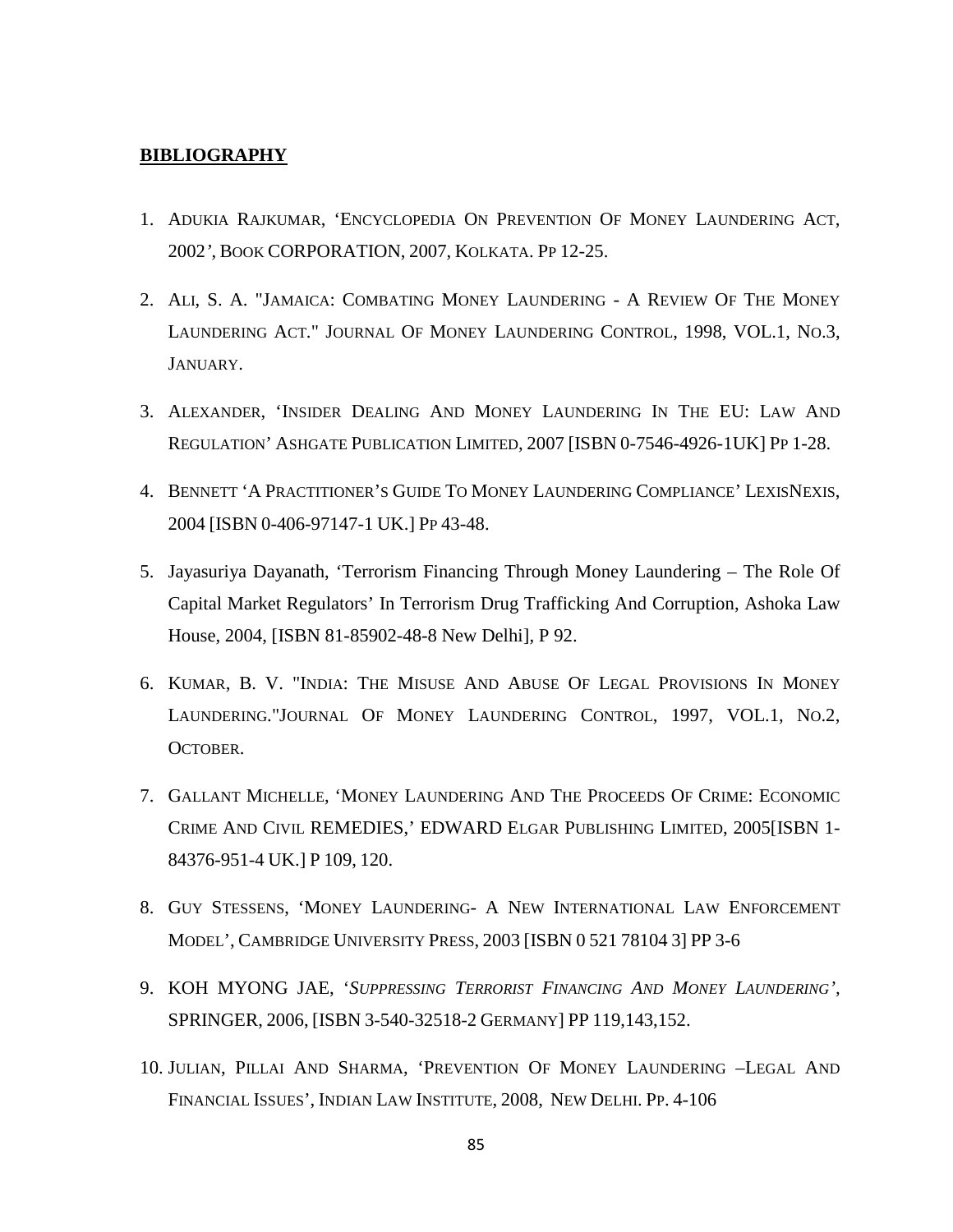- 11. PADHY PRAFULLAH , 'ORGANIZED CRIME', ISHA BOOKS, 2006 [ISBN 81-8205-348-X NEW DELHI], P 168, 222
- 12. RAMASASTRY, A. "THE GEOGRAPHIC TARGETING ORDER: A USEFUL TACTIC FOR COMBATING MONEY LAUNDERING BY NON-BANK ENTITIES IN THE USA." JOURNAL OF MONEY LAUNDERING CONTROL, 1997, VOL.1, NO.3, JANUARY
- 13. SHAH TUSHAR, 'COMMENTARIES ON PREVENTION OF MONEY LAUNDERING ACT, 2002', CURRENT PUBLICATIONS, 2006, MUMBAI. PP121-136.
- 14. SUNDAR, 'ANTI- MONEY LAUNDERING & KNOW YOUR CUSTOMER', MACMILLAN INDIA LTD, 2006, [ISBN-10: 1403-93089-9 NEW DELHI] PP 32-40.
- 15. Trehan Jyoti, 'Crime and Money Laundering: Indian Perspective' Oxford University Press, 2006 [ISBN 019567306 - 9 New Delhi], Pp 91 -119.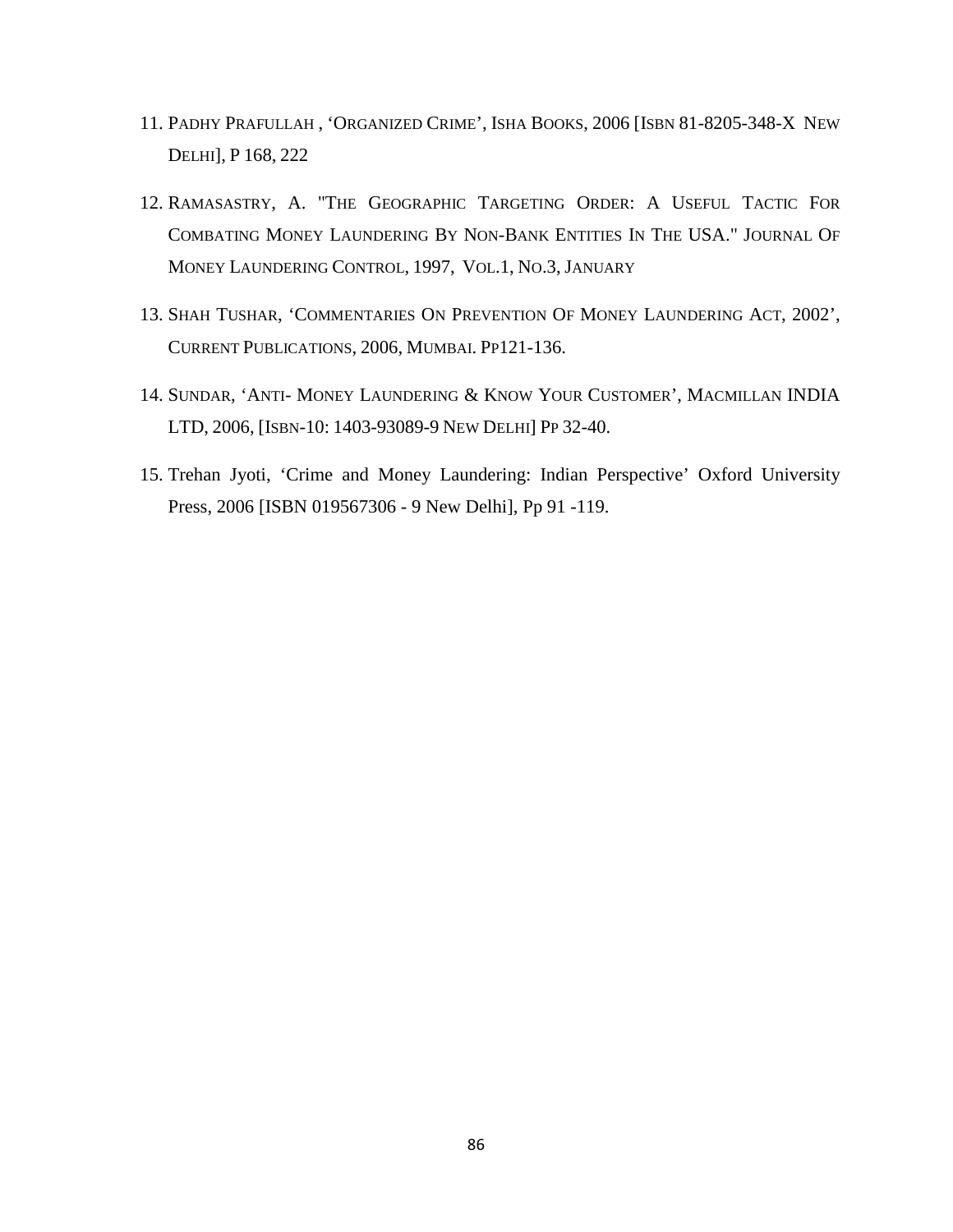## **WEBLIOGRAPHY**

- 1. [http://www.businessweek.com/stories/2006-11-06/policing-online-money](http://www.businessweek.com/stories/2006-11-06/policing-online-money-launderingbusinessweek-business-news-stock-market-and-financial-advice(last)[launderingbusinessweek-business-news-stock-market-and-financial-advice\(last](http://www.businessweek.com/stories/2006-11-06/policing-online-money-launderingbusinessweek-business-news-stock-market-and-financial-advice(last) visited on  $13^{th}$  Feb 2013)
- 2. [http://www.academia.edu/319875/Underground\\_Banking\\_-](http://www.academia.edu/319875/Underground_Banking_-_Money_Laundering_over_the_internet(last) Money Laundering over the internet (last visited on  $16<sup>th</sup>$  April 2013)
- 3. [http://www.unodc.org/unodc/money\\_laundering\\_10\\_laws.html,](http://www.unodc.org/unodc/money_laundering_10_laws.html) as on 16.09.2004(last visited on  $10^{th}$  January 2013)
- 4. [http://www.slideshare.net/AlexanderDecker/11money-laundering-concept-significance](http://www.slideshare.net/AlexanderDecker/11money-laundering-concept-significance-and-its-impact(last)[and-its-impact\(last](http://www.slideshare.net/AlexanderDecker/11money-laundering-concept-significance-and-its-impact(last) visited on  $12<sup>th</sup>$  feb 2013)
- 5. [http://www.unafei.or.jp/english/pdf/RS\\_No67/No67\\_26RC\\_Group2.pdf\(last](http://www.unafei.or.jp/english/pdf/RS_No67/No67_26RC_Group2.pdf(last) visited on  $23<sup>rd</sup>$  March 2013)
- 6. [http://www.streetdirectory.com/etoday/money-laundering-in-india-pouljl.html\(last](http://www.streetdirectory.com/etoday/money-laundering-in-india-pouljl.html(last) visited on 2nd January 2013)
- 7. [http://economictimes.indiatimes.com/articleshow/1156901.cms\(last](http://economictimes.indiatimes.com/articleshow/1156901.cms(last) visited on 13th February 2013)
- 8. [http://fiuindia.gov.in/pmla2002.htm\(last](http://fiuindia.gov.in/pmla2002.htm(last) visited on 8<sup>th</sup> April 2013)
- 9. http://220.227.161.86/19404sm cal\_finalnew\_cp21.pdf(last visited on  $30<sup>th</sup>$  March 2013)
- 10. http://fiuindia.govt.in/pmla2002.htm(last visited on 10<sup>th</sup> April 2013)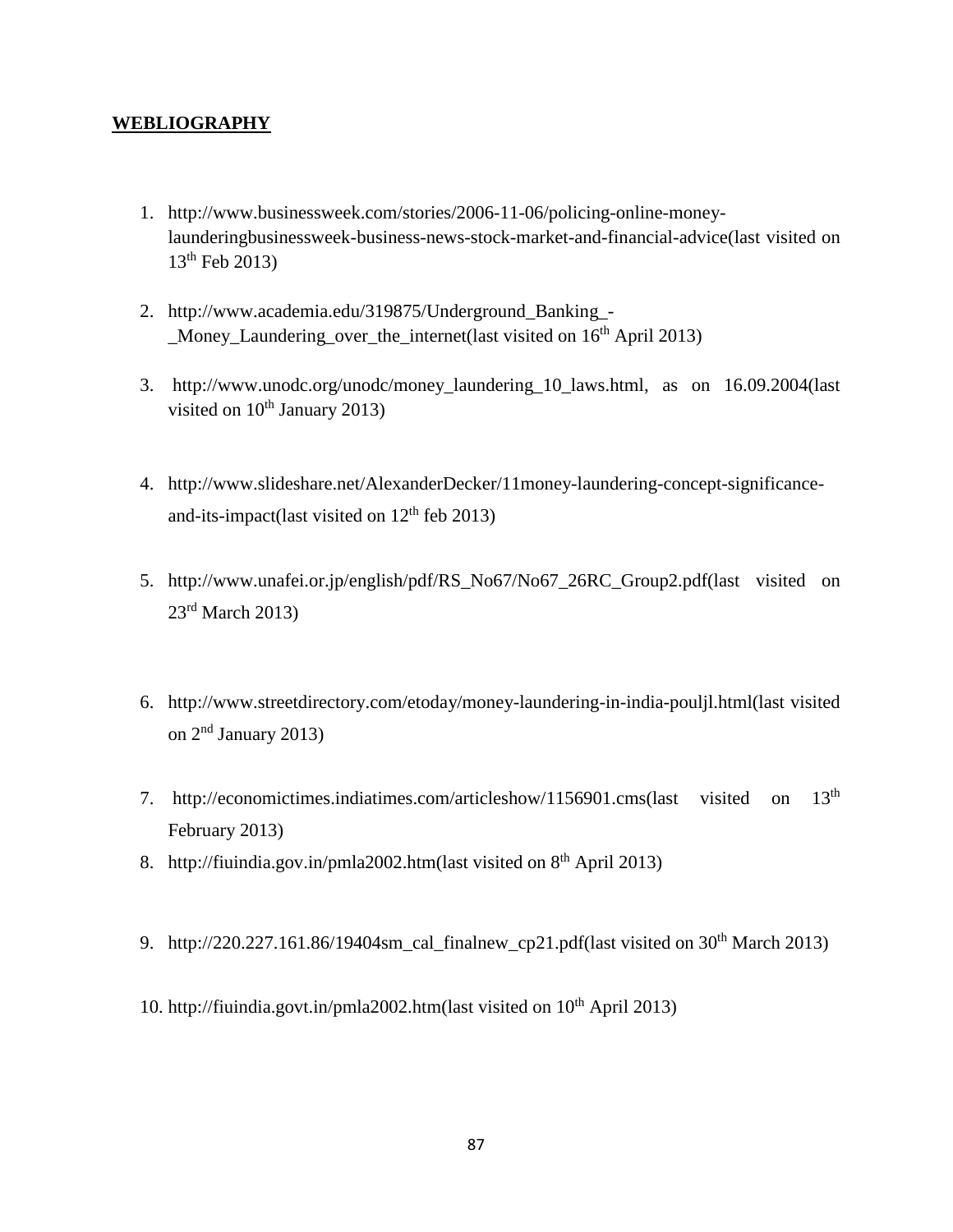- 11. [http://www.prsindia.org/uploads/media/Money%20Laundering/SCR%20Prevention%20o](http://www.prsindia.org/uploads/media/Money%20Laundering/SCR%20Prevention%20of%20Money%20Laundering%20Bill%202011.pdf) [f%20Money%20Laundering%20Bill%202011.pdf](http://www.prsindia.org/uploads/media/Money%20Laundering/SCR%20Prevention%20of%20Money%20Laundering%20Bill%202011.pdf)[\(last](http://indiagovernance.gov.in/news.php?id=1851(last) visited on 16th March 2013)
- 12. [http://socialissuesindia.wordpress.com/2011/09/08/anti-money-laundering](http://socialissuesindia.wordpress.com/2011/09/08/anti-money-laundering-framework(last)[framework\(last](http://socialissuesindia.wordpress.com/2011/09/08/anti-money-laundering-framework(last) visited on  $6<sup>th</sup>$  March 2013)
- 13. [http://www.halfmantr.com/persons-and-places-in-news/1171-amendments-in-money](http://www.halfmantr.com/persons-and-places-in-news/1171-amendments-in-money-laundering-act)[laundering-act\(](http://www.halfmantr.com/persons-and-places-in-news/1171-amendments-in-money-laundering-act)last visited om  $13<sup>th</sup>$  April 2013)
- 14. [http://fiuindia.gov.in/identity-knowcustomer.htm\(](http://fiuindia.gov.in/identity-knowcustomer.htm)last visited on 13th April 2013)
- 15. [http://rbi.org.in/scripts/BS\\_ViewMasCirculardetails.aspx?id=7361\(](http://rbi.org.in/scripts/BS_ViewMasCirculardetails.aspx?id=7361)last visited on 16<sup>th</sup> April 2013)
- 16. <http://www.iif.edu/>visited on 16<sup>th</sup> December 2012.
- 17. [http://www.imolin.org/imoli/gpml.html.\(last](http://www.imolin.org/imoli/gpml.html.(last) visited on  $10<sup>th</sup>$  April 2013)
- 18. http://www.un.org/sc/ctc. The G-7 countries are Canada, France, Germany, Italy, Japan, United Kingdom, and United States.(last visited on 13<sup>th</sup> March 2013)
- 19. http://www.bis.org/index.html.(last visited on 13th April 2013)
- 20. [http://www.bis.org/publ/bcbsc137.pdf.\(last](http://www.bis.org/publ/bcbsc137.pdf.(last) visited on 16<sup>th</sup> March 2013)
- 21. http://www.iosco.org/iosco.html.(last visited on  $27<sup>th</sup>$  March 2013)
- 22. [http://www.egmontgroup.org/\(last](http://www.egmontgroup.org/(last) visited on  $25<sup>th</sup>$  April 2013)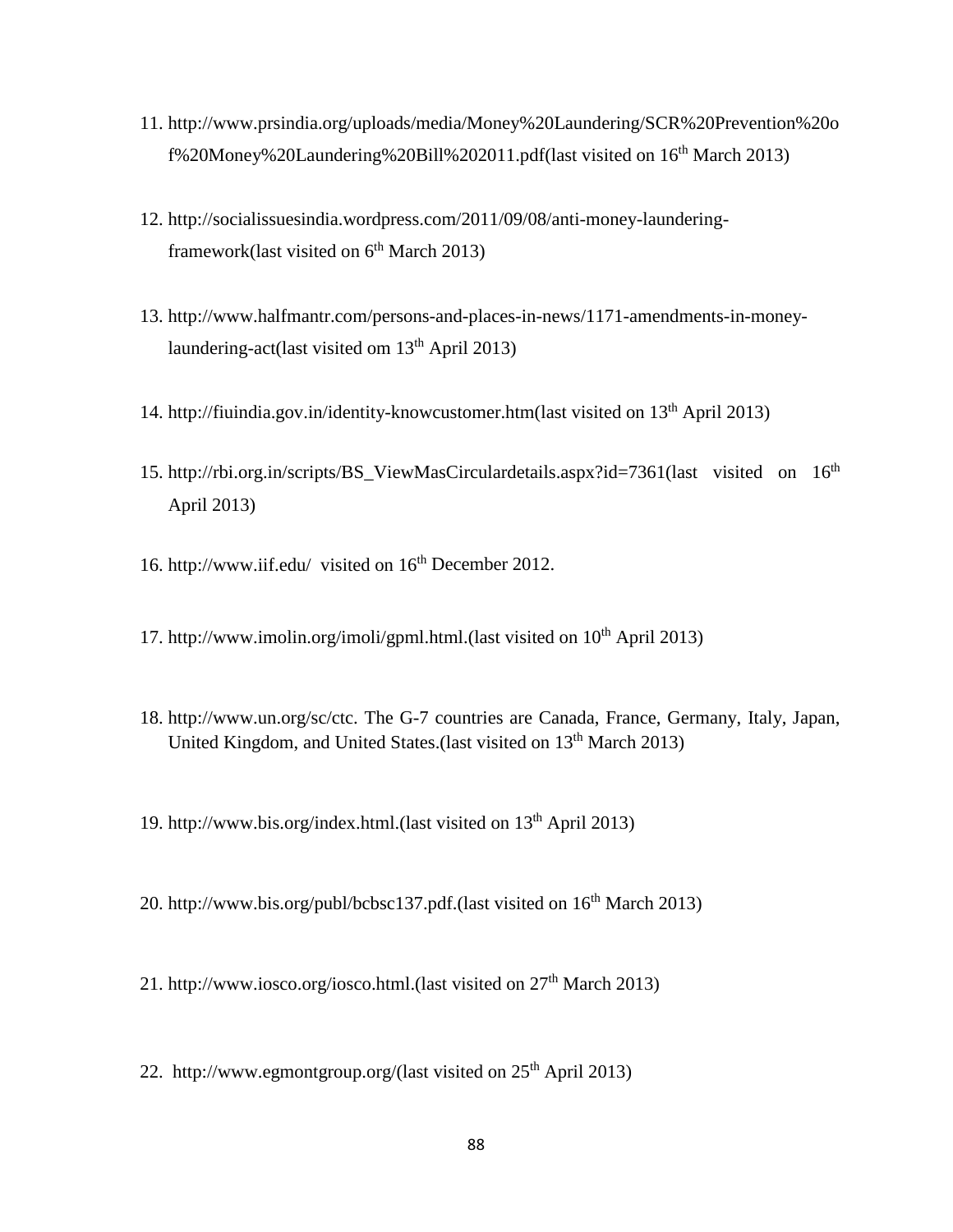- 23. [http://www.apgml.org/\(last](http://www.apgml.org/(last) visited on 16th March 2013)
- 24. [http://www.apgml.org/about/history.aspx\(](http://www.apgml.org/about/history.aspx)last visited on 10<sup>th</sup> April 2013)
- 25. [http://www.apgml.org/apg-members/\(last](http://www.apgml.org/apg-members/(last) visited on  $27<sup>th</sup>$  February 2013)
- 26. [http://en.wikipedia.org/wiki/Asia/Pacific\\_Group\\_on\\_Money\\_Laundering\(last](http://en.wikipedia.org/wiki/Asia/Pacific_Group_on_Money_Laundering(last) visited on  $16<sup>th</sup>$  April 2013)
- 27. [http://www.eurasiangroup.org/apg.php\(last](http://www.eurasiangroup.org/apg.php(last) visited on  $1<sup>st</sup>$  March 2013)
- 28. [http://www.indiankanoon.org/doc/132042/\(last](http://www.indiankanoon.org/doc/132042/(last) visited on 13th April 2013)
- 29. [http://www.indiankanoon.org/doc/156276885/\(last](http://www.indiankanoon.org/doc/156276885/(last) visited on 17th April 2013)
- 30.<http://jayakathju.blogspot.in/2012/05/tax-crimes-under-money-laundering-law.html> (last visited on  $27<sup>th</sup>$  April 2013)
- 31. [http://www.knowyourcountry.com/india1111.html\(](http://www.knowyourcountry.com/india1111.html)last visited on 27th April 2013)
- 32. http://en.wikipedia.org/wiki/Whistleblower protection in India(last visited on  $27<sup>th</sup>$  April 2013)
- 33. [http://www.greaterkashmir.com/news/2012/May/10/parliamentary-committee-suggests](http://www.greaterkashmir.com/news/2012/May/10/parliamentary-committee-suggests-measures-to-check-menace-19.asp(last)[measures-to-check-menace-19.asp\(last](http://www.greaterkashmir.com/news/2012/May/10/parliamentary-committee-suggests-measures-to-check-menace-19.asp(last) visited on  $27<sup>th</sup>$  April 2013)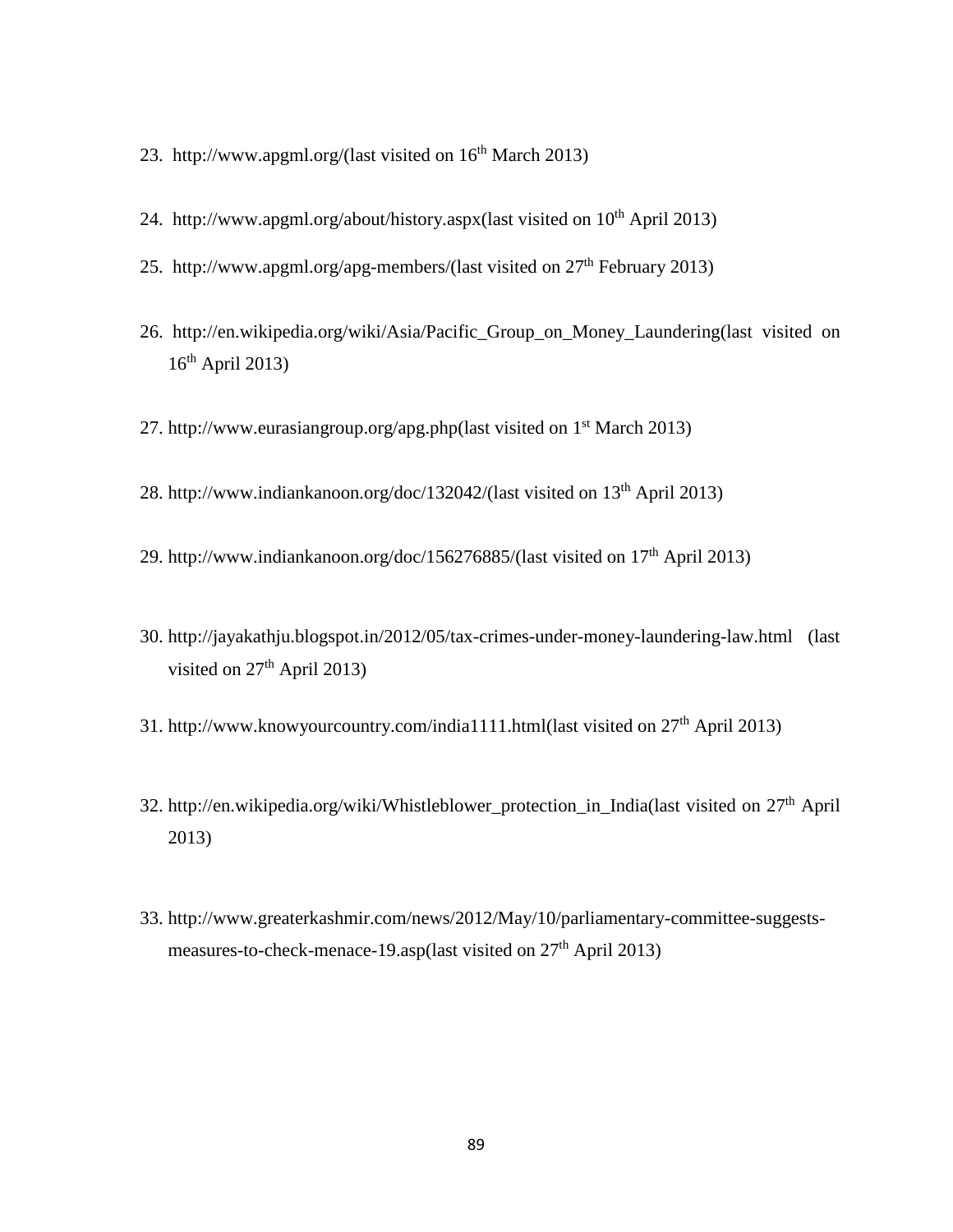## **ANNEXURE A**

"With a view to regulate issuance of Participatory Notes (PNs) with Indian underlying securities, the SEBI (FII) Regulations, 1995 was amended in January, 2004 by inserting Regulation 15A, which requires that PNs can be issued only to those entities which are regulated by the relevant regulatory authority in the countries of their incorporation and are subject to compliance of "Know Your Client" norms.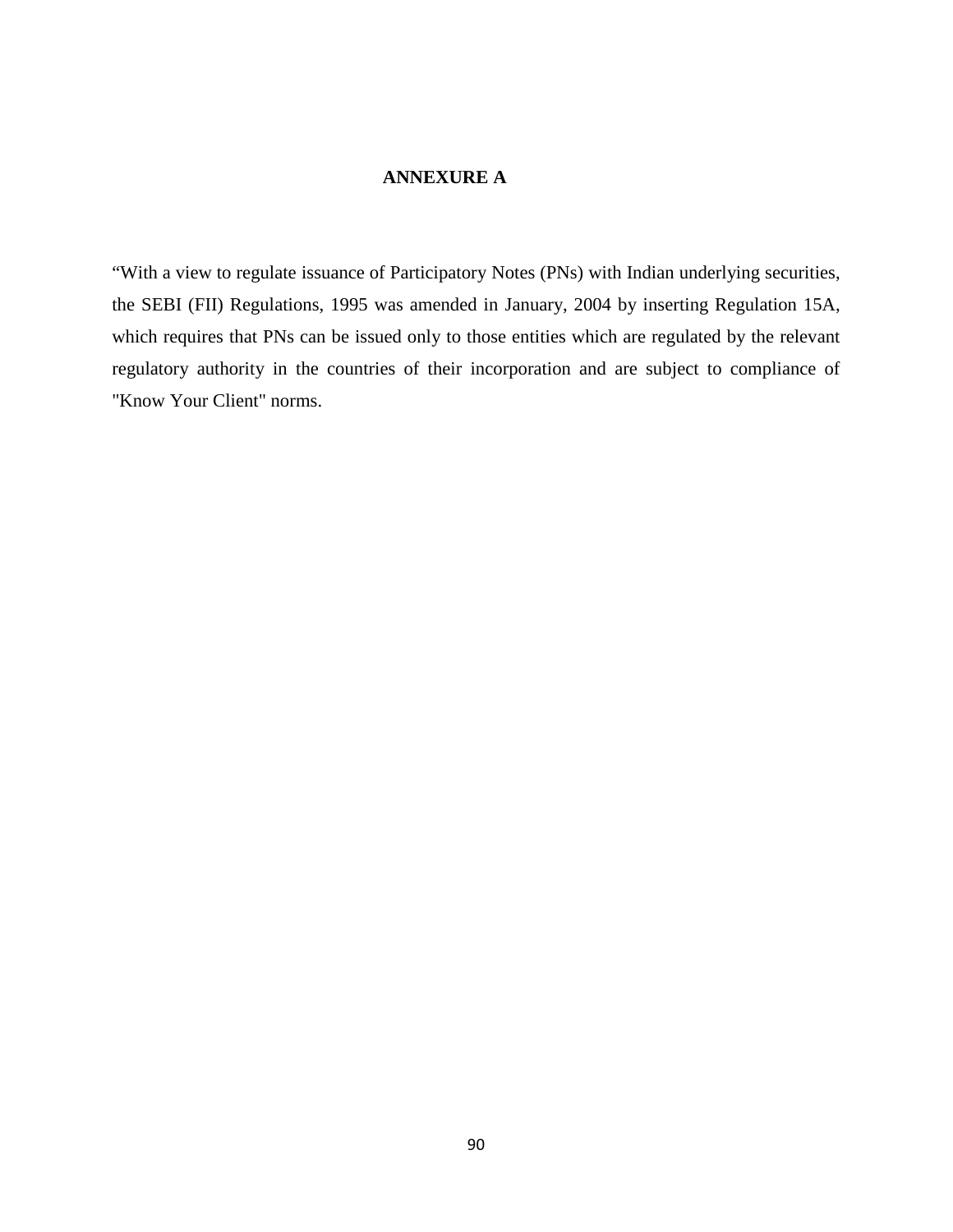#### **ANNEXURE B**

"Trade based money laundering has not been distinguished from other forms of money laundering as a distinct offence. Hence, no separate data is available showing the number of TBML cases. Whenever proceeds of crime generated out of offences listed in the Schedule to PMLA are laundered through trade, the necessary action of attachment of such proceeds and further legal proceedings under PMLA are initiated. In addition, offences under section 135 of the Customs Act, 1962 is also a scheduled offence under PMLA. As and when the Customs Department launches prosecution in cases of evasion of customs duties, the Directorate of Enforcement takes up investigation in such cases under PMLA".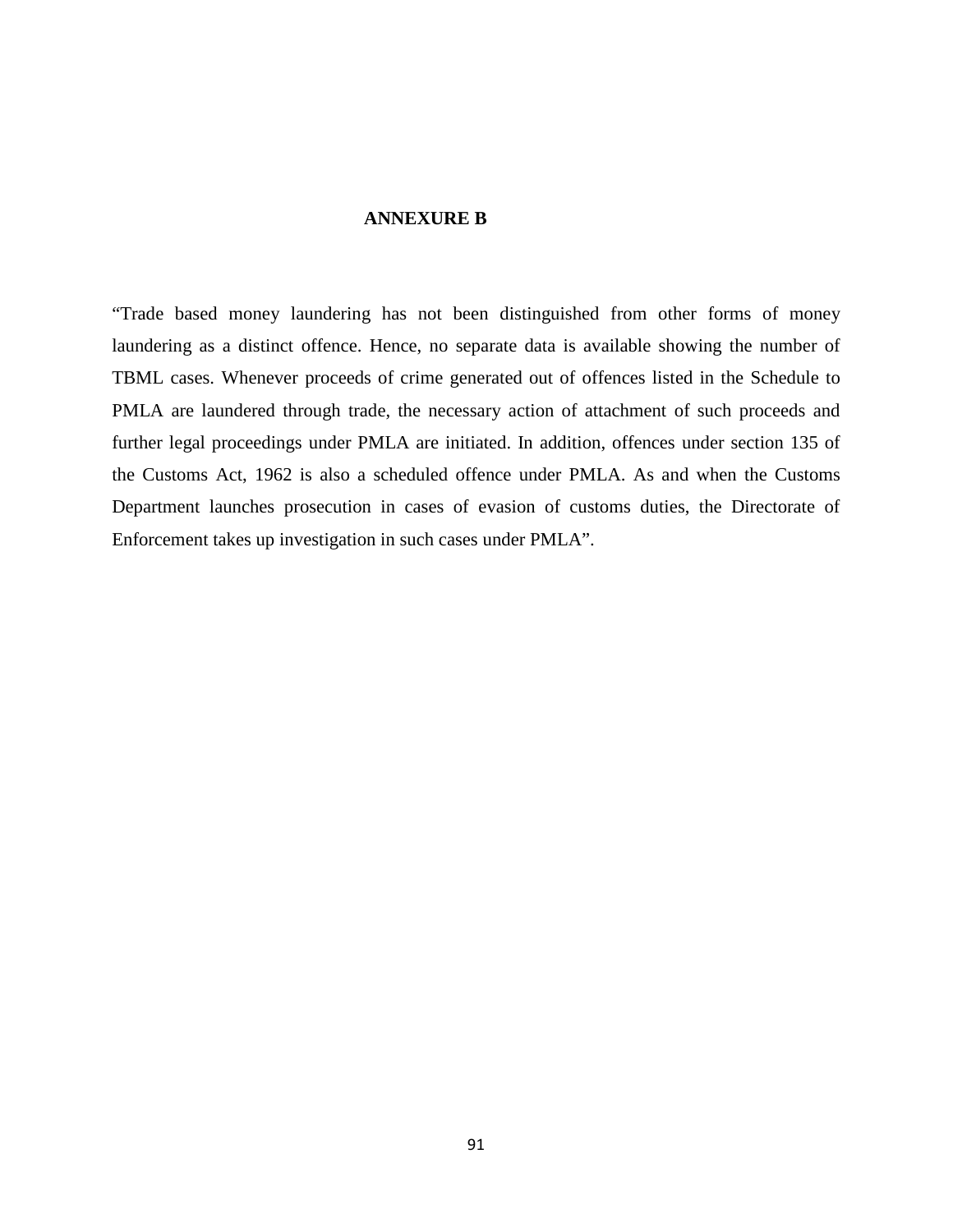## **ANNEXURE C**

"As per existing section 24 of PMLA, already there is a provision that when a person is accused of having committed the offence of money laundering under section 3, the burden of proving that proceeds of crime are untainted property shall be on the accused. This section is being amended to provide that in any proceedings relating to proceeds of crime under PMLA, unless the contrary is proved, it shall be presumed that such proceeds of crime is involved in money laundering. By virtue of this amendment, the burden of proof would not only be on the accused but on anyone who is in possession of the proceeds of crime"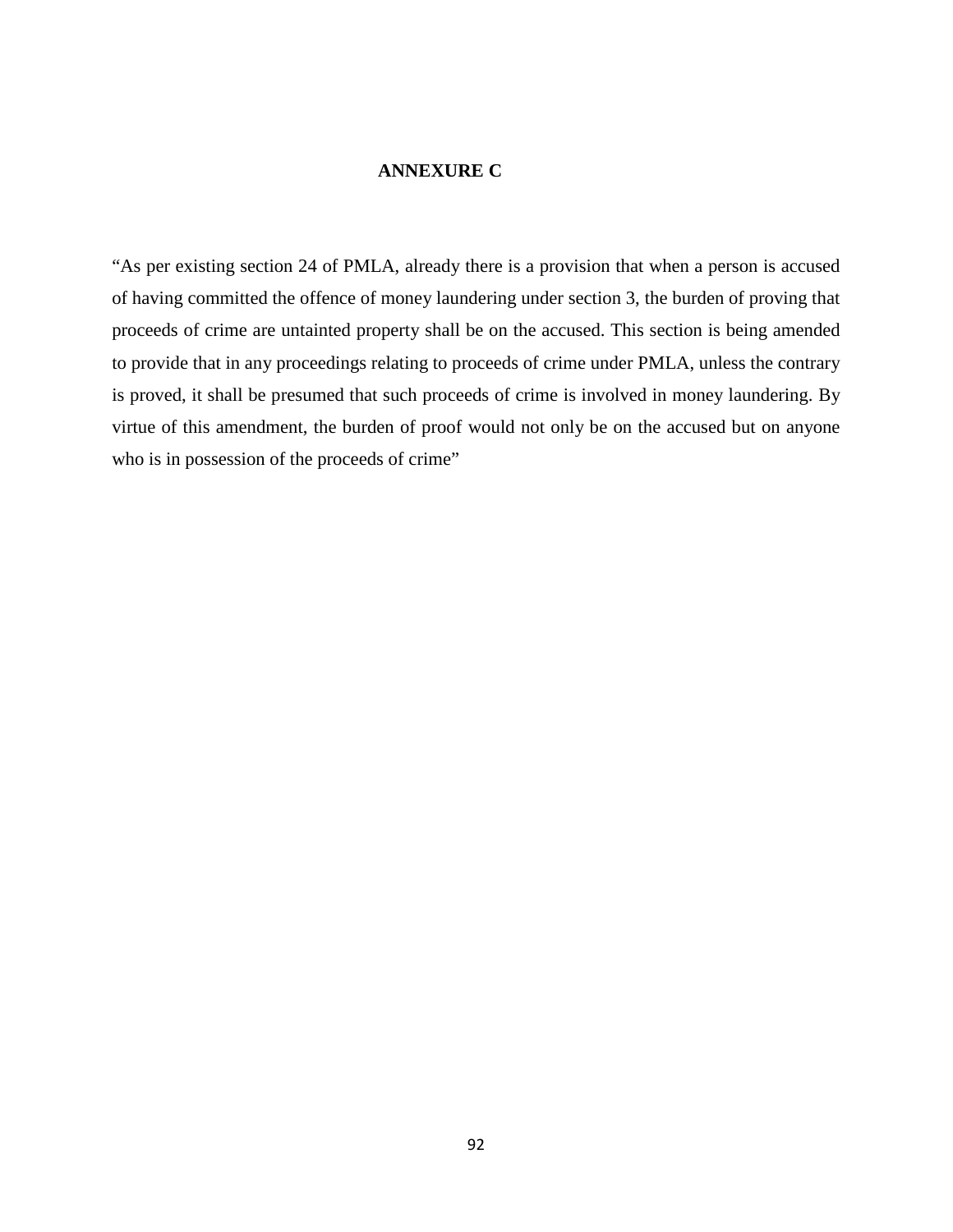## **ANNEXURE D**

"Recommendation 17 of FATF prescribes that countries should ensure that effective, proportionate and dissuasive sanctions on natural or legal persons who fail to comply with antimoney laundering or terrorist financing requirements, is imposed. As per the existing provisions in section 4, the fine cannot exceed Rs. 5 lakh. This amount appears disproportionately low, given the gravity of the offence of money laundering and particularly so for a legal person. It has therefore been proposed to amend section 4 so as to provide for imposition of fine proportionate to the gravity of the offence which will be determined by the court. It needs to be left to judgment of the court to decide the quantum of fine".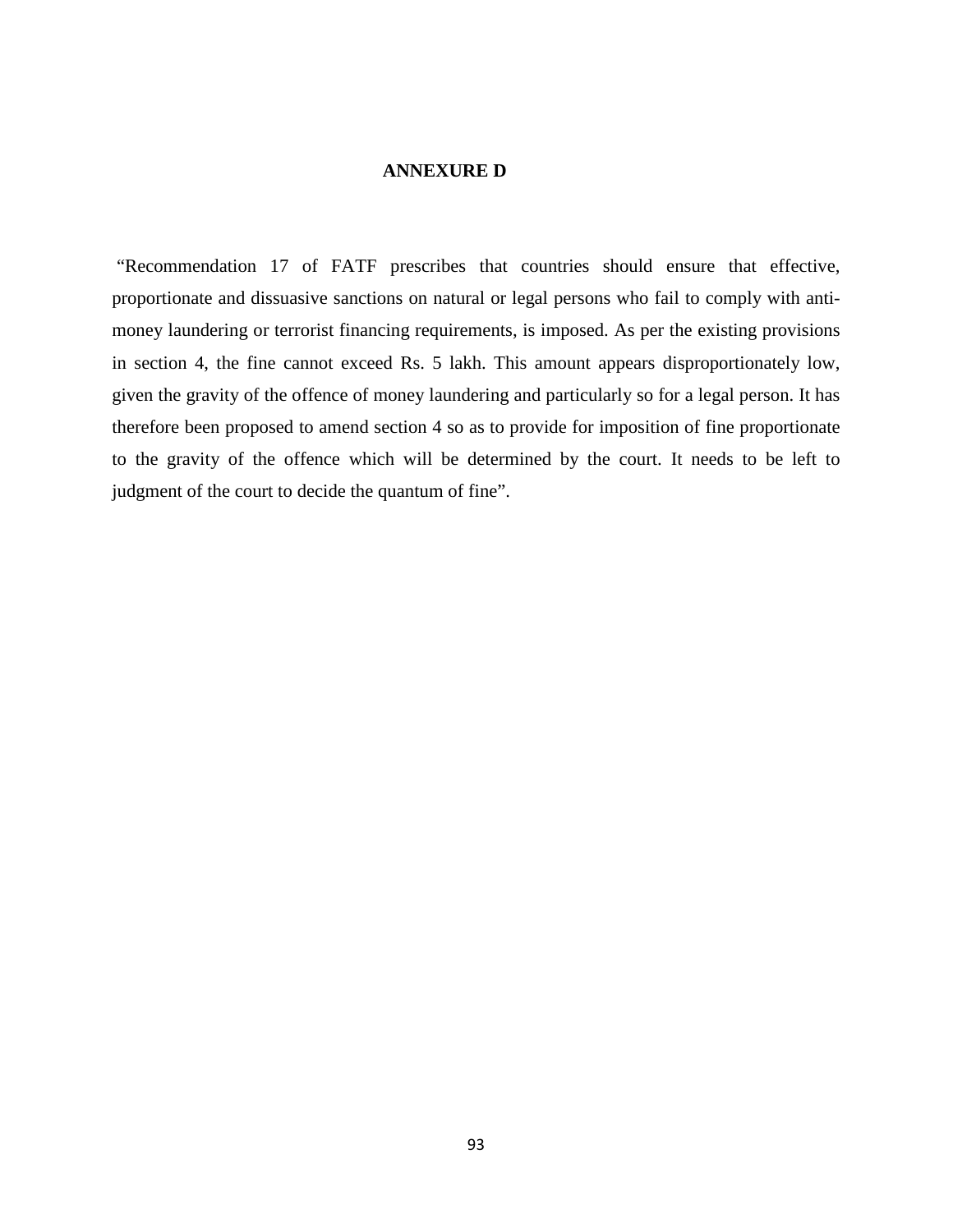### **ANNEXURE E**

"FATF standards require maintenance of records of transactions for at least five years. In case of records obtained through CDD measures etc., they have to be maintained for at least five years after the business relationship has ended. This period under PMLA is ten years. The assumption that even documents related to transactions would have to be maintained till ten years from the date of cessation of business relationship" is not factually correct as obligation under PMLA is to maintain record of all transactions for a period of ten years from the date of transaction".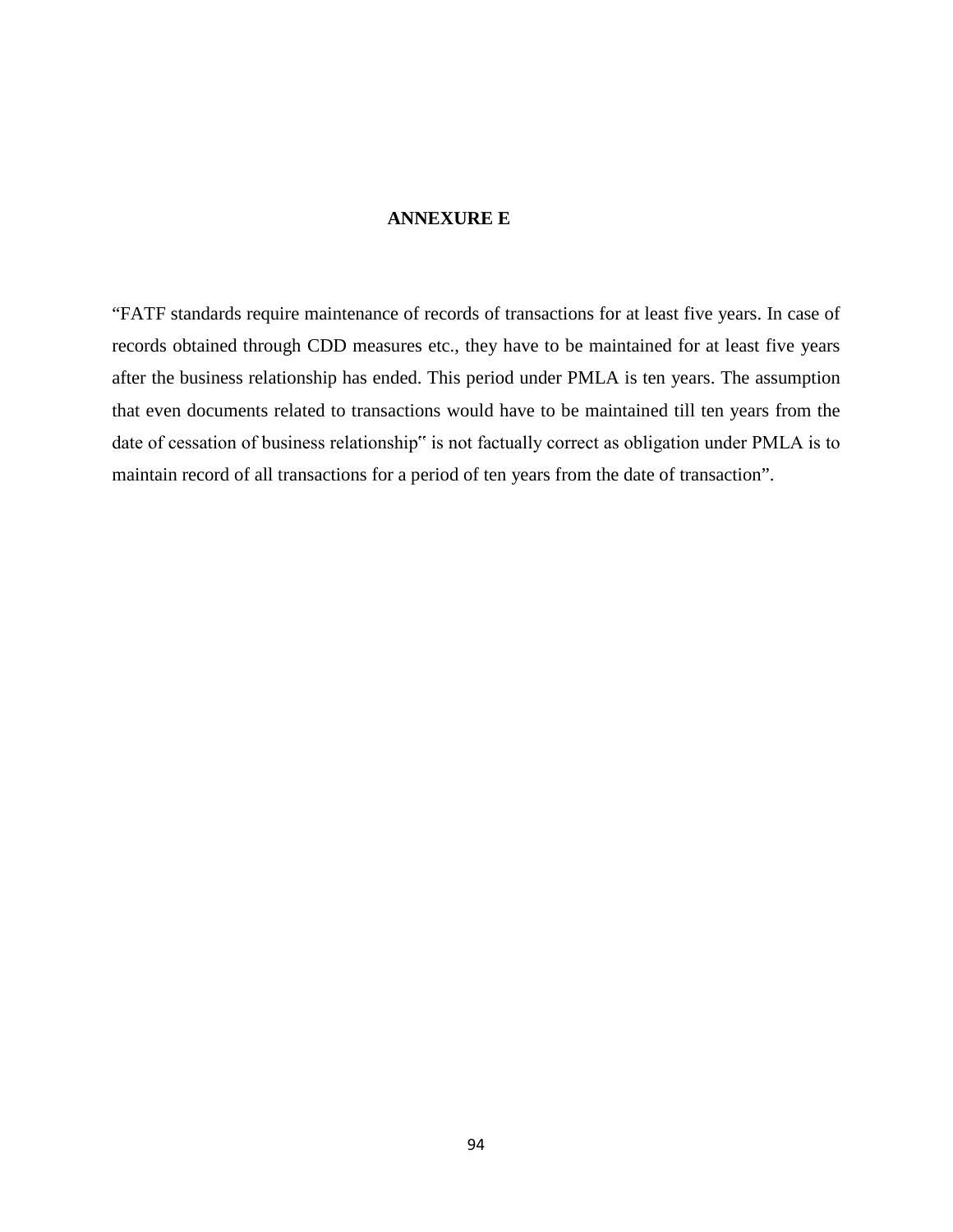### **ANNEXURE F**

"The Directorate of Enforcement has been sanctioned additional manpower which will be adequate to effectively deal with the cases of money laundering under PMLA. The process of induction of the sanctioned additional manpower is already underway by direct recruitment, promotion and deputation. The Directorate of Enforcement is also enhancing its technological capabilities through the NIC for greater application of IT in its work processes. The proposed amendments to Section 12 and 13 of the PML Act do not place any additional obligations on the banks as compared to the present requirements. It may be mentioned that after introduction of Core Banking Solutions (CBS) by banks maintenance and retrieval of records is no longer manpower intensive".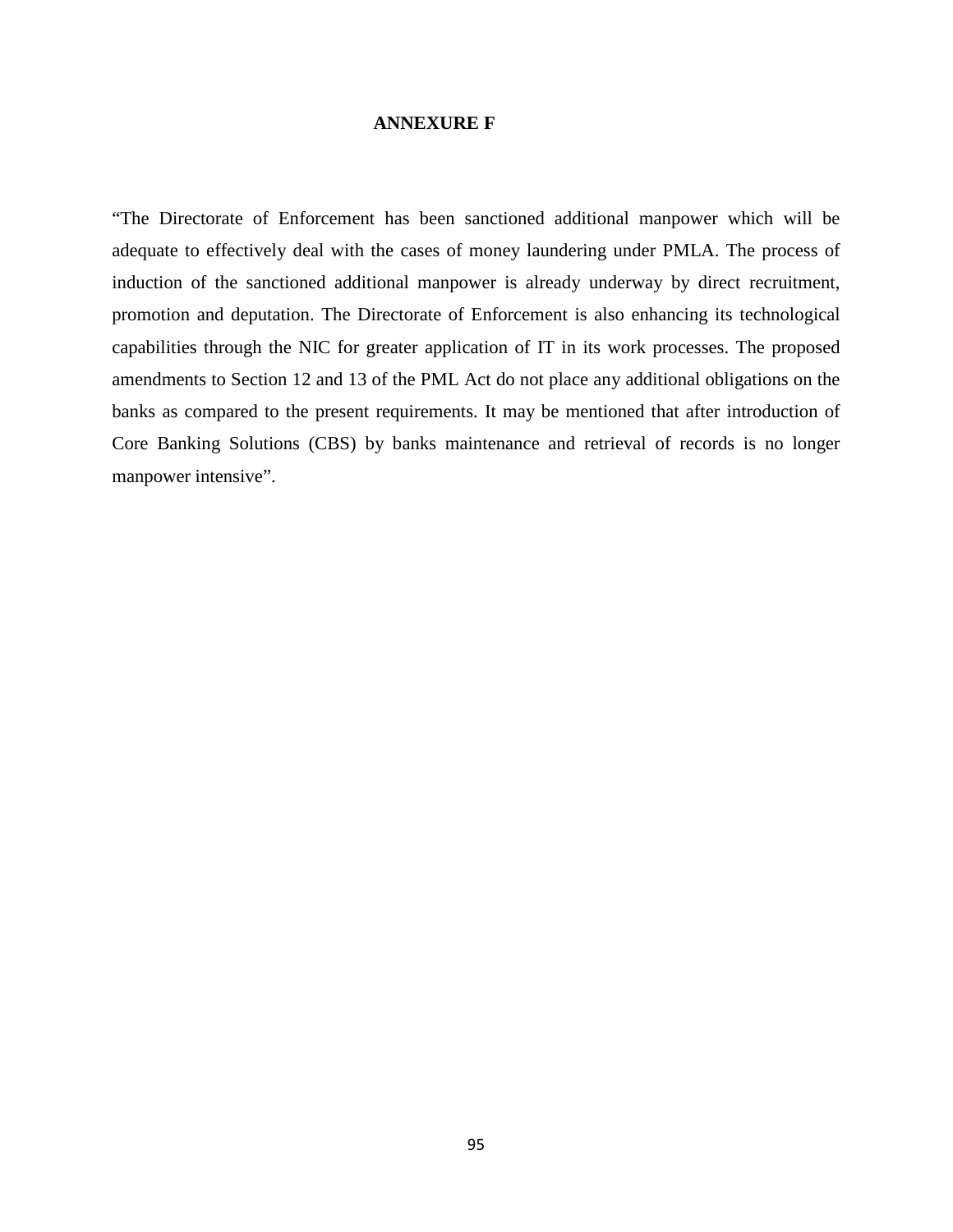#### **ANNEXURE G**

"Under the FATF standards, two kinds of reports are required to be filed with FIU- (1) STRs, which are irrespective of any monetary value and (2) threshold based report e.g. Cash Transaction Reports (CTRs). In terms of numbers, CTRs constitute the bulk of financial information received in FIU. In some major countries the reporting threshold for CTR is at the level of \$10,000. In India, this threshold is Rs.10 lakh, which is substantially higher than \$10,000 and therefore raising it further only to reduce the volume of financial data may not be desirable. FIU-IND is in advanced stage of rolling out Project FINnet which has been designed with the objective to adopt industry best practice and appropriate technology to collect, analyse and disseminate financial information. Project FINnet would harness data mining and business intelligence tools for identifying actionable cases from the financial data received from the reporting entities".